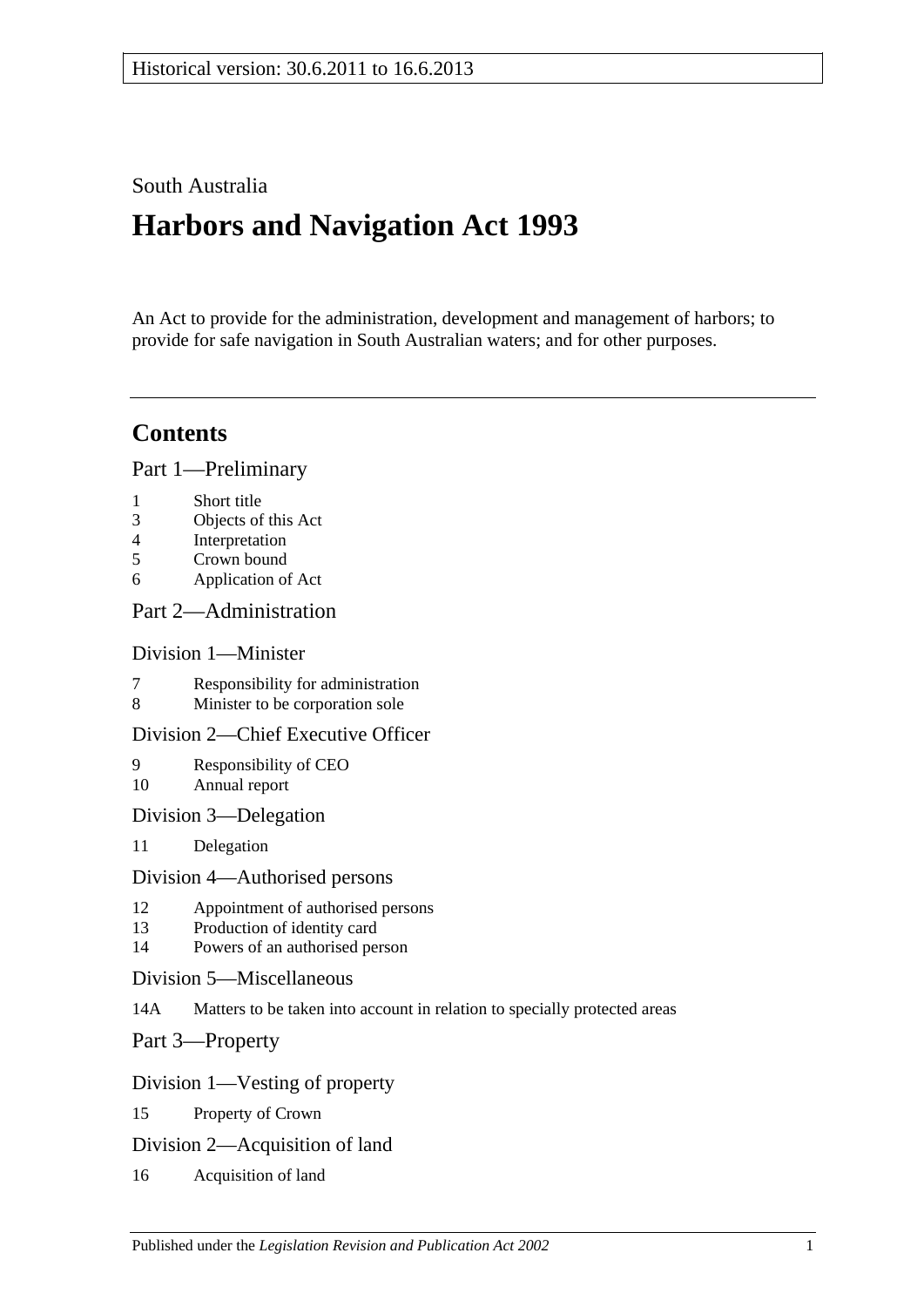- [Division 3—Resumption of land](#page-16-5)
- 17 [Resumption](#page-16-6)
- [Division 4—Care, control and management of property](#page-17-0)
- 18 [Care, control and management of property](#page-17-1)
- 18A [By-laws](#page-17-2)
- [Division 5—Dealings with property](#page-18-0)
- 19 [Power to grant leases and licences over land](#page-18-1)
- [Division 6—Rateability of land](#page-18-2)
- 20 [Rateability of land](#page-18-3)
- [Division 7—Damage to property](#page-18-4)
- 21 [Liability for damage](#page-18-5)

# [Part 4—General powers to protect navigation and to restrict use of waters](#page-20-0)

### [Division 1—Navigational aids](#page-20-1)

- 22 [Control of navigational aids](#page-20-2)
- 23 [Establishment of navigational aids](#page-20-3)
- 24 [Interference with navigational aids](#page-20-4)

### [Division 2—Clearance of wrecks](#page-21-0)

25 [Clearance of wrecks etc](#page-21-1)

# [Division 3—Restrictions on use of waters](#page-21-2)

- 26 [Licences for aquatic activities](#page-21-3)
- 27 [Restricted areas](#page-22-0)
- [Part 5—Harbors and ports](#page-24-0)

# [Division 1—Control and management of harbors and ports](#page-24-1)

- 28 [Control and management of harbors](#page-24-2)
- 28A [Power to assign control and management of ports](#page-24-3)
- 28B [Port operating agreements](#page-24-4)
- 28C [General responsibility of port operator](#page-25-0)
- 28D [Variation of port operating agreement](#page-25-1)
- 28E [Agreements to be tabled in Parliament](#page-25-2)
- 28F [Power to deal with non-compliance](#page-25-3)
- 28G [Power to appoint manager](#page-26-0)
- 28H [Powers of the manager](#page-26-1)

### [Division 2—Port management officers](#page-27-0)

29 [Port management officers](#page-27-1)

### [Division 2A—Operational powers](#page-27-2)

- 29A [Interpretation](#page-27-3)
- 29B [Power of direction](#page-27-4)
- 29C [Power to board vessel](#page-28-0)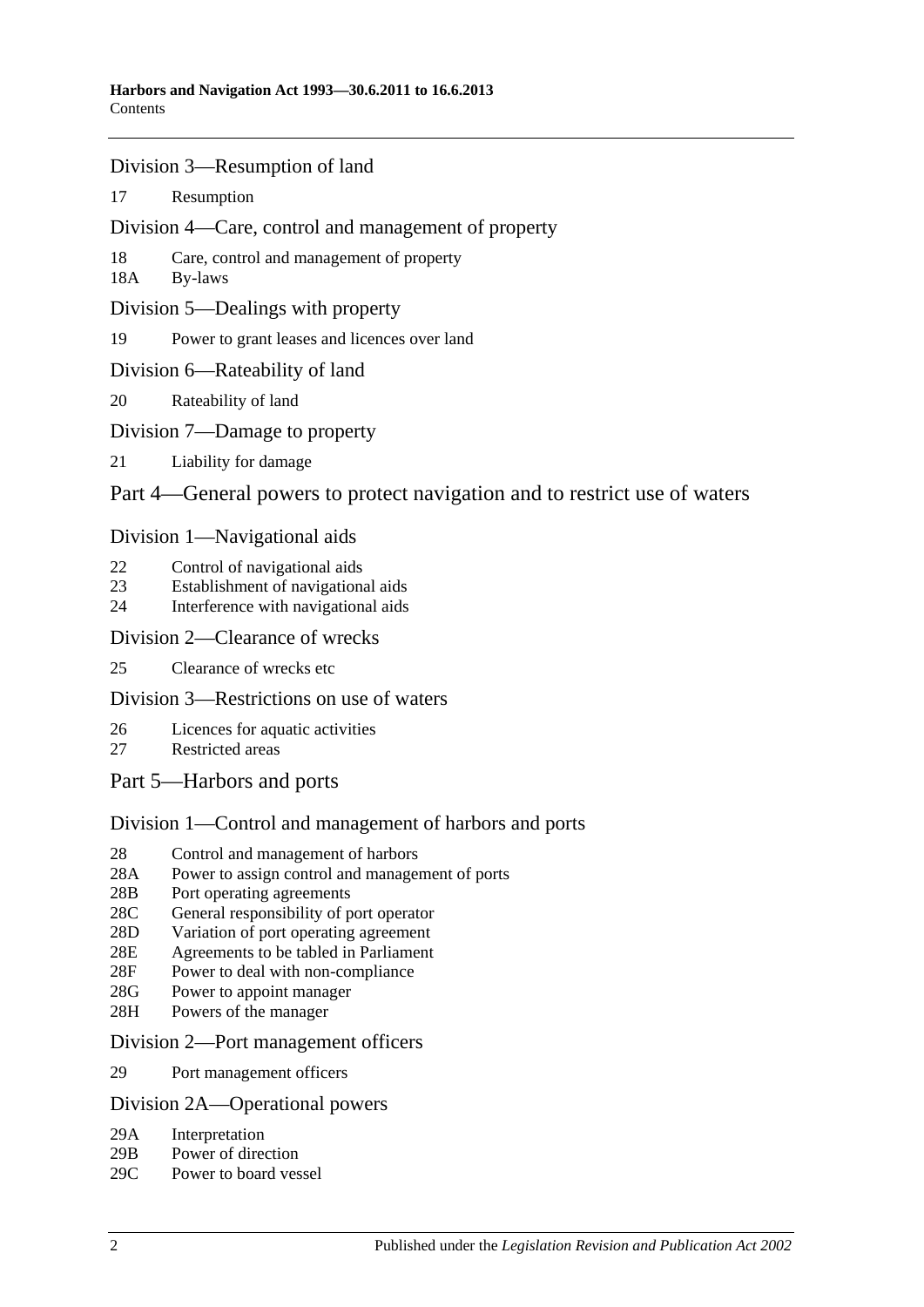#### [Division 3—Harbor improvement work](#page-28-1)

- 30 [Dredging or other similar work](#page-28-2)
- 30A [Development of harbors and maritime facilities](#page-28-3)
- 30B Application of *[Development Act](#page-29-0) 1993*

#### [Division 4—Harbor charges etc](#page-29-1)

- 31 [Power to fix charges](#page-29-2)
- 31A Power to waive [or reduce charges](#page-29-3)
- 31B [Charges in respect of goods](#page-29-4)
- 31C [Charges in respect of vessels](#page-30-0)
- 31D [Power to prevent use of harbor or port facilities](#page-30-1)

#### [Part 5A—Pilotage](#page-32-0)

- 33 [Licensing of pilots](#page-32-1)
- 34 [Pilotage exemption certificate](#page-32-2)
- 35 [Compulsory pilotage](#page-33-0)
- 36 [Duties and immunities of pilots](#page-33-1)

#### [Part 6—Crewing](#page-34-0)

#### [Division 1—Application of this Part](#page-34-1)

37 [Vessels to which this Part applies](#page-34-2)

#### [Division 2—Obligation to have adequate crew](#page-34-3)

- 38 [Obligation to have adequate crew](#page-34-4)
- 39 [Exemptions](#page-34-5)

#### [Division 3—State Crewing Committee](#page-34-6)

- 39A [Interpretation](#page-34-7)
- 40 [State Crewing Committee](#page-35-0)
- 41 [Nomination of members by owner](#page-35-1)
- 42 [Conditions of office](#page-36-0)
- 42A [Vacancies or defects in appointment of members](#page-36-1)

#### [Division 4—Procedures and powers of Committee](#page-36-2)

- 43 [Procedures at meetings](#page-36-3)
- 44 [Power to obtain information](#page-37-0)
- 45 [Determinations in relation to crew](#page-37-1)

# [Part 7—Certificates of competency](#page-38-0)

- 46 [Vessels to which this Part applies](#page-38-1)
- 47 [Requirement for certificate of competency](#page-38-2)
- 48 [Issue of certificates of competency or exemptions](#page-39-0)
- 49 [Cancellation of certificate of competency by court](#page-40-0)
- 50 [Cancellation of certificate of competency by Minister](#page-40-1)

### [Part 8—Hire of vessels](#page-42-0)

- 51 [Vessels to which this Part applies](#page-42-1)
- 52 [Obligation to hold licence](#page-42-2)
- 52A [Duration and granting of licence](#page-42-3)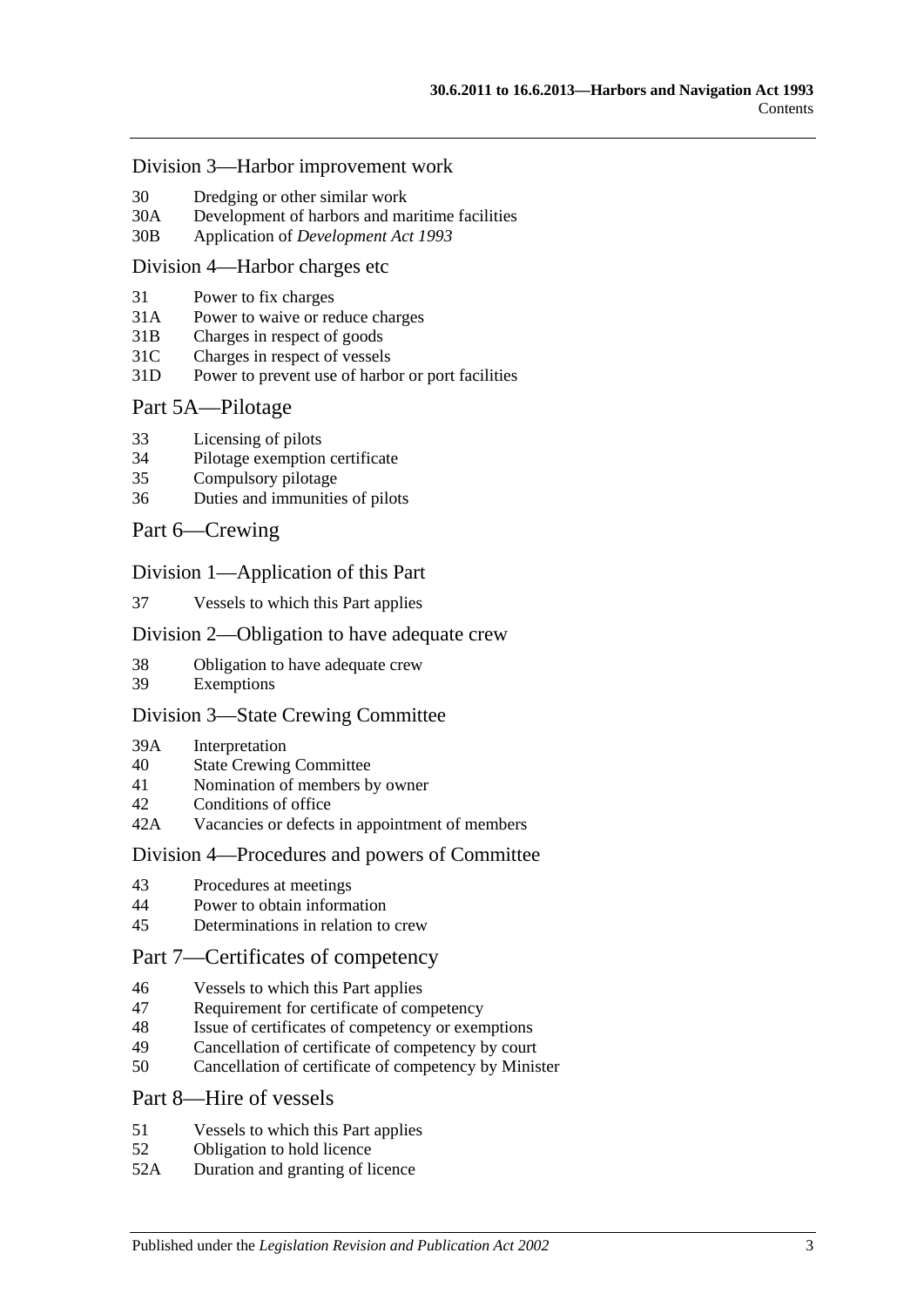#### 53 [Terms and conditions of licence](#page-42-4)

# [Part 9—Registration, certificates of survey, loadline certificates and](#page-44-0)  [Australian Builders Plates](#page-44-0)

### [Division 1—Registration of vessels](#page-44-1)

- 54 [Application of Division](#page-44-2)<br>55 Registration
- [Registration](#page-44-3)

### [Division 2—Certificates of survey](#page-44-4)

- 56 [Application of this Division](#page-44-5)
- 57 [Appointment of surveyors](#page-44-6)
- 58 [Issue of certificate of survey](#page-45-0)
- 59 [Certificate of survey](#page-45-1)
- 60 [Obligation to hold certificate of survey](#page-45-2)

### [Division 3—Loadline certificates](#page-46-0)

- 61 [Application of this Division](#page-46-1)<br>62 Issue of loadline certificate
- [Issue of loadline certificate](#page-46-2)
- 63 [Loadline certificate](#page-46-3)
- 64 [Obligation to hold loadline certificate](#page-46-4)

### [Division 4—Australian Builders Plates](#page-47-0)

- 64A [Application of this Division](#page-47-1)
- 64B [Certain vessels not to be sold without Australian Builders Plate affixed etc](#page-47-2)
- 64C [General defence](#page-48-0)

# [Part 10—Safety](#page-50-0)

# [Division 1—Safety generally](#page-50-1)

- 65 [General requirements](#page-50-2)
- 65A [Requirement to have emergency position indicating radio beacon](#page-50-3)
- 66 [Power to prohibit use of unsafe vessel](#page-50-4)
- 67 [Minister's power to act in an emergency](#page-51-0)

### [Division 2—Survey](#page-51-1)

68 [Requirement of survey](#page-51-2)

### [Division 3—Operation of vessels](#page-52-0)

- 69 [Careless operation of a vessel](#page-52-1)
- 69A [Dangerous operation of a vessel](#page-52-2)

# [Division 4—Alcohol and other drugs](#page-52-3)

- 70 [Alcohol and other drugs](#page-52-4)
- 71 [Authorised person may require alcotest or breath analysis](#page-54-0)
- 72 [Authorised person may require drug screening test, oral fluid analysis and blood test](#page-57-0)
- 72A [Schedule 1A](#page-60-0) [further regulates blood and oral fluid sample processes](#page-60-0)
- 72C [Concentration of alcohol in breath taken to indicate concentration of alcohol in blood](#page-60-1)
- 73 [Evidence](#page-60-2)
- 73A [Breath analysis where drinking occurs after operation of vessel](#page-64-0)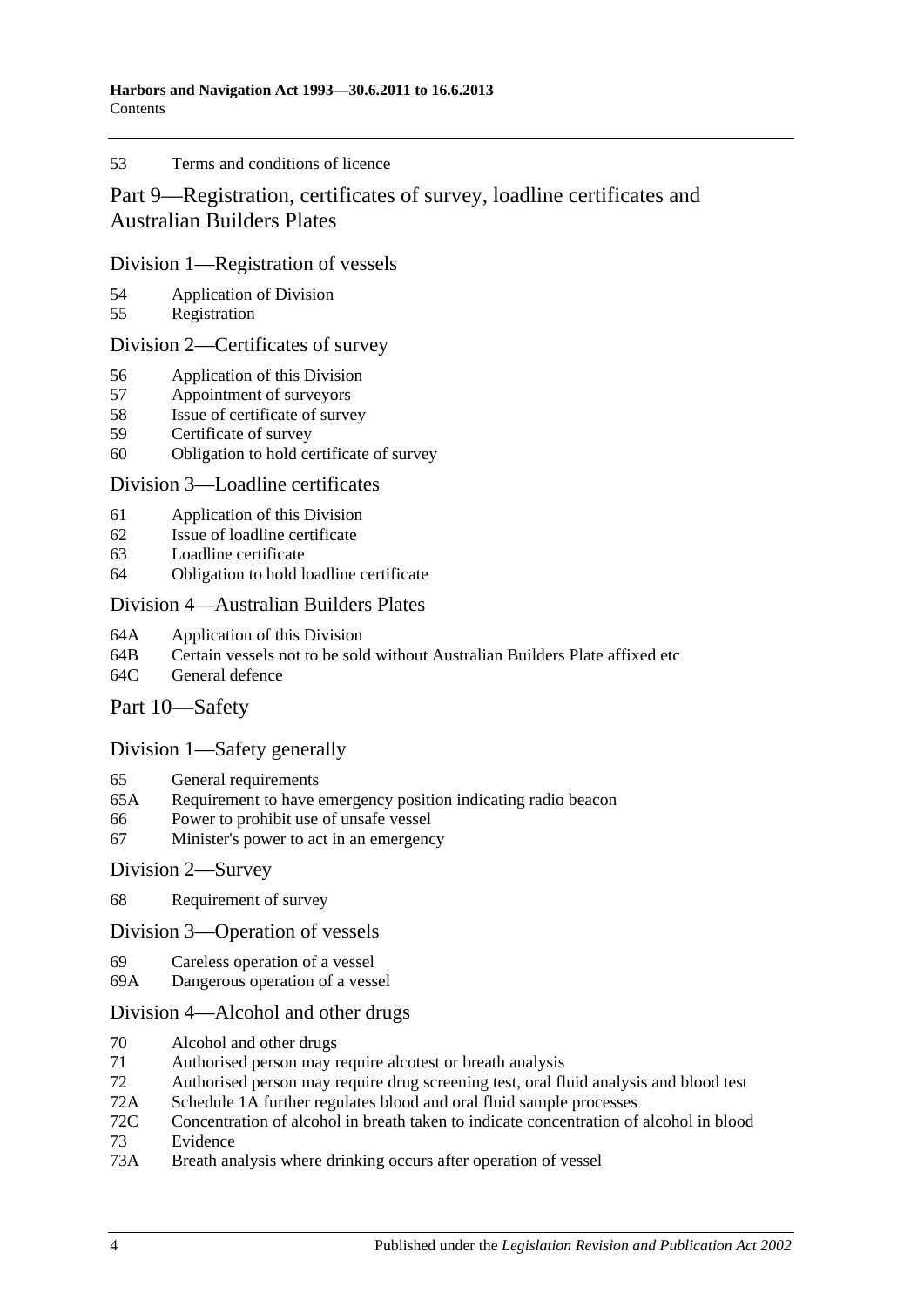- 73B [Oral fluid analysis or blood test where consumption of prescribed drug occurs after](#page-65-0)  [operation of vessel](#page-65-0)
- 74 [Compulsory blood tests of injured persons including water skiers](#page-66-0)

### [Part 11—Accidents](#page-68-0)

- 75 [Casualties to be reported](#page-68-1)
- 76 [Duty to give assistance and provide particulars](#page-68-2)

### [Part 12—Court of Marine Enquiry](#page-70-0)

#### [Division 1—Constitution of Court](#page-70-1)

77 [Constitution of Court](#page-70-2)

### [Division 2—Enquiries into casualties](#page-70-3)

78 [Enquiries into casualties](#page-70-4)

### [Division 3—Enquiries into misconduct or incompetence](#page-70-5)

79 [Enquiries into misconduct or incompetence](#page-70-6)

#### [Division 4—Administrative review](#page-71-0)

80 [Review of administrative decisions](#page-71-1)

# [Part 13—Application of Commonwealth Act and International Conventions](#page-72-0)

- 81 [Application of Commonwealth Act](#page-72-1)
- 82 [Agreement between the Commonwealth and the State](#page-72-2)

# [Part 14—Miscellaneous](#page-74-0)

- 83 [Regattas etc](#page-74-1)
- 84 [Conduct on board vessels](#page-74-2)
- 85 [Unlawful use of vessels](#page-74-3)
- 86 [Liability of directors](#page-74-4)
- 87 [Evidentiary provision](#page-75-0)
- 89 [Officers' liability](#page-75-1)
- 90 [Recreational boating fees and charges](#page-76-0)
- 90A [Facilities Fund](#page-76-1)
- 91 [Regulations](#page-76-2)

### [Schedule 1—Harbors](#page-80-0)

1 [Harbors to which this Act applies](#page-80-1)

# [Schedule 1A—Blood and oral fluid sample processes](#page-81-0)

### Part 1—Preliminary

1 [Interpretation](#page-81-1)

### Part 2—Processes relating to blood samples under section 71, 72 or 74

- 2 [Blood sample processes generally](#page-81-2)<br>3 Blood tests by registered nurses
- [Blood tests by registered nurses](#page-83-0)
- 4 [Police officer to be present when blood sample taken](#page-83-1)
- 5 [Cost of blood tests under certain sections](#page-83-2)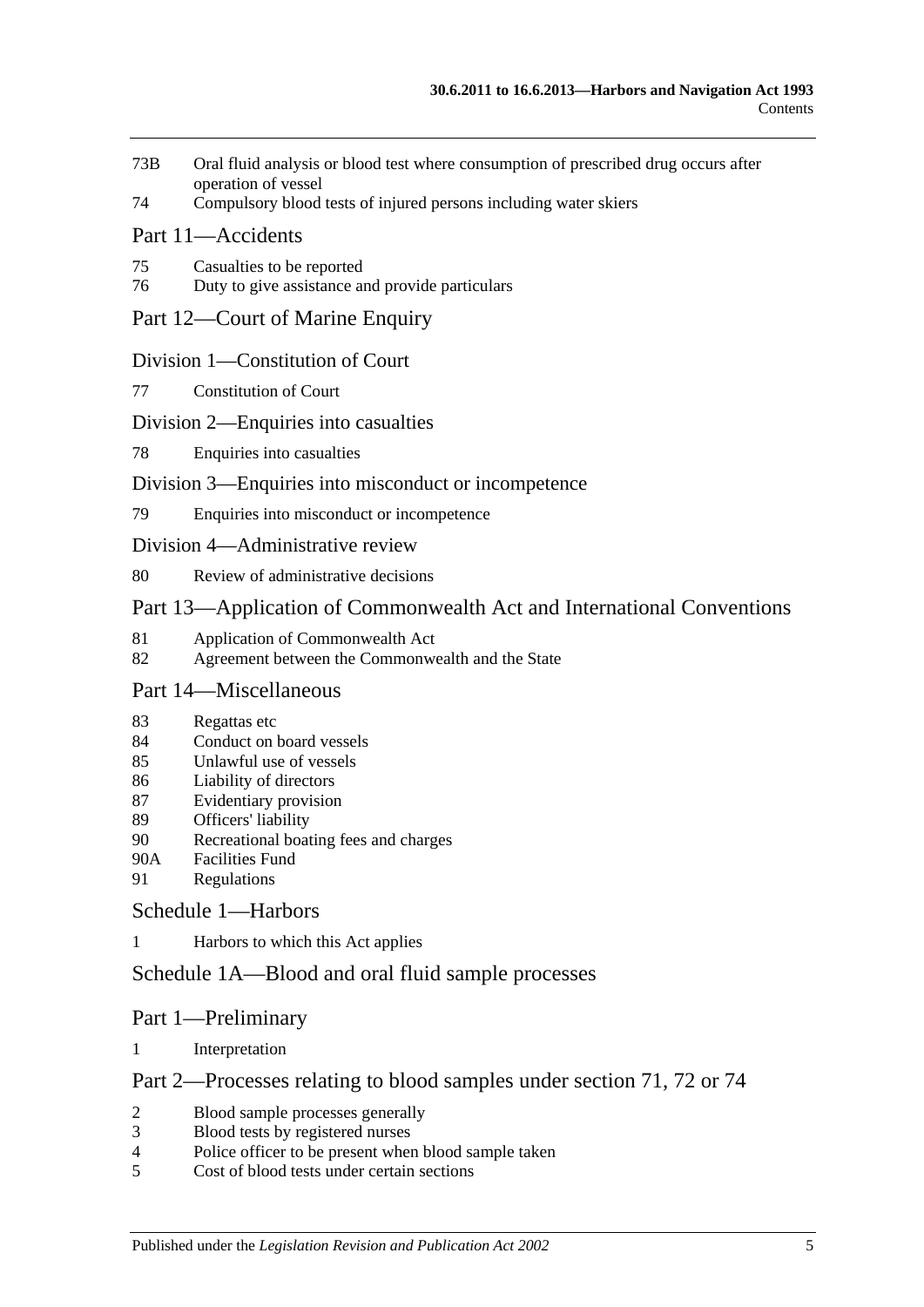6 [Provisions relating to medical practitioners etc](#page-83-3)

# Part 3—Processes relating to oral fluid samples under section 72

7 [Oral fluid sample processes](#page-84-0)

Part 4—Other provisions relating to blood or oral fluid samples under Part 10 Division 4

- 8 [Blood or oral fluid sample or results of analysis etc not to be used for other purposes](#page-86-0)<br>9 Destruction of blood or oral fluid sample taken under Part 10 Division 4
- 9 [Destruction of blood or oral fluid sample taken under Part 10 Division 4](#page-86-1)

# [Schedule 2—Transitional provisions](#page-86-2)

- 2 [Transitional provisions](#page-86-3)<br>3 Vesting of land etc held
- [Vesting of land etc held in name of Minister of Marine](#page-87-0)

# [Legislative history](#page-88-0)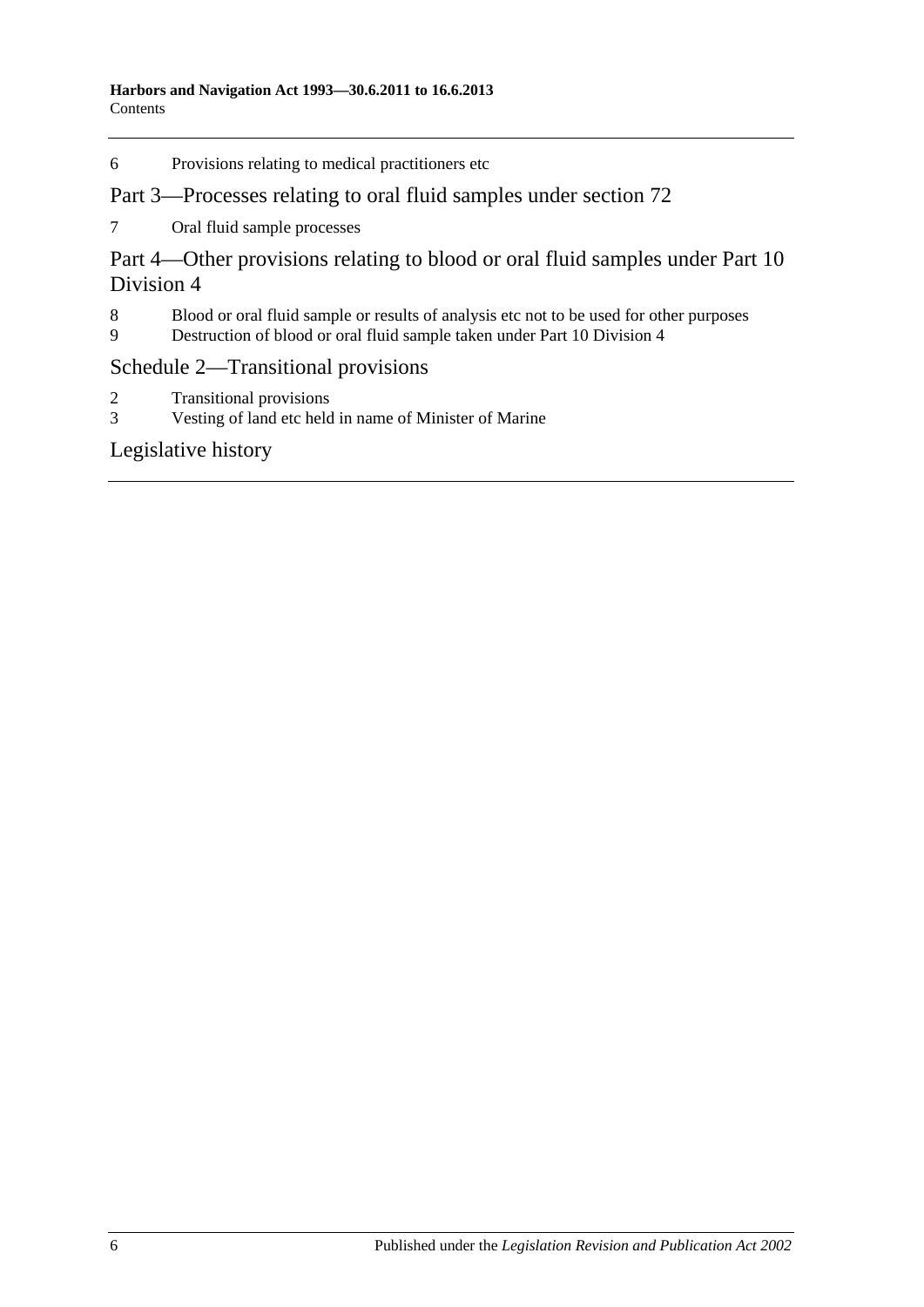# <span id="page-6-0"></span>**The Parliament of South Australia enacts as follows:**

# **Part 1—Preliminary**

### <span id="page-6-1"></span>**1—Short title**

This Act may be cited as the *Harbors and Navigation Act 1993*.

# <span id="page-6-2"></span>**3—Objects of this Act**

The objects of this Act are—

- (a) to provide for the efficient and effective administration and management of South Australian harbors and harbor facilities for the purpose of maximising their use and promoting trade; and
- (b) to ensure that efficient and reliable cargo transfer facilities are established and maintained; and
- (c) to promote the safe, orderly and efficient movement of shipping within harbors; and
- (d) to promote the economic use and the proper commercial exploitation of harbors and harbor facilities; and
- (e) to provide for the safe navigation of vessels in South Australian waters; and
- (f) to provide for the safe use of South Australian waters for recreational and other aquatic activities; and
- (g) insofar as this Act applies to the Adelaide Dolphin Sanctuary, to further the objects and objectives of the *[Adelaide Dolphin Sanctuary Act](http://www.legislation.sa.gov.au/index.aspx?action=legref&type=act&legtitle=Adelaide%20Dolphin%20Sanctuary%20Act%202005) 2005*; and
- (h) insofar as this Act applies to a marine park, to further the objects of the *[Marine Parks Act](http://www.legislation.sa.gov.au/index.aspx?action=legref&type=act&legtitle=Marine%20Parks%20Act%202007) 2007*.

# <span id="page-6-3"></span>**4—Interpretation**

(1) In this Act, unless the contrary intention appears—

*Adelaide Dolphin Sanctuary* has the same meaning as in the *[Adelaide Dolphin](http://www.legislation.sa.gov.au/index.aspx?action=legref&type=act&legtitle=Adelaide%20Dolphin%20Sanctuary%20Act%202005)  [Sanctuary Act](http://www.legislation.sa.gov.au/index.aspx?action=legref&type=act&legtitle=Adelaide%20Dolphin%20Sanctuary%20Act%202005) 2005*;

*adjacent land* means—

- (a) land extending from the low water mark on the seashore to the nearest road or section boundary, or to a distance of 50 metres from high water mark (whichever is the lesser distance); or
- (b) land extending from the edge of any other navigable waterway or body of water in the State to the nearest road or section boundary or for a distance of 50 metres (whichever is the lesser),

(but does not include land vested in fee simple in any person other than the Minister or land withdrawn from the Minister under the transitional provisions);

*alcotest* means a test by means of apparatus approved for the purpose of conducting alcotests under the *[Road Traffic Act](http://www.legislation.sa.gov.au/index.aspx?action=legref&type=act&legtitle=Road%20Traffic%20Act%201961) 1961*;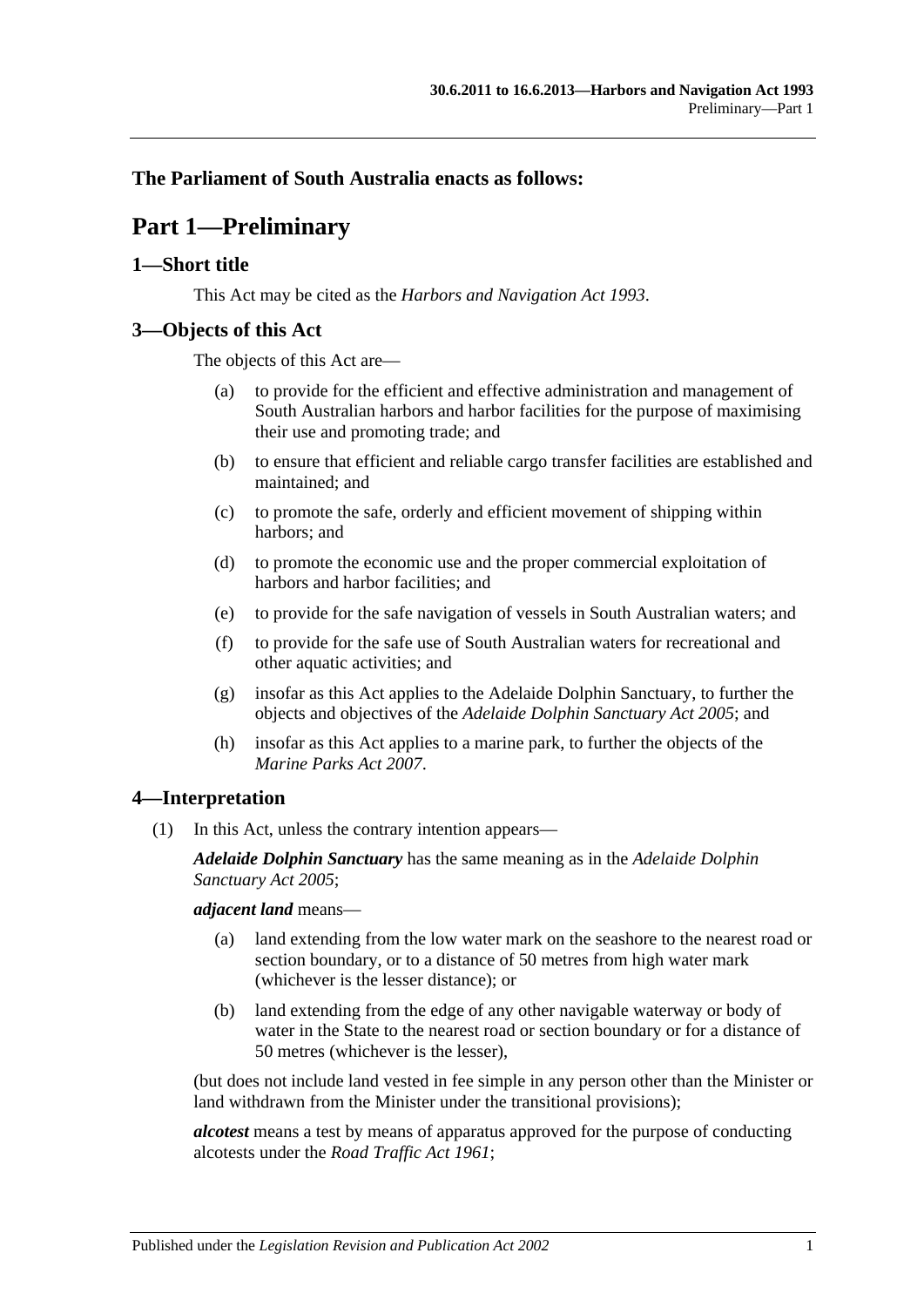*analyst* means a person who is an analyst for the purposes of the *[Road Traffic](http://www.legislation.sa.gov.au/index.aspx?action=legref&type=act&legtitle=Road%20Traffic%20Act%201961)  Act [1961](http://www.legislation.sa.gov.au/index.aspx?action=legref&type=act&legtitle=Road%20Traffic%20Act%201961)*;

*approved blood test kit* means a kit of a kind declared under the *[Road Traffic Act](http://www.legislation.sa.gov.au/index.aspx?action=legref&type=act&legtitle=Road%20Traffic%20Act%201961) 1961* to be an approved blood test kit;

*authorised person* means a person appointed under [Part 2](#page-12-0) or a police officer;

*breath analysing instrument* means apparatus of a kind approved as a breath analysing instrument under the *[Road Traffic Act](http://www.legislation.sa.gov.au/index.aspx?action=legref&type=act&legtitle=Road%20Traffic%20Act%201961) 1961*;

*breath analysis* means an analysis of breath by means of a breath analysing instrument;

*category 1 offence* means an offence against [section](#page-53-0) 70(2) involving a concentration of alcohol of less than .08 grams in 100 millilitres of blood;

*category 2 offence* means an offence against [section](#page-53-0) 70(2) involving a concentration of alcohol of not less than .08 grams but less than .15 grams in 100 millilitres of blood;

*category 3 offence* means an offence against [section](#page-53-0) 70(2) involving a concentration of alcohol of not less than .15 grams in 100 millilitres of blood;

*CEO* means the chief executive officer of the Department;

*commercial vessel* means a vessel used for industrial, commercial or scientific purposes and includes a vessel of a class declared by regulation to be a class of commercial vessels;

*Commonwealth Act* means the *Navigation Act 1912* of the Commonwealth;

*crew*, of a vessel, includes—

- (a) in the case of a commercial vessel—the master;
- (b) in the case of a recreational vessel—the operator,

and any person acting in a position declared by regulation to be a position of responsibility;

*department* means the department or administrative unit of the Public Service that has, subject to the Minister, responsibility for administering this Act;

*drug screening test* means a test by means of an apparatus of a kind approved under the *[Road Traffic Act](http://www.legislation.sa.gov.au/index.aspx?action=legref&type=act&legtitle=Road%20Traffic%20Act%201961) 1961* for the purpose of conducting drug screening tests;

*expiable offence* means an offence against this Act declared by regulation to be an expiable offence;

*fishing vessel* means—

- (a) a vessel (not propelled solely by oars) used in the taking of fish for sale; or
- (b) a vessel (not propelled solely by oars) used in connection with aquaculture whether or not it is used in the taking of fish for sale;

*harbor* means—

- (a) any of the harbors mentioned in [Schedule 1](#page-80-0) (unless declared by regulation not to be a harbor); or
- (b) a place—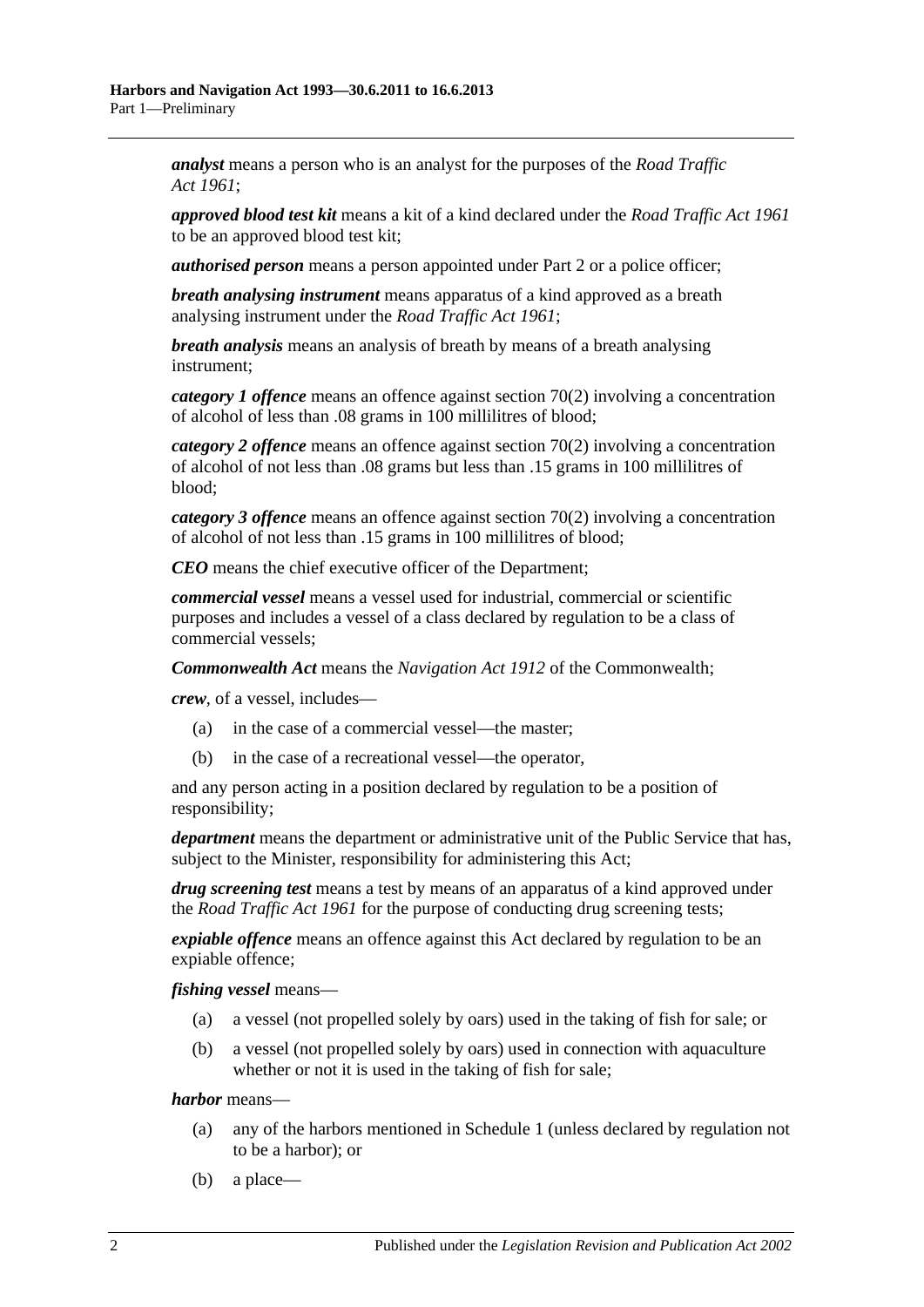- (i) at which facilities exist for the loading or mooring of vessels or at which such facilities might be conveniently established; and
- (ii) declared by regulation to be a harbor;

*hospital* means an institution declared under the *[Road Traffic Act](http://www.legislation.sa.gov.au/index.aspx?action=legref&type=act&legtitle=Road%20Traffic%20Act%201961) 1961* to be a hospital for the purposes of section 47I of that Act;

*interest* in land means—

- (a) any legal or equitable estate or interest in the land; or
- (b) any easement, right, power, or privilege in, under, over, affecting, or in connection with, the land;

*jurisdiction* means—

- (a) the State (and, in particular, the navigable waters within its limits); and
- (b) so much of the territorial sea of Australia as is adjacent to the State; and
- (c) any other navigable waters declared by regulation to be within the jurisdiction,

but does not include navigable waters declared by regulation not to be within the jurisdiction;

*key position*, in relation to the crew of a vessel, means—

- (a) the position of master or operator of the vessel; or
- (b) a position of a class declared by regulation to be one in relation to which a certificate of competency is required;

*land* includes an interest in land:

*marine park* has the same meaning as in the *[Marine Parks Act](http://www.legislation.sa.gov.au/index.aspx?action=legref&type=act&legtitle=Marine%20Parks%20Act%202007) 2007*;

*master* means the person in charge of a commercial vessel but does not include a licensed pilot acting as such;

*Metropolitan Adelaide* has the same meaning as in the *[Development Act](http://www.legislation.sa.gov.au/index.aspx?action=legref&type=act&legtitle=Development%20Act%201993) 1993*;

*misconduct* includes negligence;

*navigation* of a vessel includes any movement of the vessel from place to place whether or not the vessel moves or is moved under its own power;

*navigational aid* means—

- (a) a lighthouse, beacon, buoy, or other mark or structure (whether equipped with a light or not) intended to be an aid to navigation; or
- (b) a radio beacon or other device intended to be an aid to navigation;

*operator* means the person in charge of a recreational vessel, while that vessel is under way;

*oral fluid* includes saliva;

*oral fluid analysis* means an analysis of oral fluid by means of an apparatus of a kind approved under the *[Road Traffic Act](http://www.legislation.sa.gov.au/index.aspx?action=legref&type=act&legtitle=Road%20Traffic%20Act%201961) 1961* for the conduct of oral fluid analyses;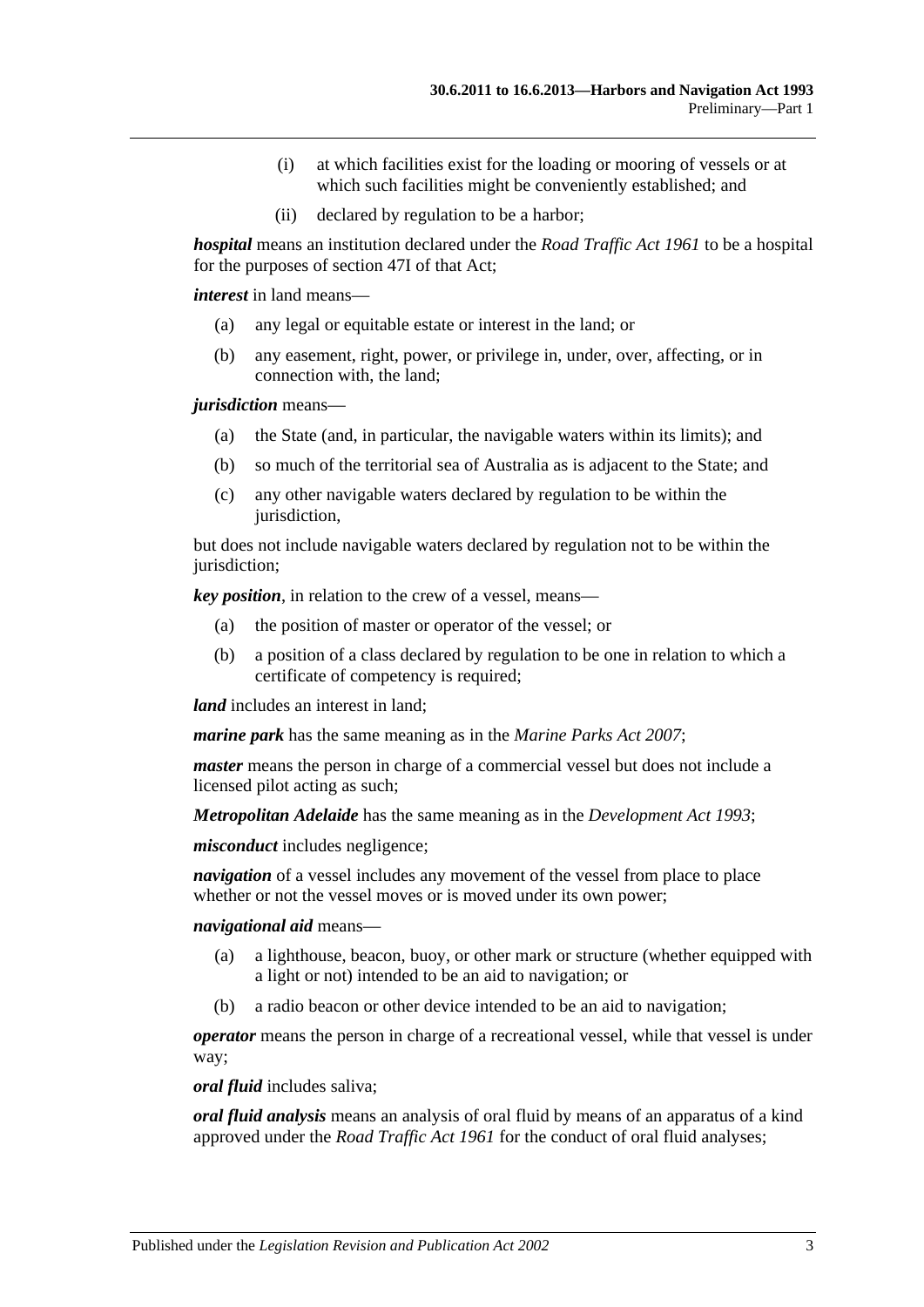*owner* of a vessel includes—

- (a) in relation to a commercial vessel—
	- (i) a charterer; and
	- (ii) an agent of the owner or the charterer;
- (b) in relation to a recreational vessel—a person who takes the vessel on hire;

*pilot* means a person, who although not a member of a vessel's crew, temporarily takes control (subject however to the master's overriding authority) of the vessel's navigation;

*port* means land and waters (which must comprise or include the whole or some of the land and waters constituting a harbor) constituted as a port by the regulations;

*port management officer* means—

- (a) a port management officer appointed under [section](#page-27-1) 29; or
- (b) an authorised person;

*port operator* means—

- (a) a person authorised by a port operating agreement to operate a port; or
- (b) if there is no such person—the Minister;

*prescribed alcohol or drug offence* means an offence against [Part 10 Division 4;](#page-52-3)

*prescribed circumstances*—a requirement to submit to an alcotest or breath analysis under [section](#page-54-0) 71, or a direction to stop a vessel for the purpose of making such a requirement, is made or given in prescribed circumstances if the authorised person who makes the requirement or gives the direction believes on reasonable grounds that the person of whom the requirement is, or is to be, made has, within the preceding 8 hours—

- (a) committed an offence of a prescribed class; or
- (b) behaved in a manner that indicates that his or her ability to do the following is impaired:
	- (i) operate a vessel; or
	- (ii) as a member of the crew of a vessel, engage in duties affecting the safe navigation, operation or use of the vessel; or
- (c) been involved in an accident as—
	- (i) the operator of a vessel; or
	- (ii) a member of the crew of a vessel who was, or ought to have been, engaged in duties affecting the safe navigation, operation or use of the vessel;

*prescribed concentration of alcohol* means a concentration of .05 grams or more in 100 millilitres of blood;

*prescribed drug* means a substance declared under the *[Road Traffic Act](http://www.legislation.sa.gov.au/index.aspx?action=legref&type=act&legtitle=Road%20Traffic%20Act%201961) 1961* to be a prescribed drug;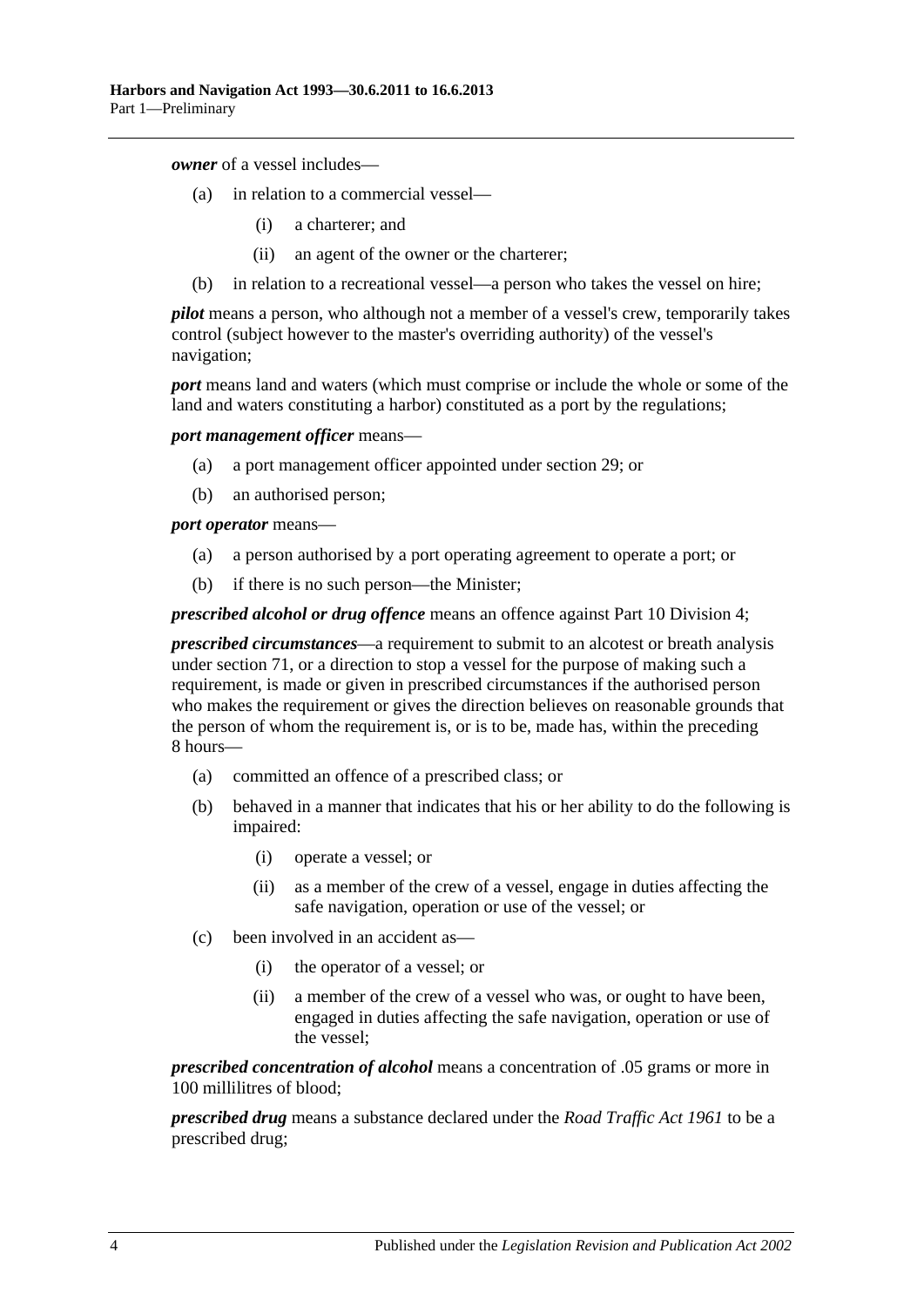*recreational vessel* means a vessel used for purposes that are not solely industrial, commercial or scientific purposes and includes a vessel of a class declared by regulation to be a class of recreational vessels;

*subjacent land* means land underlying navigable waters within the jurisdiction;

*speed*, in relation to a vessel, means speed with reference to a stationary horizontal plane (as distinct from speed through water which may itself be in motion);

*vessel* means—

- (a) a ship, boat or vessel used in navigation; or
- (b) an air-cushion vehicle, or other similar craft, used wholly or primarily in transporting passengers or goods by water; or
- (c) a surf board, wind surf board, motorised jet ski, water skis or other similar device on which a person rides through water; or
- (d) a structure that is designed to float in water and is used for commercial, industrial or scientific purposes,

but does not include a structure of a class excluded by regulation from the ambit of this definition;

*wreck* includes an abandoned vessel.

- (2) For the purposes of this Act, a person is taken to operate a vessel if that person—
	- (a) rides on a surfboard or water skis or other similar device; or
	- (b) is towed by a vessel.
- (3) For the purposes of this Act, the length of a vessel is to be determined in accordance with the regulations.

# <span id="page-10-0"></span>**5—Crown bound**

- (1) This Act binds the Crown not only in right of South Australia but also, so far as the legislative power of the Parliament permits, the Crown in all its other capacities.
- (2) Nothing in this Act renders the Crown in any of its capacities liable to be prosecuted for an offence.

### <span id="page-10-1"></span>**6—Application of Act**

- (1) This Act applies both within and outside the jurisdiction.
- (2) This Act applies outside the jurisdiction to the full extent of the extraterritorial power of the Parliament.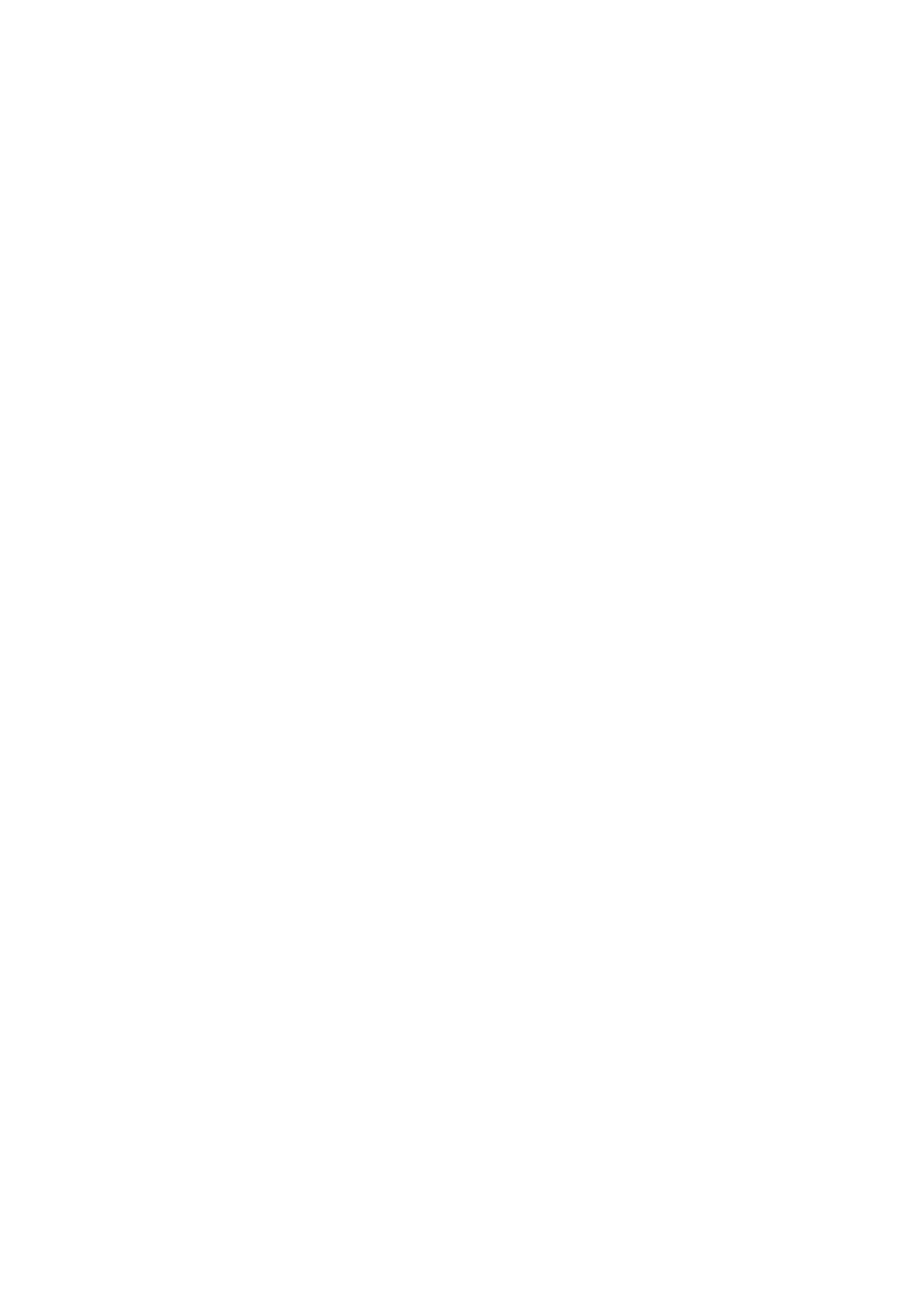# <span id="page-12-0"></span>**Part 2—Administration**

# <span id="page-12-1"></span>**Division 1—Minister**

# <span id="page-12-2"></span>**7—Responsibility for administration**

The Minister is responsible for the administration of this Act.

# <span id="page-12-3"></span>**8—Minister to be corporation sole**

- (1) The Minister is a corporation sole.
- (2) The Minister has in his or her corporate capacity all the powers of a natural person.
- (3) A document apparently bearing the common seal of the Minister will be presumed, in the absence of contrary evidence, to have been duly executed by the Minister.

# <span id="page-12-4"></span>**Division 2—Chief Executive Officer**

# <span id="page-12-5"></span>**9—Responsibility of CEO**

The CEO is, subject to the Minister's control and direction, responsible for carrying this Act into effect.

# <span id="page-12-6"></span>**10—Annual report**

- (1) The CEO must, on or before 31 October in each year, report on the administration of this Act during the preceding financial year.
- (2) The Minister must, within six sitting days after receiving the report, cause copies to be laid before both Houses of Parliament.

# <span id="page-12-7"></span>**Division 3—Delegation**

# <span id="page-12-8"></span>**11—Delegation**

- (1) The Minister may delegate to the CEO or to any other person any of the Minister's powers under this Act.
- (2) The CEO may delegate powers under this Act (including powers delegated to the CEO by the Minister).
- (3) If a delegation under this section is expressed to be made to the person holding, or acting in, a specified office or position, the delegated powers are exercisable by any person who holds, or is acting in, that position when an occasion for exercising the powers arises.
- (4) A delegation under this section is revocable at will and does not derogate from the powers of the delegator.

# <span id="page-12-9"></span>**Division 4—Authorised persons**

# <span id="page-12-10"></span>**12—Appointment of authorised persons**

(1) The CEO may appoint suitable persons to be authorised persons for the purposes of this Act.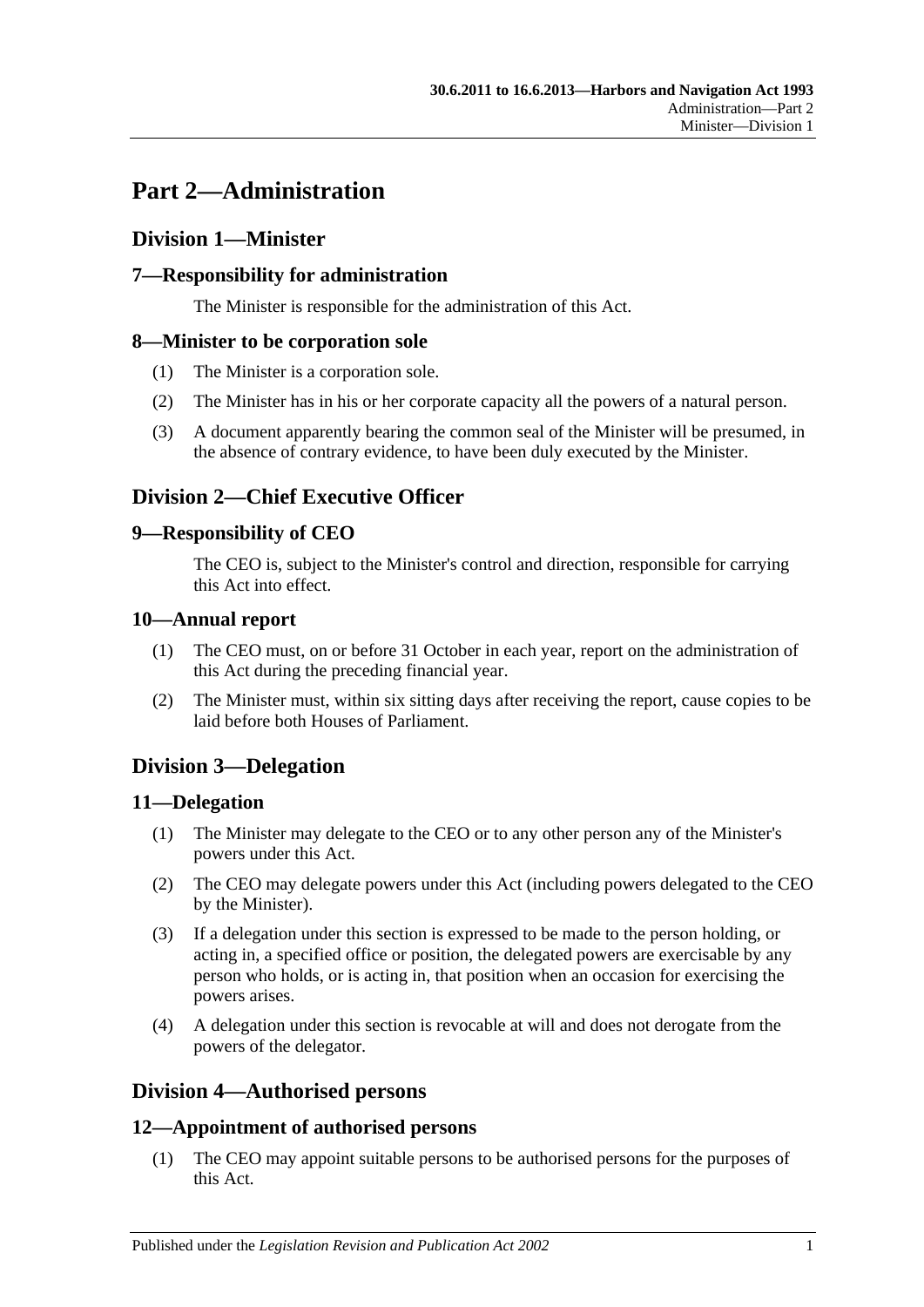- (1a) The CEO may, with the agreement of a port operator, appoint an officer or employee of the operator to be an authorised person in relation to the relevant port.
- (1b) The CEO may, with the concurrence of a council, appoint an officer or employee of the council to be an authorised person for the purposes of this Act.
- (2) An appointment under this section may be subject to conditions, including a condition limiting the exercise of powers by the authorised person to the enforcement of specified provisions of the Act or to enforcement within a specified area of the State.
- (3) An authorised person appointed under this section must be issued with an identity card—
	- (a) containing a photograph of the person; and
	- (b) if the authorised person's authority is limited to a particular port—stating the name of the port; and
	- (c) stating any conditions of appointment limiting the authorised person's authority.

# <span id="page-13-0"></span>**13—Production of identity card**

If it is practicable to do so, an authorised person must, at the request of a person against whom the authorised person proposes to exercise statutory powers, produce his or her identity card or, if the authorised person is a police officer, his or her warrant card, for inspection by that person.

### <span id="page-13-1"></span>**14—Powers of an authorised person**

- (1) Subject to any conditions specified in the instrument of appointment, an authorised person may, for any purpose connected with the administration or enforcement of this Act, exercise any of the following powers—
	- (a) the authorised person may direct any person who is apparently in charge of a vessel to manoeuvre the vessel in a specified manner, to stop the vessel, or to stop the vessel and secure it in a specified manner;
	- (b) the authorised person may board a vessel—
		- (i) for the purpose of determining—
			- (A) whether the person in charge of the vessel and the persons acting in key positions as members of the crew of the vessel hold appropriate certificates of competency or exemptions from the requirement to hold certificates of competency;
			- (B) whether the vessel is safe;
			- (C) whether the vessel is registered in accordance with this Act;
			- (D) whether there is a current certificate of survey or loadline certificate in force in relation to the vessel;
			- (E) whether the vessel has the equipment and markings required by the regulations and whether the equipment is in good working order;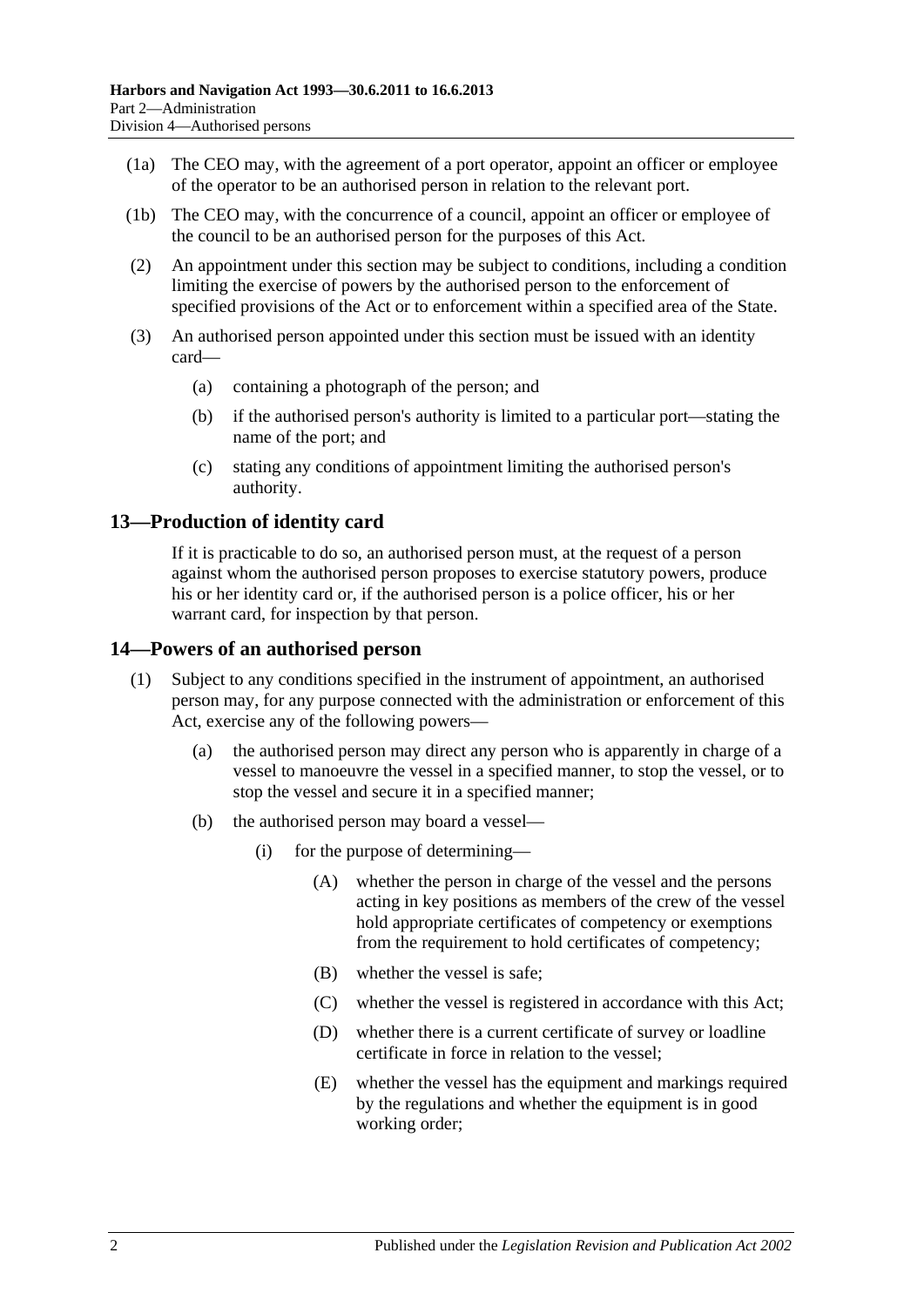- (F) whether the vessel is properly loaded in accordance with the regulations or the conditions of a certificate of survey or loadline certificate;
- (ii) for the purpose of investigating—
	- (A) a suspected offence; or
	- (B) an accident involving a vessel in the jurisdiction and resulting in loss of life or injury or in damage to property; or
	- (C) any other matter having a proper connection with the administration of this Act;
- (iii) for the purpose of requiring a person who is operating the vessel or a member of the crew of the vessel who is, or ought to be, engaged in duties affecting the safe navigation of the vessel to submit to an alcotest or breath analysis;
- (c) the authorised person may require a person apparently acting in a position for which a certificate of competency is required under this Act to produce, at a specified place and within a specified period, the certificate of competency or evidence that the person is exempt from the requirement to hold a certificate of competency;
- (d) the authorised person may require a person who is apparently in charge of a vessel—
	- (i) to produce a certificate of registration in respect of the vessel; or
	- (ii) if the vessel is of a class for which a certificate of survey or loadline certificate is usually required—to produce the certificate for inspection or evidence that the vessel is exempt from the requirement to be surveyed or to have a loadline certificate;
- (e) the authorised person may require a person whom the authorised person reasonably suspects of having committed an offence against this Act or who is, in the authorised person's opinion, in a position to give evidence of the commission of such an offence, to state his or her name and address;
- (f) for the purposes of investigating—
	- (i) a suspected offence; or
	- (ii) an accident involving a vessel in the jurisdiction and resulting in loss of life or injury, or in damage to property; or
	- (iii) any other matter having a proper connection with the administration of this Act,

the authorised person may—

- (iv) require a person to answer questions relevant to the investigation; and
- (v) require a person to produce records or equipment that the authorised person reasonably suspects are relevant to the investigation; and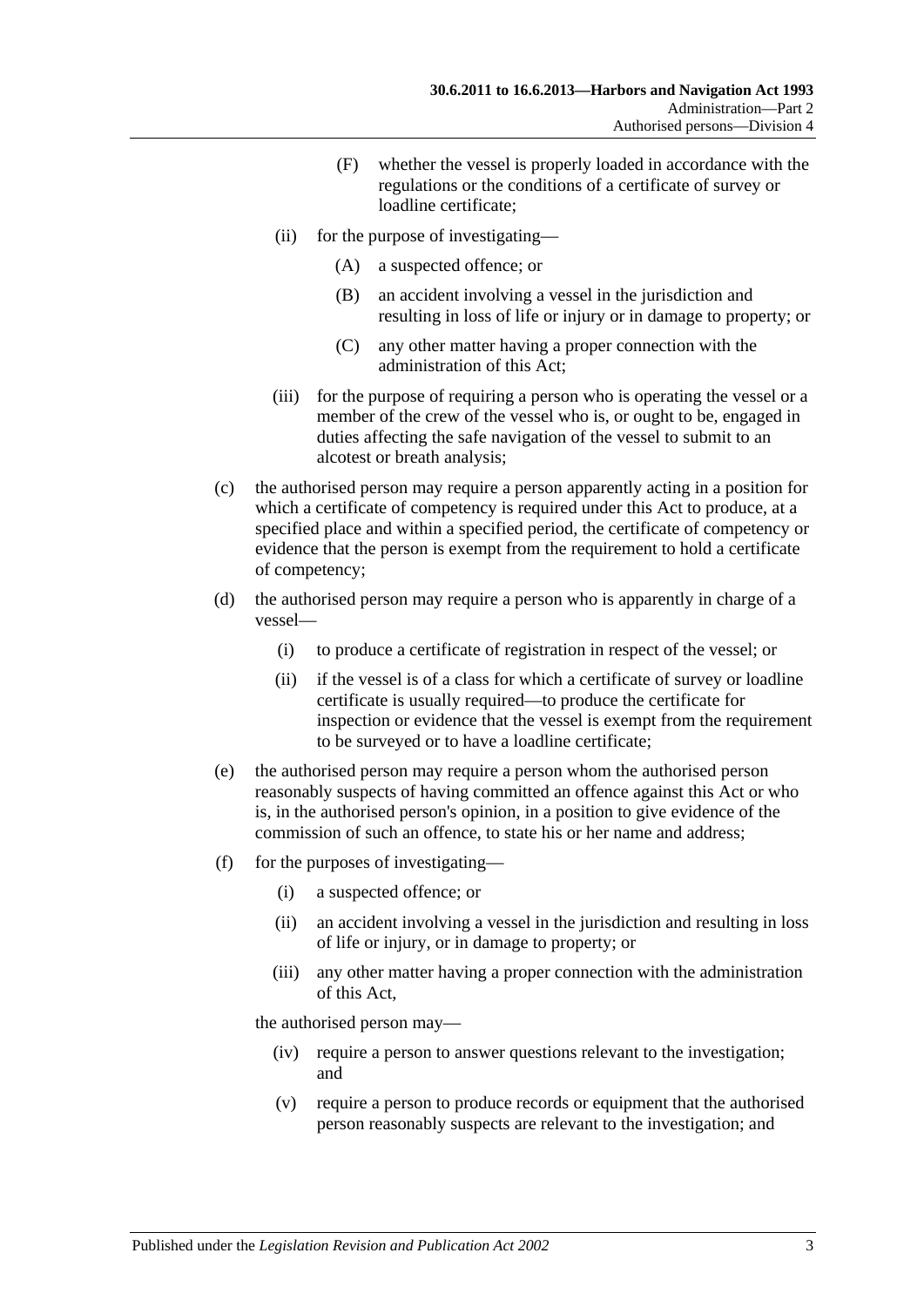- (vi) may inspect the records or equipment, make copies of the records or their contents or test the equipment and, where reasonably necessary for those purposes, seize and retain the records or equipment.
- (1a) Subject to any conditions specified in the instrument of appointment, an authorised person may give expiation notices under the *[Expiation of Offences Act](http://www.legislation.sa.gov.au/index.aspx?action=legref&type=act&legtitle=Expiation%20of%20Offences%20Act%201996) 1996* for alleged offences against this Act.
- (2) A person who—
	- (a) without reasonable excuse, fails to obey a direction or requirement of an authorised person under this Act; or
	- (b) hinders or obstructs an authorised person in the exercise of powers under this Act,

is guilty of an offence.

Maximum penalty: \$1 250.

# <span id="page-15-0"></span>**Division 5—Miscellaneous**

# <span id="page-15-1"></span>**14A—Matters to be taken into account in relation to specially protected areas**

The Minister, the CEO, an authorised person or any other person engaged in the administration of this Act must, if taking any action under this Act—

- (a) that is within the Adelaide Dolphin Sanctuary, or likely to have a direct impact on the Adelaide Dolphin Sanctuary—
	- (i) seek to further the objects and objectives of the *[Adelaide Dolphin](http://www.legislation.sa.gov.au/index.aspx?action=legref&type=act&legtitle=Adelaide%20Dolphin%20Sanctuary%20Act%202005)  [Sanctuary Act](http://www.legislation.sa.gov.au/index.aspx?action=legref&type=act&legtitle=Adelaide%20Dolphin%20Sanctuary%20Act%202005) 2005*; and
	- (ii) take into account the provisions of the Adelaide Dolphin Sanctuary Management Plan under the *[Adelaide Dolphin Sanctuary Act](http://www.legislation.sa.gov.au/index.aspx?action=legref&type=act&legtitle=Adelaide%20Dolphin%20Sanctuary%20Act%202005) 2005*, (insofar as may be relevant); or
- (b) that is within a marine park, or likely to have a direct impact on a marine park—
	- (i) seek to further the objects of the *[Marine Parks Act](http://www.legislation.sa.gov.au/index.aspx?action=legref&type=act&legtitle=Marine%20Parks%20Act%202007) 2007*; and
	- (ii) take into account the provisions of the management plan for the marine park under the *[Marine Parks Act](http://www.legislation.sa.gov.au/index.aspx?action=legref&type=act&legtitle=Marine%20Parks%20Act%202007) 2007* (insofar as may be relevant).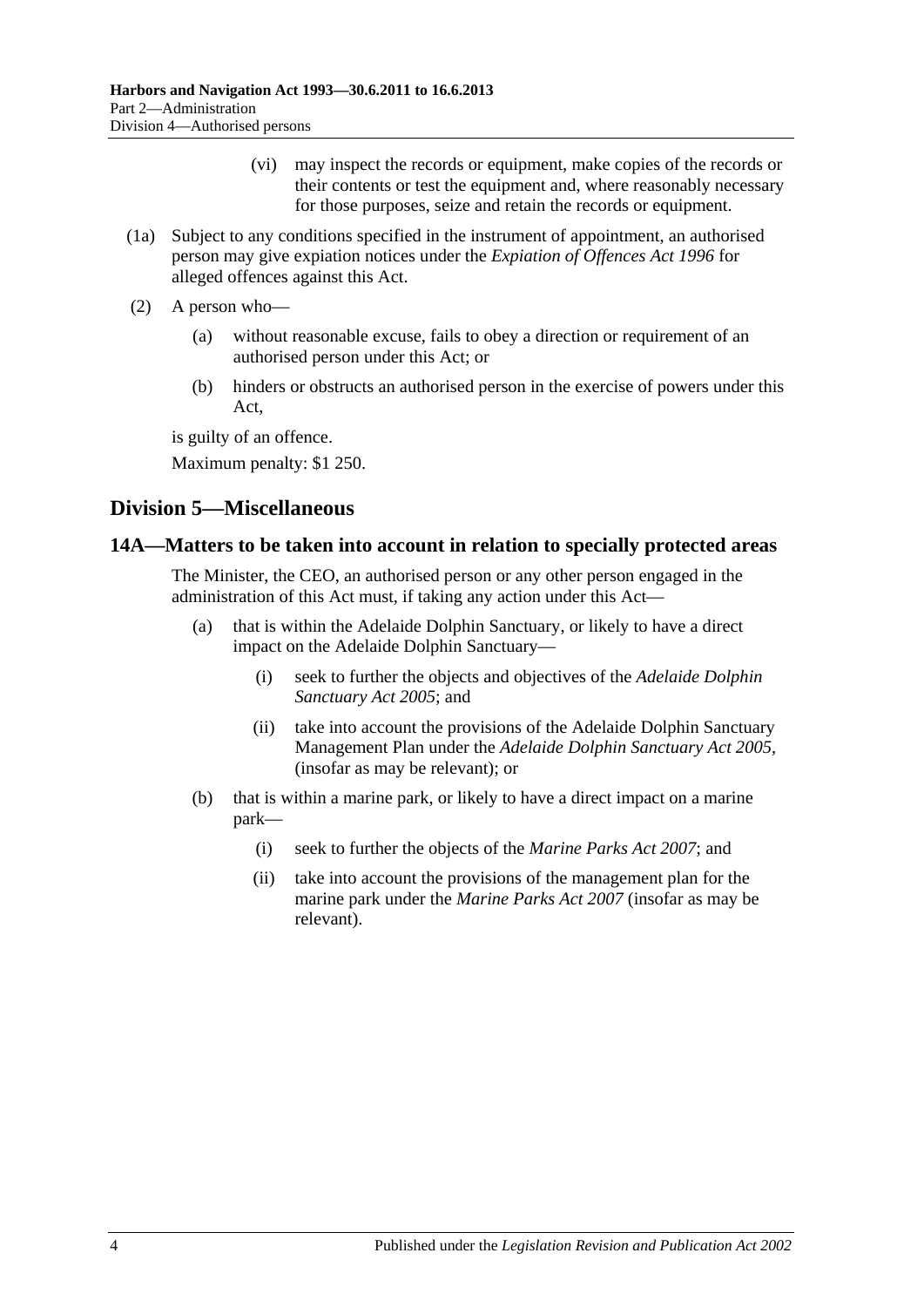# <span id="page-16-0"></span>**Part 3—Property**

# <span id="page-16-1"></span>**Division 1—Vesting of property**

# <span id="page-16-2"></span>**15—Property of Crown**

- (1) Subject to [subsection](#page-16-7) (2), the following property is vested in the Minister—
	- (a) all adjacent and subjacent land;
	- (b) all wharves, docks, jetties and other structures that are situated in a harbor;
	- (c) all wharves, docks, jetties and other structures situated outside a harbor but on adjacent or subjacent land;
	- (d) all navigational aids within the jurisdiction.
- <span id="page-16-7"></span>(2) The land that is vested in the Minister under this section is vested for an estate in fee simple but subject to any pre-existing registered interests in that land.
- (3) This section does not apply to—
	- (a) real or personal property vested in the Commonwealth, a council, or in private ownership at the commencement of this Act or subsequently transferred to the Commonwealth, a council or to private ownership; or
	- (b) land that forms part of a reserve under the *[National Parks and Wildlife](http://www.legislation.sa.gov.au/index.aspx?action=legref&type=act&legtitle=National%20Parks%20and%20Wildlife%20Act%201972)  Act [1972](http://www.legislation.sa.gov.au/index.aspx?action=legref&type=act&legtitle=National%20Parks%20and%20Wildlife%20Act%201972)*; or
	- (c) real or personal property excluded by regulation from the ambit of this section.
- (4) The *[Crown Lands Act](http://www.legislation.sa.gov.au/index.aspx?action=legref&type=act&legtitle=Crown%20Lands%20Act%201929) 1929* does not apply in relation to land vested in the Minister under this Act but the Crown may, with the concurrence of the Minister, exercise any other power that it has to grant a lease or licence over its land in relation to land vested in the Minister under this Act.

# <span id="page-16-3"></span>**Division 2—Acquisition of land**

# <span id="page-16-4"></span>**16—Acquisition of land**

- (1) The Minister may acquire land—
	- (a) for the purpose of establishing or improving a harbor or harbor facilities; or
	- (b) for the purposes of facilitating industrial or commercial development associated with or to be associated with a harbor.
- (2) The *[Land Acquisition Act](http://www.legislation.sa.gov.au/index.aspx?action=legref&type=act&legtitle=Land%20Acquisition%20Act%201969) 1969* applies to the acquisition of land under this section.

# <span id="page-16-5"></span>**Division 3—Resumption of land**

# <span id="page-16-6"></span>**17—Resumption**

The Governor may, by proclamation, resume land held by a council or other public authority as a reserve, street, road or for other public purposes—

(a) for the purpose of establishing or improving a harbor or harbor facilities; or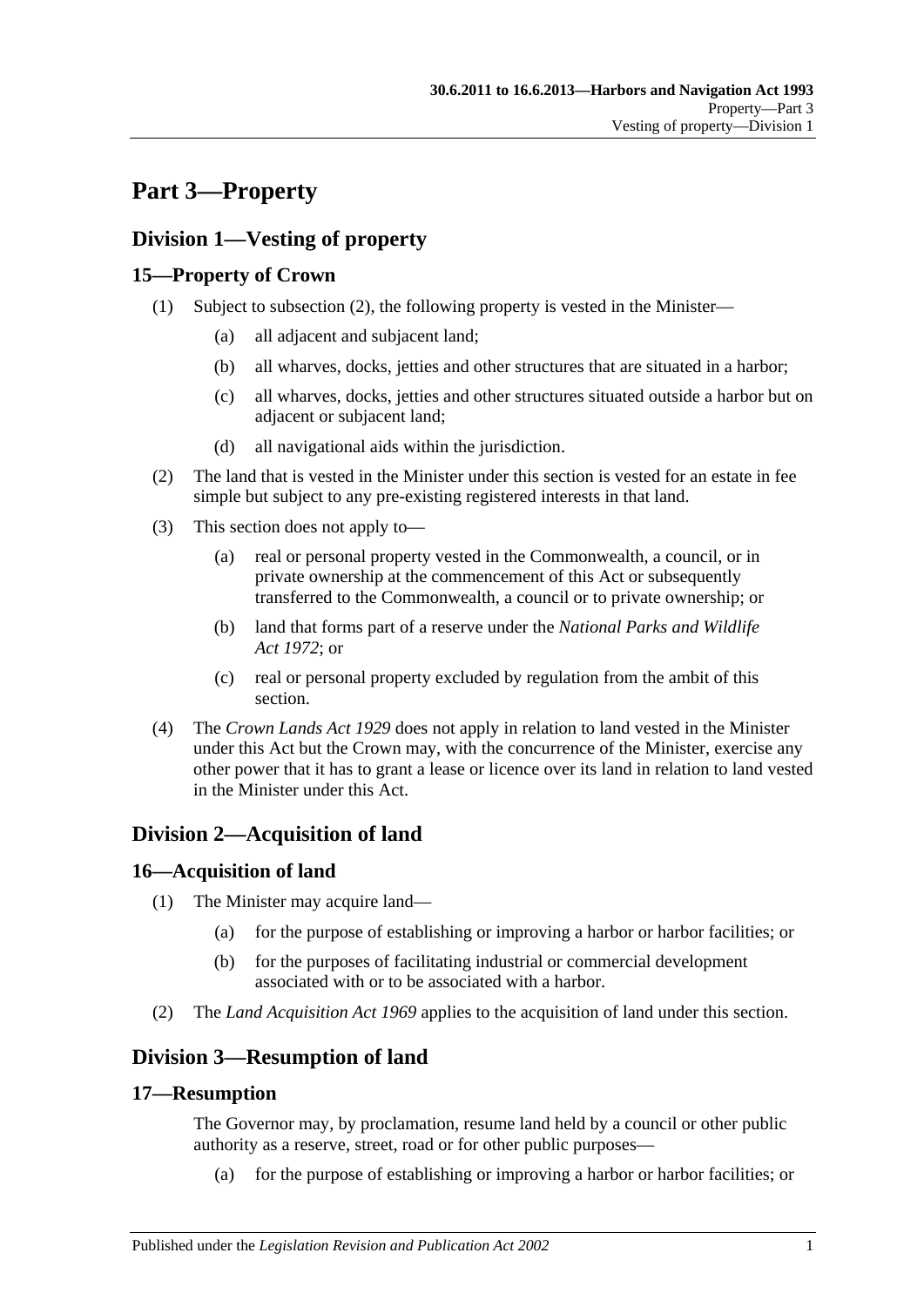(b) for the purposes of facilitating industrial or commercial development associated with or to be associated with a harbor.

# <span id="page-17-0"></span>**Division 4—Care, control and management of property**

# <span id="page-17-3"></span><span id="page-17-1"></span>**18—Care, control and management of property**

- (1) The Governor may, by proclamation, place any adjacent or subjacent land belonging to the Minister or any structure belonging to the Minister on adjacent or subjacent land, under the care, control and management of—
	- (a) any Minister of the Crown; or
	- (b) a council; or
	- (c) the Coast Protection Board; or
	- (d) any other authority or body.
- (2) A proclamation under [subsection](#page-17-3) (1)—
	- (a) may impose conditions in relation to the care, control and management of the land or structure to which it relates; and
	- (b) may be varied or revoked by a later proclamation.
- (3) A proclamation under [subsection](#page-17-3) (1) may not be made in relation to land, or a structure on land, that is within the area of a council unless the council has been consulted and given an opportunity to make representations on the matter.
- (4) Subject to any provision made by proclamation under this section, the care, control and management of adjacent and subjacent land, and of structures situated on adjacent or subjacent land (except land and structures in private ownership) are—
	- (a) if within the area of a council but not within a harbor—under the care, control and management of the council; and
	- (b) in any other case—under the care, control and management of the Minister.

# <span id="page-17-2"></span>**18A—By-laws**

- (1) A council may, with the approval of the relevant authority, make by-laws that operate in relation to—
	- (a) a port or part of a port; or
	- (b) a harbor or part of a harbor; or
	- (c) adjacent or subjacent land that is neither within a port nor a harbor.
- (1a) The *relevant authority* is—
	- (a) for a port—the port operator; or
	- (b) in any other case—the Minister.
- (2) The *[Local Government Act](http://www.legislation.sa.gov.au/index.aspx?action=legref&type=act&legtitle=Local%20Government%20Act%201934) 1934* applies to by-laws made under this section as if—
	- (a) any part of the harbor or land in relation to which the by-laws operate that is not within the area of the council were within the area of the council; and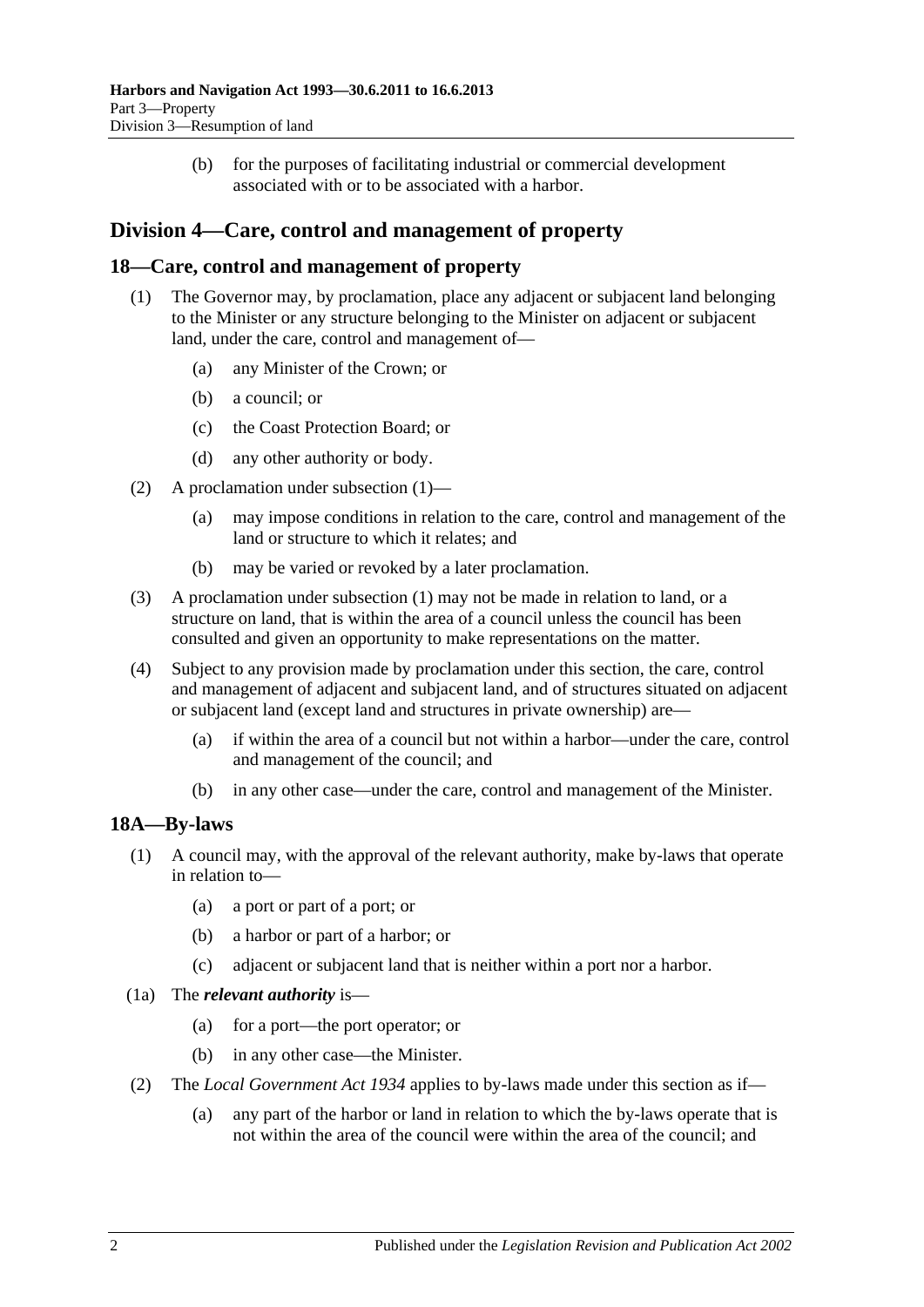- (b) any part of the harbor or land in relation to which the by-laws operate that is not under the care, control and management of the council were under the care, control and management of the council.
- <span id="page-18-6"></span>(3) The Governor may at any time, by notice in the Gazette, revoke by-laws made under this section.
- (4) The Minister must consult with the council concerned before by-laws are revoked under [subsection](#page-18-6) (3).

# <span id="page-18-0"></span>**Division 5—Dealings with property**

# <span id="page-18-1"></span>**19—Power to grant leases and licences over land**

- (1) The Minister may, on such terms and conditions as the Minister thinks fit, grant a lease of, a licence over, or other rights to occupy or use, land or a structure that is under the Minister's care, control and management under this Act.
- (2) The Minister may, on such terms and conditions as the Minister thinks fit, sell or otherwise dispose of land or a structure that is under the Minister's care, control and management under this Act.
- (3) An authority or body may, with the Minister's approval, grant a lease of, a licence over, or other rights to occupy or use, land or a structure under its care, control and management under this Act.

# <span id="page-18-2"></span>**Division 6—Rateability of land**

# <span id="page-18-3"></span>**20—Rateability of land**

- (1) Subject to [subsection](#page-18-7) (2), land vested in the Crown under this Act is not rateable under the *[Local Government Act](http://www.legislation.sa.gov.au/index.aspx?action=legref&type=act&legtitle=Local%20Government%20Act%201934) 1934*.
- <span id="page-18-7"></span>(2) If any such land (other than subjacent land in a port) is occupied under a lease or licence by some person other than the Crown or an instrumentality or agency of the Crown, that person is liable as occupier of the land to rates levied under the *[Local](http://www.legislation.sa.gov.au/index.aspx?action=legref&type=act&legtitle=Local%20Government%20Act%201934)  [Government Act](http://www.legislation.sa.gov.au/index.aspx?action=legref&type=act&legtitle=Local%20Government%20Act%201934) 1934*.

# <span id="page-18-4"></span>**Division 7—Damage to property**

# <span id="page-18-5"></span>**21—Liability for damage**

- (1) If property of the Crown or the Minister is damaged by a vessel, the owner of the vessel is liable to the Minister for the amount of the damage.
- (2) If property in private ownership consisting of harbor facilities or a navigational aid is damaged by a vessel, the owner of the vessel is liable to the owner of the property for the amount of the damage.
- (3) The liability may be enforced by action against the owner or by action against the vessel (or both).
- (4) This section creates a strict liability that exists irrespective of fault and irrespective of whether the vessel is under compulsory pilotage at the time the damage is caused.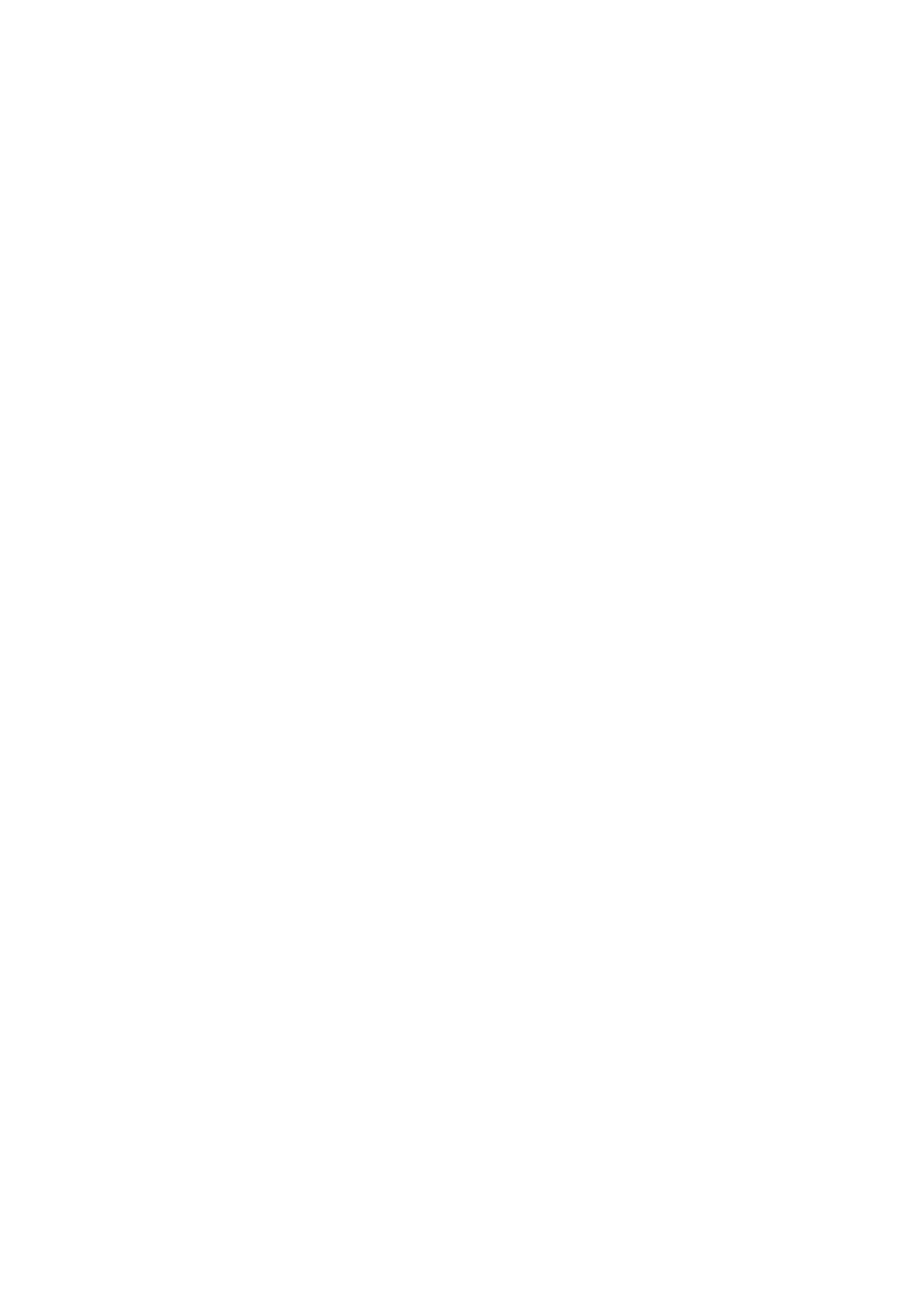# <span id="page-20-0"></span>**Part 4—General powers to protect navigation and to restrict use of waters**

# <span id="page-20-1"></span>**Division 1—Navigational aids**

# <span id="page-20-2"></span>**22—Control of navigational aids**

- (1) The Minister is entitled to possession and control of all navigational aids within the jurisdiction except those belonging to the Commonwealth.
- (2) The Minister may, on terms and conditions consistent with any relevant port operating agreement, delegate to a port operator control over a navigational aid situated in, or on the approach to, the port.
- (3) If a navigational aid existing at the commencement of this subsection is situated on land that was not then owned by the Minister, or is later disposed of, an easement over the land is created entitling the Minister—
	- (a) to maintain a navigational aid on the land; and
	- (b) to have such access to the land as may be necessary for operating, maintaining, repairing, replacing or removing the navigational aid.
- (4) If the Minister reasonably requires access to land for the purpose of operating, maintaining, repairing, replacing or removing a navigational aid on adjacent land or waters, an easement is created conferring on the Minister the rights of access reasonably necessary for those purposes.

# <span id="page-20-3"></span>**23—Establishment of navigational aids**

- (1) The Minister may establish and maintain such navigational aids as the Minister considers necessary or desirable for the safe navigation of vessels within the jurisdiction.
- <span id="page-20-5"></span>(2) The Minister may direct any person who carries on a business involving the mooring, loading or unloading of vessels to establish, maintain and operate navigational aids of a specified kind at specified places.
- (3) A person who fails, without reasonable excuse, to comply with a direction under [subsection](#page-20-5) (2) is guilty of an offence.

Maximum penalty: \$5 000.

# <span id="page-20-6"></span><span id="page-20-4"></span>**24—Interference with navigational aids**

(1) A person must not, without the Minister's permission, interfere with a navigational aid.

Maximum penalty: \$750.

- (2) For the purposes of [subsection](#page-20-6) (1), the mooring of a vessel to a navigational aid constitutes interference with the navigational aid.
- <span id="page-20-7"></span>(3) If the Minister is of the opinion that a particular light or signal might be confused with the light or signal produced by a navigational aid, the Minister may, by notice in writing to the person in charge of the device that produces the light or signal, require the person to take action specified in the notice to prevent the possibility of confusion.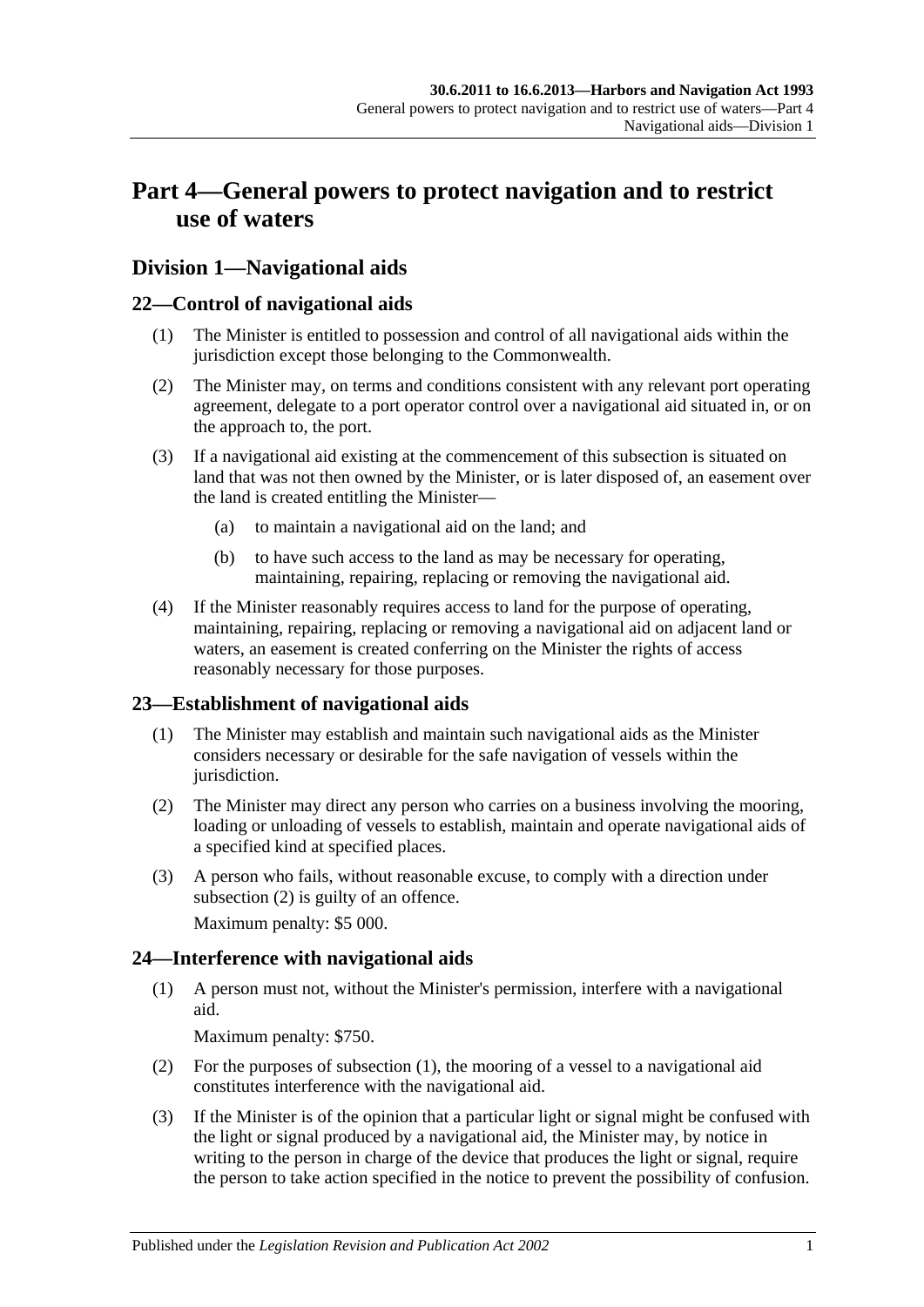- (4) If a person fails to comply with a requirement under [subsection](#page-20-7) (3) within the time allowed in the notice, the Minister may take the action specified in the notice and recover the cost of doing so from the person.
- (5) A person who fails, without reasonable excuse, to comply with a notice under [subsection](#page-20-7) (3) is guilty of an offence. Maximum penalty: \$750.

# <span id="page-21-0"></span>**Division 2—Clearance of wrecks**

# <span id="page-21-1"></span>**25—Clearance of wrecks etc**

- (1) The Minister may, by notice in writing, require the owner of any wreck within the jurisdiction to remove the wreck.
- (1a) A port operator may, by notice in writing, require the owner of any wreck within the port to remove the wreck.
- (2) If a person deposits any substance or thing within the jurisdiction so as to obstruct navigation, or to pollute waters, the Minister may, by notice in writing, require that person to take action specified in the notice to remove the substance or thing or to mitigate the consequences of the pollution.
- (2a) If a person deposits any substance or thing within a port so as to obstruct navigation, or to pollute waters, the port operator may, by notice in writing, require that person to take action specified in the notice to remove the substance or thing or to mitigate the consequences of the pollution.
- <span id="page-21-5"></span>(3) If a person fails to comply with a requirement under this section within the time allowed in the notice, the Minister or the port operator (as the case requires) may remove the wreck or take the action specified in the notice and recover the costs of doing so, as a debt, from the person in default.
- <span id="page-21-4"></span>(4) A person who fails without reasonable excuse to comply with a notice under this section is guilty of an offence.

Maximum penalty: \$5 000.

(5) A court by which a person is convicted of an offence against [subsection](#page-21-4) (4) may, on application by the Minister or the port operator (as the case requires), order the convicted person to reimburse costs reasonably incurred by the applicant in acting under [subsection](#page-21-5) (3) (to the extent those costs have not been already recovered).

# <span id="page-21-2"></span>**Division 3—Restrictions on use of waters**

# <span id="page-21-3"></span>**26—Licences for aquatic activities**

- (1) The CEO may grant a licence entitling an organisation or person to use, in accordance with the terms and conditions of the licence, any waters within the jurisdiction for the purposes of an aquatic sport or activity or for any other purposes stated in the licence.
- (2) If the licence is to be granted in relation to waters within a port, the CEO may only grant the licence with the consent of the port operator (but the operator's consent must not be unreasonably withheld).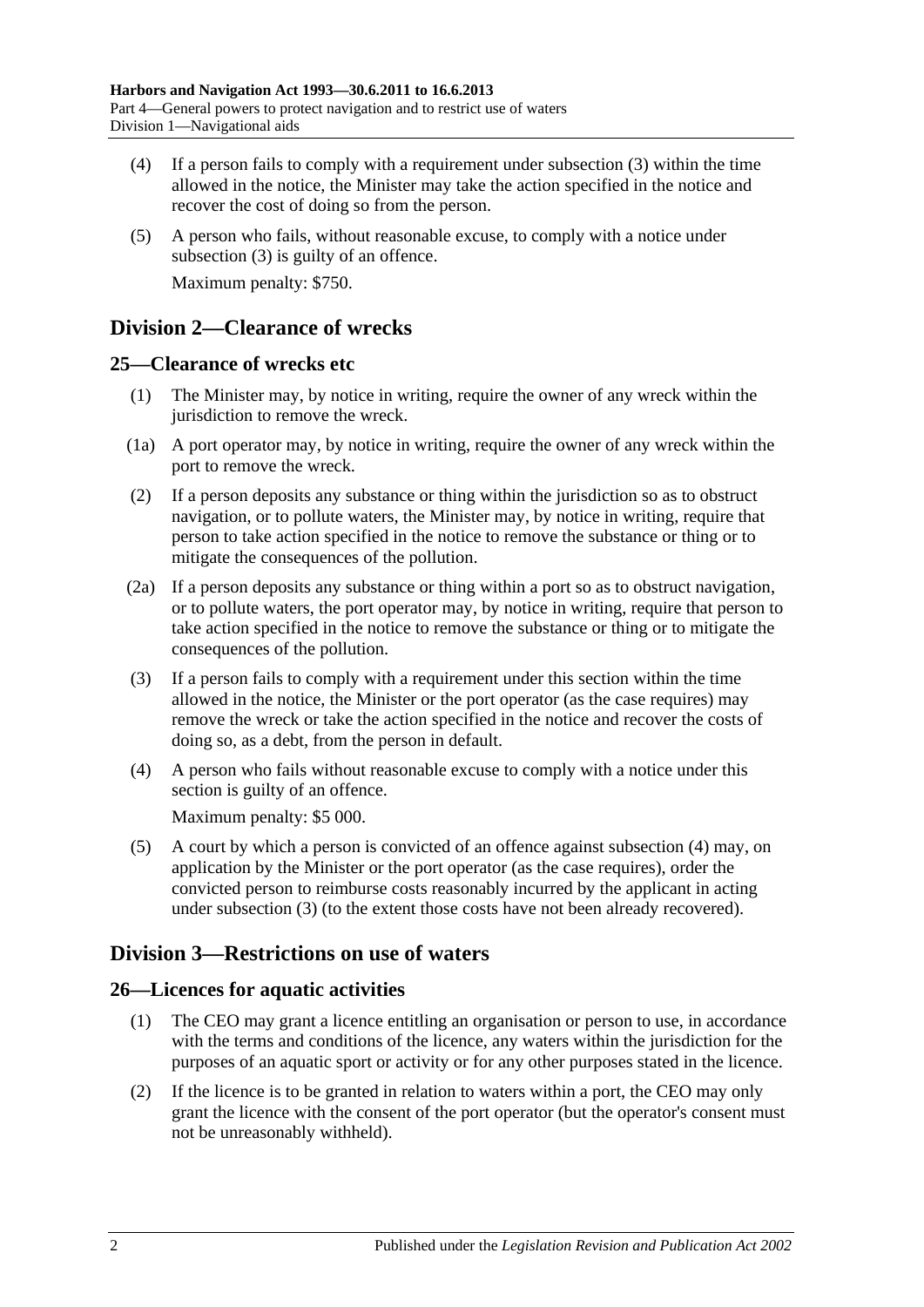- <span id="page-22-1"></span>(2a) If the licence is to be granted in relation to waters that form part of the River Murray, the CEO must—
	- (a) consult with the Minister to whom the administration of the *[River Murray](http://www.legislation.sa.gov.au/index.aspx?action=legref&type=act&legtitle=River%20Murray%20Act%202003)  Act [2003](http://www.legislation.sa.gov.au/index.aspx?action=legref&type=act&legtitle=River%20Murray%20Act%202003)* is committed; and
	- (b) comply with the Minister's directions (if any) in relation to the issuing of the licence (including a direction that the licence not be granted, or that if it is to be granted, then the licence be subject to conditions specified by the Minister).
- <span id="page-22-2"></span>(2b) If the licence is to be granted in relation to waters that form part of—
	- (a) the Adelaide Dolphin Sanctuary—the CEO must consult with and have regard to the views of the Minister to whom the administration of the *[Adelaide Dolphin Sanctuary Act](http://www.legislation.sa.gov.au/index.aspx?action=legref&type=act&legtitle=Adelaide%20Dolphin%20Sanctuary%20Act%202005) 2005* is committed; or
	- (b) a marine park—the CEO must consult with and have regard to the views of the Minister to whom the administration of the *[Marine Parks](http://www.legislation.sa.gov.au/index.aspx?action=legref&type=act&legtitle=Marine%20Parks%20Act%202007) Act 2007* is committed.
- (2c) The regulations may exclude specified categories of licence from the operation of [subsection](#page-22-1) (2a) or [\(2b\).](#page-22-2)
- (3) The licensee may be required by the terms and conditions of the licence to take specified action for the purposes of informing the public of the area of waters to which the licence relates and of the times the licensee is entitled to use of those waters in accordance with the licence.
- (4) A person who, without the consent of the licensee, intrudes into waters when the licensee has, under the licence, an exclusive right to use those waters is guilty of an offence.

```
Maximum penalty: $750<sup>1</sup>
```
Expiation fee: \$105.

- (5) The CEO may revoke a licence granted under this section for a breach of a term or condition of the licence.
- (6) In this section—

*River Murray* has the same meaning as in the *[River Murray Act](http://www.legislation.sa.gov.au/index.aspx?action=legref&type=act&legtitle=River%20Murray%20Act%202003) 2003*.

**Note—**

1 By virtue of Act No. 17 of 2001 s 4 (see *Gazette 25.10.2001 p4686*) the maximum penalty for this offence was fixed at \$750 (no expiation fee) for 30 October 2001 only. Section 26 was substituted on 31 October 2001 by Act No. 81 of 2000 s 11 (see *Gazette 25.10.2001 p4687*).

# <span id="page-22-3"></span><span id="page-22-0"></span>**27—Restricted areas**

- (1) The Governor may, by regulation, regulate, restrict or prohibit—
	- (a) the entry of vessels or vessels of a specified class into specified waters within the jurisdiction; or
	- (b) the operation or use of vessels in specified waters within the jurisdiction; or
	- (c) aquatic activity or aquatic activity of a specified class in specified waters within the jurisdiction.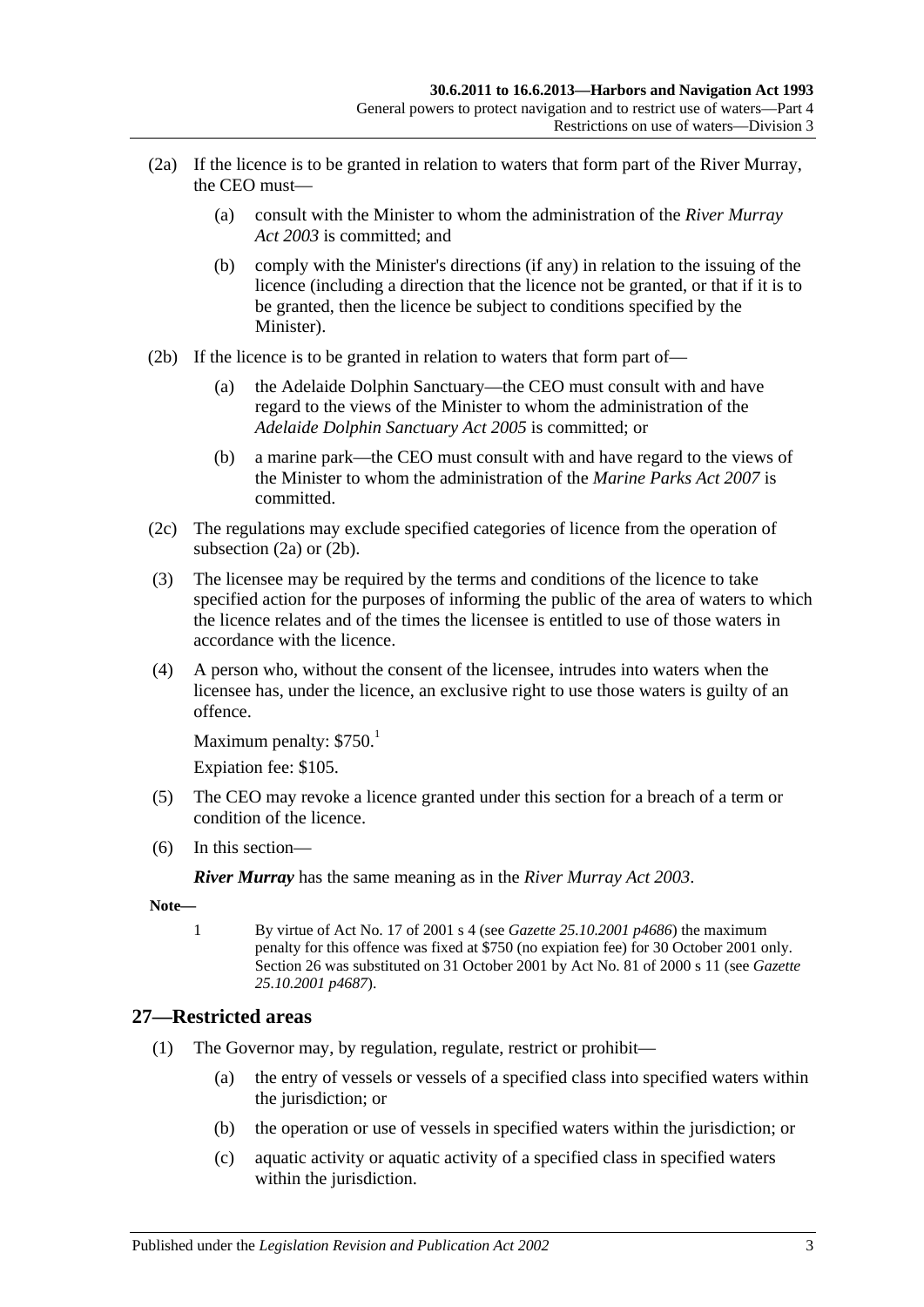- (1a) A regulation may only be made under [subsection](#page-22-3) (1) in relation to waters within a port with the consent of the port operator (but consent must not be unreasonably withheld).
- <span id="page-23-0"></span>(2) The Minister must take reasonable steps to inform the public of the nature of requirements of any regulation under this section and of the waters to which it applies by marking out the waters and erecting notices in the vicinity or by other appropriate means.
- (3) If a regulation is made under this section at the request of a port operator (other than the Minister) or a council, the Minister may recover costs incurred under [subsection](#page-23-0) (2) from the port operator or council as a debt.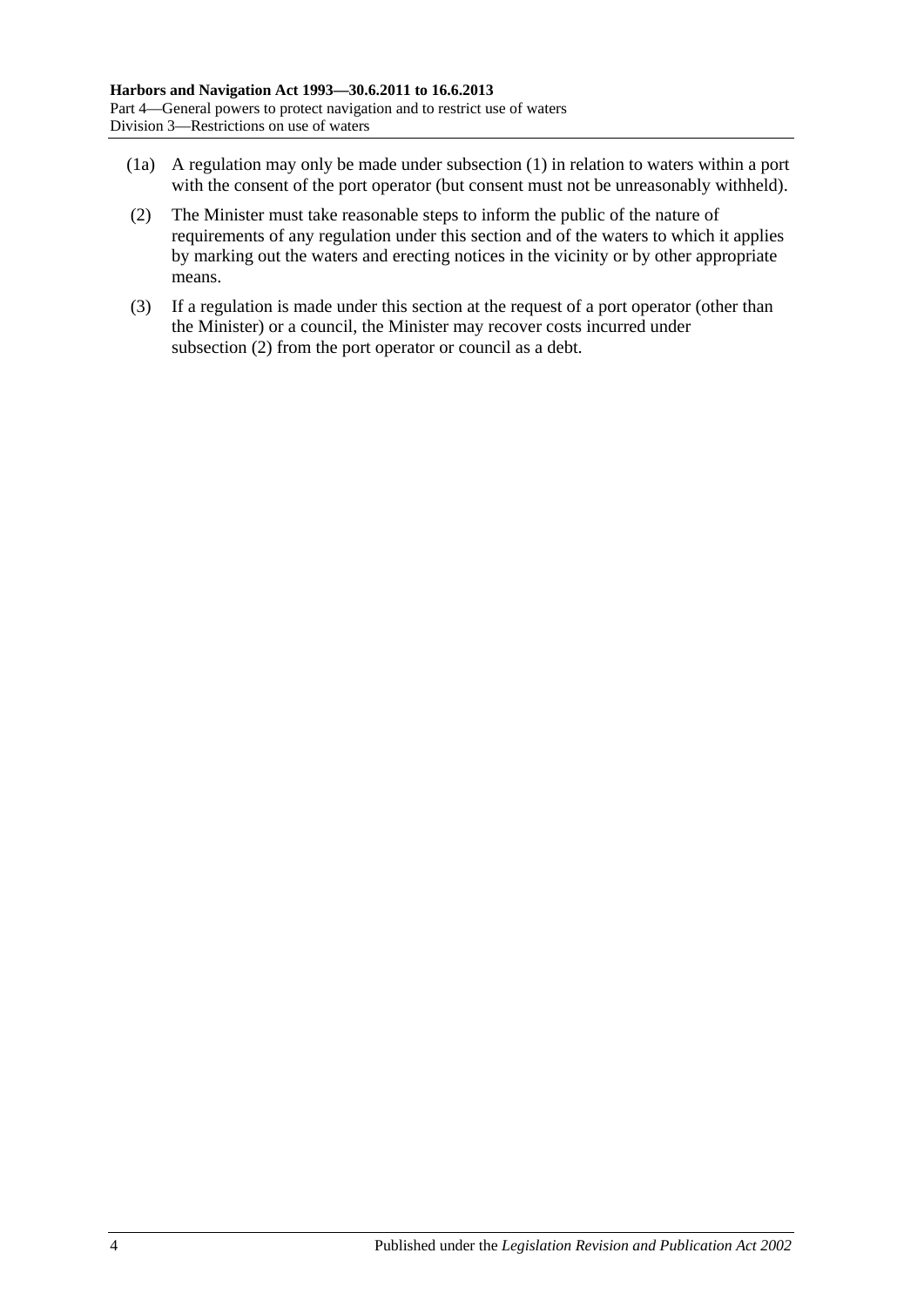# <span id="page-24-0"></span>**Part 5—Harbors and ports**

# <span id="page-24-1"></span>**Division 1—Control and management of harbors and ports**

# <span id="page-24-2"></span>**28—Control and management of harbors**

Subject to this Part, the Minister has the control and management of all harbors in the State.

# <span id="page-24-3"></span>**28A—Power to assign control and management of ports**

- (1) The Minister may, by agreement, confer on another (the *proprietor*) the right to carry on the business of operating a particular port.
- (2) The proprietor must then enter into an agreement (a *port operating agreement*) under which the Minister assigns the control and management of the port to the proprietor or a nominee of the proprietor unless—
	- (a) the Minister and the proprietor enter into an agreement under which the Minister is to continue to have the control and management of the port; or
	- (b) the proprietor has committed a serious breach of a port operating agreement and the Minister has cancelled or refused to renew the agreement on that ground.
- (3) If the Minister has the control and management of a port, the Minister may, subject to the terms of any agreement between the Minister and the proprietor, recover the costs of operating the port from the proprietor.

# <span id="page-24-4"></span>**28B—Port operating agreements**

- (1) A *port operating agreement* is an agreement providing for the control and management of the port to which the agreement relates by the person (the *port operator*) to whom the control and management of the port is assigned under the agreement.
- (2) A port operating agreement—
	- (a) must require the port operator to have appropriate resources (including appropriate contingency plans and trained staff and equipment to carry the plans into action) to deal with emergencies; and
	- (b) must require the port operator—
		- (i) to maintain the waters of the port to a specified navigable standard; and
		- (ii) to provide or maintain (or provide and maintain) navigational aids; and
		- (iii) to direct and control vessel movement in port waters; and
	- (c) may require the port operator to enter into and maintain in operation an agreement with the Royal Australian Navy about access to the port and port facilities by naval vessels; and
	- (d) may require the port operator to provide access to the port and port facilities for commercial fishing vessels on specified terms and conditions; and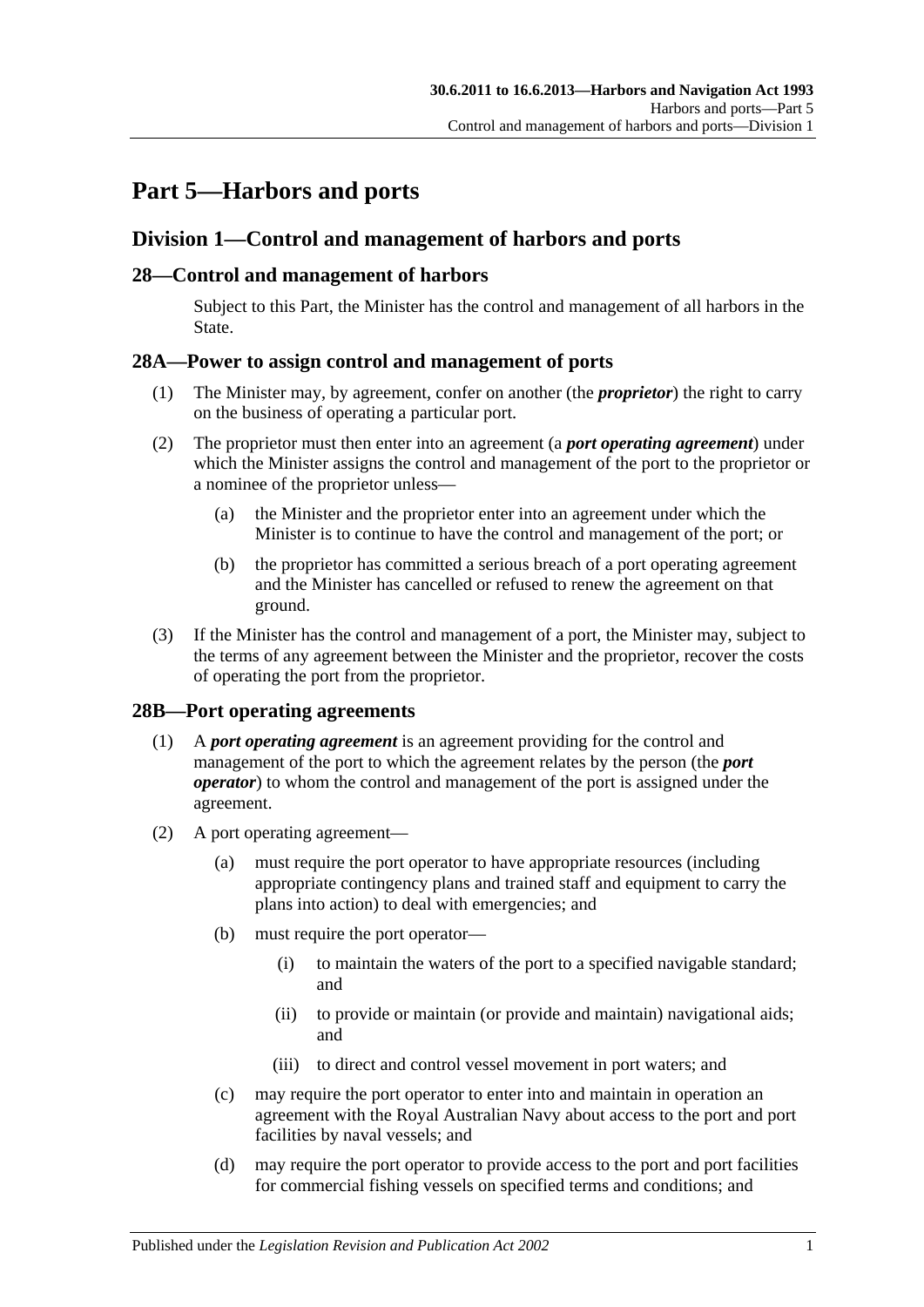- (e) may require the port operator to maintain and make available navigational charts and other information relating to the port; and
- (f) may regulate the performance of statutory powers by the port operator; and
- (g) may provide for the payment of an annual fee to the Minister (fixed by the Minister having regard to the cost of providing government supervision of the activities conducted under the agreement); and
- (h) may deal with any other matter relevant to the control and management of the port.

### <span id="page-25-0"></span>**28C—General responsibility of port operator**

- (1) A port operator is responsible for the safe operation of the port.
- (2) A port operator is responsible for managing the port in a way that avoids unfair discrimination against or in favour of any particular user of the port or port facilities.

### <span id="page-25-1"></span>**28D—Variation of port operating agreement**

The Minister may, by agreement with the port operator, vary a port operating agreement.

### <span id="page-25-2"></span>**28E—Agreements to be tabled in Parliament**

The Minister must, as soon as practicable after entering into a port operating agreement or an agreement for the variation of a port operating agreement, have copies of the agreement laid before both Houses of Parliament.

### <span id="page-25-3"></span>**28F—Power to deal with non-compliance**

- (1) The Minister may take disciplinary action against a port operator for non-compliance with a port operating agreement or this Act.
- (2) The disciplinary action may consist of—
	- (a) a reprimand; or
	- (b) a fine not exceeding a limit fixed in the port operating agreement; or
	- (c) cancellation of the port operating agreement.
- (3) Before the Minister takes disciplinary action against a port operator under this section, the Minister must give written notice to the port operator—
	- (a) specifying the non-compliance; and
	- (b) stating the disciplinary action the Minister proposes to take in respect of the non-compliance; and
	- (c) allowing the port operator a reasonable opportunity to make written representations.
- (4) After considering the port operator's representations, the Minister may—
	- (a) refrain from taking disciplinary action; or
	- (b) by written notice to the port operator—
		- (i) administer a reprimand; or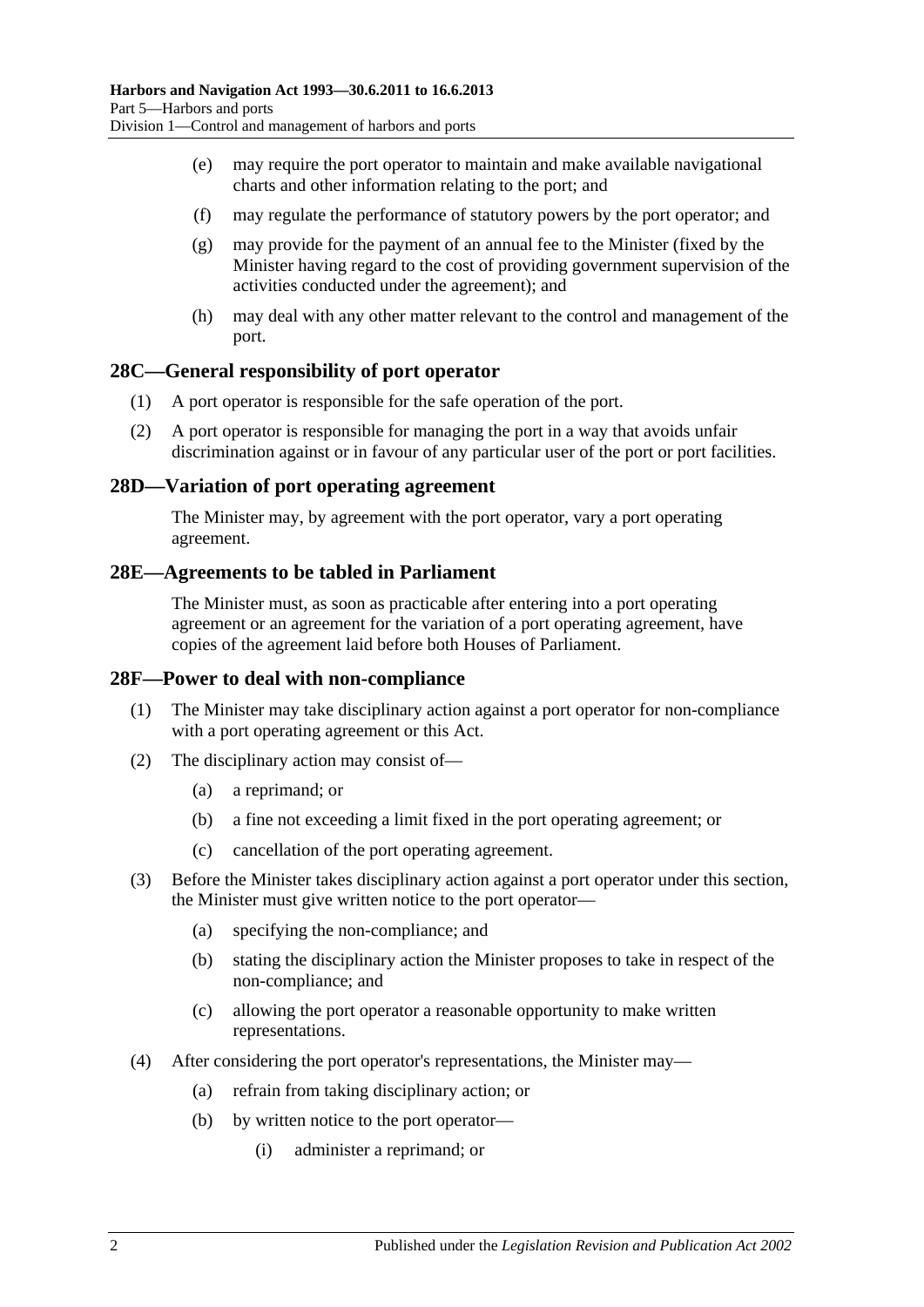- (ii) impose a fine (to be recoverable as a debt due to the Crown) of an amount stated in the earlier notice or of a lesser amount; or
- (iii) if cancellation of the port operating agreement was proposed in the earlier notice—
	- (A) impose a fine not exceeding the maximum permissible under the port operating agreement; or
	- (B) cancel the port operating agreement.
- (5) A port operator may appeal to the Court of Marine Enquiry against the disciplinary action.
- (6) On an appeal, the Court may—
	- (a) confirm, vary or reverse the Minister's decision; and
	- (b) make any consequential or ancillary order the Court thinks fit.
- (7) The port operating agreement may contain provisions governing the exercise of the Minister's powers under this section.

### <span id="page-26-2"></span><span id="page-26-0"></span>**28G—Power to appoint manager**

- $(1)$  If—
	- (a) a port operator is seriously in breach of its obligations under a port operating agreement; or
	- (b) a port operating agreement is cancelled or expires without renewal,

the Minister may appoint an official manager to operate the port.

- <span id="page-26-3"></span>(2) If a port operator—
	- (a) becomes insolvent within the meaning of Part 7.10 of the *Corporations Law*; or
	- (b) goes into liquidation,

the Minister may appoint an official manager to operate the port.

- (3) An appointment under [subsection](#page-26-2) (1) or [\(2\)](#page-26-3) may be terminated at any time by the Minister.
- (4) The port operating agreement may contain provisions governing the exercise of the Minister's powers under this section.

# <span id="page-26-4"></span><span id="page-26-1"></span>**28H—Powers of the manager**

- (1) The official manager—
	- (a) is to assume the control and management of the port; and
	- (b) is entitled to possession and control of property of the port operator (or former port operator)—
		- (i) used for the purpose of operating the port; and
		- (ii) defined in the port operating agreement as property subject to the application of this paragraph; and
	- (c) is, while the appointment continues in force, taken to be the port operator.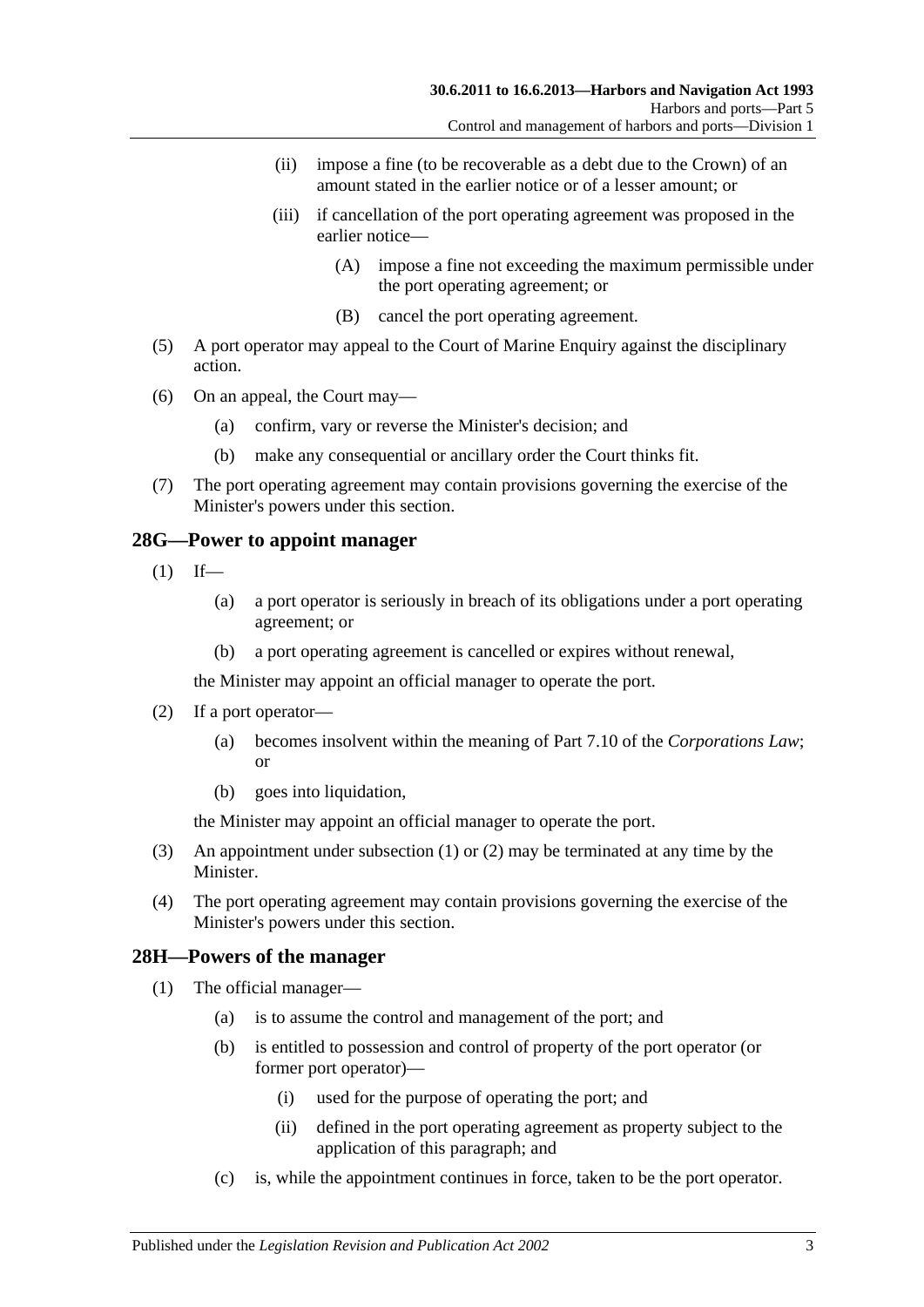- <span id="page-27-5"></span>(2) Any proceeds of the business while under official management are to be applied as follows:
	- (a) first, the proceeds are to be applied towards the costs of official management (including the official manager's remuneration); and
	- (b) secondly, a reasonable rental for the property over which the manager has assumed control is to be paid out of the proceeds while the property remains in the manager's possession; and
	- (c) thirdly, any remaining balance is to be paid into the Consolidated Account.
- (3) A port operating agreement may exclude or modify the provisions of [subsection](#page-26-4) (1) or [\(2\).](#page-27-5)
- (4) The regulations may confer powers and impose duties on official managers and regulate official management in other ways.

# <span id="page-27-0"></span>**Division 2—Port management officers**

### <span id="page-27-1"></span>**29—Port management officers**

- (1) A port operator may appoint officers or employees of the operator to be port management officers.
- (2) The port operator must issue to each port management officer appointed by it an identity card—
	- (a) containing a photograph of the officer; and
	- (b) stating the name of the port for which the officer is appointed; and
	- (c) stating any conditions of appointment limiting the officer's authority.
- (3) A port management officer must, at the request of any person in relation to whom the officer is exercising or about to exercise powers under this Act, produce his or her identity card for inspection by that person.

# <span id="page-27-2"></span>**Division 2A—Operational powers**

### <span id="page-27-3"></span>**29A—Interpretation**

In this Division—

*authorised officer* means—

- (a) in relation to a port—a port management officer;
- (b) in relation to a harbor that is not a port, or a part of a harbor that is not within a port—an authorised person.

# <span id="page-27-4"></span>**29B—Power of direction**

- (1) An authorised officer may give a direction (orally, by signal, radio communication, or in any other appropriate manner) to a person in charge, or apparently in charge, of a vessel in or in the vicinity of a harbor or a port.
- (2) A direction may, for example—
	- (a) require that vessels proceed to load or unload in a particular order; or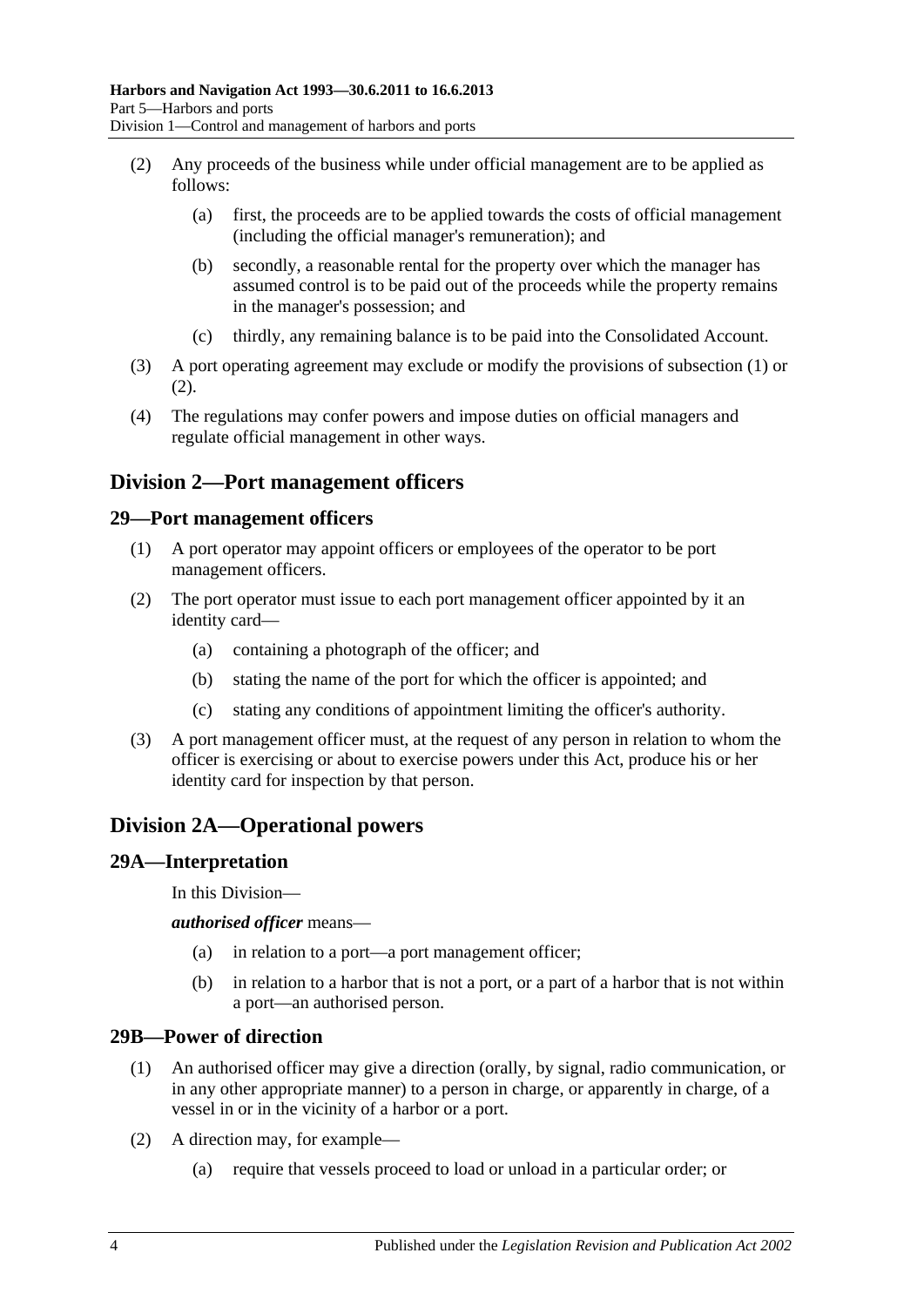- (b) require that a vessel be moored or anchored in a particular position; or
- (c) require that a vessel be secured in a particular way; or
- (d) require that a vessel be moved from a particular area or position; or
- (e) require the production of documents relating to the navigation, operation, pilotage, use or loading of the vessel.
- (3) A person who fails, without reasonable excuse, to comply with a direction under this section is guilty of an offence.

Maximum penalty: \$5 000.

### <span id="page-28-4"></span><span id="page-28-0"></span>**29C—Power to board vessel**

- (1) A person in charge of a vessel in a harbor or port must, at the request of an authorised officer, permit the officer—
	- (a) to board the vessel; and
	- (b) to inspect the vessel and its cargo; and
	- (c) to carry out on the vessel any investigation necessary to ensure that the vessel and the business in the course of which the vessel is being used is being operated lawfully.
- <span id="page-28-5"></span>(2) If there is no-one on board a vessel to whom a request may be given under [subsection](#page-28-4) (1), the authorised officer may board the vessel and cause the vessel to be moved as the officer thinks fit.
- (3) Any costs incurred by an authorised officer under [subsection](#page-28-5) (2) are recoverable as a debt from the owner of the vessel.
- (4) A person who fails to comply with a request under this section is guilty of an offence. Maximum penalty: \$2 500.

# <span id="page-28-1"></span>**Division 3—Harbor improvement work**

### <span id="page-28-6"></span><span id="page-28-2"></span>**30—Dredging or other similar work**

- (1) The Minister or a port operator may carry out dredging or other work to deepen, extend or clear a harbor or port.
- (2) If the owner of a wharf benefits from work carried out by the Minister under [subsection](#page-28-6) (1), the Minister may recover a reasonable proportion of the cost of the work from that owner.
- (3) The proportion of the cost to be recovered is to be determined by agreement between the Minister and the owner or, in default of agreement, by an arbitrator appointed under the *[Commercial Arbitration Act](http://www.legislation.sa.gov.au/index.aspx?action=legref&type=act&legtitle=Commercial%20Arbitration%20Act%201986) 1986*.

# <span id="page-28-3"></span>**30A—Development of harbors and maritime facilities**

- (1) The Minister or a port operator may carry out work of any kind for the development or improvement of a harbor or port.
- (2) The Minister or port operator may, for example, establish facilities for—
	- (a) the anchorage or mooring of vessels;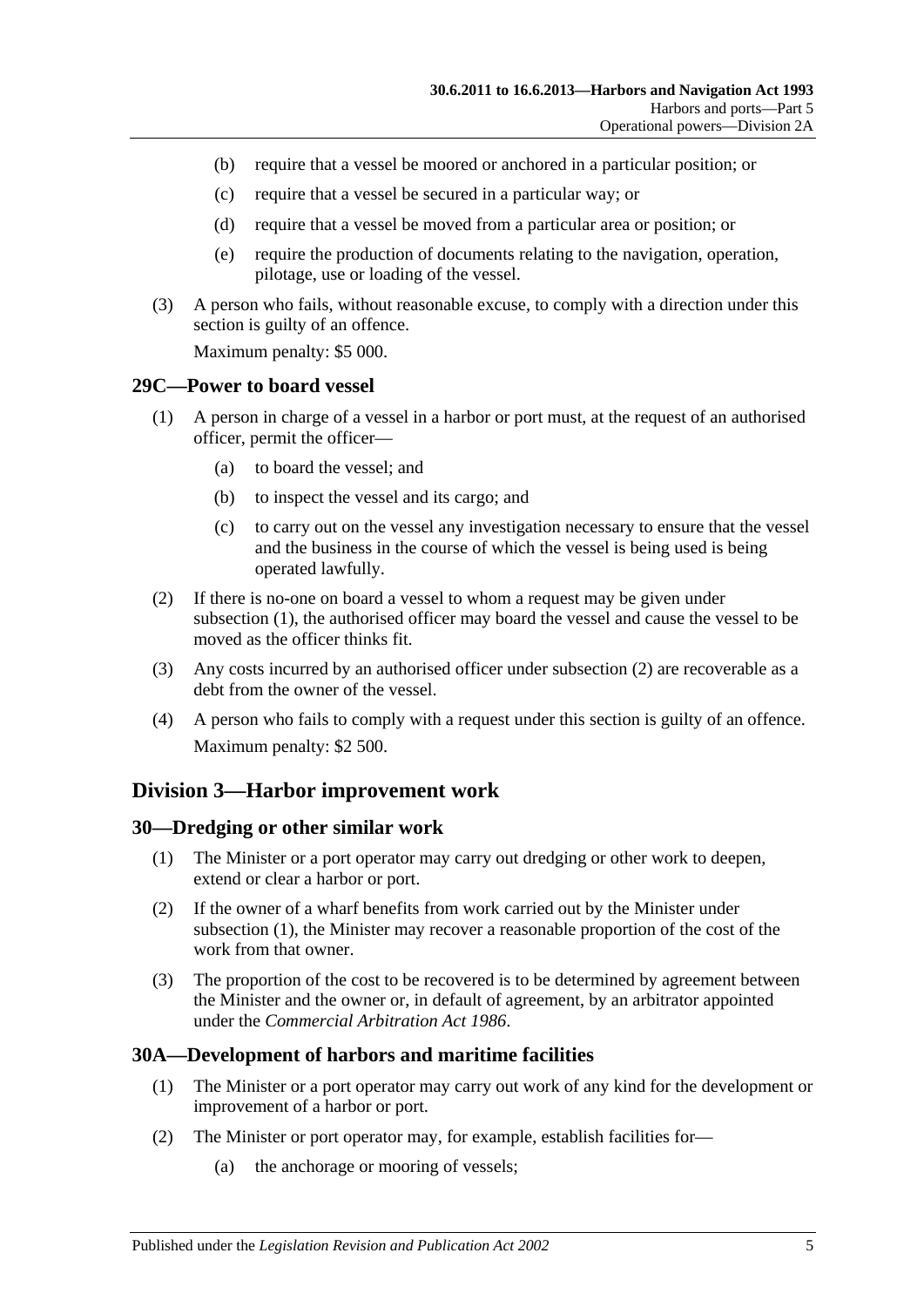- (b) the maintenance and repair of vessels;
- (c) the loading and unloading of passengers or goods;
- (d) the storage of goods;
- (e) facilitating industrial or commercial development associated with or to be associated with a harbor or port;
- (f) sporting or recreational purposes.
- (3) A port operator—
	- (a) must establish and maintain facilities and equipment for the safety of life and property in the port as required under a port operating agreement; and
	- (b) may establish and maintain other facilities and equipment for the safety of life and property.

### <span id="page-29-0"></span>**30B—Application of** *Development Act 1993*

The powers conferred by this Division are subject to the *[Development Act](http://www.legislation.sa.gov.au/index.aspx?action=legref&type=act&legtitle=Development%20Act%201993) 1993*.

# <span id="page-29-1"></span>**Division 4—Harbor charges etc**

### <span id="page-29-2"></span>**31—Power to fix charges**

- (1) Subject to any relevant law or determination, the Minister may fix charges—
	- (a) for the use of facilities provided by the Minister for—
		- (i) the mooring of vessels;
		- (ii) the loading or unloading of passengers or goods;
		- (iii) the storage of goods;
		- (iv) the safe navigation of vessels;
		- (v) any other purpose; or
	- (b) for the entry of vessels into waters under the Minister's control and management; or
	- (c) for services provided by the Minister.
- (2) The Minister may fix default charges to be paid if a charge fixed under this section is not paid within a specified period.
- (3) The Minister must publish Schedules of the charges and default charges fixed under this section.

### <span id="page-29-3"></span>**31A—Power to waive or reduce charges**

The Minister may waive or reduce a charge (or default charge), or extend the time for payment of a charge (or default charge), as the Minister thinks fit.

### <span id="page-29-4"></span>**31B—Charges in respect of goods**

(1) A charge (or default charge) payable under this Division in respect of the unloading or storage of goods is recoverable as a debt from the consignor or consignee of the goods.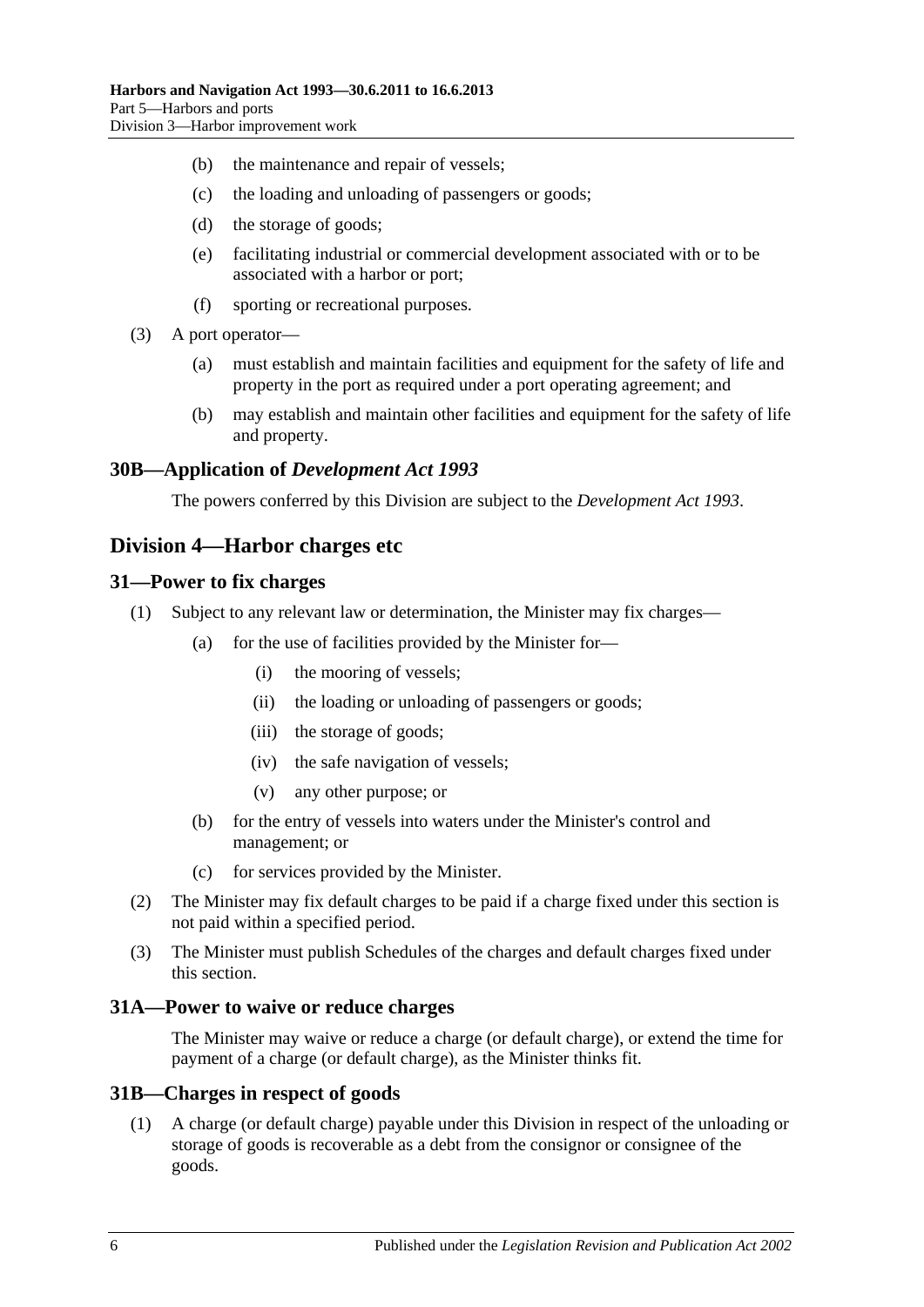- (2) The Minister may retain possession of goods until the appropriate charge is paid.
- (3) If the charge is not paid within 60 days after the goods are unloaded, the Minister may, after giving notice in writing to the consignee of the goods, sell the goods and retain the charge (together with any default charges and the costs of conducting the sale) from the proceeds of sale.

### <span id="page-30-0"></span>**31C—Charges in respect of vessels**

- (1) If a charge to which the Minister is entitled in respect of a vessel is not paid by the date payment falls due, an authorised person may, at the Minister's direction, arrest the vessel and take it into the Minister's custody.
- (2) If the charge remains unpaid 60 days after the vessel is taken into the Minister's custody, the Minister may, after giving notice to the owner of the vessel, sell the vessel and retain the charge (together with any default charges and the costs of conducting the sale) from the proceeds of sale.

### <span id="page-30-2"></span><span id="page-30-1"></span>**31D—Power to prevent use of harbor or port facilities**

- (1) If a person is in default in the payment of a charge (or default charge) payable under this Division, the Minister may, by written notice given to the person in default, prohibit the person from using harbor or port facilities provided by the Crown until the charge has been paid.
- (2) A person must not use facilities in contravention of a prohibition imposed under [subsection](#page-30-2)  $(1)$ .

Maximum penalty: \$2 500.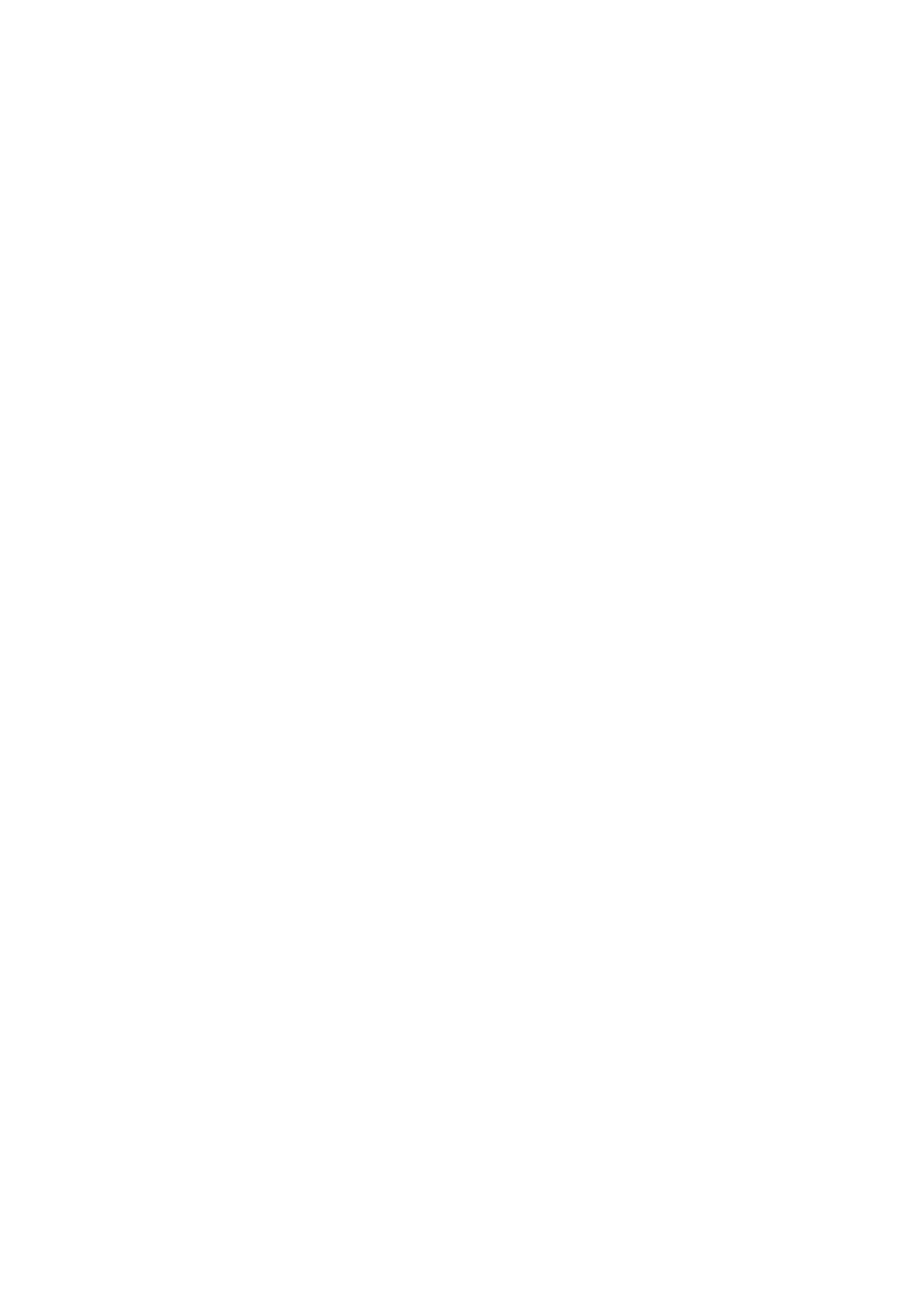# <span id="page-32-0"></span>**Part 5A—Pilotage**

# <span id="page-32-1"></span>**33—Licensing of pilots**

- (1) The CEO may license persons qualified in accordance with the regulations as pilots.
- (1a) A licence remains in force for the period specified in the regulations and may be renewed in accordance with the regulations.
- (2) A licence may be granted under this section on such conditions as the CEO thinks fit.
- (3) The CEO may, by notice in writing to the holder of a licence under this Part, vary or revoke a condition of the licence.
- (4) A person who holds a licence under this Part must not contravene or fail to comply with a condition of the licence.

Maximum penalty: \$5 000.

- (5) The CEO may, by notice in writing to a licensed pilot, cancel the licence if satisfied that the pilot—
	- (a) has been guilty of incompetence or breach of duty; or
	- (b) has breached a condition of licence; or
	- (c) has suffered mental or physical incapacity rendering the pilot incapable of satisfactorily performing the duties of a pilot.
- (6) On cancellation of a licence under this section, the former licensee must return the licence to the CEO.

Maximum penalty: \$750.

# <span id="page-32-2"></span>**34—Pilotage exemption certificate**

- (1) The CEO may issue a pilotage exemption certificate to the master of a vessel in accordance with the regulations.
- (1a) A pilotage exemption certificate remains in force for the period specified in the regulations and may be renewed in accordance with the regulations.
- (2) A pilotage exemption certificate may be granted on such conditions as the CEO thinks fit.
- (3) The CEO may, by notice in writing to the holder of a pilotage exemption certificate under this Part, vary or revoke a condition of the certificate.
- (4) A person who holds a pilotage exemption certificate under this Part must not contravene or fail to comply with a condition of the certificate. Maximum penalty: \$5 000.
- (4a) A pilotage exemption certificate lapses if the holder does not continue to have the periodic experience in the navigation of vessels required by the regulations.
- (5) The CEO may, by notice in writing to the holder of a pilotage exemption certificate, cancel the certificate if there are, in the CEO's opinion, proper reasons for doing so.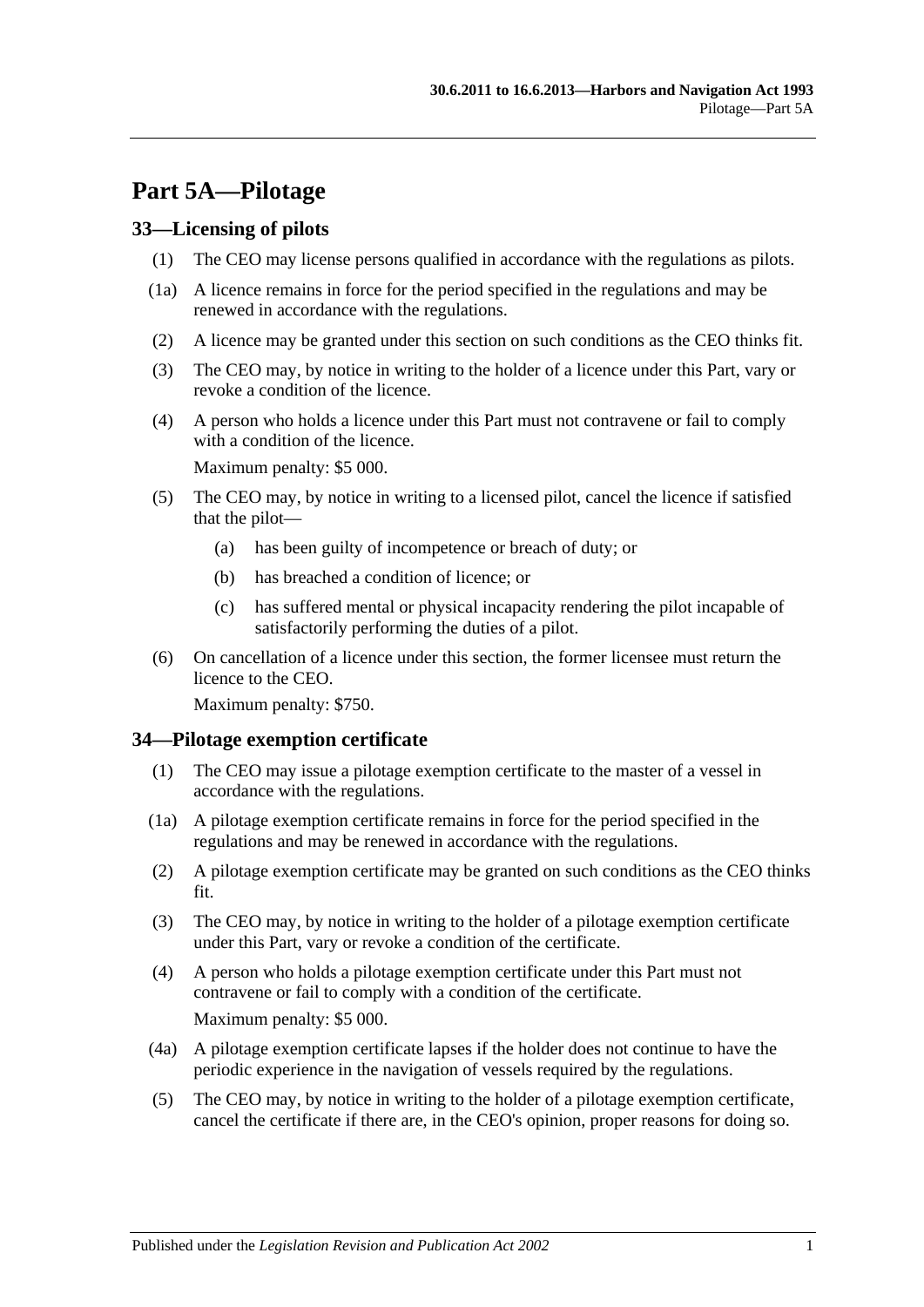(6) On cancellation of a pilotage exemption certificate under this section, the former holder of the certificate must return the certificate to the CEO.

Maximum penalty: \$750.

# <span id="page-33-0"></span>**35—Compulsory pilotage**

- (1) A vessel 35 metres or more in length must not be navigated within a harbor to which this section applies, unless—
	- (a) the vessel is navigated under the control or at the direction of a licensed pilot; or
	- (b) the master of the vessel holds a pilotage exemption certificate under this Part.
- (2) If a vessel is navigated in contravention of this section, the owner and the master are each guilty of an offence.

Maximum penalty: \$10 000.

- (3) This section applies to a harbor declared by regulation to be a harbor to which this section applies.
- (4) The CEO may, subject to such conditions as the CEO thinks fit, exempt a vessel from the requirements of this section.

### <span id="page-33-1"></span>**36—Duties and immunities of pilots**

- (1) The duty of a pilot is to pilot the vessel subject to the authority of the master, and the fact that a vessel is under pilotage does not relieve the master from responsibility for the navigation of the vessel.
- (2) No civil liability attaches to a pilot or to a pilot's employer for negligence by the pilot in relation to the pilotage of the vessel (but this subsection does not relieve from liability that may attach to a person as owner of a vessel).
- (3) The liability of the owner or master of a ship for damage resulting from a fault in the navigation of the ship is unaffected by the fact that the vessel is under pilotage or that the pilotage is compulsory.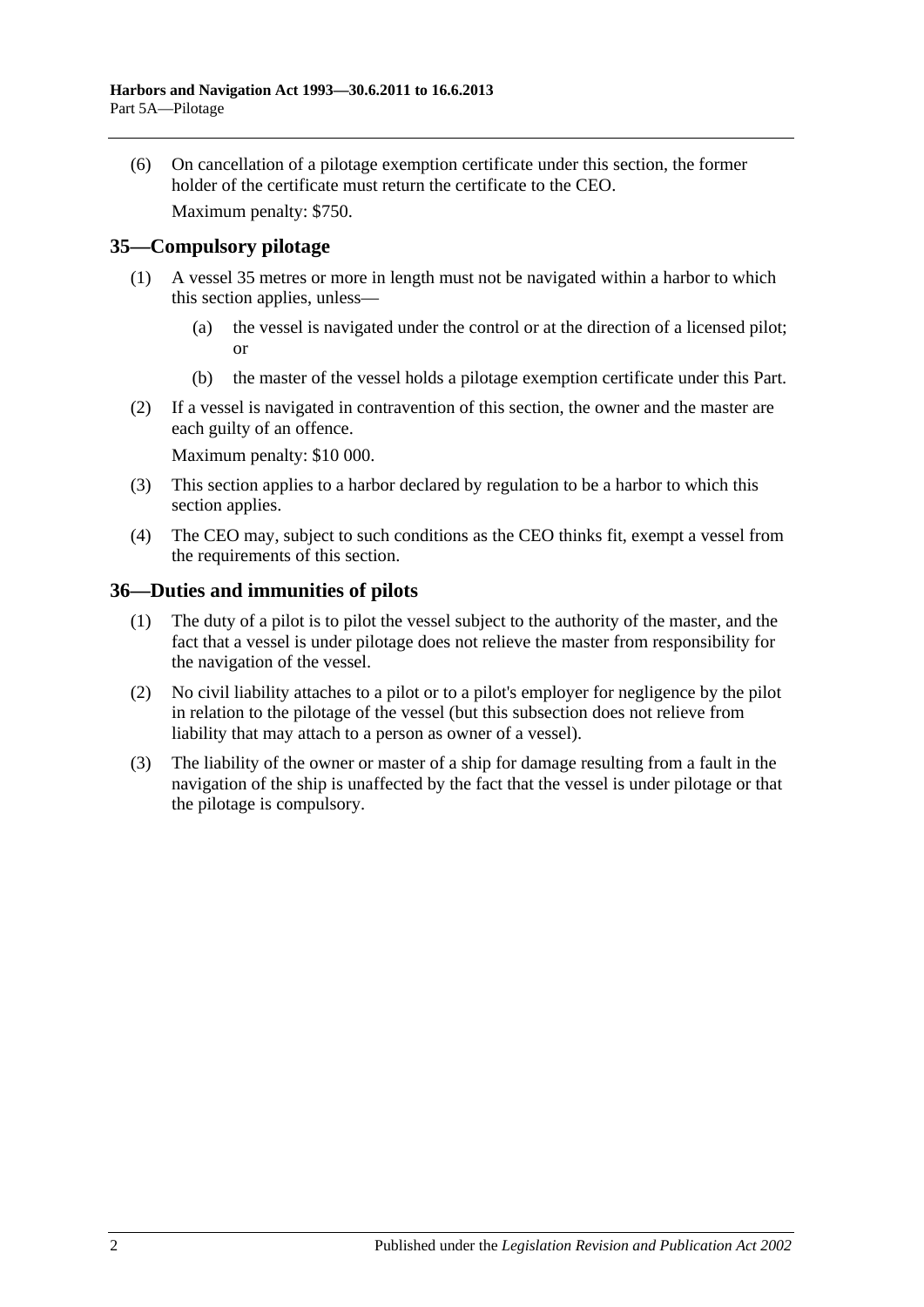# <span id="page-34-0"></span>**Part 6—Crewing**

# <span id="page-34-1"></span>**Division 1—Application of this Part**

# <span id="page-34-2"></span>**37—Vessels to which this Part applies**

This Part applies to a vessel of a class declared by regulation to be a class of vessels to which this Part applies.

# <span id="page-34-3"></span>**Division 2—Obligation to have adequate crew**

### <span id="page-34-4"></span>**38—Obligation to have adequate crew**

- (1) If a fishing vessel to which this Part applies is operated in the jurisdiction and the crew of the vessel does not conform to the requirements of the regulations with regard to the minimum number and qualifications of the crew, the owner is guilty of an offence. Maximum penalty: \$5 000.
- (2) If a vessel (other than a fishing vessel) to which this Part applies is operated in the jurisdiction and—
	- (a) there is no current determination of the State Crewing Committee fixing the minimum number and qualifications of the crew required for the safe navigation of the vessel; or
	- (b) the crew of the vessel does not comply with the requirements of such a determination,

the owner and the master of the vessel are each guilty of an offence.

Maximum penalty: \$5 000.

# <span id="page-34-5"></span>**39—Exemptions**

- (1) The CEO may, on such conditions as the CEO thinks fit, exempt the owner or master of a vessel from the obligation to comply with the requirements of the regulations with regard to the minimum number and qualifications of the crew of the vessel or a determination of the State Crewing Committee.
- (2) The CEO may, by notice in writing to the holder of an exemption, revoke the exemption or impose further conditions if there are, in the CEO's opinion, proper reasons for doing so.

# <span id="page-34-6"></span>**Division 3—State Crewing Committee**

# <span id="page-34-7"></span>**39A—Interpretation**

In this Division—

*qualified marine engineer* means a person who holds a certificate of competency as a marine engineer (of any class) issued under this Act or has, in the opinion of the CEO, other appropriate qualifications as a marine engineer;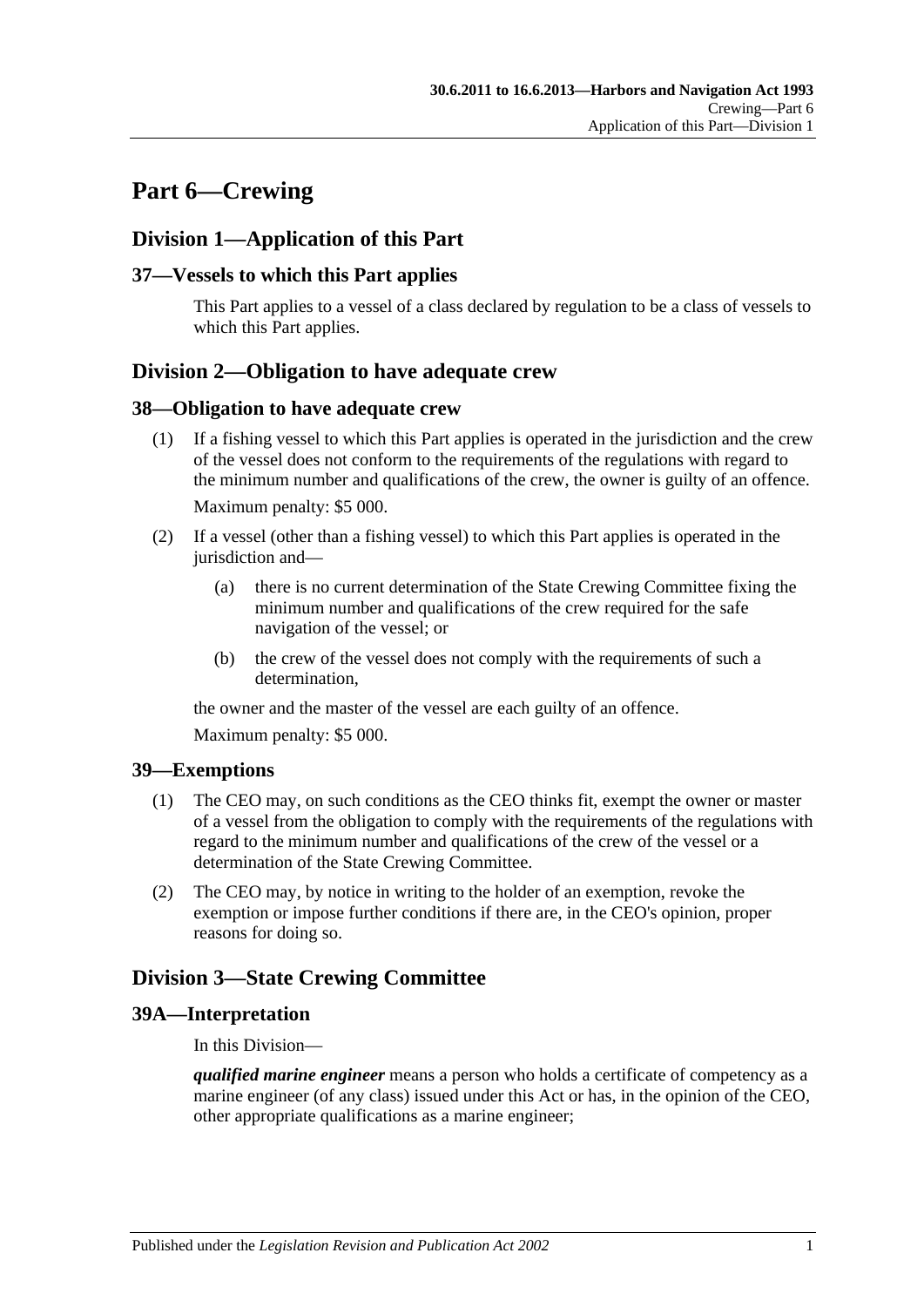*qualified master* means a person who holds a certificate of competency as a master (of any class) issued under this Act or has, in the opinion of the CEO, other appropriate qualifications as a master;

*qualified master mariner* means a person who holds—

- (a) a Master Class 1 certificate of competency issued by a marine authority of the Commonwealth; or
- (b) a qualification under the law of some other place recognised under the Commonwealth Act as equivalent to such a certificate of competency.

# <span id="page-35-0"></span>**40—State Crewing Committee**

- (1) The *State Crewing Committee* is established.
- (2) The Committee consists of—
	- (a) five members (the *appointed members*) appointed by the Governor of whom—
		- (i) one is to be a qualified master mariner nominated by the Minister;
		- (ia) one is to be a qualified master nominated by the Minister;
		- (ib) one is to be a qualified marine engineer nominated by the Minister;
		- (ii) two are to be persons who have, in the opinion of the Governor, appropriate qualifications and experience to be members of the Committee, nominated by maritime or waterfront unions;
	- (b) the members (the *nominated members*) nominated by the owner of the vessel in respect of which a determination is to be made or reviewed by the Committee.
- (2a) At least one appointed member of the Committee must be a woman and at least one must be a man.
- (3) One of the appointed members will be appointed by the Governor to preside at meetings of the Committee and another will be appointed to deputise for that member in his or her absence.
- (4) The Governor may appoint a suitable person to act as an appointed member of the Committee when a particular appointed member is absent or during a temporary vacancy in the office of that member.
- (5) The provisions governing the nomination of a member extend to the appointment of a person to act in the absence of that member or during a temporary vacancy in the office of that member.

# <span id="page-35-1"></span>**41—Nomination of members by owner**

- (1) The CEO must, at least 14 days before the Committee sits to make or review a determination in respect of a vessel, give the owner a written notice—
	- (a) informing the owner of the proposed making or review of the determination and of the date when the proceedings are to commence; and
	- (b) inviting the owner to nominate a person or persons (not exceeding two in number) to be members of the Committee for the purposes of the proceedings.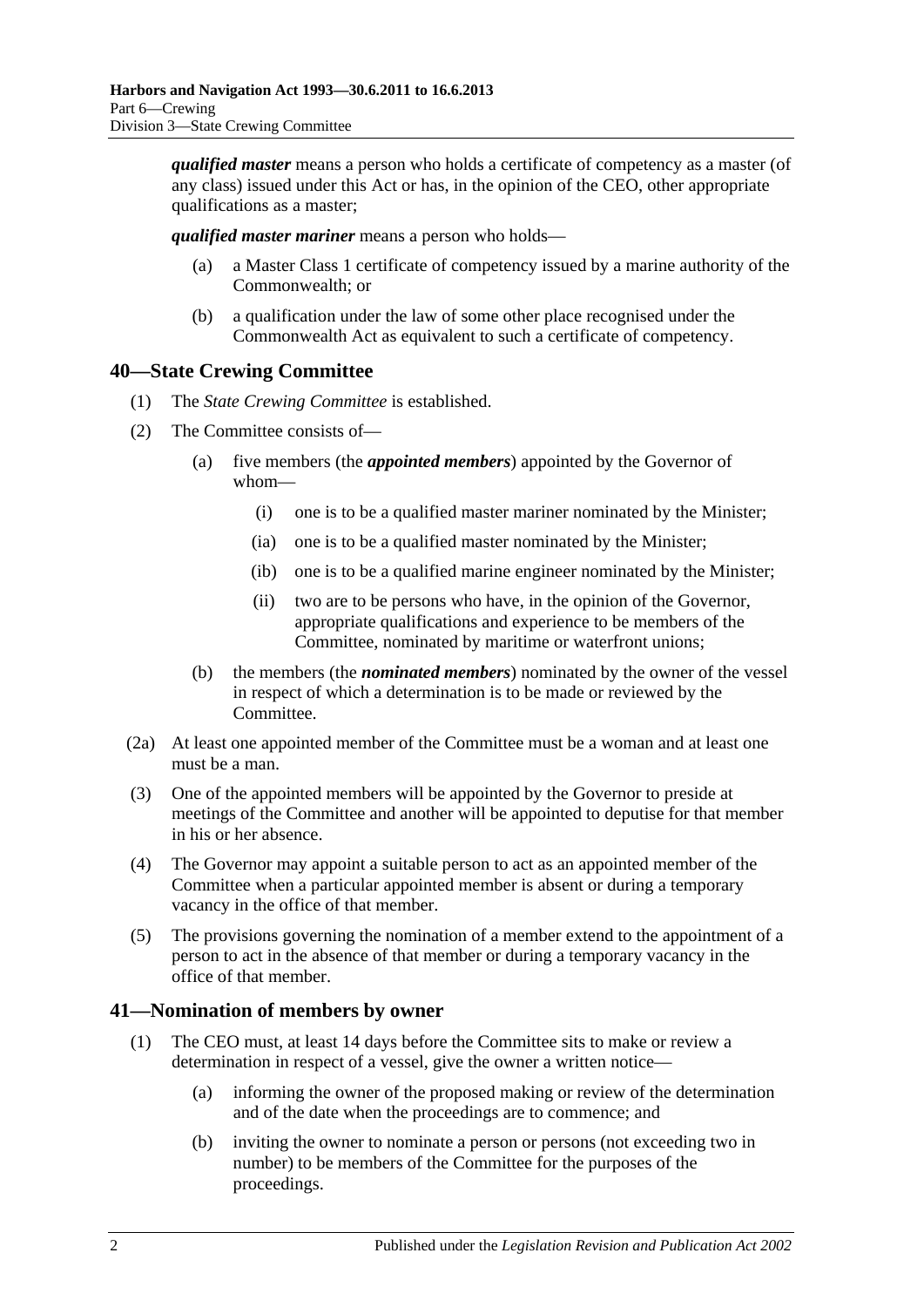- <span id="page-36-0"></span>(2) The owner may, by written notice to the CEO, nominate a person or persons (not exceeding two in number) to be members of the Committee for the purposes of the proceedings.
- (3) A person may not be nominated under [subsection](#page-36-0) (2) unless that person is a qualified master or marine engineer or is, in the opinion of the CEO, otherwise appropriately qualified to participate in the proceedings.
- (4) A nomination must be made at least 7 days before the Committee is to commence the proceedings for the making or review of the determination.
- (5) If the owner fails to make a nomination in accordance with this section the right to make the nomination lapses.

## **42—Conditions of office**

- (1) An appointed member of the Committee holds office for such term and on such terms and conditions as may be determined by the Governor.
- (2) A nominated member holds office as a member of the Committee only while matters relating to the vessel in respect of which that member was nominated are being considered or otherwise dealt with by the Committee.
- (3) A member of the Committee is entitled to such remuneration, allowances and expenses as may be determined by the Governor.

#### **42A—Vacancies or defects in appointment of members**

An act of the Committee is not invalid by reason only of a vacancy in its membership or a defect in the appointment of a member.

## **Division 4—Procedures and powers of Committee**

## **43—Procedures at meetings**

- (1) The member appointed to preside at meetings of the Committee must, if present at a meeting, preside at that meeting and, in the absence of that member, his or her deputy must preside but, if both are absent, a member chosen by those present will preside.
- (2) Subject to [subsection](#page-36-1) (3), three members of the Committee constitute a quorum of the Committee.
- <span id="page-36-1"></span>(3) A quorum must, unless the CEO otherwise directs, include the members (if any) duly nominated by the owner of the ship in respect of which the Committee is to make or review a determination.
- (4) A decision supported by a majority of the votes of the members present at a meeting of the Committee is a decision of the Committee.
- (5) Each member present at a meeting of the Committee is entitled to one vote on any matter arising for decision at that meeting and, if the votes are equal, the member presiding at the meeting is entitled to a second or casting vote.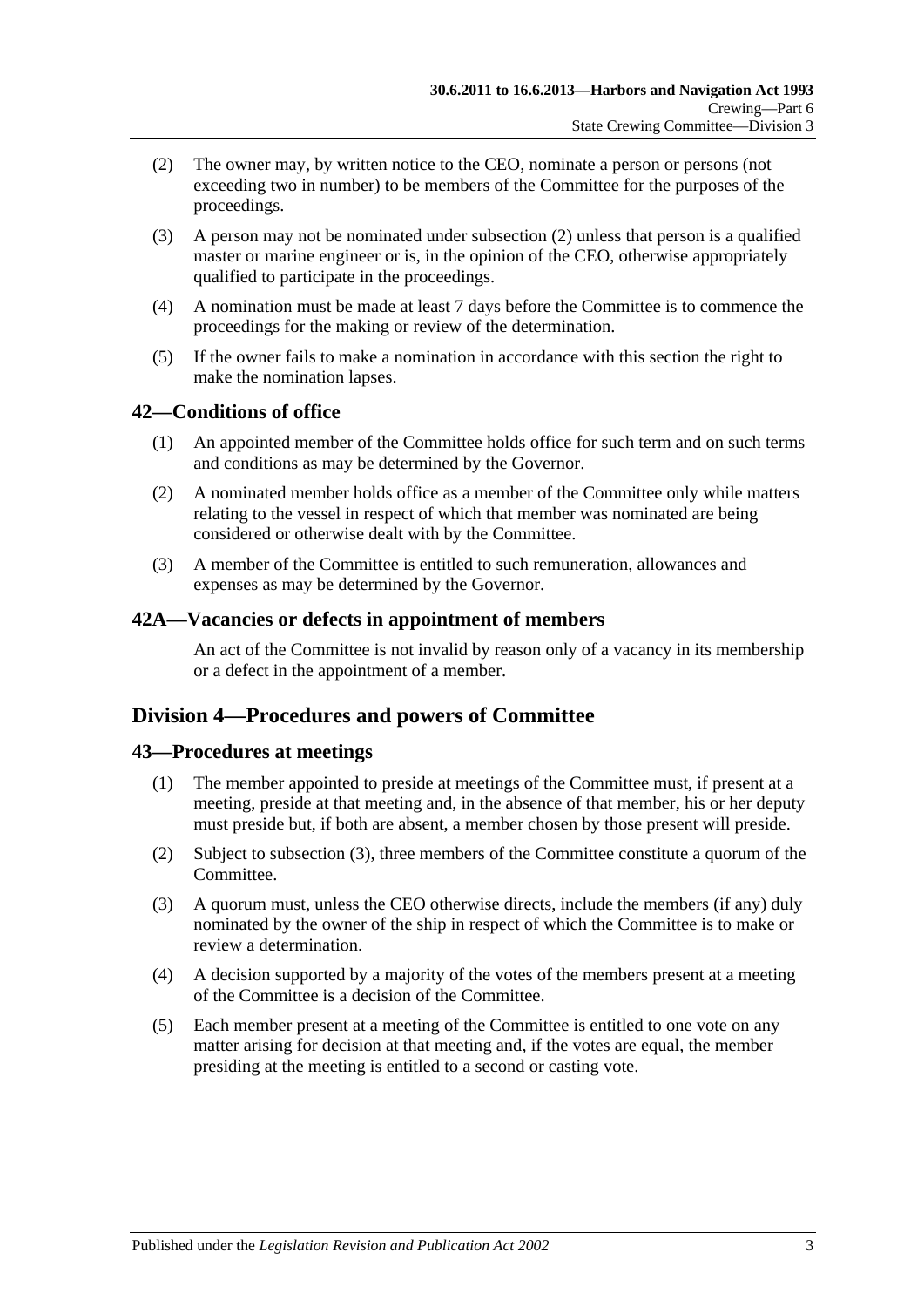## **44—Power to obtain information**

- (1) For the purposes of this Act, the Committee may—
	- (a) by summons signed by the presiding or deputy presiding member, require any person to attend before the Committee to give evidence, or to produce documents to the Committee;
	- (b) examine witnesses on oath or affirmation;
	- (c) require any person appearing before the Committee (whether summoned to appear or not) to answer questions relating to any matter before the Committee;
	- (d) enter and inspect any vessel in respect of which a determination is to be made or reviewed under this Act.
- (2) A person who—
	- (a) fails without proper excuse to comply with a summons to attend before the Committee or to produce documents;
	- (b) misbehaves before the Committee, or wilfully insults or obstructs the Committee;
	- (c) refuses to be sworn or to affirm when required to do so by the Committee;
	- (d) refuses to answer any relevant question when required to do so by the Committee,

is guilty of an offence.

Maximum penalty: \$2 500.

## **45—Determinations in relation to crew**

The Committee may, on application by the owner of a vessel (other than a fishing vessel) to which this Part applies, make or review a determination fixing the minimum number and qualifications of the crew required for the safe navigation of the vessel.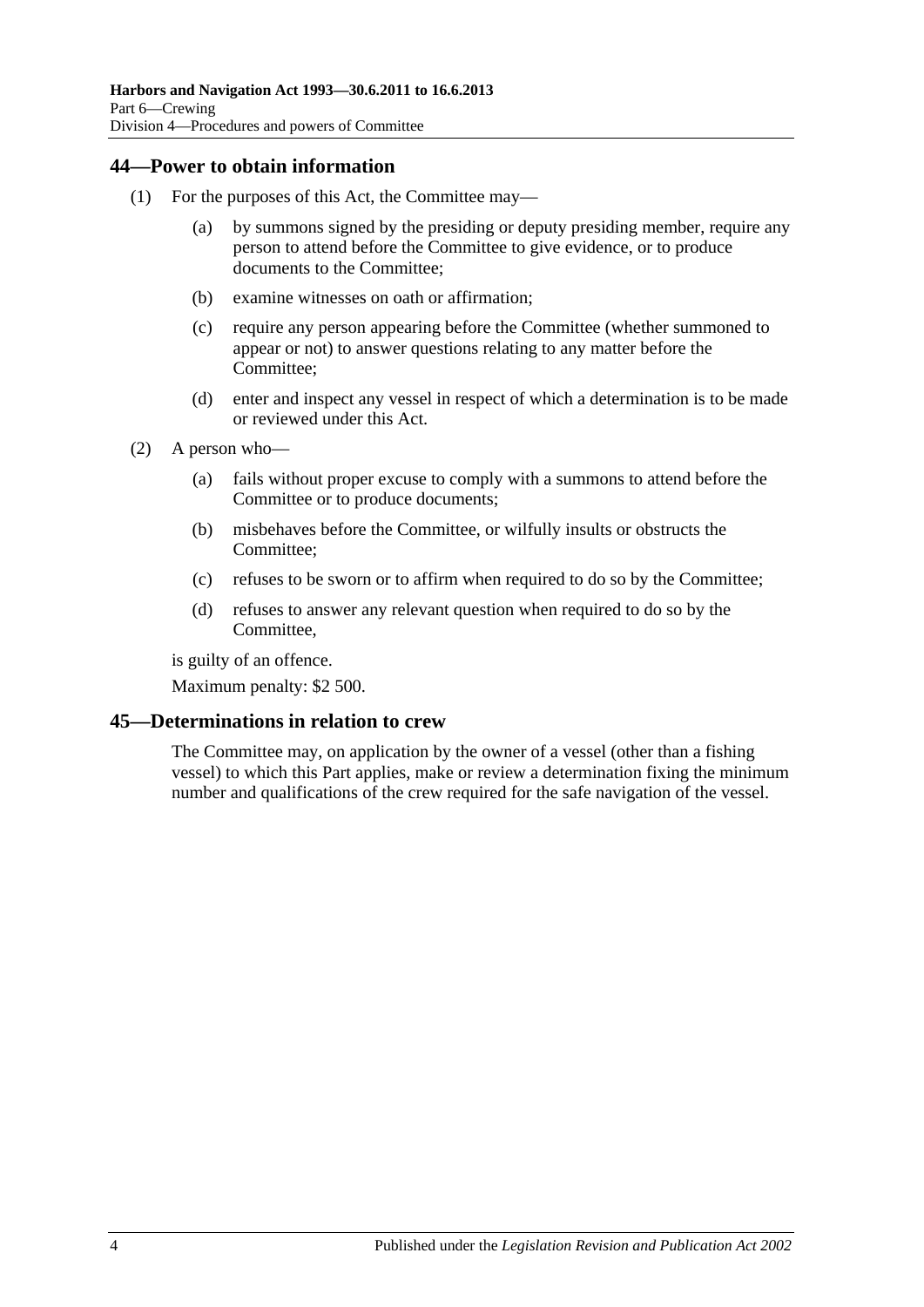# **Part 7—Certificates of competency**

## **46—Vessels to which this Part applies**

This Part applies to—

- (a) a recreational vessel fitted with an engine;
- (b) a vessel (other than a recreational vessel) of a class declared by regulation to be a class of vessels to which this Part applies.

## **47—Requirement for certificate of competency**

- (1) A person must not accept employment in a key position in the crew of a commercial vessel to which this Part applies unless that person holds—
	- (a) a certificate of competency of the appropriate class in force under this Act; or
	- (b) a qualification under the law of some other place declared by the CEO in accordance with the regulations to be equivalent to a certificate of competency of the relevant class; or
	- (c) an exemption from the requirement to hold a certificate of competency of the relevant class.

Maximum penalty: \$2 500.

- (2) A person must not employ another in a key position in the crew of a commercial vessel to which this Part applies unless that person holds—
	- (a) a certificate of competency of the appropriate class; or
	- (b) a qualification under the law of some other place declared by the CEO in accordance with the regulations to be equivalent to a certificate of competency of the relevant class; or
	- (c) an exemption from the requirement to hold a certificate of competency of the relevant class.

Maximum penalty: \$2 500.

- (3) A person must not operate a recreational vessel to which this Part applies unless that person holds—
	- (a) a certificate of competency of the appropriate class (a boat operator's licence); or
	- (b) an exemption from the requirement to hold a certificate of competency of the relevant class; or
	- (c) a special permit granted under the regulations.

Maximum penalty: \$2 500.

Expiation fee: \$105.

- (3a) A person must not cause, suffer or permit another to operate a recreational vessel to which this Part applies unless the other person holds—
	- (a) a certificate of competency of the appropriate class (a boat operator's licence); or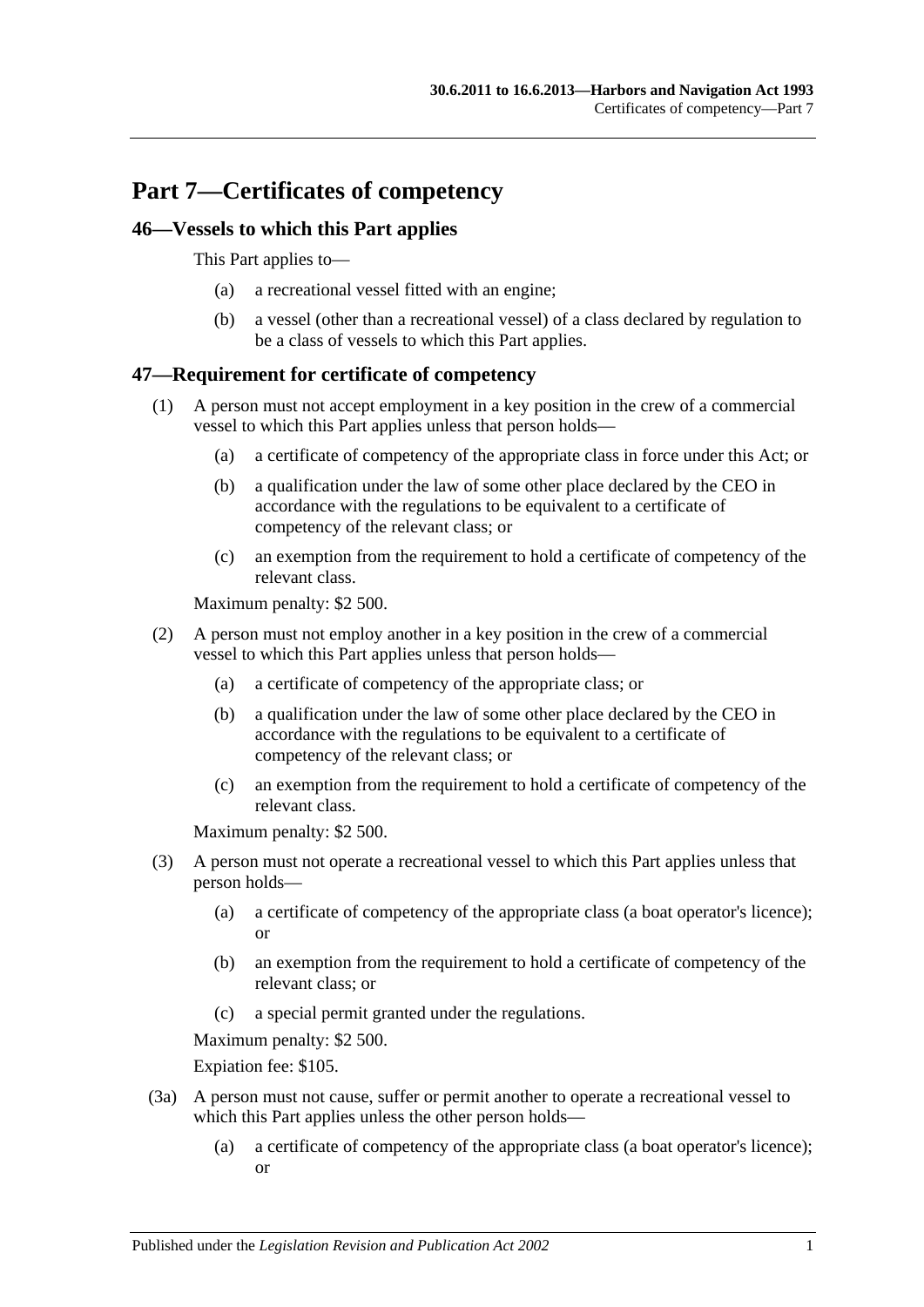- (b) an exemption from the requirement to hold a certificate of competency of the relevant class; or
- (c) a special permit granted under the regulations.

Maximum penalty: \$2 500.

Expiation fee: \$105.

- (4) A person must not hire out a recreational vessel to which this Part applies to another unless that person holds—
	- (a) a certificate of competency of the appropriate class (a boat operator's licence); or
	- (b) an exemption from the requirement to hold a certificate of competency of the relevant class; or
	- (c) a special permit granted under the regulations.

Maximum penalty: \$2 500.

Expiation fee: \$105.

(5) A person who commits an offence against this section while disqualified from holding a certificate of competency of the relevant class is liable to a fine of twice the amount prescribed above.

#### **48—Issue of certificates of competency or exemptions**

- (1) The CEO must arrange for the examination of applicants seeking certificates of competency.
- (2) A person who—
	- (a) passes the examinations appropriate to a certificate of competency of a particular class; and
	- (b) satisfies the requirements of the regulations appropriate to an applicant for a certificate of competency of that class; and
	- (c) satisfies the CEO that he or she is a fit and proper person to hold a certificate of competency of that class,

is entitled to be issued with a certificate of competency of that class.

- (3) A person who is entitled to a certificate of competency will, on payment of the fee fixed by regulation, be issued with a certificate of competency.
- (4) A certificate of competency issued in respect of a recreational vessel (a boat operator's licence) continues in operation without renewal and without payment of any further fee.
- (5) The CEO may, on such conditions as the CEO thinks fit, exempt a person from the obligation to sit an examination for a certificate of competency or to hold a certificate of competency of a particular class.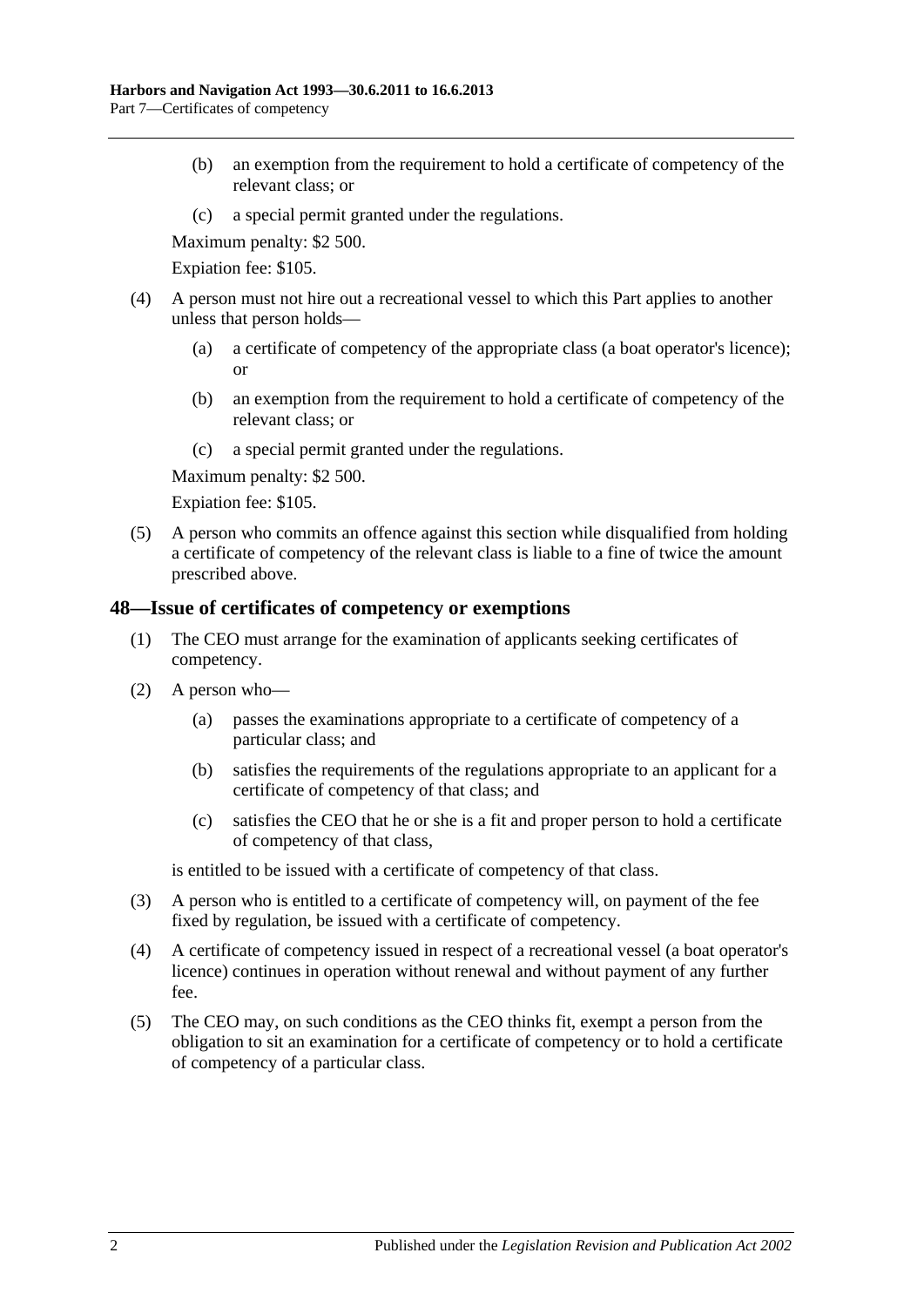## **49—Cancellation of certificate of competency by court**

Where a court convicts the holder of a certificate of competency of an offence against this Act showing the holder to have been incompetent or guilty of misconduct or to have failed in his or her duty in a matter related to navigation, the court may, in addition to imposing any other penalty, cancel the certificate of competency and disqualify the holder from again holding such a certificate for a specified period or until further order.

## **50—Cancellation of certificate of competency by Minister**

- (1) If the holder of a certificate of competency—
	- (a) is shown by the findings of the Court of Marine Enquiry or a court or tribunal with similar powers under the law of some other place to have been incompetent or guilty of misconduct or to have failed in his or her duty in a matter related to navigation; or
	- (b) is convicted of an offence showing the holder of the certificate to have been incompetent or guilty of misconduct or to have failed in his or her duty in a matter related to navigation; or
	- (c) is disqualified from holding such a certificate under the law of another place, or
	- (d) is shown to have suffered mental or physical incapacity rendering him or her incapable of satisfactorily operating a vessel or performing duties pursuant to the certificate of competency,

the Minister may, by notice in writing given to the holder, cancel the certificate of competency and disqualify the holder from again holding such a certificate for a specified period or until further notice.

- (2) If the holder of a qualification under the law of some other place—
	- (a) is convicted of an offence showing the holder of the qualification to have been incompetent or guilty of misconduct or to have failed in his or her duty in a matter related to navigation; or
	- (b) has been found by the Court of Marine Enquiry or a court or tribunal with similar powers under the law of some other place to have been incompetent or guilty of misconduct or to have failed in his or her duty in a matter related to navigation, or
	- (c) is shown to have suffered mental or physical incapacity rendering him or her incapable of satisfactorily operating a vessel or performing duties pursuant to the qualification,

the Minister may declare the qualification to be inoperative in the jurisdiction and while such a declaration remains in force the person to whom it relates will not be regarded as the holder of a qualification equivalent to a certificate of competency.

(3) On cancellation of a certificate of competency (under this or any other section of this Act), the former holder of the certificate must return the certificate to the Minister. Maximum penalty: \$750.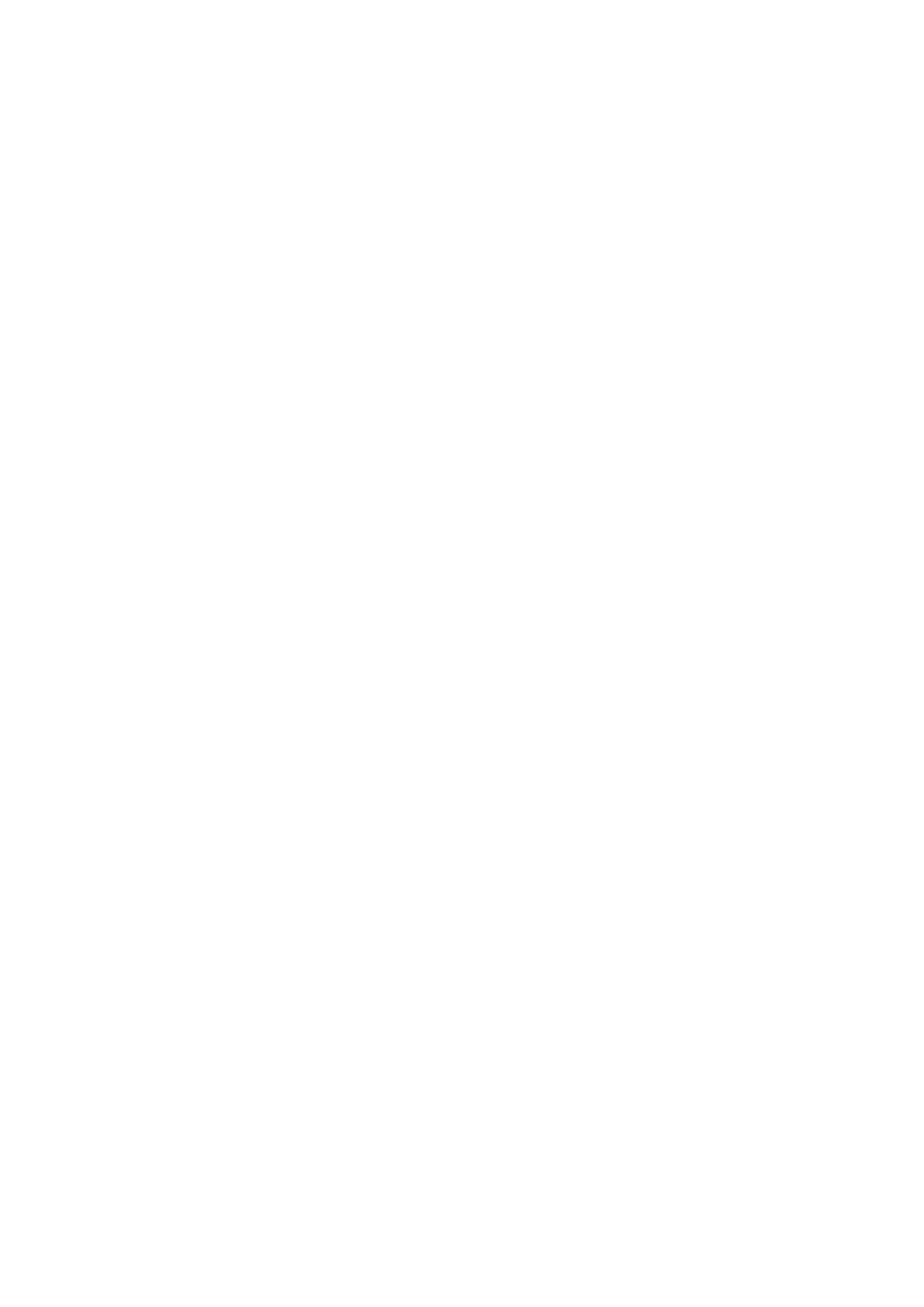# **Part 8—Hire of vessels**

## **51—Vessels to which this Part applies**

This Part applies to vessels of a class declared by regulation to be a class of vessels to which this Part applies.

#### **52—Obligation to hold licence**

A person must not carry on a business of hiring out vessels to which this Part applies unless licensed to do so under this Part.

Maximum penalty: \$2 500.

#### **52A—Duration and granting of licence**

- (1) A licence under this Part remains in force for the period specified in the regulations and may be renewed in accordance with the regulations.
- (2) The regulations may set out the circumstances in which the CEO may grant or refuse to grant a licence under this Part.

#### **53—Terms and conditions of licence**

- (1) A licence under this Part may be granted subject to such conditions as the CEO thinks fit and specifies in the licence.
- (2) The CEO may, by notice in writing to the holder of a licence under this Part, vary or revoke a condition of the licence.
- (3) A person who holds a licence under this Division must not contravene or fail to comply with a condition of the licence.

Maximum penalty: \$2 500.

- (4) The CEO may, by notice in writing to the licensee, cancel a licence for breach of a condition.
- (5) On cancellation of a licence under this section, the former licensee must return the licence to the CEO.

Maximum penalty: \$750.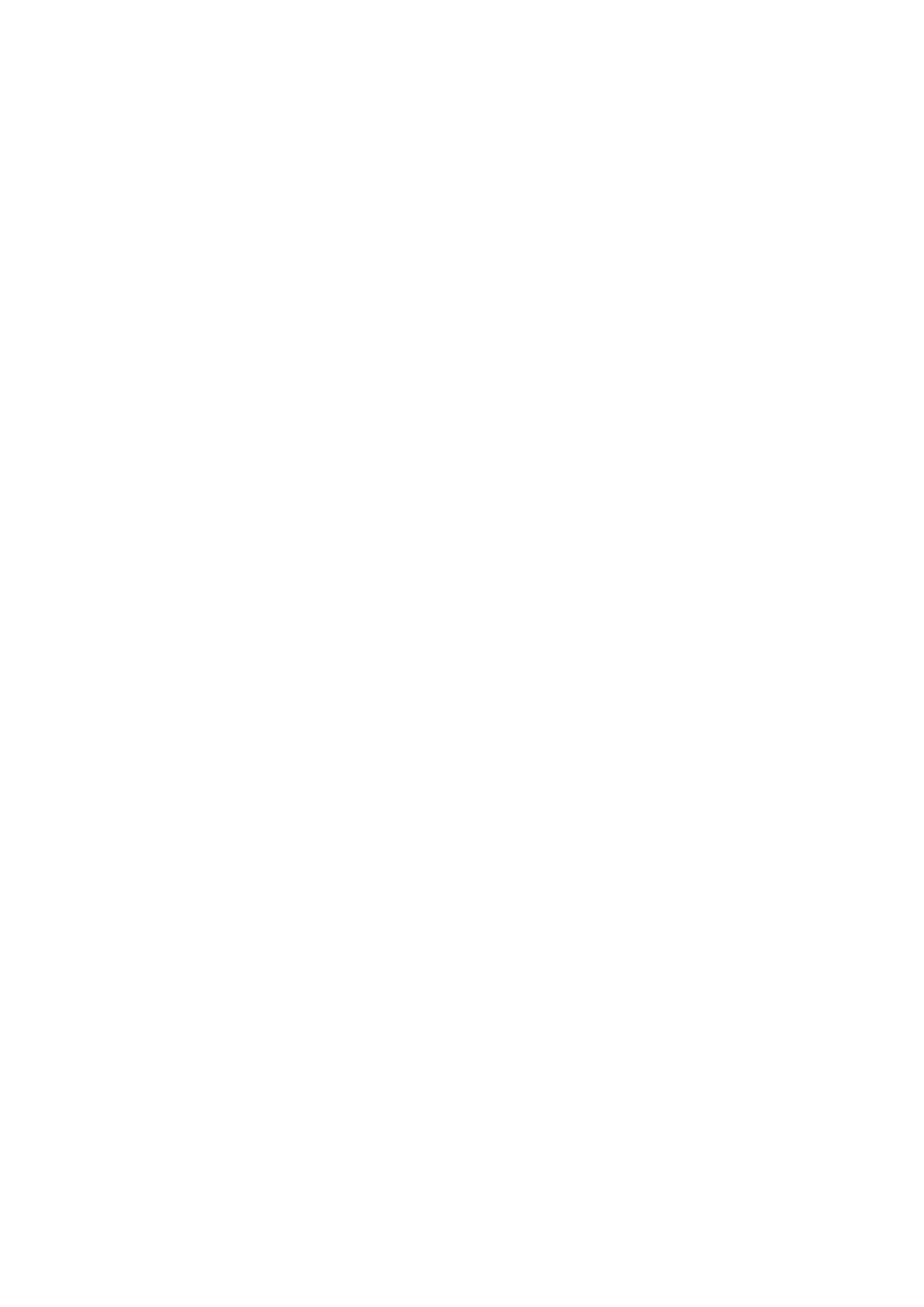# **Part 9—Registration, certificates of survey, loadline certificates and Australian Builders Plates**

## **Division 1—Registration of vessels**

## **54—Application of Division**

This Division applies to—

- (a) a recreational vessel fitted with an engine;
- (b) a vessel of a class declared by regulation to be a class of vessels to which this Division applies.

#### **55—Registration**

- (1) A vessel to which this Division applies must not be operated in the jurisdiction unless it is registered and marked in accordance with the regulations.
- (2) If a vessel to which this Division applies is operated in the jurisdiction contrary to this section, the owner of the vessel, and the master or operator of the vessel, are each guilty of an offence (but it is a defence to a charge of such an offence brought against the owner for the owner to prove that the vessel was operated without the owner's consent).

Maximum penalty: \$2 500.

Expiation fee:

- (a) if the vessel is registered but not marked in accordance with the regulations—\$210;
- (b) if the vessel is neither registered nor marked in accordance with the regulations—\$315.
- (3) The CEO may, subject to such conditions as the CEO thinks fit, grant exemptions from the requirements of this section.

## **Division 2—Certificates of survey**

#### **56—Application of this Division**

This Division applies in respect of vessels of a class declared by regulation to be a class of vessels in respect of which a certificate of survey is required.

#### **57—Appointment of surveyors**

- (1) The CEO may license a suitably qualified person to be a surveyor of vessels generally or of a particular class of vessels.
- (2) A licence may be issued on such conditions as the CEO thinks fit.
- (3) A person who holds a licence under this Division must not contravene or fail to comply with a condition of the licence.

Maximum penalty: \$5 000.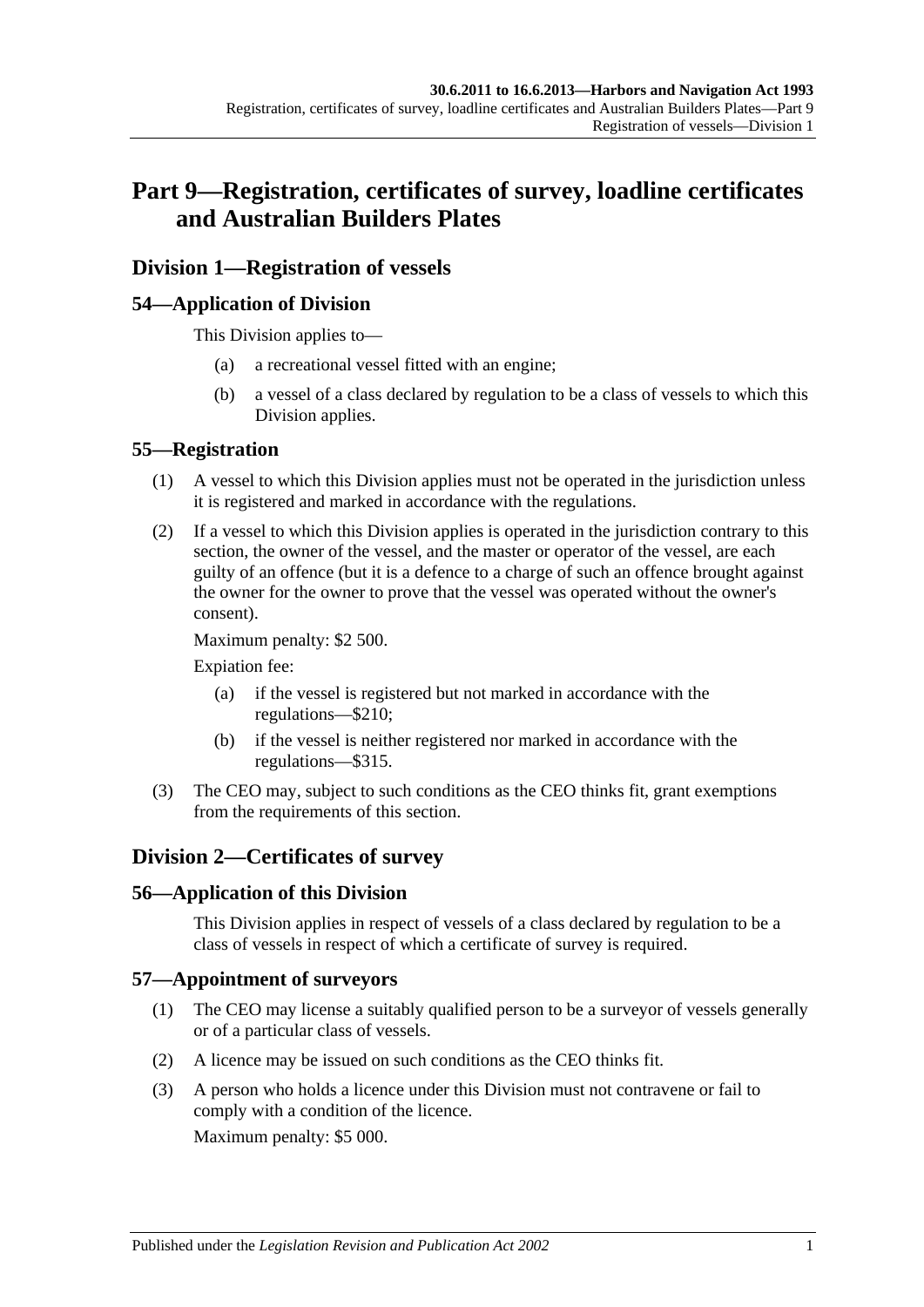- (4) The CEO may, by notice in writing to a licensed surveyor, cancel the surveyor's licence if the surveyor is shown to have been guilty of incompetence or breach of duty or to have breached a condition of the licence.
- (5) On cancellation of a licence under this section, the former licensee must return the licence to the CEO.

Maximum penalty: \$750.

#### **58—Issue of certificate of survey**

- (1) The CEO may, on the recommendation of a licensed surveyor, issue a certificate of survey in respect of a vessel.
- (2) A certificate of survey may, if the licensed surveyor so recommends, be issued subject to conditions stated in the certificate.

## **59—Certificate of survey**

- (1) A certificate of survey issued in respect of a vessel certifies—
	- (a) that the vessel is structurally sound and conforms with the requirements of the regulations; and
	- (b) that the vessel has the equipment required by the regulations and that the equipment is in working order.
- (2) A certificate of survey remains in force for a period stated in the certificate.
- <span id="page-45-0"></span> $(3)$  If—
	- (a) a structural alteration is made, without the consent of the CEO, to the hull of a vessel in respect of which a certificate of survey is in force; or
	- (b) a material alteration is made, without the consent of the CEO, to the equipment of a vessel in respect of which a certificate of survey is in force,

the certificate of survey is void.

- <span id="page-45-1"></span>(4) A certificate of survey that is void under [subsection](#page-45-0) (3) must be returned to the CEO at his or her request.
- (5) If a certificate is not returned in accordance with [subsection](#page-45-1) (4), the owner and the master of the vessel to which the certificate relates are each guilty of an offence. Maximum penalty: \$750.

## **60—Obligation to hold certificate of survey**

(1) If a vessel to which this Division applies is operated in the jurisdiction without a current certificate of survey, the owner and the master of the vessel are each guilty of an offence.

Maximum penalty: \$10 000.

(2) If a vessel in respect of which a certificate of survey is in force is operated contrary to a condition of the certificate, the owner and the master of the vessel are each guilty of an offence.

Maximum penalty: \$10 000.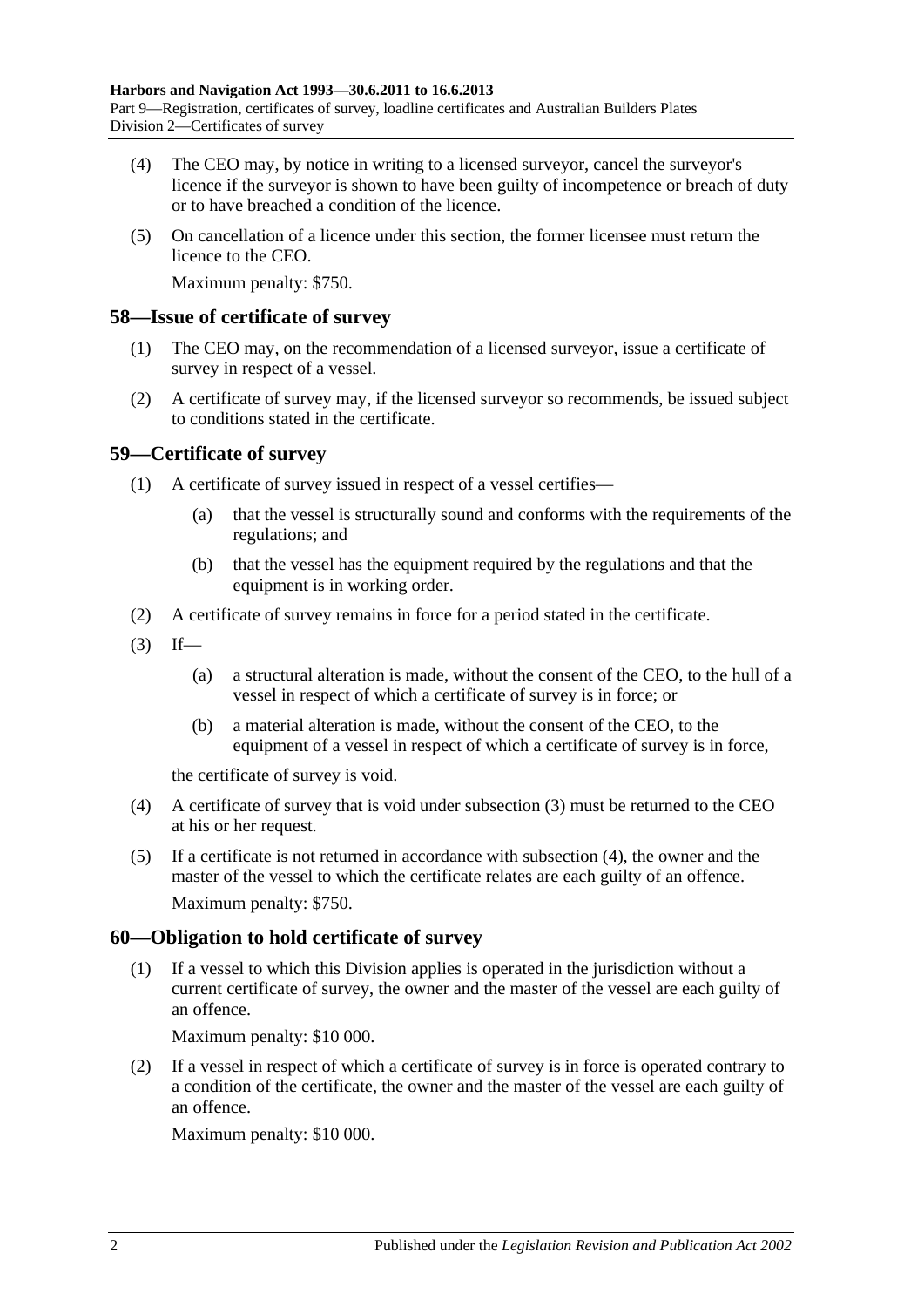- (3) In this section, a reference to a certificate of survey extends to a certificate or document issued under some other law but recognised under the regulations as equivalent to a certificate of survey.
- (4) The CEO may, subject to such conditions as the CEO thinks fit, exempt a vessel from the requirement to be surveyed under this Division.

## **Division 3—Loadline certificates**

## **61—Application of this Division**

This Division applies in respect of vessels of a class declared by regulation to be a class of vessels in respect of which a loadline certificate is required.

## **62—Issue of loadline certificate**

- (1) The CEO may issue a loadline certificate in respect of a vessel.
- (2) A loadline certificate may be issued subject to conditions stated in the certificate.

## **63—Loadline certificate**

- (1) A loadline certificate issued in respect of a vessel certifies that the vessel conforms with the requirements of the regulations in relation to markings displayed for the purposes of determining whether the vessel is properly loaded.
- (2) A loadline certificate remains in force for a period stated in the certificate.
- <span id="page-46-0"></span> $(3)$  If—
	- (a) a structural alteration is made, without the consent of the CEO, to the hull of a vessel in respect of which a loadline certificate is in force; or
	- (b) a material alteration is made, without the consent of the CEO, to the markings on a vessel in respect of which a loadline certificate is in force,

the loadline certificate is void.

- <span id="page-46-1"></span>(4) A loadline certificate that is void under [subsection](#page-46-0) (3) must be returned to the CEO at his or her request.
- (5) If a certificate is not returned in accordance with [subsection](#page-46-1) (4), the owner and the master of the vessel to which the certificate relates are each guilty of an offence. Maximum penalty: \$5 000.

## **64—Obligation to hold loadline certificate**

(1) If a vessel to which this Division applies is operated in the jurisdiction without a current loadline certificate, the owner and the master of the vessel are each guilty of an offence.

Maximum penalty: \$10 000.

(2) If a vessel in respect of which a loadline certificate is in force is operated contrary to a condition of the certificate, the owner and the master of the vessel are each guilty of an offence.

Maximum penalty: \$10 000.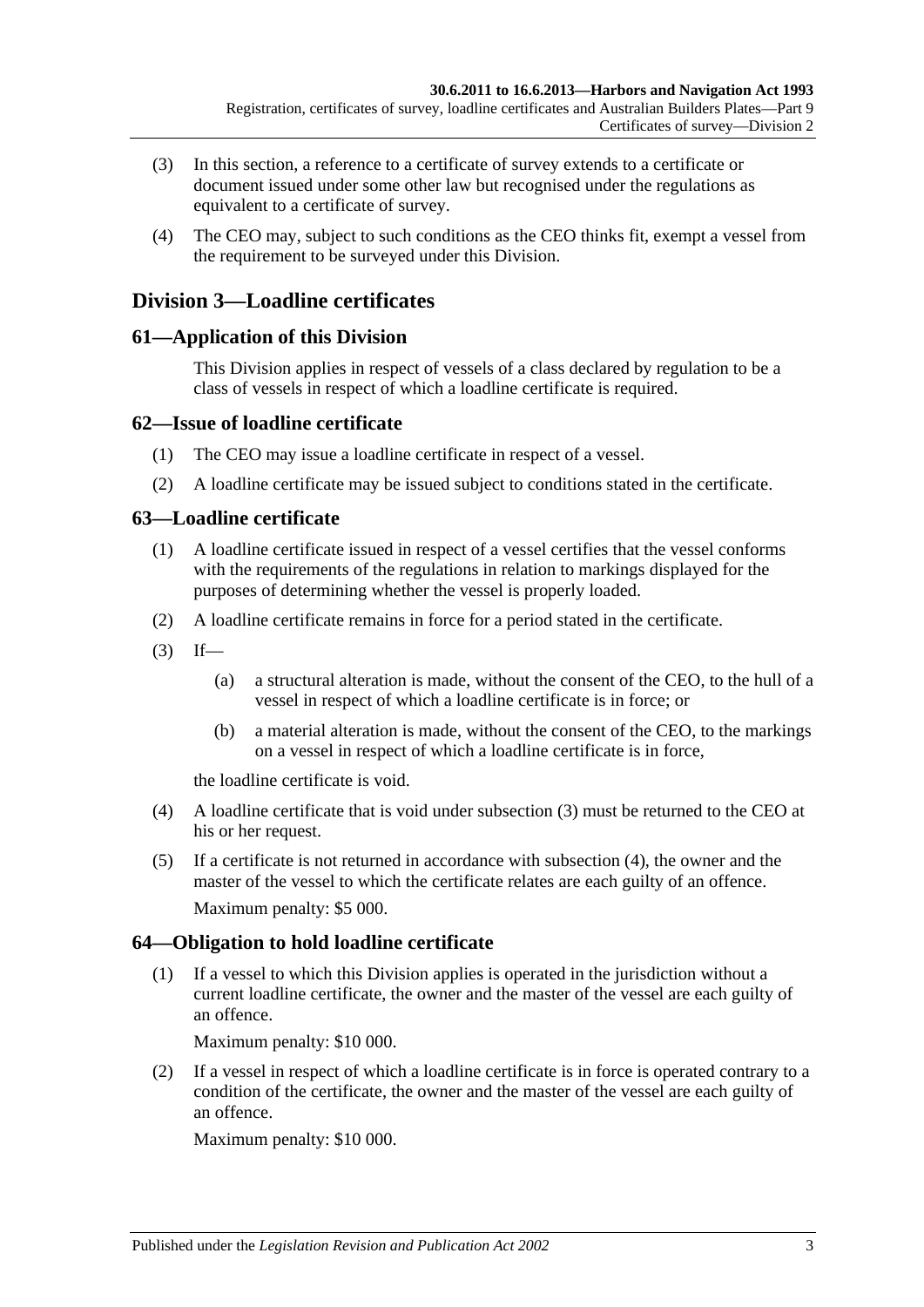- (3) In this section, a reference to a loadline certificate extends to a certificate or document issued under some other law but recognised under the regulations as equivalent to a loadline certificate.
- (4) The CEO may, subject to such conditions as the CEO thinks fit, exempt a vessel from the requirement to have a loadline certificate issued in respect of it under this Division.

## **Division 4—Australian Builders Plates**

## **64A—Application of this Division**

- (1) This Division applies in respect of vessels of a class declared by regulation to be a class of vessels in respect of which an Australian Builders Plate is required.
- (2) Nothing in this Division affects a provision under this Act requiring—
	- (a) the operator of a recreational vessel to ensure that the number of persons carried on the vessel does not exceed the number stated on a compliance plate affixed to the vessel or set out in the regulations (as the case may require); or
	- (b) a compliance plate to be affixed to a recreational vessel.

## **64B—Certain vessels not to be sold without Australian Builders Plate affixed etc**

- <span id="page-47-0"></span>(1) A person must not, without the approval of the CEO, sell or supply a vessel to which this Division applies unless—
	- (a) an Australian Builders Plate is affixed to the vessel in accordance with the regulations; and
	- (b) the information contained on the Australian Builders Plate is correct at the time of the sale or supply.

Maximum penalty: \$10 000.

- (2) This section does not apply in the case of the sale or supply of a vessel—
	- (a) declared by the regulations to have been constructed before the commencement of this section; or
	- (b) that is the second, or a subsequent, sale or supply of the vessel (disregarding any sale or supply that is for a purpose related to the manufacture of the vessel).
- (3) A person must not affix, or cause to be affixed, an Australian Builders Plate to a vessel if the person knows, or ought reasonably to have known, that the information contained on the plate was incorrect.

Maximum penalty: \$5 000.

(4) A person must not alter an Australian Builders Plate affixed to a vessel if the person knows, or ought reasonably to have known, that the alteration would result in the information contained on the plate being incorrect.

Maximum penalty: \$5 000.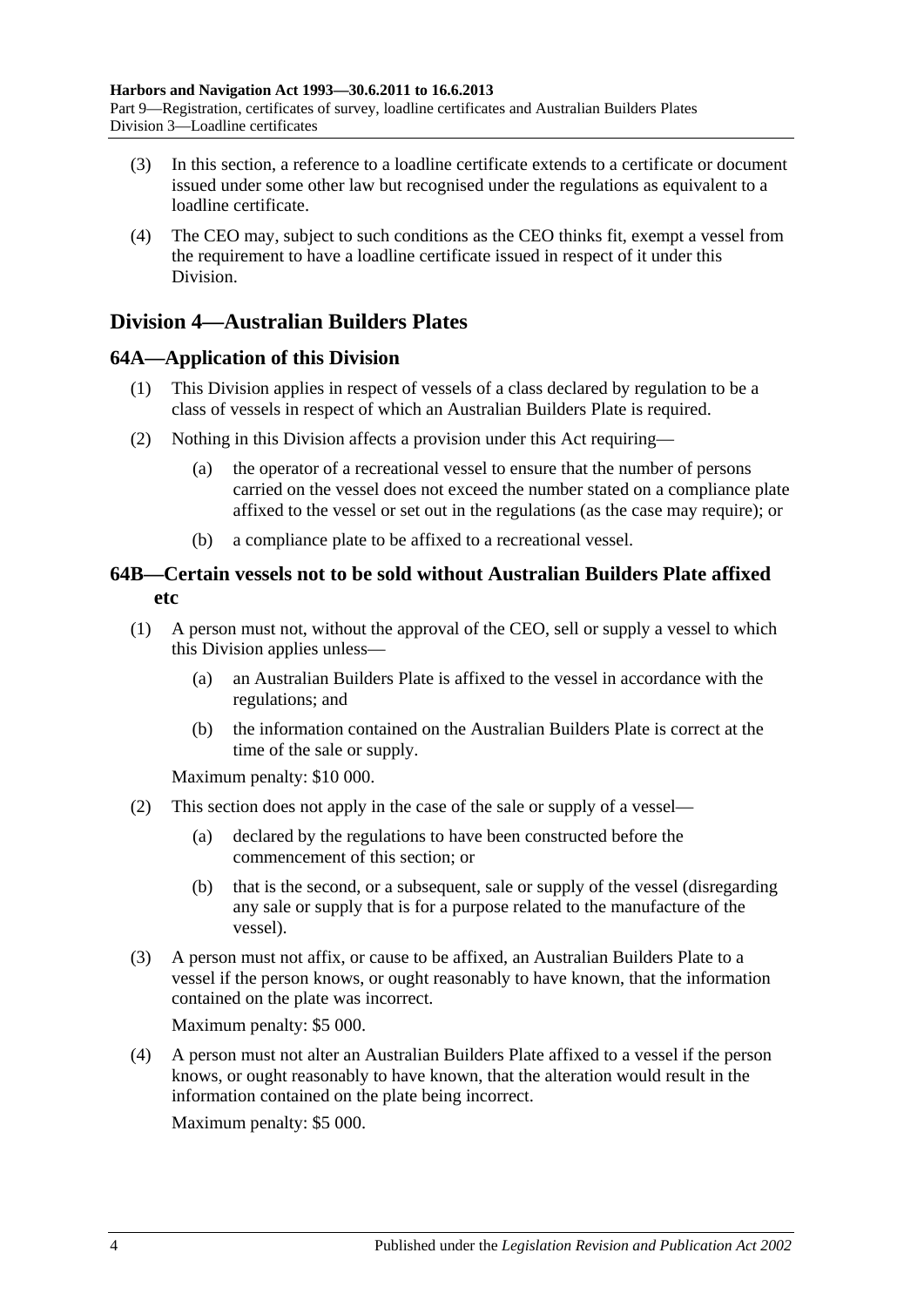- <span id="page-48-0"></span>(5) A person must not remove an Australian Builders Plate that is affixed to a vessel except—
	- (a) in order to replace it with another Australian Builders Plate; or
	- (b) with the approval of the CEO.

Maximum penalty: \$5 000.

<span id="page-48-1"></span>(6) A person must not deface or conceal an Australian Builders Plate that is affixed to a vessel.

Maximum penalty: \$5 000.

(7) In this section—

*sell or supply* includes offer for sale or supply.

#### **64C—General defence**

- (1) It is a defence to a charge of an offence against [section](#page-47-0) 64B(1) if the defendant believed on reasonable grounds that the vessel—
	- (a) was to be exported as soon as practicable after the sale of the vessel by the defendant; or
	- (b) was to be used solely for the purpose of racing in organised events (including training in, or testing of, the vessel in respect of such racing).
- (2) It is a defence to a charge of an offence against [section](#page-47-0)  $64B(1)$ , [\(5\)](#page-48-0) or [\(6\)](#page-48-1) if the defendant proves that the alleged offence was not committed intentionally and did not result from any failure on the part of the defendant to take reasonable care to avoid the commission of the offence.
- (3) In this section—

*Australia* includes the external Territories;

*exported* means exported to a place outside of Australia.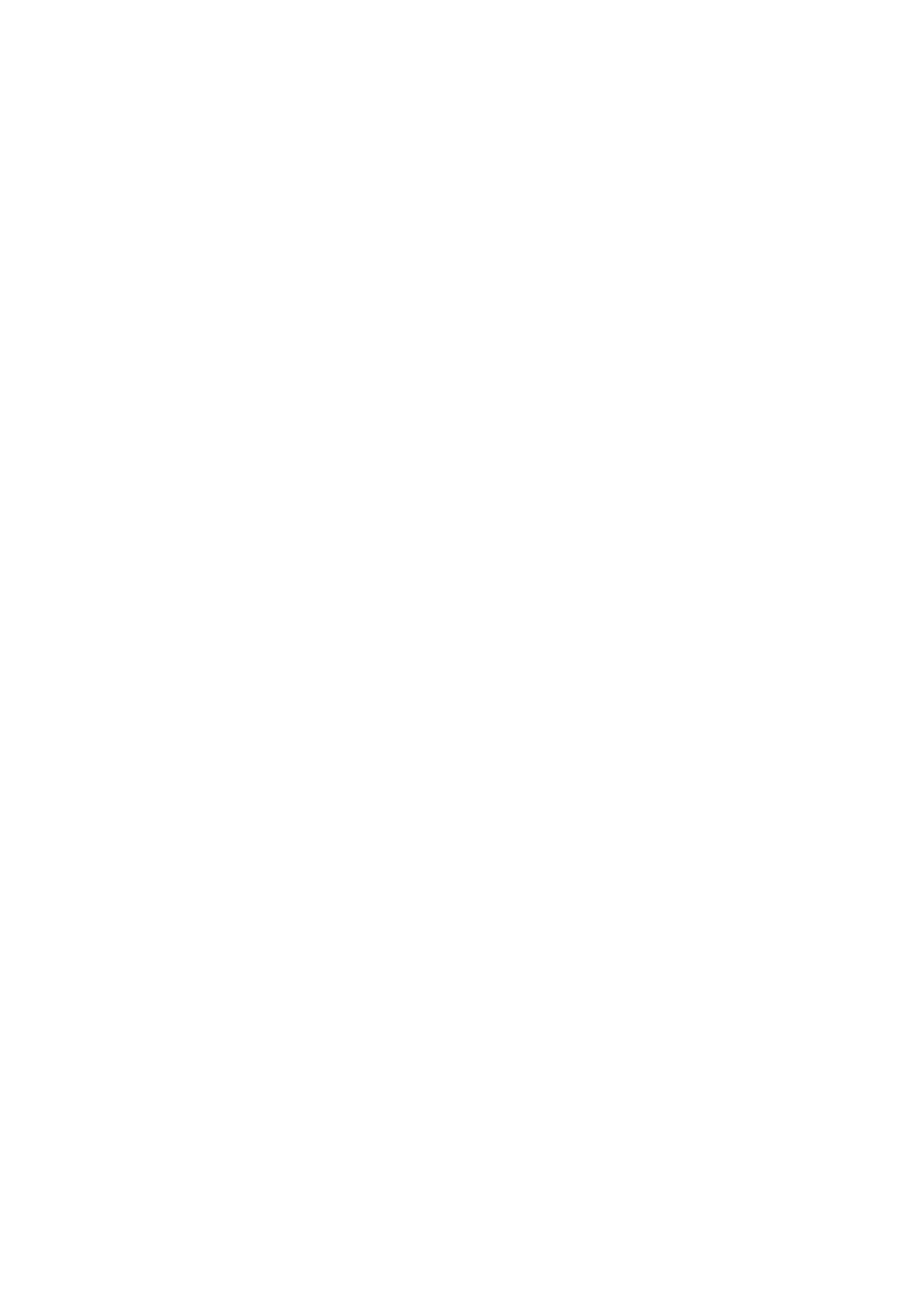# **Part 10—Safety**

## **Division 1—Safety generally**

## <span id="page-50-0"></span>**65—General requirements**

- (1) A vessel must not be operated in the jurisdiction if—
	- (a) the vessel is unsafe;
	- (b) the vessel does not have the equipment or markings required by the regulations or the equipment is not in good working order;
	- (c) the vessel is overloaded or is not properly loaded in accordance with the regulations or the conditions of a certificate of survey or loadline certificate.
- (2) If a vessel is operated in the jurisdiction contrary to [subsection](#page-50-0) (1), the owner and the master or operator are each guilty of an offence.

Maximum penalty: \$10 000.

Expiation fee:

- (a) if 1 or 2 items of equipment are involved—\$105;
- (b) if 3 or 4 items of equipment are involved—\$160;
- (c) if more than 4 items of equipment are involved—\$210.

## <span id="page-50-1"></span>**65A—Requirement to have emergency position indicating radio beacon**

- (1) A vessel of a class specified by the regulations must not be operated in the jurisdiction unless it is carrying an emergency position indicating radio beacon that complies with the requirements specified by the regulations.
- (2) If a vessel is operated in the jurisdiction contrary to [subsection](#page-50-1) (1), the owner and the master or operator are each guilty of an offence.

Maximum penalty: \$10 000.

Expiation fee: \$400.

## <span id="page-50-3"></span>**66—Power to prohibit use of unsafe vessel**

- (1) If the CEO suspects, on reasonable grounds—
	- (a) that a vessel is unsafe; or
	- (b) that a vessel does not have the equipment or markings required by this Act or the regulations or the equipment is not in good working order; or
	- (c) that a vessel is overloaded or is not properly loaded in accordance with the regulations or the conditions of a certificate of survey or a loadline certificate,

the CEO may, by order, prohibit the use of the vessel.

<span id="page-50-2"></span>(2) If an order is made under this section while the vessel is under way, the vessel must be brought as soon as possible to safe anchorage or be taken as soon as possible out of the water.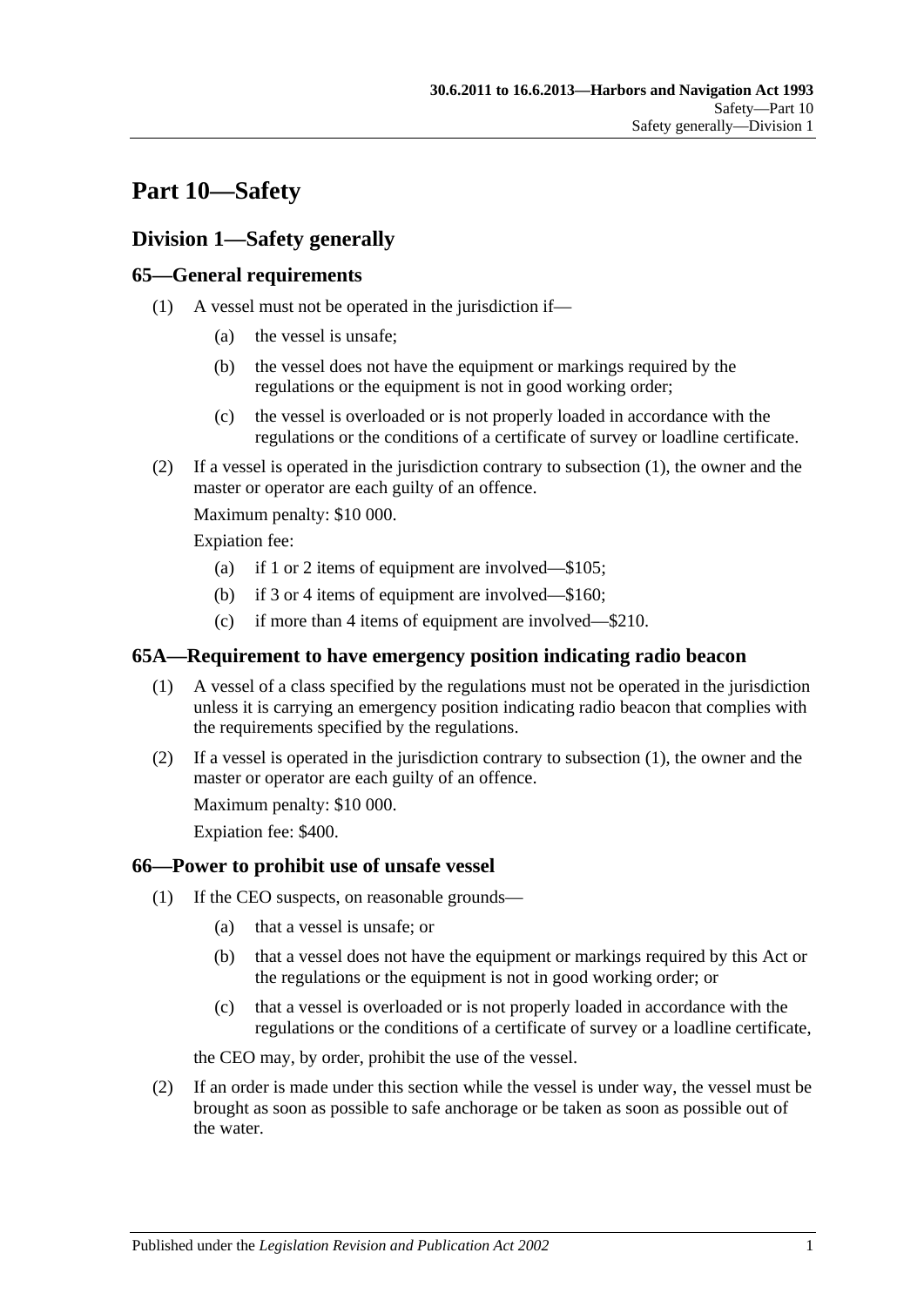(3) Except as provided in [subsection](#page-50-2) (2), if a vessel is operated contrary to an order under [subsection](#page-50-3) (1), the owner and the master of the vessel are each guilty of an offence. Maximum penalty: \$5 000.

## **67—Minister's power to act in an emergency**

- (1) In an emergency, the Minister may take action for the purpose of avoiding or minimising danger to human life or damage to property.
- (2) The Minister may (for example) exercise one or more of the following powers:
	- (a) take control of a harbor or harbor facility;
	- (b) issue directions to the master or owner of a vessel (including a direction to sink or destroy the vessel);
	- (c) issue any other directions the Minister considers appropriate in the circumstances.
- (3) A person who—
	- (a) obstructs the Minister in the exercise of powers under this section; or
	- (b) fails to comply with a direction under this section,

is guilty of an offence.

Maximum penalty: \$10 000.

(4) A port operating agreement may contain provisions governing the exercise of the Minister's powers under this section in relation to the port.

# **Division 2—Survey**

## **68—Requirement of survey**

- (1) If the CEO is of the opinion that there are reasonable grounds to suspect that a vessel may be unsafe, that a vessel does not have the equipment or markings required by the regulations or that its equipment may not be in good working order, the CEO may, by notice in writing to the owner of the vessel, require the owner to obtain a certificate from a licensed surveyor nominated by the CEO certifying that—
	- (a) the vessel is safe; and
	- (b) the vessel has the equipment and markings required by this Act and the regulations and the equipment is in good working order.
- (2) A notice under this section may prohibit the use of the vessel until the certificate is obtained.
- (3) A person who—
	- (a) fails without reasonable excuse to obtain a certificate of survey within the time allowed by a notice under this section; or
	- (b) uses a vessel contrary to a notice under this section,

is guilty of an offence.

Maximum penalty: \$5 000.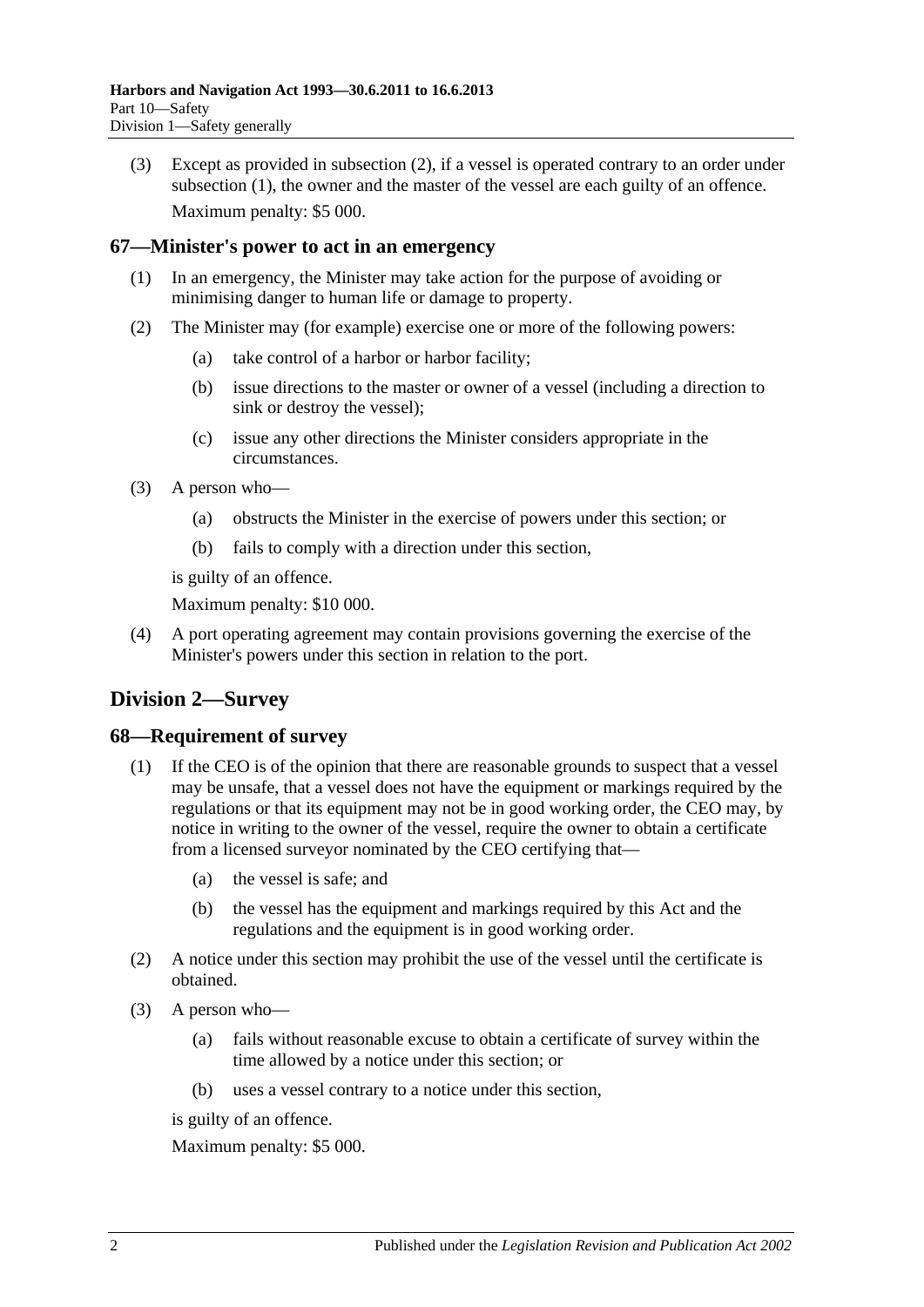## **Division 3—Operation of vessels**

#### **69—Careless operation of a vessel**

(1) A person who operates a vessel without due care for the safety of any person or property is guilty of an offence.

Maximum penalty:

- (a) for an aggravated offence—12 months imprisonment; or
- (b) for any other offence—\$2 500.
- (2) For the purposes of this section, an aggravated offence is—
	- (a) an offence that caused the death of, or serious harm to, a person; or
	- (b) an offence committed in any of the following circumstances:
		- (i) the offender committed the offence while there was present in his or her blood a concentration of .08 grams or more of alcohol in 100 millilitres of blood;
		- (ii) the offender was, at the time of the offence, operating the vessel in contravention of [section](#page-52-0) 70(1).
- (3) If a person is charged with an aggravated offence against this section, the circumstances alleged to aggravate the offence must be stated in the instrument of charge.
- (4) In this section—

#### *serious harm* means—

- (a) harm that endangers, or is likely to endanger, a person's life; or
- (b) harm that consists of, or is likely to result in, loss of, or serious and protracted impairment of, a part of the body or a physical or mental function; or
- (c) harm that consists of, or is likely to result in, serious disfigurement.

#### **69A—Dangerous operation of a vessel**

A person who operates a vessel at a dangerous speed or in a dangerous manner is guilty of an offence.

Maximum penalty: Imprisonment for 2 years.

## **Division 4—Alcohol and other drugs**

#### <span id="page-52-0"></span>**70—Alcohol and other drugs**

- $(1)$  If—
	- (a) a person operates a vessel or is a member of the crew of a vessel who is, or ought to be, engaged in duties affecting the safe navigation, operation or use of the vessel; and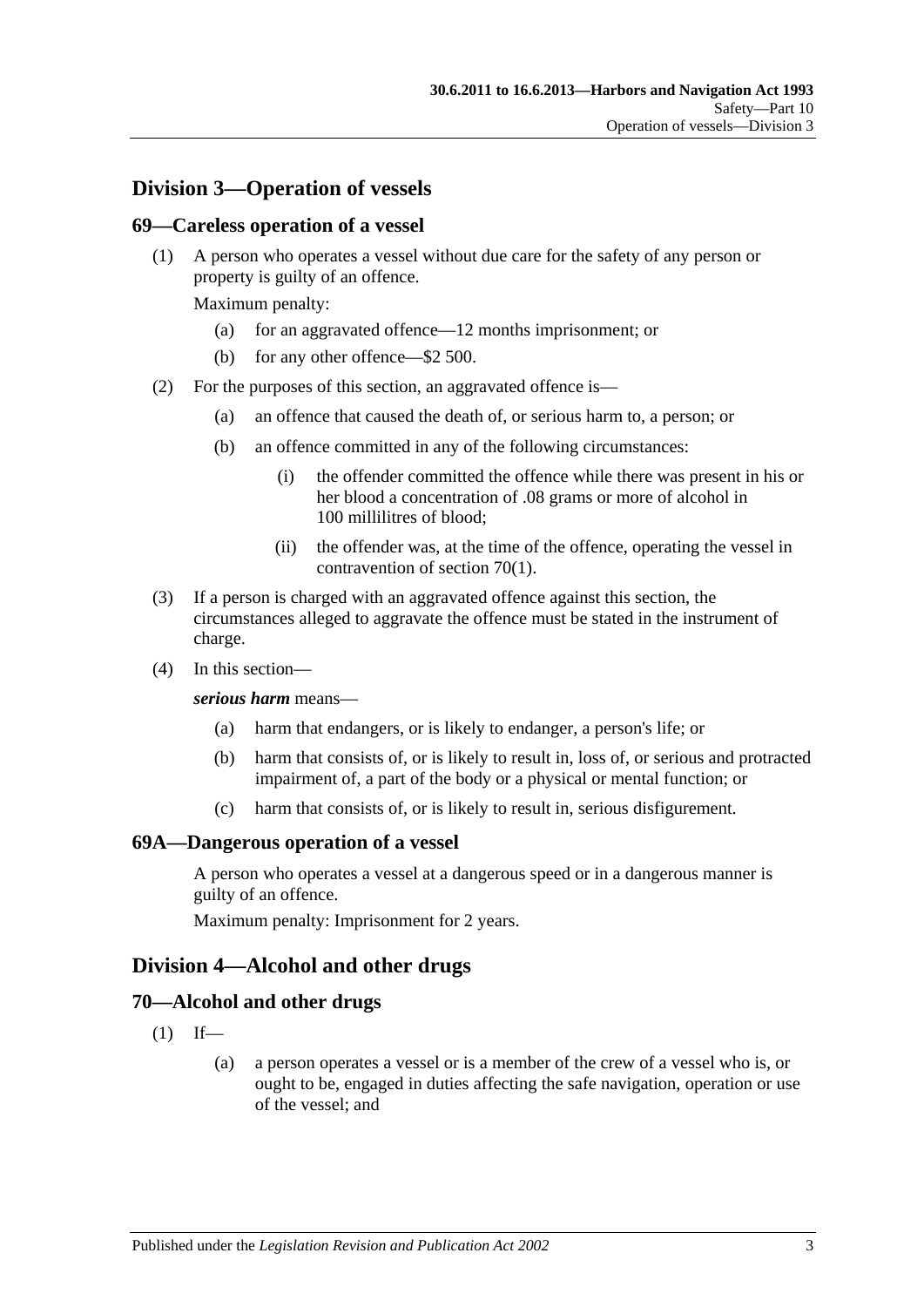(b) that person is so much under the influence of intoxicating liquor or a drug as to be incapable of exercising effective control of the vessel or of effectively discharging the duties that he or she is or ought to be performing (as the case requires).

that person is guilty of an offence.

Penalty:

- (a) for a first offence—
	- (i) a fine of not less than \$1 100 and not more than \$1 600; or
	- (ii) imprisonment for not more than 3 months;
- (b) for a subsequent offence—
	- (i) a fine of not less than \$1 900 and not more than \$2 900; or
	- (ii) imprisonment for not more than 6 months.

<span id="page-53-0"></span> $(2)$  If—

- (a) a person operates a vessel or is a member of the crew of a vessel who is, or ought to be, engaged in duties affecting the safe navigation, operation or use of the vessel; and
- (b) the prescribed concentration of alcohol is present in the blood of that person,

that person is guilty of an offence.

Penalty:

- (a) for a first offence—
	- (i) if the offence is a category 1 offence—\$1 100;
	- (ii) if the offence is a category 2 offence—a fine of not less than \$900 and not more than \$1 300;
	- (iii) if the offence is a category 3 offence—a fine of not less than \$1 100 and not more than \$1 600;
- (b) for a second offence—
	- (i) if the offence is a category 1 offence—\$1 100;
	- (ii) if the offence is a category 2 offence—a fine of not less than \$1 100 and not more than \$1 600;
	- (iii) if the offence is a category 3 offence—a fine of not less than \$1 600 and not more than \$2 400;
- (c) for a subsequent offence—
	- (i) if the offence is a category 1 offence—\$1 100;
	- (ii) if the offence is a category 2 offence—a fine of not less than \$1 500 and not more than \$2 200;
	- (iii) if the offence is a category 3 offence—a fine of not less than \$1 900 and not more than \$2 900.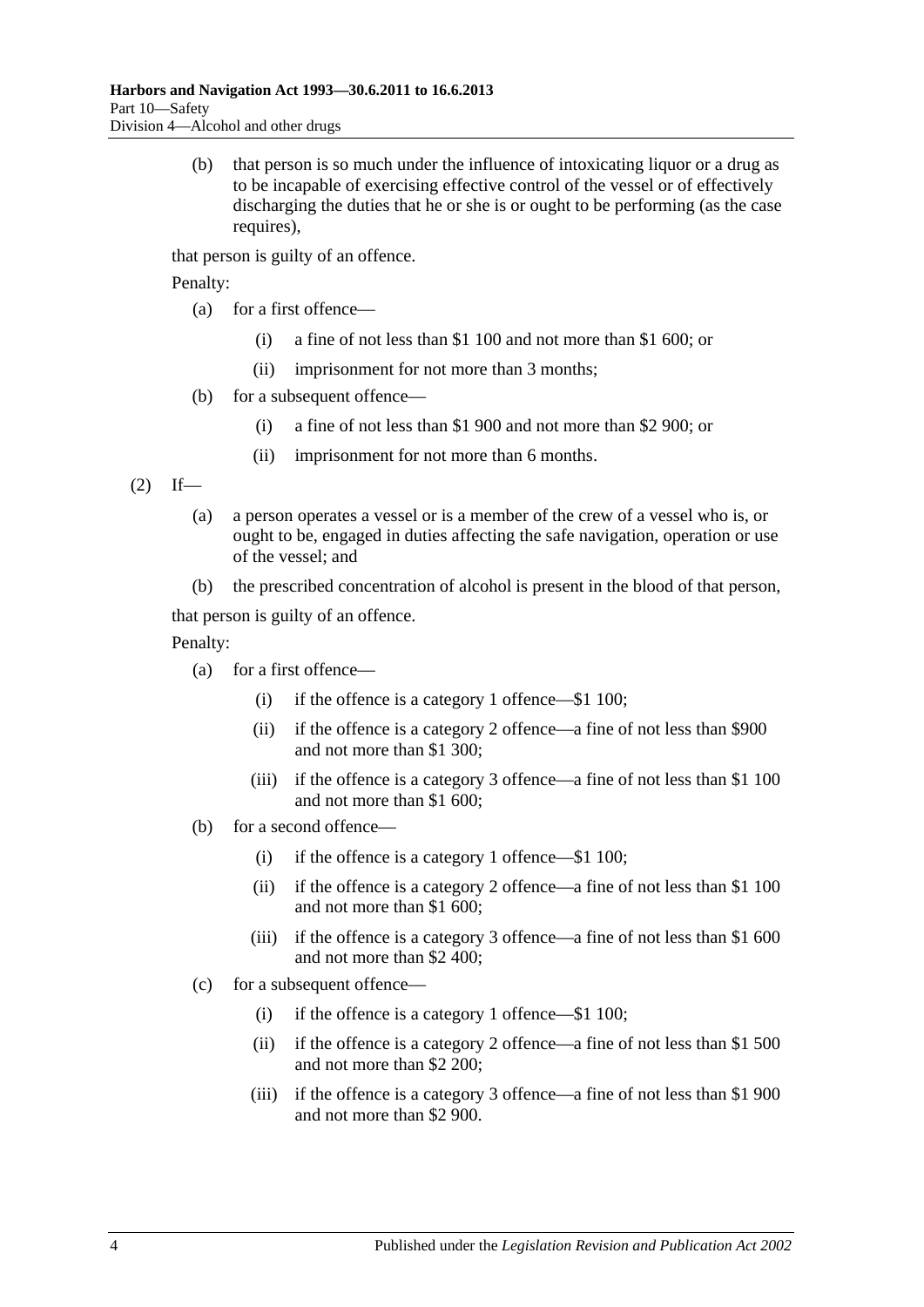- <span id="page-54-1"></span> $(3)$  If—
	- (a) a person operates a vessel or is a member of the crew of a vessel who is, or ought to be, engaged in duties affecting the safe navigation, operation or use of the vessel; and
	- (b) a prescribed drug is present in the oral fluid or blood of that person,

that person is guilty of an offence.

Penalty:

- (a) for a first offence—a fine of not less than \$900 and not more than \$1 300;
- (b) for a second offence—a fine of not less than \$1 100 and not more than \$1 600;
- (c) for a third or subsequent offence—a fine of not less than \$1 500 and not more than \$2 200.
- <span id="page-54-2"></span>(3a) Subject to [subsection](#page-54-0) (3b), it is a defence to a charge of an offence against [subsection](#page-54-1) (3) if the defendant proves that he or she did not knowingly consume the prescribed drug present in his or her oral fluid or blood.
- <span id="page-54-0"></span>(3b) [Subsection \(3a\)](#page-54-2) does not apply if the defendant consumed the prescribed drug believing that he or she was consuming a substance unlawfully but was mistaken as to, unaware of or indifferent to the identity of the prescribed drug.
- (4) In determining whether an offence is a first, second or subsequent offence for the purposes of this section, any previous prescribed alcohol or drug offence for which the defendant has been convicted will be taken into account, but only if the previous offence was committed within the period of 5 years immediately preceding the date on which the offence under consideration was committed.

## <span id="page-54-5"></span><span id="page-54-4"></span>**71—Authorised person may require alcotest or breath analysis**

- (1) An authorised person may require—
	- (a) a person who is operating a vessel or who has operated a vessel; or
	- (b) a person who is or was a member of the crew of a vessel that is being operated or has been operated, and who is or was, or ought to be or to have been engaged in duties affecting the safe navigation, operation or use of the vessel,

to submit to an alcotest or a breath analysis, or both.

- <span id="page-54-3"></span>(2) An authorised person may direct a person who is apparently in charge of a vessel to stop the vessel and may give other reasonable directions for the purpose of making a requirement under this section that a person submit to an alcotest or a breath analysis.
- (3) A person must forthwith comply with a direction under [subsection](#page-54-3) (2). Maximum penalty: \$2 900.
- (4) An alcotest or a breath analysis to which a person has been required to submit under this section may not be commenced more than 8 hours after—
	- (a) the person ceased to operate a vessel; or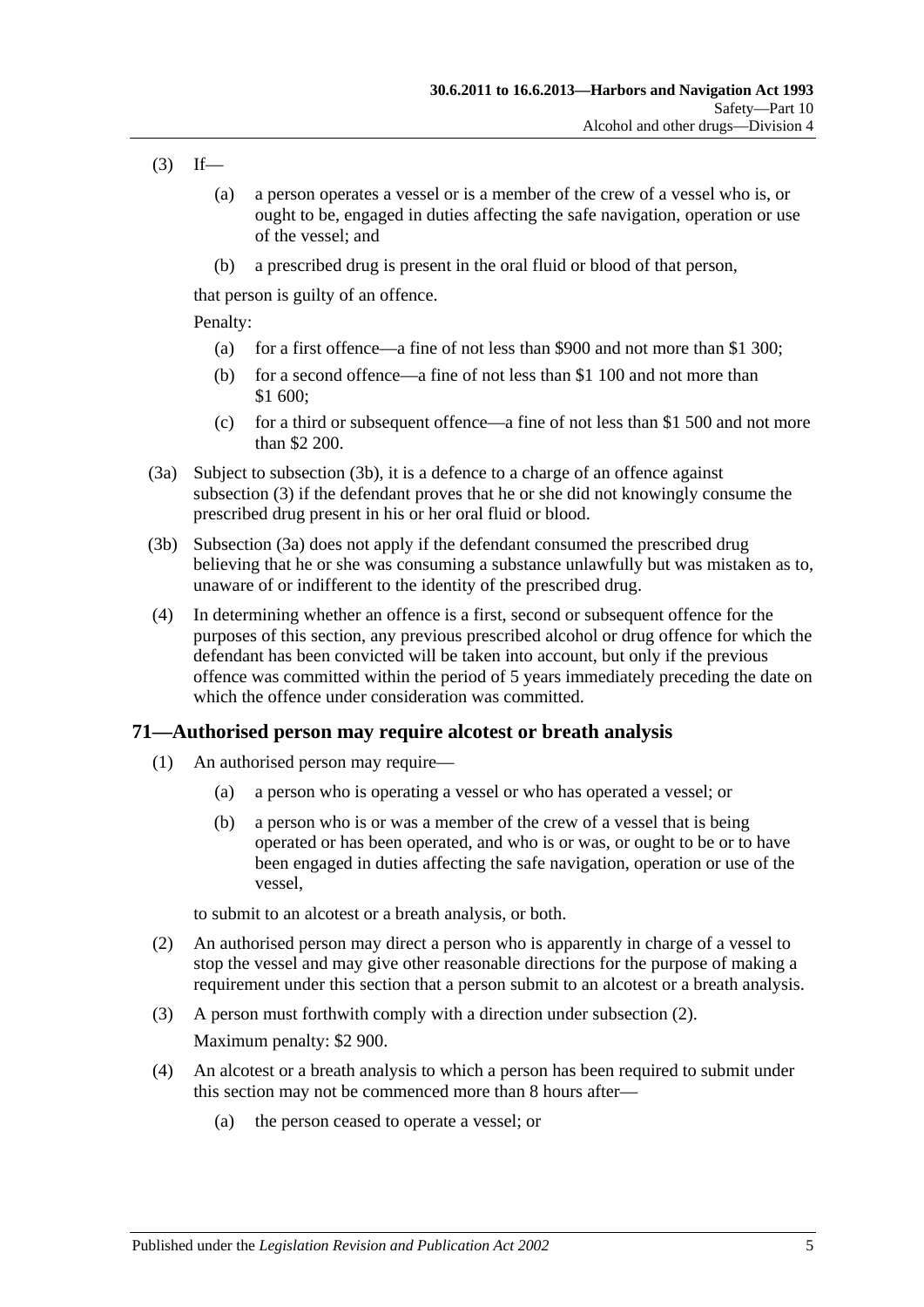- (b) the person was a member of the crew of a vessel who was, or ought to have been, engaged in duties affecting the safe navigation, operation or use of the vessel.
- (5) The performance of an alcotest or a breath analysis that has been required under this section commences when a direction is first given by an authorised person that the person concerned exhale into the alcotest apparatus or breath analysing instrument to be used for the alcotest or breath analysis.
- (6) A breath analysis may only be conducted by a person authorised by the Commissioner of Police to operate a breath analysing instrument.
- (7) The regulations may prescribe the manner in which an alcotest or breath analysis is to be conducted and may, for example, require that more than 1 sample of breath is to be provided for testing or analysis and, in such a case, specify which reading of the apparatus or instrument will be taken to be the result of the alcotest or breath analysis for the purposes of this Division and any other Act.
- <span id="page-55-0"></span>(8) A person required under this section to submit to an alcotest or a breath analysis must not refuse or fail to comply with all reasonable directions of an authorised person in relation to the requirement and, in particular, must not refuse or fail to exhale into the apparatus by which the alcotest or breath analysis is conducted in accordance with the directions of the authorised person.

Penalty:

- (a) for a first offence—a fine of not less than \$1 100 and not more than \$1 600;
- (b) for a subsequent offence—a fine of not less than \$1 900 and not more than \$2 900.
- (9) It is a defence to a prosecution under [subsection](#page-55-0) (8) that—
	- (a) the requirement or direction to which the prosecution relates was not lawfully made; or
	- (b) the person was not allowed the opportunity to comply with the requirement or direction after having been given the prescribed oral advice in relation to—
		- (i) the consequences of refusing or failing to comply with the requirement or direction; and
		- (ii) the person's right to request the taking of a blood sample under [subsection](#page-55-1) (10); or
	- (c) there was, in the circumstances of the case, good reason for the defendant to refuse or fail to comply with the requirement or direction.
- <span id="page-55-1"></span>(10) If a person fails to comply with the requirement or direction under this section by reason of some physical or medical condition of the person and forthwith makes a request of an authorised person that a sample of his or her blood be taken by a medical practitioner, an authorised person must do all things reasonably necessary to facilitate the taking of a sample of the person's blood—
	- (a) by a medical practitioner nominated by the person; or
	- (b) if—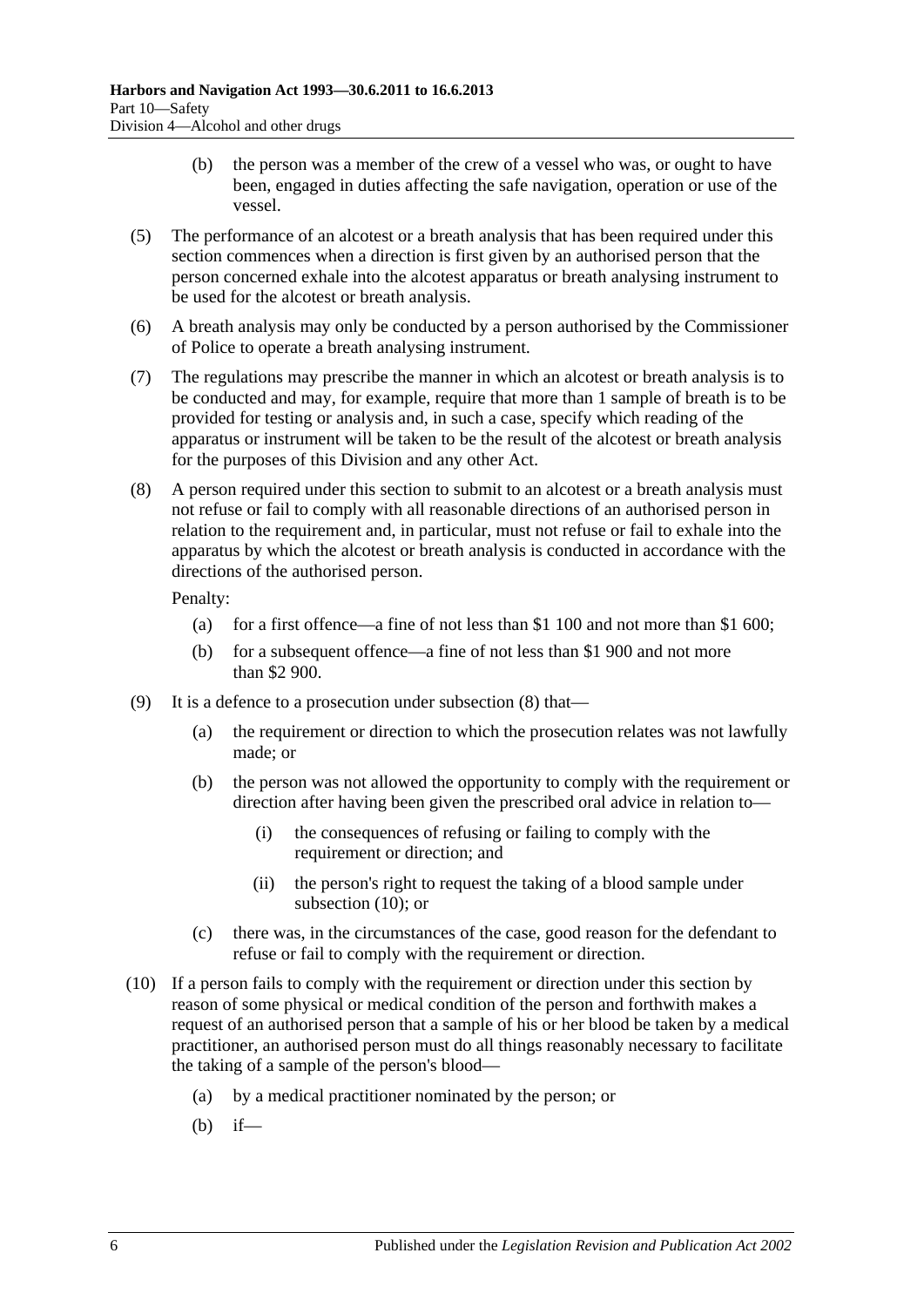- (i) it becomes apparent to the authorised person that there is no reasonable likelihood that a medical practitioner nominated by the person will be available to take the sample within 1 hour of the time of the request at some place not more than 10 kilometres distant from the place of the request; or
- (ii) the person does not nominate a particular medical practitioner,

by any medical practitioner who is available to take the sample.

- (11) A person is not entitled to refuse or fail to comply with a requirement or direction under this section on the ground that—
	- (a) the person would, or might, by complying with that requirement or direction, furnish evidence that could be used against himself or herself; or
	- (b) the person consumed alcohol after the person last operated a vessel or attempted to put a vessel in motion and before the requirement was made or the direction was given.
- (12) A person may not raise a defence that the person had good cause for a refusal or failure to comply with a requirement or direction under this section by reason of some physical or medical condition of the person unless—
	- (a) a sample of the person's blood was taken in accordance with [subsection](#page-55-1) (10); or
	- (b) the person made a request as referred to in that subsection, but—
		- (i) an authorised person failed to facilitate the taking of a sample of the person's blood as required by that subsection; or
		- (ii) a medical practitioner was not reasonably available for the purpose of taking such a sample; or
	- (c) the taking of a sample of a person's blood in accordance with [subsection](#page-55-1) (10) was not possible or reasonably advisable or practicable in the circumstances by reason of some physical or medical condition of the person.
- (13) In determining whether an offence is a first or subsequent offence for the purposes of this section, any previous prescribed alcohol or drug offence for which the defendant has been convicted will be taken into account, but only if the previous offence was committed within the period of 5 years immediately preceding the date on which the offence under consideration was committed.
- <span id="page-56-0"></span>(14) If a person—
	- (a) refuses or fails to comply with a direction under this section; or
	- (b) submits to an alcotest and the alcotest indicates that the prescribed concentration of alcohol may be present in the blood of the person,

there will be reasonable ground to suspect that the prescribed concentration of alcohol is present in the person's blood for the purposes of the exercise of any power conferred on a police officer (including a power of arrest) to prevent the person committing an offence by operating a vessel in contravention of this Division.

(15) [Subsection \(14\)](#page-56-0) does not limit the circumstances in which such a power may otherwise be exercised by a police officer under this or any other Act.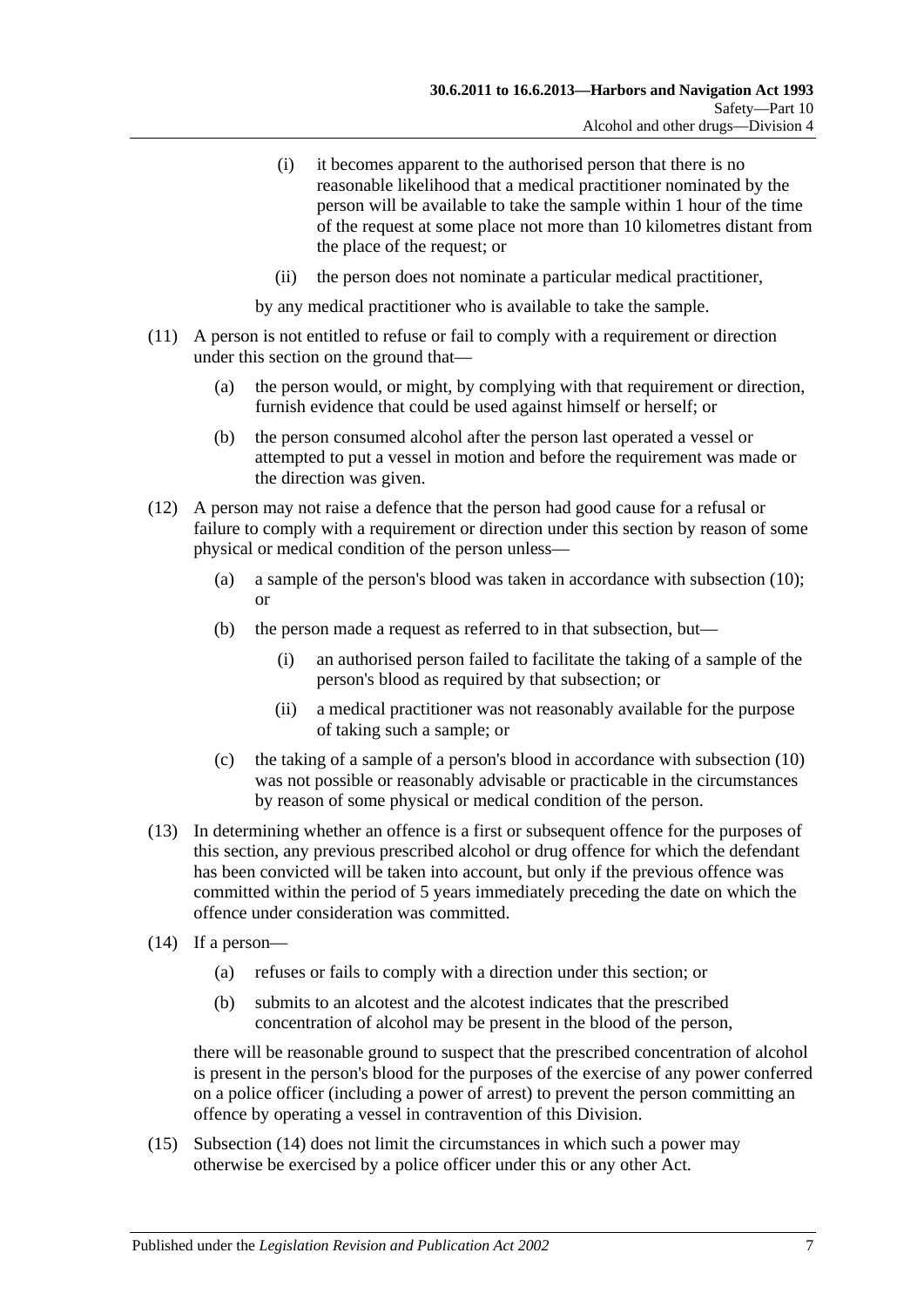## <span id="page-57-3"></span>**72—Authorised person may require drug screening test, oral fluid analysis and blood test**

- <span id="page-57-0"></span>(1) If a person has submitted to an alcotest or a breath analysis as a result of a requirement under [section](#page-54-4) 71, an authorised person may require the person to submit to a drug screening test.
- <span id="page-57-1"></span> $(2)$  If—
	- (a) a person has submitted to a drug screening test as a result of a requirement under [subsection](#page-57-0) (1) and the drug screening test indicates the presence of a prescribed drug in the person's oral fluid; or
	- (b) a person has submitted to an alcotest or breath analysis as a result of a requirement under [section](#page-54-5) 71(1) that was made in prescribed circumstances,

an authorised person may require the person to submit to an oral fluid analysis or a blood test.

- (3) If a person submits to an oral fluid analysis in compliance with a requirement made under [subsection](#page-57-1) (2) but the person is unable to produce sufficient oral fluid for a sample to be taken, an authorised person may require that the person submit to a blood test.
- <span id="page-57-2"></span>(4) An authorised person may give reasonable directions for the purpose of making a requirement under this section that a person submit to a drug screening test, oral fluid analysis or blood test.
- (5) A person must forthwith comply with a direction under [subsection](#page-57-2) (4). Maximum penalty: \$2 900.
- (6) A drug screening test, oral fluid analysis or blood test to which a person has been required to submit under this section may not be commenced more than 8 hours after—
	- (a) the person ceased to operate a vessel; or
	- (b) the person was a member of the crew of a vessel who was, or ought to have been, engaged in duties affecting the safe navigation, operation or use of the vessel.
- (7) The performance of a drug screening test, oral fluid analysis or blood test that has been required under this section commences when a direction is first given by an authorised person that the person concerned provide a sample of oral fluid or blood (as the case may be) to be used for the drug screening test, oral fluid analysis or blood test.
- (8) A drug screening test or an oral fluid analysis may only be conducted by a police officer authorised by the Commissioner of Police to conduct such tests or analyses.
- (9) The regulations may prescribe the manner in which a drug screening test, oral fluid analysis or blood test is to be conducted.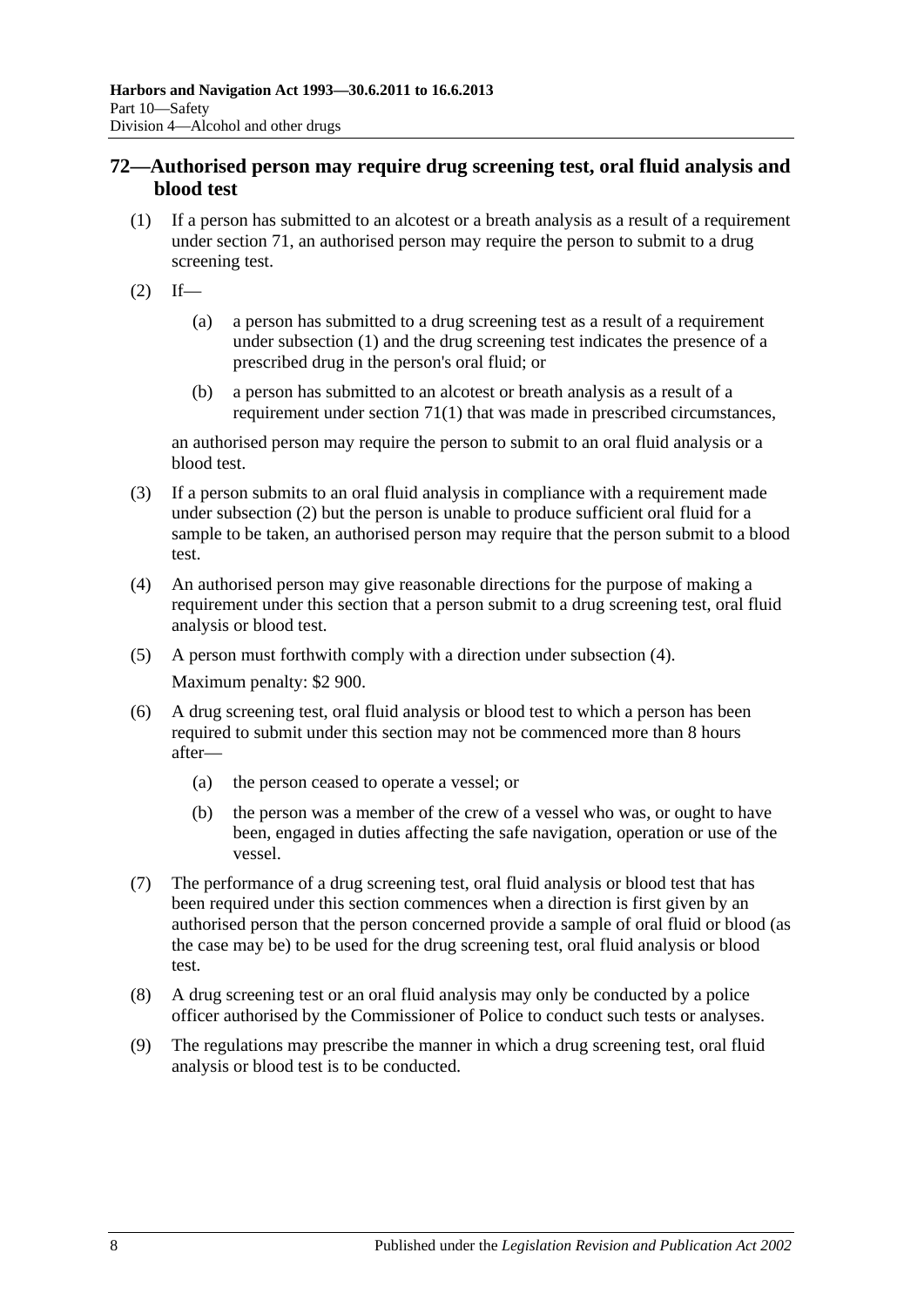<span id="page-58-0"></span>(10) A person required under this section to submit to a drug screening test, oral fluid analysis or blood test must not refuse or fail to comply with all reasonable directions of an authorised person in relation to the requirement and, in particular, must not refuse or fail to allow a sample of oral fluid or blood to be taken in accordance with the directions of an authorised person.

Penalty:

- (a) for a first offence—a fine of not less than \$900 and not more than \$1 300;
- (b) for a subsequent offence—a fine of not less than \$1 500 and not more than \$2 200.
- (11) It is a defence to a prosecution under [subsection](#page-58-0) (10) that—
	- (a) the requirement or direction to which the prosecution relates was not lawfully made; or
	- (b) the person was not allowed the opportunity to comply with the requirement or direction after having been given the prescribed oral advice in relation to—
		- (i) the consequences of refusing or failing to comply with the requirement or direction; and
		- (ii) in the case of—
			- (A) a drug screening test or an oral fluid analysis—the person's right to request the taking of a blood sample under [subsection](#page-58-1) (12); or
			- (B) a blood test—the person's right to request an oral fluid analysis under [subsection](#page-59-0) (13); or
	- (c) there was, in the circumstances of the case, good cause for the refusal or failure of the defendant to comply with the requirement or direction.
- <span id="page-58-1"></span>(12) If a person of whom a requirement is made or to whom a direction is given under this section relating to a drug screening test or oral fluid analysis refuses or fails to comply with the requirement or direction by reason of some physical or medical condition of the person and forthwith makes a request of an authorised person that a sample of his or her blood be taken by a medical practitioner, an authorised person must do all things reasonably necessary to facilitate the taking of a sample of the person's blood—
	- (a) by a medical practitioner nominated by the person; or
	- (b) if—
		- (i) it becomes apparent to the authorised person that there is no reasonable likelihood that a medical practitioner nominated by the person will be available to take the sample within 1 hour of the time of the request at some place not more than 10 kilometres distant from the place of the request; or
		- (ii) the person does not nominate a particular medical practitioner,

by any medical practitioner who is available to take the sample.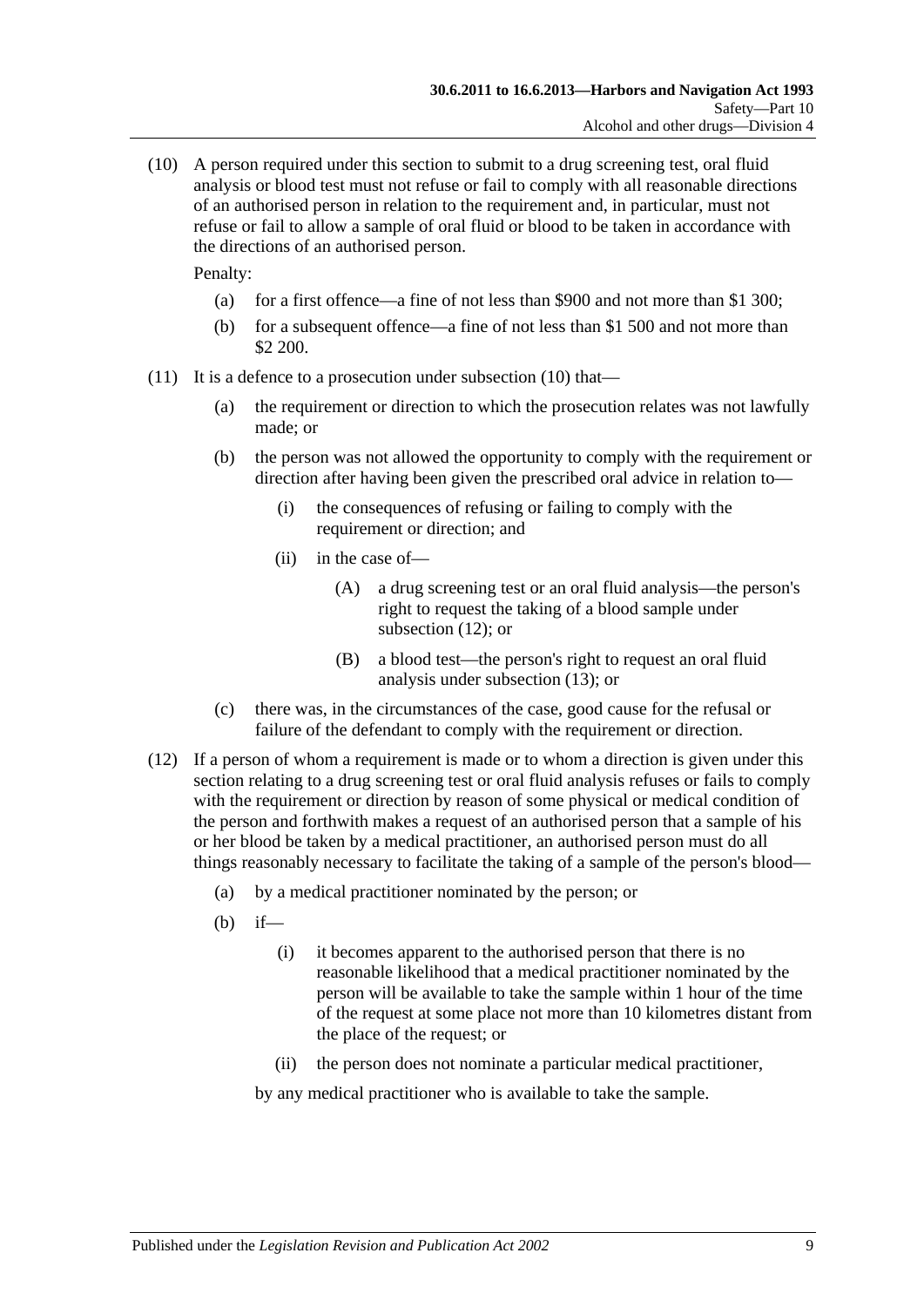- <span id="page-59-0"></span>(13) If a person of whom a requirement is made or to whom a direction is given under this section relating to a blood test refuses or fails to comply with the requirement or direction by reason of some physical or medical condition of the person and forthwith makes a request of an authorised person that an oral fluid analysis be conducted, an authorised person must do all things reasonably necessary to facilitate the conduct of an oral fluid analysis unless—
	- (a) a requirement or direction under this section relating to a drug screening test or oral fluid analysis has been made of, or been given to, the person; and
	- $(b)$
- (i) the person refused or failed to comply with that requirement or direction on the ground of some physical or medical condition of the person and made a request under [subsection](#page-58-1) (12) for a sample of his or her blood to be taken in accordance with that subsection; or
- (ii) the person was unable to produce sufficient oral fluid for a sample to be taken.
- (14) A person is not entitled to refuse or fail to comply with a requirement or direction under this section on the ground that—
	- (a) the person would, or might, by complying with that requirement or direction, furnish evidence that could be used against himself or herself; or
	- (b) the person consumed a prescribed drug after the person last operated a vessel or was on duty as a member of the crew of a vessel and before the requirement was made or the direction was given.
- (15) A person may not raise a defence that the person had good cause for a refusal or failure to comply with a requirement or direction under this section relating to a drug screening test or oral fluid analysis by reason of some physical or medical condition of the person unless—
	- (a) a sample of the person's blood was taken in accordance with [subsection](#page-58-1) (12); or
	- (b) the person made a request as referred to in [subsection](#page-58-1) (12), but—
		- (i) an authorised person failed to facilitate the taking of a sample of the person's blood as required by that subsection; or
		- (ii) a medical practitioner was not reasonably available for the purpose of taking such a sample; or
	- (c) the taking of a sample of the person's blood in accordance with [subsection](#page-58-1) (12) was not possible or reasonably advisable or practicable in the circumstances by reason of some physical or medical condition of the person.
- (16) A person may not raise a defence that the person had good cause for a refusal or failure to comply with a requirement or direction under this section relating to a blood test by reason of some physical or medical condition of the person unless—
	- (a) an oral fluid analysis was conducted in accordance with [subsection](#page-59-0) (13); or
	- (b) the person made a request as referred to in [subsection](#page-59-0) (13), but an authorised person failed to facilitate the conduct of an oral fluid analysis as required by that subsection; or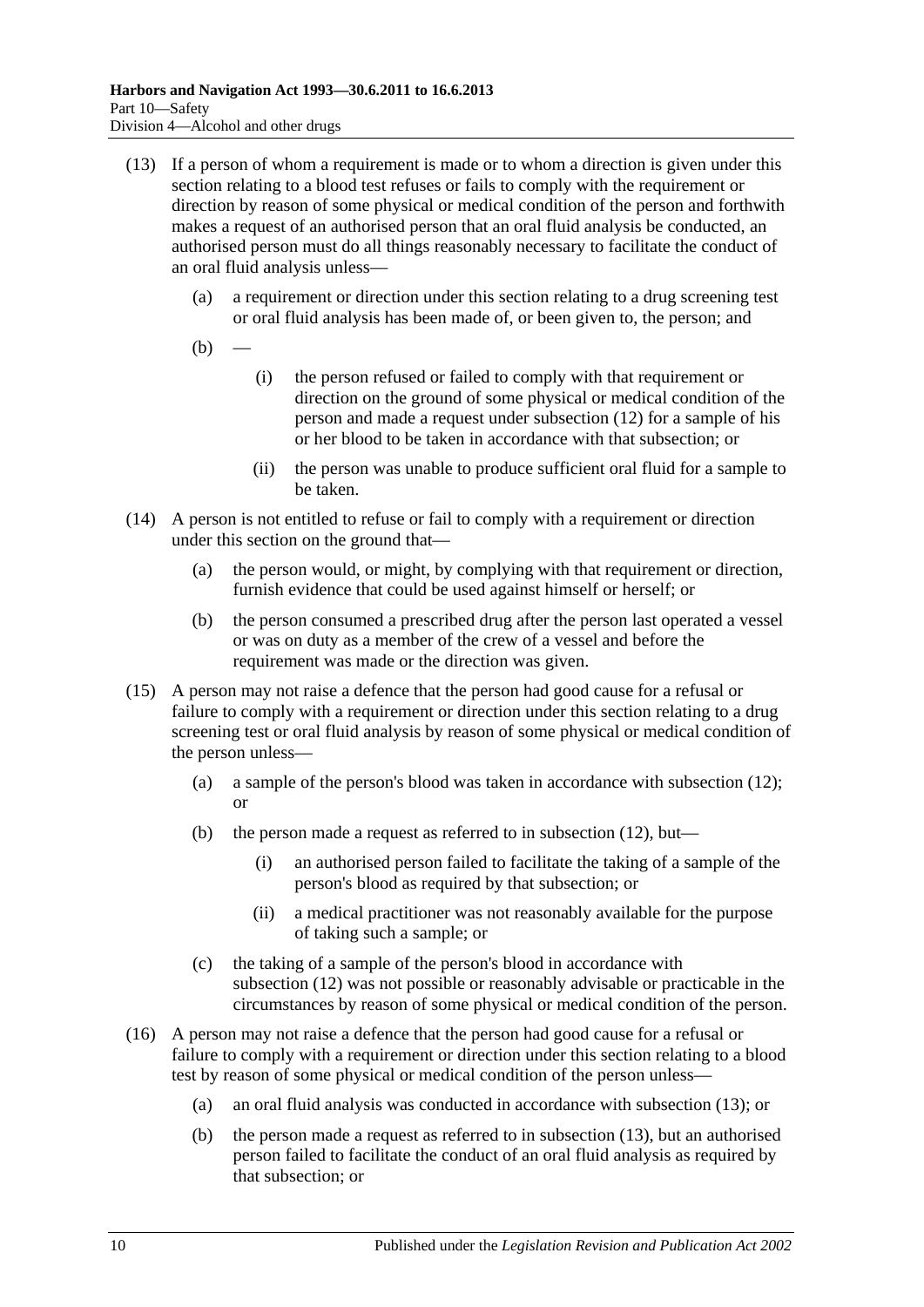- (c) the taking of a sample of the person's oral fluid in accordance with [subsection](#page-59-0) (13) was not possible or reasonably advisable or practicable in the circumstances by reason of some physical or medical condition of the person.
- (17) In determining whether an offence is a first or subsequent offence for the purposes of this section, any previous prescribed alcohol or drug offence for which the defendant has been convicted will be taken into account, but only if the previous offence was committed within the period of 5 years immediately preceding the date on which the offence under consideration was committed.
- <span id="page-60-0"></span>(18) If a person—
	- (a) refuses or fails to comply with a requirement or direction under this section; or
	- (b) submits to a drug screening test or oral fluid analysis and the drug screening test or preliminary result of the oral fluid analysis indicates the presence of a prescribed drug in the person's oral fluid,

there will be reasonable ground to suspect that a prescribed drug is present in the person's oral fluid for the purposes of the exercise of any power conferred on a police officer (including a power of arrest) to prevent the person committing an offence by operating a vessel in contravention of this Division.

(19) [Subsection](#page-60-0) (18) does not limit the circumstances in which such a power may otherwise be exercised by a police officer under this or any other Act.

## **72A[—Schedule 1A](#page-81-0) further regulates blood and oral fluid sample processes**

[Schedule 1A](#page-81-0) makes further provision regulating blood and oral fluid sample processes for the purposes of this Division.

## **72C—Concentration of alcohol in breath taken to indicate concentration of alcohol in blood**

Where a person submits to an alcotest or a breath analysis and the alcotest apparatus or the breath analysing instrument produces a reading in terms of a number of grams of alcohol in 210 litres of the person's breath, the reading will, for the purposes of this Act, be taken to be that number of grams of alcohol in 100 millilitres of the person's blood.

## <span id="page-60-1"></span>**73—Evidence**

(1) Without affecting the admissibility of evidence that might be given otherwise than in pursuance of this section, evidence may be given, in any proceedings for an offence, of the concentration of alcohol indicated as being present in the blood of the defendant by a breath analysing instrument operated by a person authorised to operate the instrument by the Commissioner of Police and, if the requirements of this Act in relation to breath analysing instruments and breath analysis, including [subsections \(5\)](#page-61-0) and [\(6\),](#page-61-1) have been complied with, it must be presumed, in the absence of proof to the contrary, that the concentration of alcohol so indicated was present in the blood of the defendant at the time of the analysis.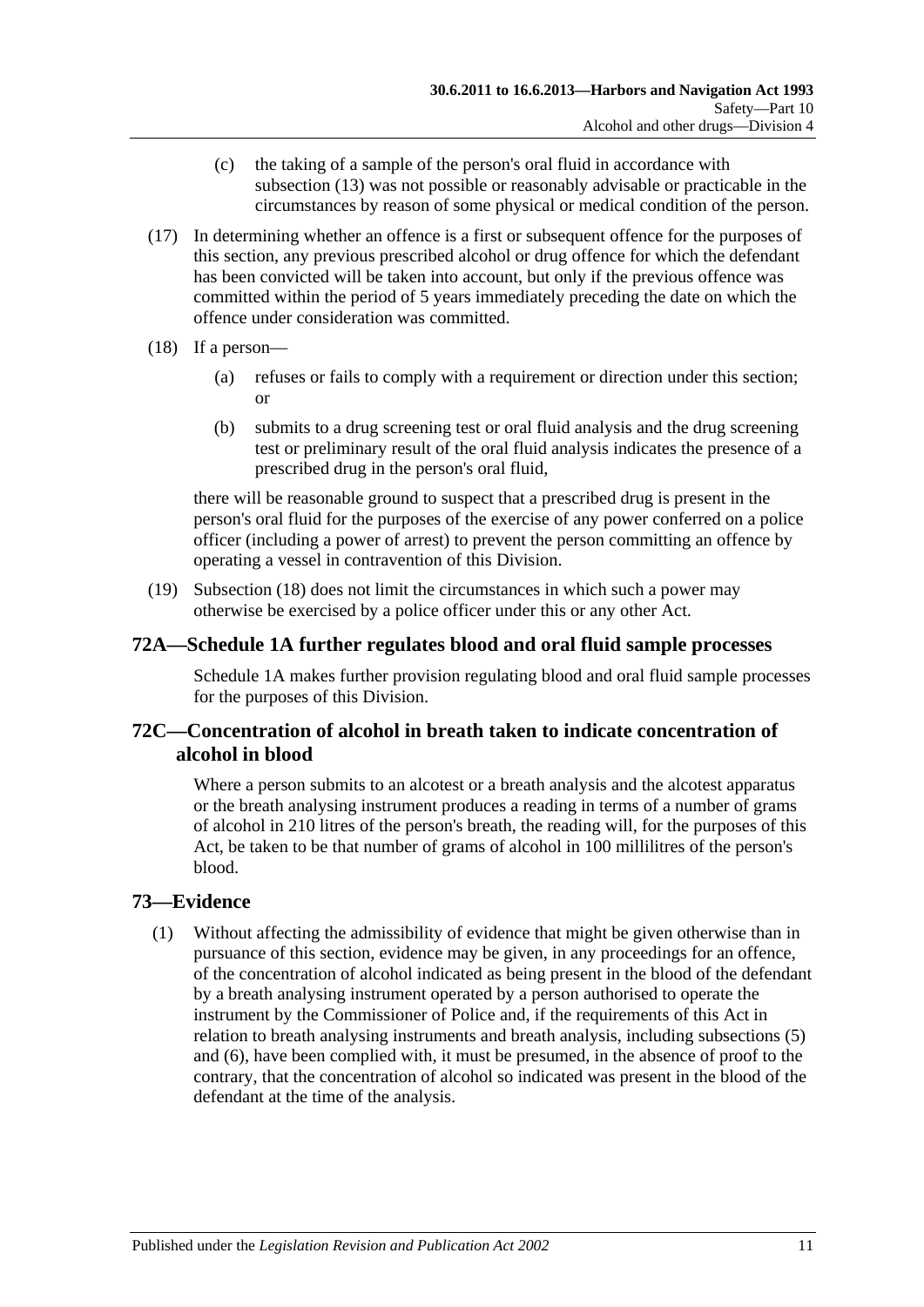- <span id="page-61-5"></span>(2) No evidence can be adduced in rebuttal of the presumption created by [subsection](#page-60-1) (1) except—
	- (a) evidence of the concentration of alcohol in the blood of the defendant as indicated by analysis of a sample of blood taken and dealt with in accordance with [Schedule 1A](#page-81-0) or in accordance with the regulations; and
	- (b) evidence as to whether the results of analysis of the sample of blood demonstrate that the breath analysing instrument gave an exaggerated reading of the concentration of alcohol present in the blood of the defendant.
- <span id="page-61-2"></span>(3) If, in any proceedings for an offence, it is proved—
	- (a) that the defendant—
		- (i) operated a vessel; or
		- (ii) was a member of a crew of a vessel that was being operated and was or ought to have been engaged in duties affecting the safe navigation, operation or use of the vessel; and
	- (b) that a concentration of alcohol was present in the defendant's blood at the time of a breath analysis performed within the period of 2 hours immediately following the conduct referred to in [paragraph](#page-61-2) (a),

it must be conclusively presumed that that concentration of alcohol was present in the defendant's blood at the time of the conduct referred to in [paragraph](#page-61-2) (a).

- (4) No evidence can be adduced as to a breath or blood alcohol reading obtained from a coin-operated breath testing or breath analysing machine installed in a hotel or other licensed premises.
- <span id="page-61-0"></span>(5) As soon as practicable after a person has submitted to an analysis of breath by means of a breath analysing instrument, the person operating the instrument must deliver to the person whose breath has been analysed a statement in writing specifying—
	- (a) the reading produced by the breath analysing instrument; and
	- (b) the date and time of the analysis.
- <span id="page-61-3"></span><span id="page-61-1"></span>(6) If a person has submitted to an analysis of breath by means of a breath analysing instrument and the concentration of alcohol indicated as being present in the blood of that person by the instrument is the prescribed concentration of alcohol, the person operating the breath analysing instrument must immediately—
	- (a) give the person the prescribed oral advice and deliver to the person the prescribed written notice as to the operation of this Act in relation to the results of the breath analysis and as to the procedures prescribed for the taking and analysis of a sample of the person's blood; and
	- (b) at the request of the person made in accordance with the regulations, deliver an approved blood test kit to the person.
- <span id="page-61-4"></span>(7) In proceedings for an offence a certificate—
	- (a) purporting to be signed by the Minister and to certify that a person named in the certificate is an authorised person; or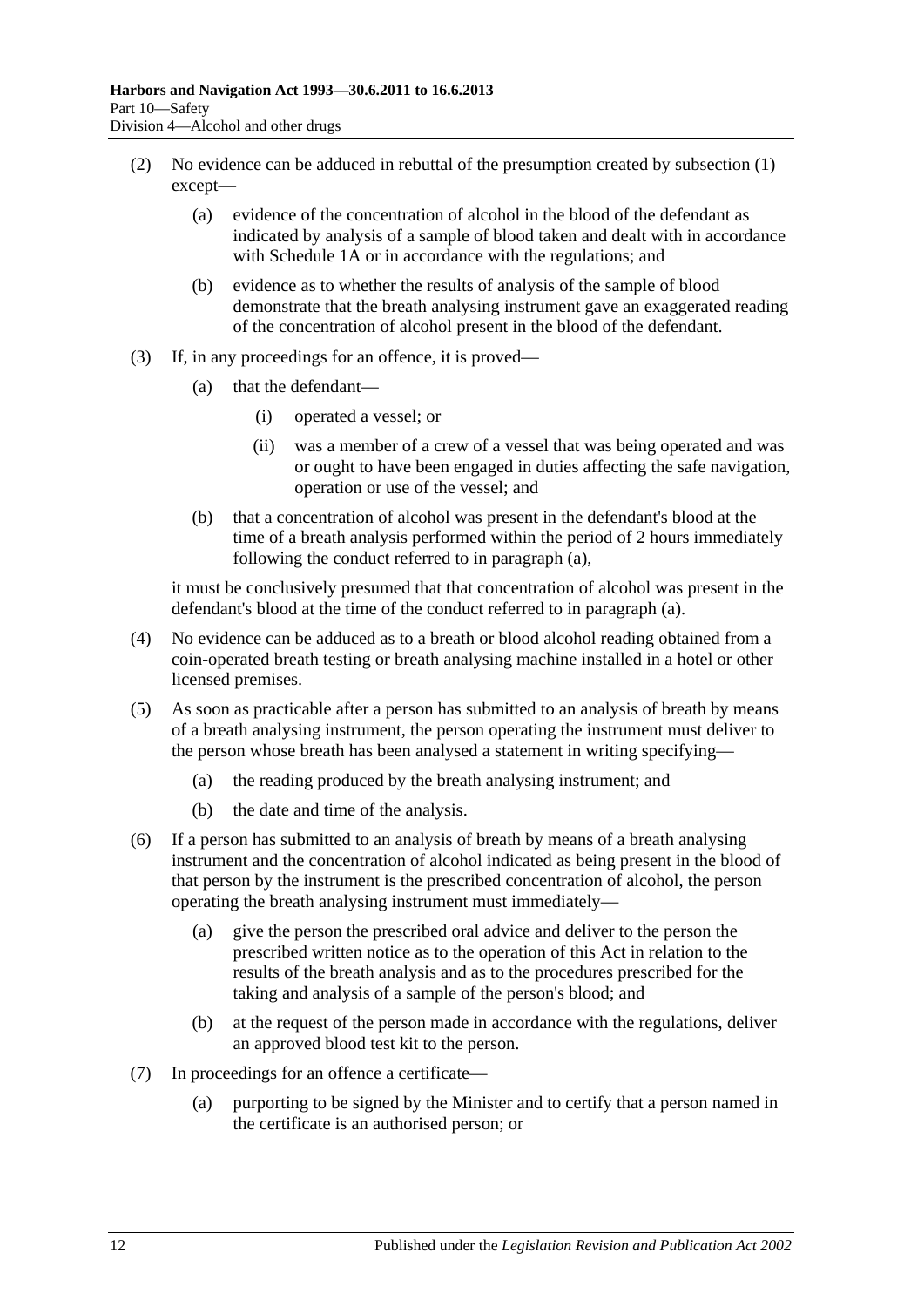- (b) purporting to be signed by the Commissioner of Police and to certify that a person named in the certificate is authorised by the Commissioner of Police to operate breath analysing instruments; or
- (c) purporting to be signed by a person authorised under [subsection](#page-60-1) (1) and to certify that—
	- (i) the apparatus used by the person was a breath analysing instrument within the meaning of this Act; and
	- (ii) the breath analysing instrument was in proper order and was properly operated; and
	- (iii) the provisions of this Act with respect to breath analysing instruments and the manner in which an analysis of breath by means of a breath analysing instrument is to be conducted were complied with,

will be accepted, in the absence of proof to the contrary, as proof of the matters so certified.

- (8) A certificate purporting to be signed by an authorised person and to certify that an apparatus referred to in the certificate is or was of a kind approved under the *[Road](http://www.legislation.sa.gov.au/index.aspx?action=legref&type=act&legtitle=Road%20Traffic%20Act%201961)  [Traffic Act](http://www.legislation.sa.gov.au/index.aspx?action=legref&type=act&legtitle=Road%20Traffic%20Act%201961) 1961* for the purpose of performing alcotests, drug screening tests or oral fluid analyses is, in the absence of proof to the contrary, proof of the matter so certified.
- (9) A certificate purporting to be signed by an authorised person and to certify that a person named in the certificate submitted to an alcotest on a specified day and at a specified time and that the alcotest indicated that the prescribed concentration of alcohol may then have been present in the blood of that person is, in the absence of proof to the contrary, proof of the matter so certified.
- <span id="page-62-0"></span>(10) Subject to [subsection](#page-64-0) (22), a certificate purporting to be signed by an analyst, certifying as to the concentration of alcohol, or any drug, found in a specimen of blood identified in the certificate expressed in grams in 100 millilitres of blood is, in the absence of proof to the contrary, proof of the matters so certified.
- <span id="page-62-1"></span>(11) Subject to [subsection](#page-64-0) (22), in legal proceedings a certificate purporting to be signed by a person authorised under [subsection](#page-60-1) (1) and to certify that—
	- (a) a person named in the certificate submitted to an analysis of breath by means of a breath analysing instrument on a day and at a time specified in the certificate; and
	- (b) the breath analysing instrument produced a reading specified in the certificate; and
	- (c) a statement in writing required by [subsection](#page-61-0) (5) was delivered in accordance with that subsection,

will be accepted, in the absence of proof to the contrary, as proof of the matters so certified.

- (12) A certificate purporting to be signed by a person authorised under [subsection](#page-60-1) (1) and to certify—
	- (a) that on a date and at a time stated in the certificate, a person named in the certificate submitted to a breath analysis; and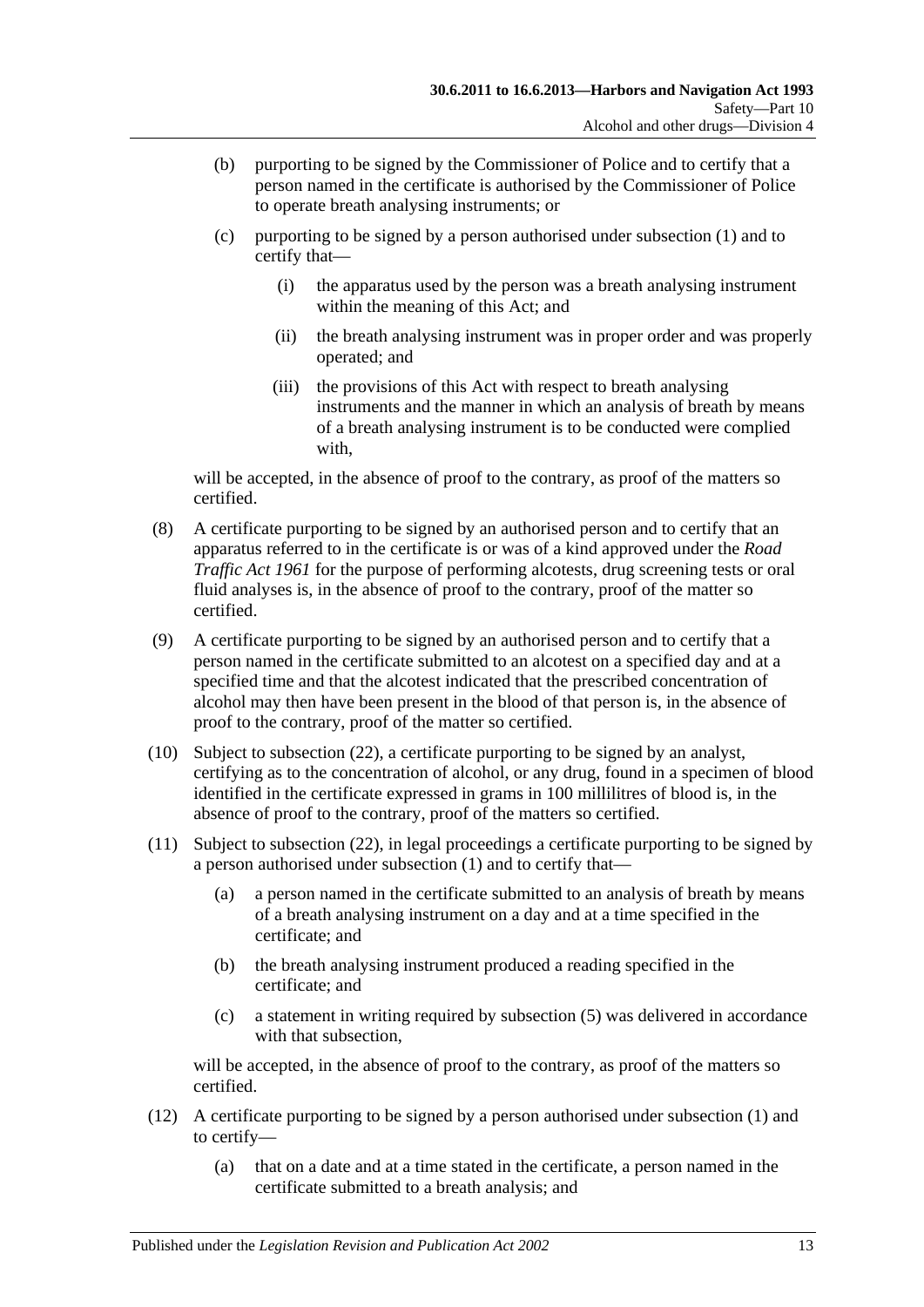- (b) that the prescribed oral advice and the prescribed written notice were given and delivered to the person in accordance with [subsection](#page-61-3)  $(6)(a)$ ; and
- $(c)$  that—
	- (i) the person did not make a request for an approved blood test kit in accordance with the regulations; or
	- (ii) at the request of the person, a kit that, from an examination of its markings, appeared to the person signing the certificate to be an approved blood test kit was delivered to the person in accordance with [subsection](#page-61-4)  $(6)(b)$ ,

is, in the absence of proof to the contrary, proof that the requirements of [subsection](#page-61-1) (6) were complied with in relation to the person.

- (13) A prosecution for an offence will not fail because of a deficiency of a kit delivered to the defendant in purported compliance with [subsection](#page-61-4) (6)(b) and the presumption under [subsection](#page-60-1) (1) will apply despite such a deficiency unless it is proved—
	- (a) that the defendant delivered the kit unopened to a medical practitioner for use in taking a sample of the defendant's blood; and
	- (b) by evidence of the medical practitioner, that the medical practitioner was, because of a deficiency of the kit, unable to comply with the prescribed procedures governing the manner in which a sample of a person's blood must be taken and dealt with for the purposes of [subsection](#page-61-5) (2).
- <span id="page-63-0"></span>(14) Subject to [subsection](#page-64-0) (22), an apparently genuine document purporting to be a certificate under [Schedule 1A,](#page-81-0) or a copy of such a certificate, and purporting to be signed by an authorised person, medical practitioner or analyst under [Schedule 1A](#page-81-0) is admissible in proceedings before a court and is, in the absence of proof to the contrary, proof of the matters stated in the certificate.
- (15) If a certificate of an analyst relating to a sample of blood taken under [Schedule 1A](#page-81-0) is received in evidence in proceedings before a court and states that the prescribed concentration of alcohol has been found to be present in the sample of blood to which the certificate relates, it will be presumed, in the absence of proof to the contrary, that the concentration of alcohol stated in the certificate was present in the sample when the sample was taken.
- (16) If it is proved by the prosecution in the proceedings for an offence that a concentration of alcohol was present in the defendant's blood at the time at which a sample of blood was taken under [Schedule 1A,](#page-81-0) it will be conclusively presumed that concentration of alcohol was present in the defendant's blood throughout the period of 2 hours immediately preceding the taking of the sample.
- (17) If certificates of an authorised person and analyst, or a medical practitioner and analyst under [Schedule 1A](#page-81-0) are received as evidence in proceedings before a court and contain the same identification number for the samples of oral fluid or blood to which they relate, the certificates will be presumed, in the absence of proof to the contrary, to relate to the same sample of oral fluid or blood.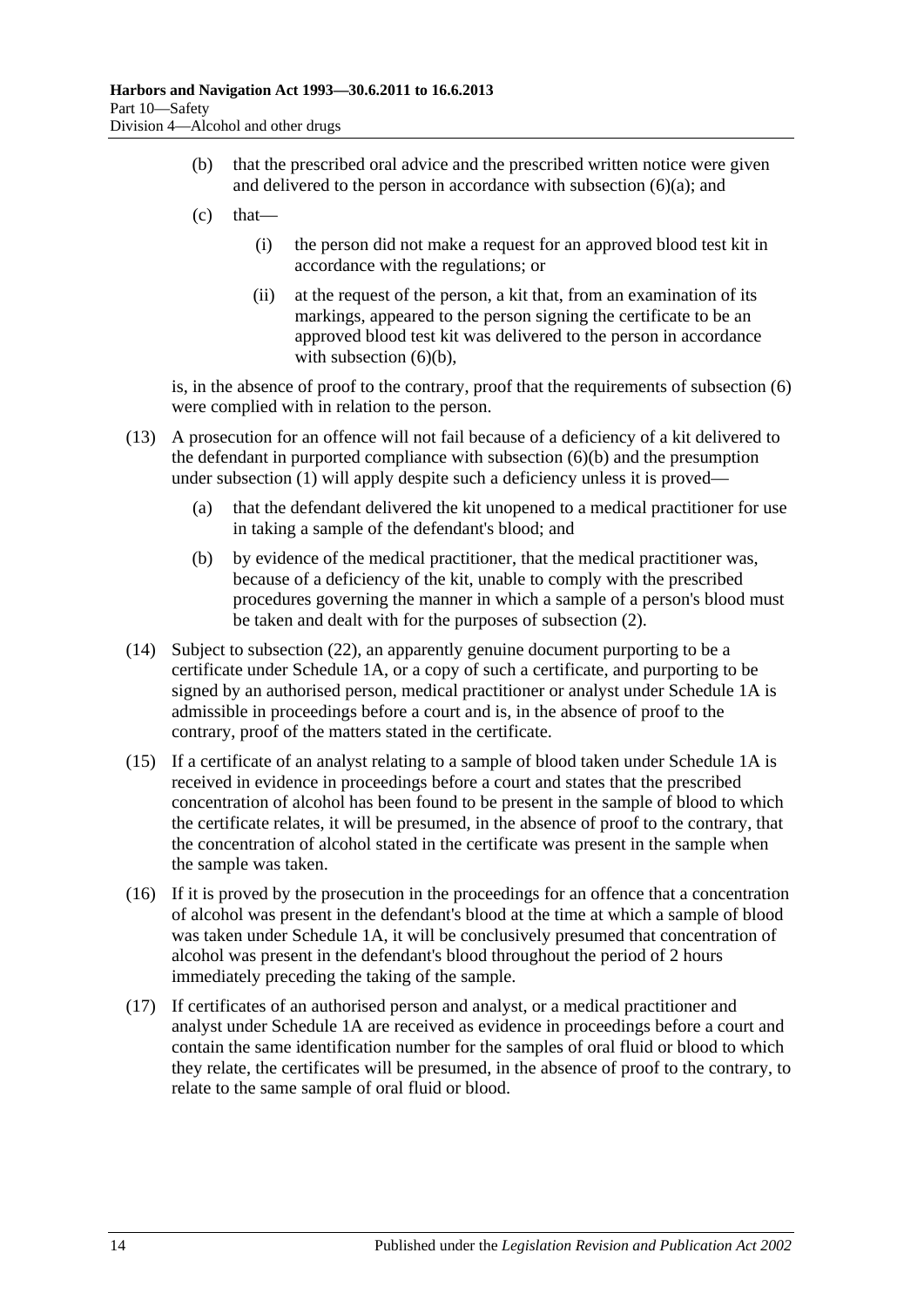- (18) If a certificate of an analyst relating to a sample of oral fluid or blood taken under [Schedule 1A](#page-81-0) is received as evidence in proceedings before a court and states that a drug has been found to be present in the sample of oral fluid or blood to which the certificate relates, it will be presumed, in the absence of proof to the contrary, that the drug stated in the certificate was present in the sample when the sample was taken.
- (19) If it is proved by the prosecution in proceedings for an offence that a drug was present in the defendant's oral fluid or blood at the time at which a sample of oral fluid or blood was taken under [Schedule 1A,](#page-81-0) it will be conclusively presumed that the drug was present in the defendant's oral fluid or blood (as the case may require) throughout the period of 3 hours immediately preceding the taking of the sample.
- (20) A certificate purporting to be signed by an authorised person and to certify that a person named in the certificate submitted to a drug screening test on a specified day and at a specified time and that the drug screening test indicated that a prescribed drug may then have been present in the oral fluid of the person is admissible in proceedings before a court and is, in the absence of proof to the contrary, proof of the matters so certified.
- (21) A certificate—
	- (a) purporting to be signed by the Commissioner of Police and to certify that a person named in the certificate is authorised by the Commissioner of Police to conduct oral fluid analyses or drug screening tests; or
	- (b) purporting to be signed by a police officer authorised to conduct oral fluid analyses or drug screening tests under [Schedule 1A](#page-81-0) and to certify that the apparatus used to conduct an oral fluid analysis or a drug screening test was in proper order and the oral fluid analysis or drug screening test was properly conducted,

is admissible in proceedings before a court and is, in the absence of proof to the contrary, proof of the matters so certified.

- <span id="page-64-0"></span>(22) A certificate referred to in [subsection](#page-62-0) (10), [\(11\)](#page-62-1) or [\(14\)](#page-63-0) cannot be received as evidence in proceedings for an offence—
	- (a) unless a copy of the certificate proposed to be put in evidence at the trial of a person for the offence has, not less than 7 days before the commencement of the trial, been served on that person; or
	- (b) if the person on whom a copy of the certificate has been served has, not less than 2 days before the commencement of the trial, served written notice on the complainant or informant requiring the attendance at the trial of the person by whom the certificate was signed; or
	- (c) if the court, in its discretion, requires the person by whom the certificate was signed to attend at the trial.

## **73A—Breath analysis where drinking occurs after operation of vessel**

(1) This section applies to proceedings for an offence against this Division in which the results of a breath analysis under this Division are relied on to establish the commission of the offence.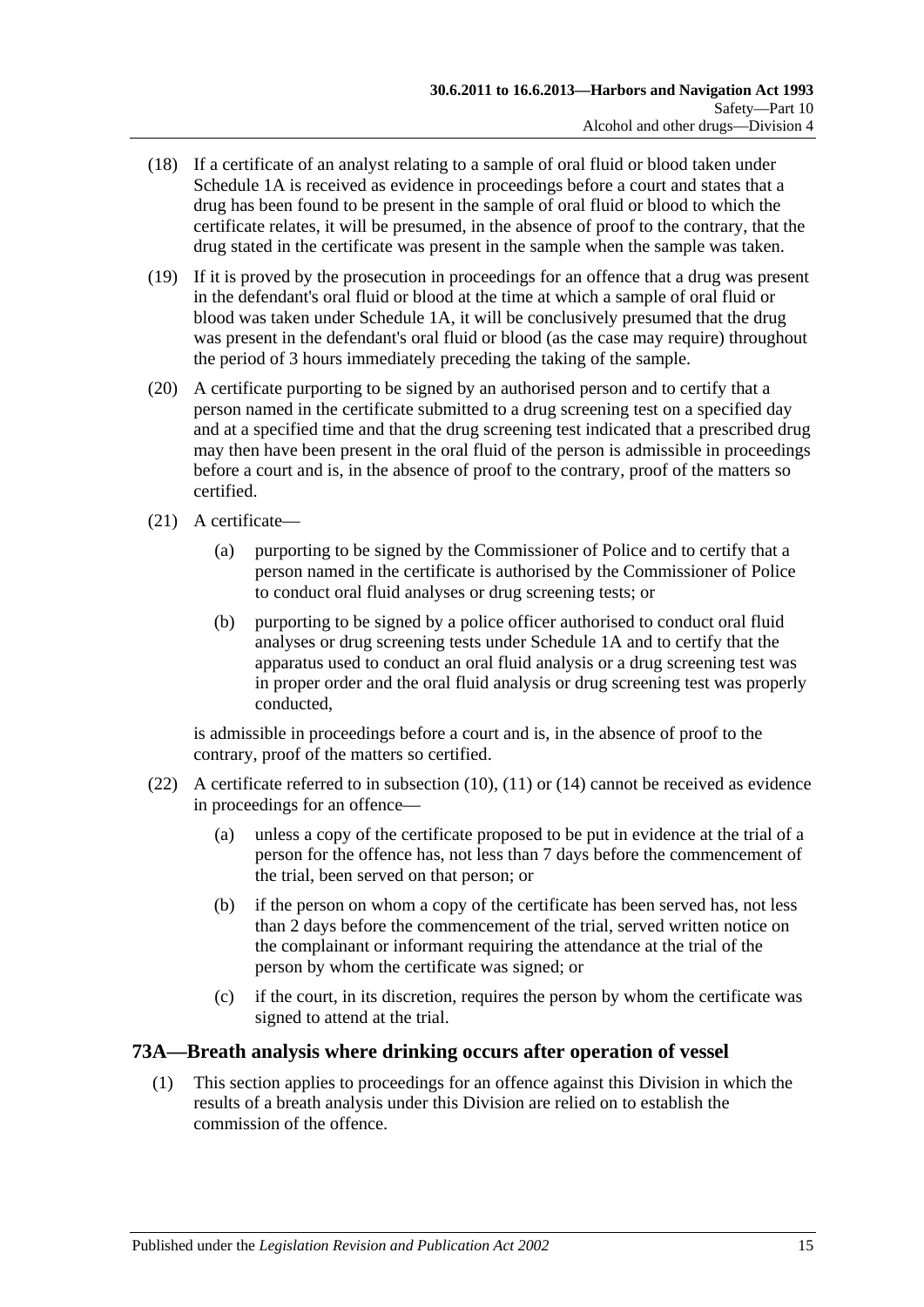- (2) If in proceedings to which this section applies the defendant satisfies the court—
	- (a) that the defendant consumed alcohol during the period (*the relevant period*) after the defendant last operated a vessel or was on duty as a member of the crew of a vessel and before the performance of the breath analysis; and
	- (b) in a case where the defendant was required to submit to the breath analysis after involvement of the vessel in an accident—
		- (i) that the requirements of [section](#page-68-0) 76 were complied with in relation to the accident; and
		- (ii) that alcohol was not consumed by the defendant during the relevant period while at the scene of the accident; and
	- (c) that, after taking into account the quantity of alcohol consumed by the defendant during the relevant period and its likely effect on the concentration of alcohol indicated as being present in the defendant's blood by the breath analysis, the defendant should not be found guilty of the offence charged or, in the case of an offence against [section](#page-53-0) 70(2), should be found guilty of an offence of a less serious category,

the court may, despite the other provisions of this Division, find the defendant not guilty of the offence charged or guilty of an offence of a less serious category.

## **73B—Oral fluid analysis or blood test where consumption of prescribed drug occurs after operation of vessel**

- (1) This section applies to proceedings for an offence against [section](#page-52-0) 70(1) or [\(3\)](#page-54-1) in which the results of an oral fluid analysis or a blood test under [section](#page-57-3) 72 are relied on to establish the commission of the offence.
- <span id="page-65-0"></span>(2) If in proceedings to which this section applies the defendant satisfies the court—
	- (a) that the defendant consumed the prescribed drug during the relevant period; and
	- (b) that the prescribed drug was not consumed after an authorised person first exercised powers under [section](#page-54-4) 71 preliminary to the performance of the alcotest or breath analysis referred to in [section](#page-57-3) 72,

the court may, despite the other provisions of this Act, find the defendant not guilty of the offence charged.

(3) In [subsection](#page-65-0)  $(2)$ —

*relevant period* means the period between—

- (a) the conduct of the defendant giving rise to the making of the requirement that the defendant submit to the alcotest or breath analysis referred to in [section](#page-57-3) 72; and
- (b) the performance of the oral fluid analysis or blood test (as the case may be) under [section](#page-57-3) 72.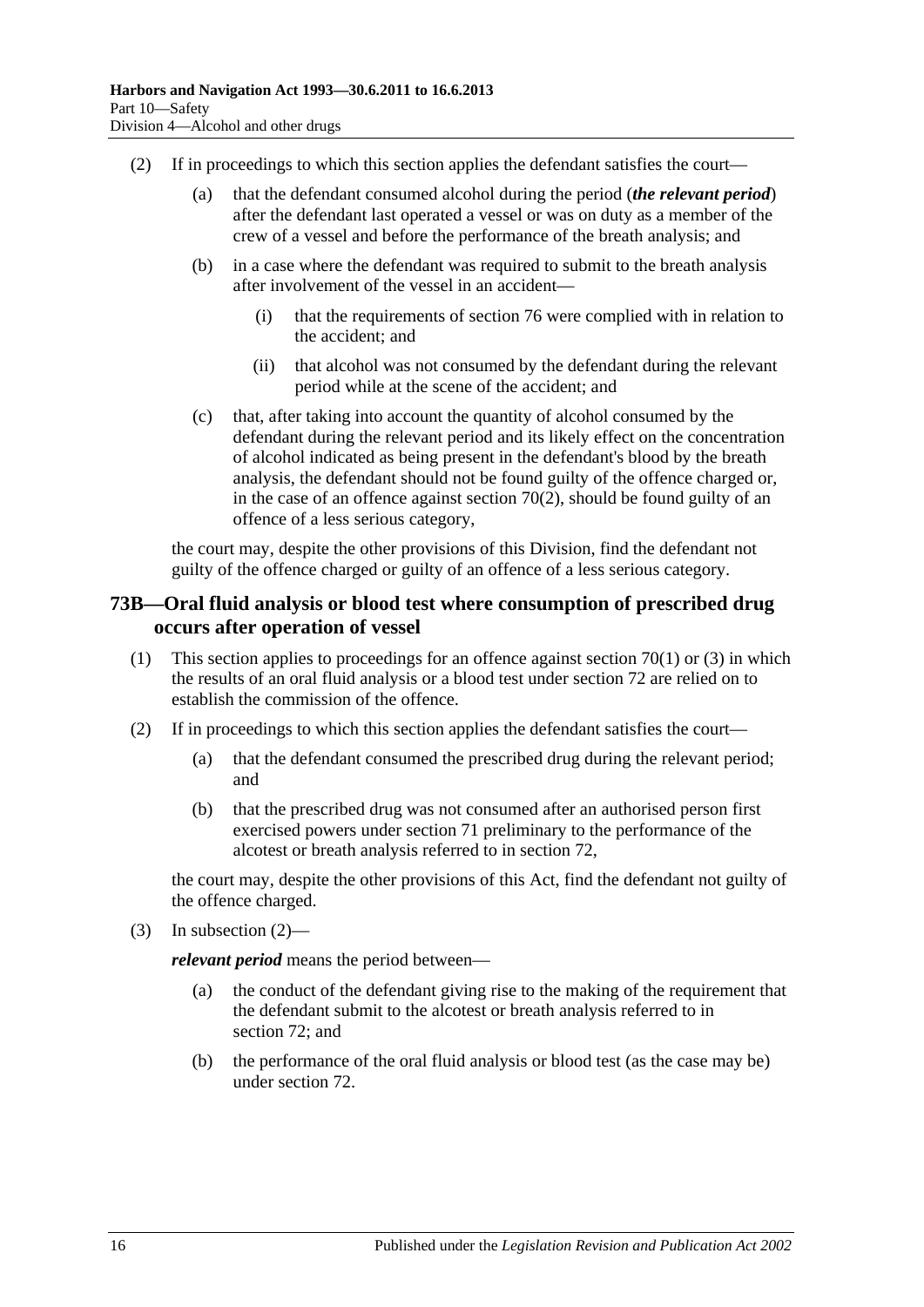## **74—Compulsory blood tests of injured persons including water skiers**

- (1) If a vessel is involved in an accident and, within eight hours after the accident, a person apparently over the age of 10 years who was injured in the accident attends at, or is admitted into, a hospital for the purpose of receiving treatment for that injury, it is, subject to this section, the duty of the medical practitioner by whom that patient is attended to take, as soon as practicable, a sample of that patient's blood (even though the patient may be unconscious) in accordance with this section.
- <span id="page-66-0"></span>(4) If a vessel is involved in an accident and a person apparently over the age of 10 years who was injured in the accident is dead on arrival at the hospital, or dies before a sample of blood has been taken in accordance with this section and within eight hours after admission to the hospital, it is the duty of the medical practitioner who, pursuant to Part 5 of the *[Coroners Act](http://www.legislation.sa.gov.au/index.aspx?action=legref&type=act&legtitle=Coroners%20Act%202003) 2003*, notifies the State Coroner or a police officer of the death—
	- (a) to take a sample of blood from the body of the deceased in accordance with this section; or
	- (b) to notify the State Coroner as soon as practicable that, in view of the circumstances in which the death of the deceased occurred, a sample of blood should be taken from the body under this section.
- (5) The State Coroner, on receiving a notification under [subsection](#page-66-0) (4), may authorise and direct a pathologist to take a sample of blood from the body of the deceased in accordance with this section.
- (6) A medical practitioner is not obliged to take a sample of blood under this section if a sample has already been taken by another medical practitioner.
- (18) A person who, on being requested to submit to the taking of a sample of blood under this section, refuses or fails to comply with that request and who—
	- (a) fails to assign a reason based on genuine medical grounds for that refusal or failure; or
	- (b) assigns a reason for that refusal or failure that is false or misleading; or
	- (c) makes any other false or misleading statement in response to the request,

is guilty of an offence.

Penalty:

- (a) for a first offence—a fine of not less than \$1 100 and not more than \$1 600;
- (b) for a subsequent offence—a fine of not less than \$1 900 and not more than \$2 900.
- (19) In determining whether an offence is a first or subsequent offence for the purposes of this section, any previous prescribed alcohol or drug offence for which the defendant has been convicted will be taken into account, but only if the previous offence was committed within the period of 5 years immediately preceding the date on which the offence under consideration was committed.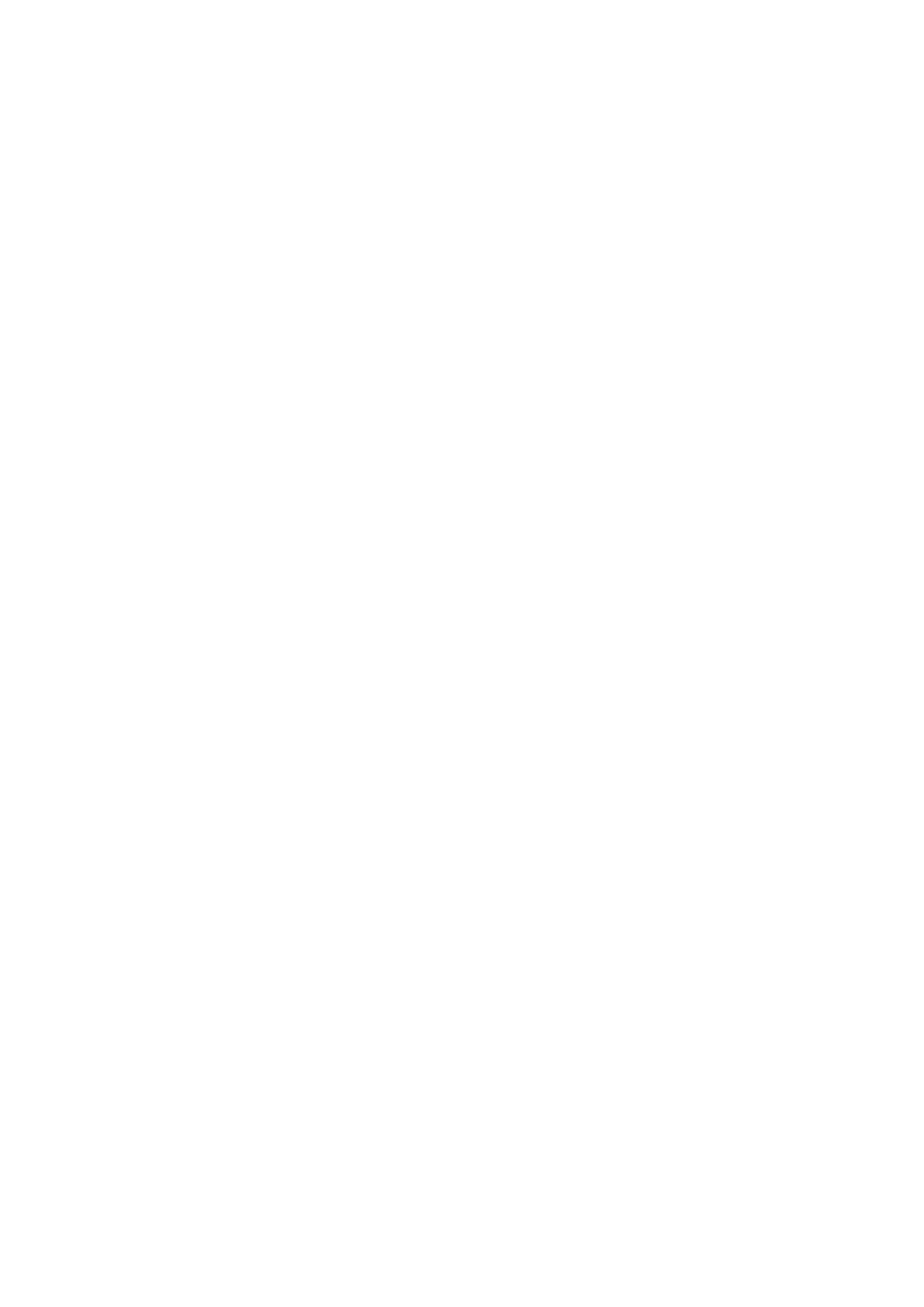# **Part 11—Accidents**

## <span id="page-68-1"></span>**75—Casualties to be reported**

- (1) If an accident involving a vessel occurs in the jurisdiction and the accident results in loss of life or personal injury or in damage to property (except minor injury or damage excluded by regulation from the ambit of this section), the accident must be reported to the CEO or an authorised person as soon as reasonably practicable but in any event within 48 hours.
- (2) A report under [subsection](#page-68-1) (1) must include such particulars as may be required by the regulations, the CEO or the authorised person.
- (3) If a report is not made as required by this section, the owner and the master or operator of the vessel are each guilty of an offence.

Maximum penalty: \$750.

Expiation fee: \$55.

#### <span id="page-68-0"></span>**76—Duty to give assistance and provide particulars**

- (1) If an accident involving a vessel occurs in the jurisdiction resulting in—
	- (a) loss of life or personal injury or possible loss of life or personal injury; or
	- (b) damage to a vessel or possible damage to a vessel,

a person who is in a position to do so must take any action that is reasonably practicable in the circumstances to prevent or minimise the loss, injury or damage.

Maximum penalty:

- (a) in the case of a person who was the operator of a vessel involved in the accident—imprisonment for 5 years;
- (b) in any other case—\$2 500.
- (2) If an accident occurs involving a vessel, the person who was in charge of the vessel at the time of the accident must inform any person injured in the accident and the owner of any property damaged in the accident of his or her name and address and of the registration number of the vessel.

Maximum penalty: \$1 250.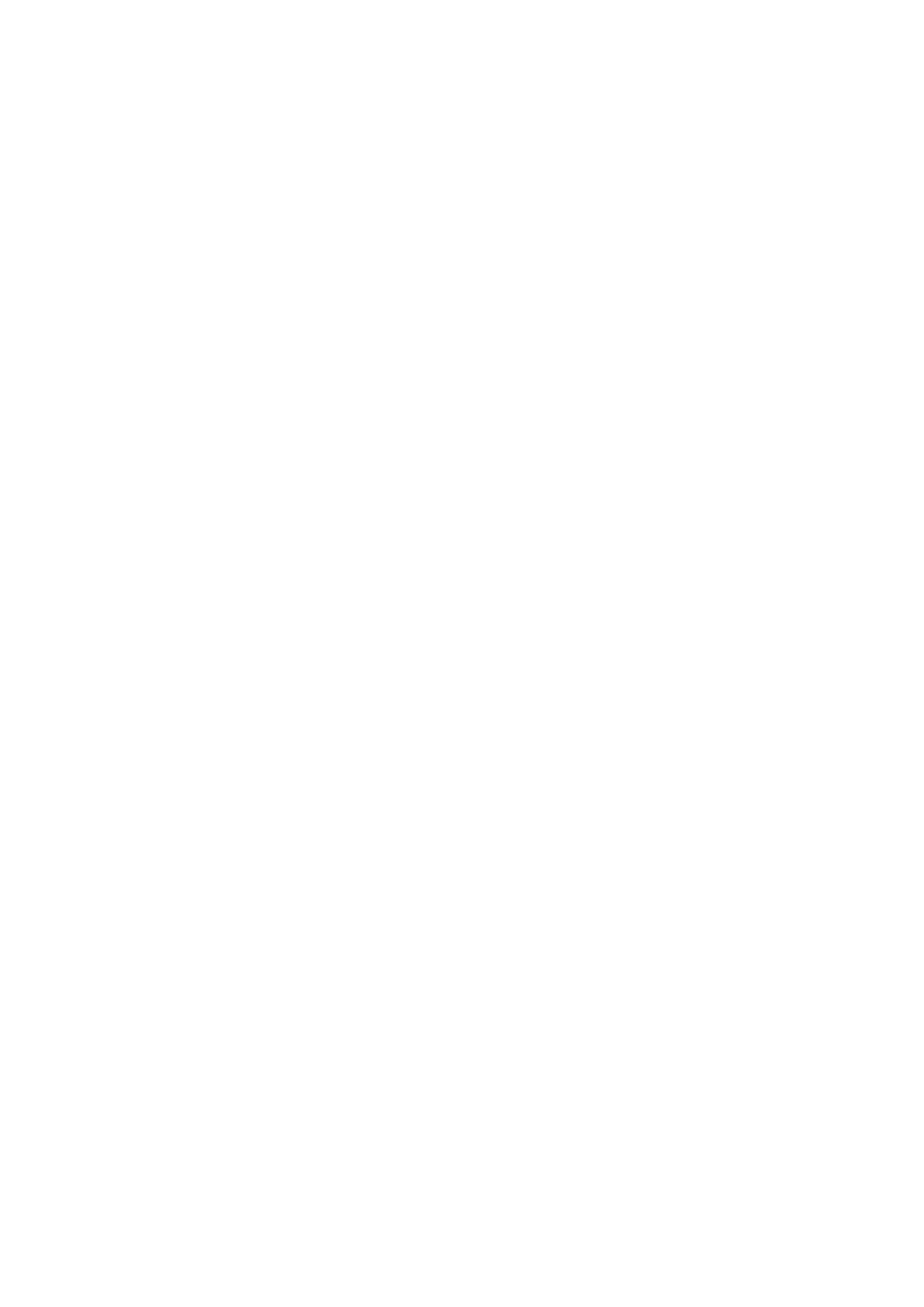# **Part 12—Court of Marine Enquiry**

## **Division 1—Constitution of Court**

## **77—Constitution of Court**

- (1) The Magistrates Court is constituted the Court of Marine Enquiry for the purposes of this Act.
- (2) The Magistrates Court, when sitting as the Court of Marine Enquiry, will sit with assessors.
- (3) The Minister will establish a panel of expert assessors for the purposes of constituting the Court as a Court of Marine Enquiry.
- (4) Whenever the Magistrates Court is to sit as the Court of Marine Enquiry, two assessors will be chosen in accordance with the regulations to sit with the Court.
- (5) The function of the assessors is to assist the Court, but they do not take part in the decision of the Court.

## **Division 2—Enquiries into casualties**

## **78—Enquiries into casualties**

- (1) If an accident involving a vessel occurs in the jurisdiction and the accident results in loss of life or injury or in damage to property, the Minister may refer the matter to the Court of Marine Enquiry for investigation and report.
- (2) If such a reference is made to the Court of Marine Enquiry, the Court must enquire into the matter and report to the Minister on the cause of the accident.
- (3) If, on such an enquiry, the Court finds that a person who holds a certificate of competency under this Act is guilty of misconduct or incompetence, the Court may cancel or suspend the certificate of competency.

## **Division 3—Enquiries into misconduct or incompetence**

#### **79—Enquiries into misconduct or incompetence**

- (1) If there is reasonable cause to believe that a particular incident involving a vessel in the jurisdiction shows a member of the crew of the vessel to have been guilty of misconduct or incompetence, the Minister may refer the matter to the Court of Marine Enquiry for investigation and report.
- (2) If such a reference is made to the Court of Marine Enquiry, the Court must enquire into the matter and report to the Minister on the matter.
- (3) If, on such an enquiry, the Court finds that a person who holds a certificate of competency under this Act is guilty of misconduct or incompetence, the Court may cancel or suspend the certificate of competency.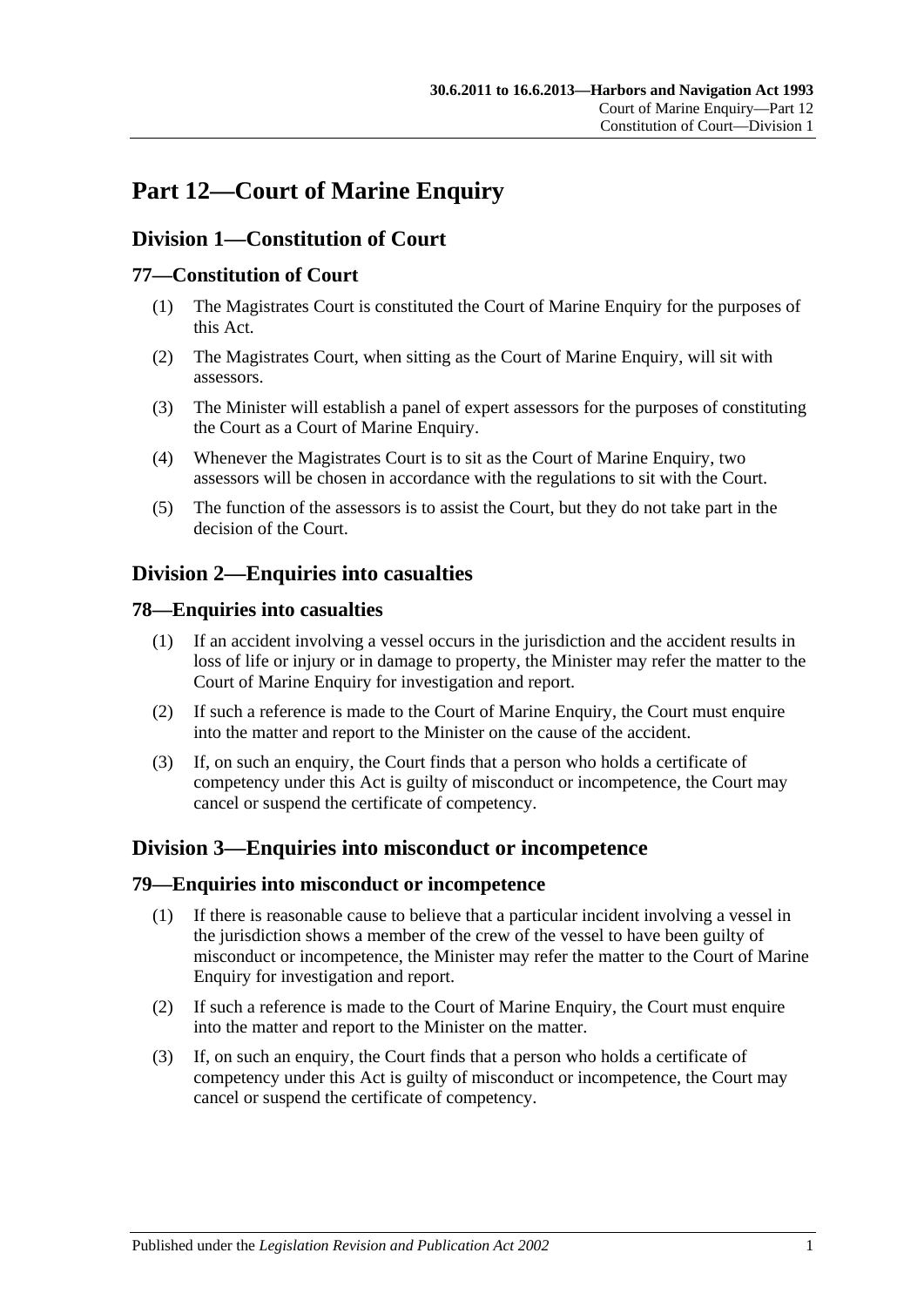# **Division 4—Administrative review**

#### **80—Review of administrative decisions**

- (1) A person who is dissatisfied with a reviewable decision or determination under this Act may, within 30 days after receiving notice of the decision or determination, apply to the person by whom the decision was made for a review of the decision.
- (2) The following decisions and determinations are reviewable:
	- (a) a decision by the Minister—
		- (i) to insist on the inclusion of a particular provision or particular provisions in a port operating agreement; or
		- (ii) not to renew a port operating agreement;
	- (b) a decision by the CEO to refuse or cancel a pilot's licence or a pilotage exemption certificate, or to impose conditions on such a licence or certificate;
	- (c) a decision by the CEO to refuse a certificate of competency;
	- (d) a decision by the Minister to cancel a certificate of competency or to disqualify a person from holding a certificate of competency;
	- (e) a decision by the Minister to declare a qualification that is under the regulations equivalent to a certificate of competency to be inoperative in the jurisdiction:
	- (f) a decision by the CEO to refuse or cancel a licence permitting the hiring out of vessels or to impose conditions on such a licence;
	- (g) a decision by the CEO to refuse a certificate of survey or to impose conditions on a certificate of survey or to refuse consent to a structural alteration to the hull of a vessel, or material alteration to the equipment of a vessel, in respect of which a certificate of survey is in force;
	- (h) a decision by the CEO to refuse a loadline certificate or to impose conditions on a loadline certificate or to refuse to consent to a structural alteration to the hull of a vessel, or a material alteration to the markings on a vessel, in respect of which a loadline certificate is in force;
	- (i) a decision by the CEO to prohibit use of a vessel;
	- (j) a determination by the State Crewing Committee.
- (3) If the applicant is dissatisfied with the decision made on the review, the applicant may apply to the Court of Marine Enquiry for a further review of the decision and, on such a review, the Court may—
	- (a) confirm, vary or reverse that decision or determination; and
	- (b) make such consequential or ancillary orders as the Court thinks fit.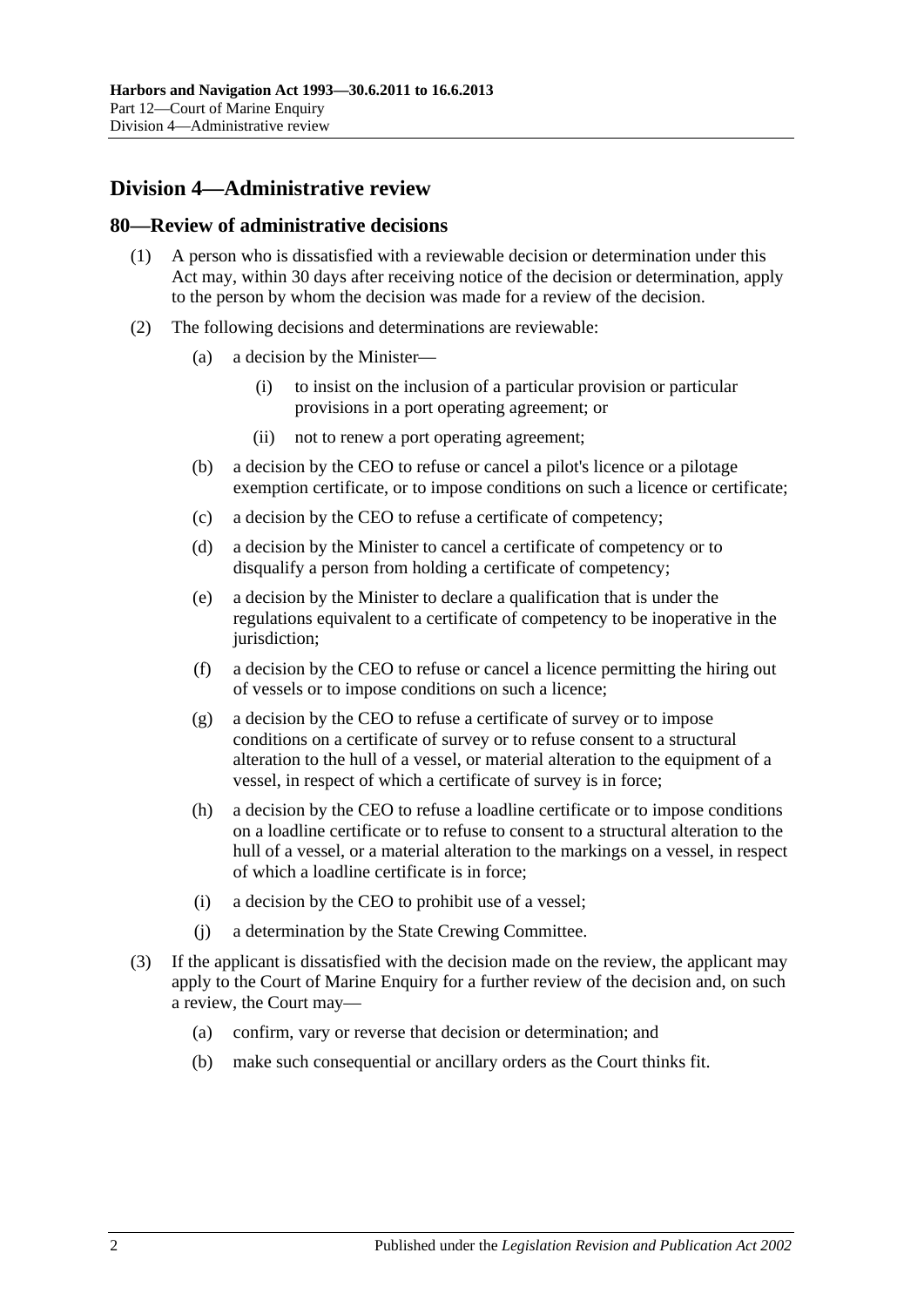# **Part 13—Application of Commonwealth Act and International Conventions**

### **81—Application of Commonwealth Act**

The regulations may apply the Commonwealth Act or specified provisions of the Commonwealth Act (subject to exclusions, adaptations and modifications set out in the regulations) to vessels in the jurisdiction or to the owners and crews of such vessels.

### **82—Agreement between the Commonwealth and the State**

The Governor may arrange with the Governor-General of the Commonwealth—

- (a) for the carrying out on behalf of the State of functions under this Act by officers of the Commonwealth; or
- (b) for the carrying out on behalf of the Commonwealth of functions under the Commonwealth Act by officers of the State.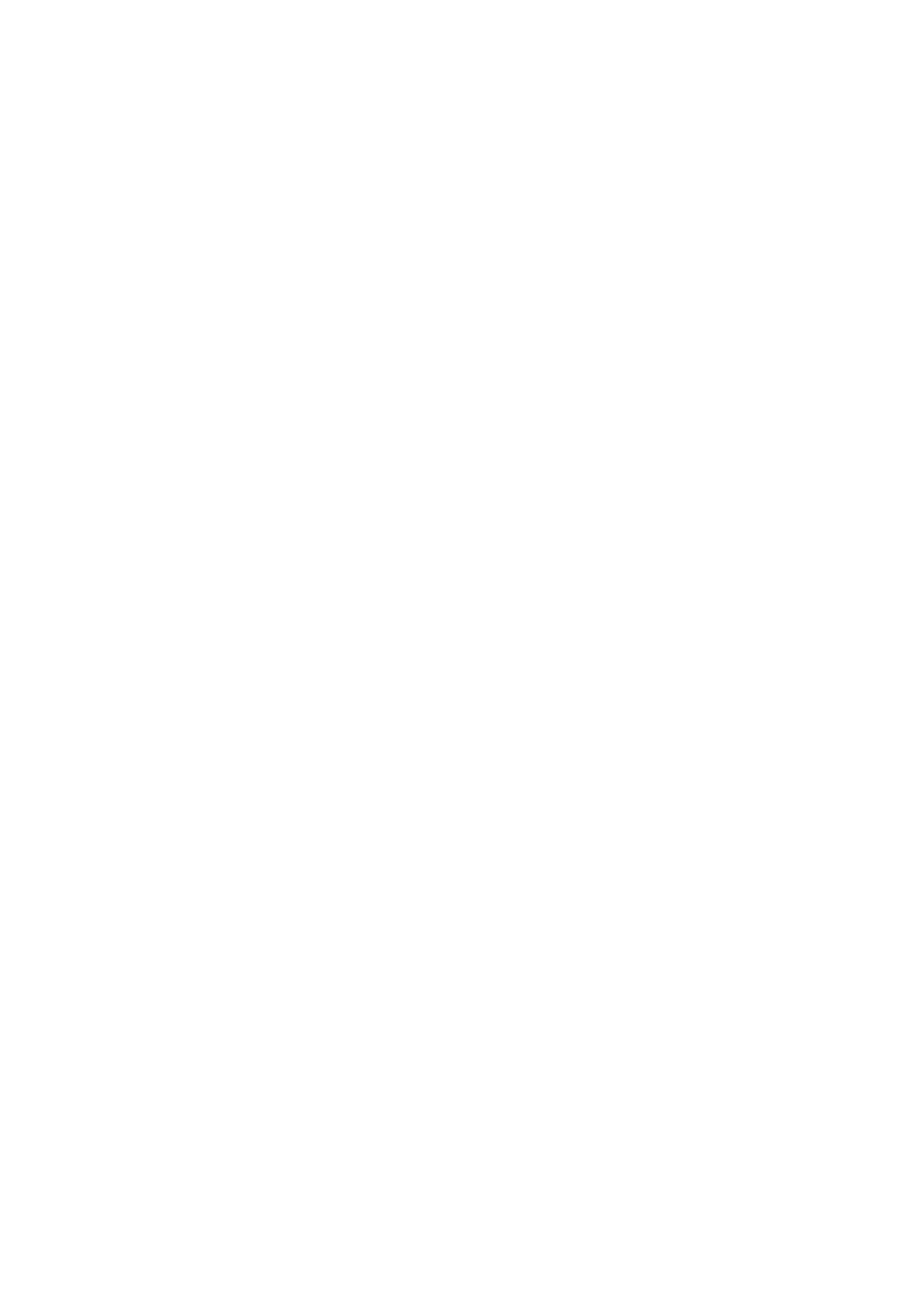# **Part 14—Miscellaneous**

### **83—Regattas etc**

- (1) The CEO may, by instrument in writing, exempt the participants, and any person or class of persons performing incidental or ancillary functions, in any regatta, race, contest or other activity likely to involve the operation of vessels in contravention of this Act from specified provisions of this Act.
- (2) An exemption under this section—
	- (a) may be granted or refused at the discretion of the CEO (but an exemption cannot be granted in respect of an activity that is to take place within a port unless the port operator has first been consulted); and
	- (b) operates for a period specified in the instrument of exemption; and
	- (c) is subject to conditions specified in the instrument of exemption.
- (3) The CEO has an absolute discretion to cancel an exemption granted under this section.

#### **84—Conduct on board vessels**

(1) A person who behaves in an offensive or disorderly manner while on board a vessel is guilty of an offence.

Maximum penalty: \$1 250.

(2) A person who molests a passenger or a member of the crew of a vessel is guilty of an offence.

Maximum penalty: \$1 250.

(3) If the conduct of a person on board a vessel threatens the safety of the vessel or disrupts good order on the vessel, the person in charge of the vessel, or a person acting on his or her authority, may exercise reasonable force to restrain that person.

#### **85—Unlawful use of vessels**

A person who operates or interferes with a vessel without the owner's consent and without any other lawful authority or excuse is guilty of an offence.

Maximum penalty: \$1 250.

#### **86—Liability of directors**

- (1) If a corporation commits an offence against this Act, each director of the corporation is guilty of an offence and liable to the same penalty as is fixed for the principal offence unless it is proved that the principal offence did not result from failure on the director's part to take reasonable care to prevent the commission of the offence.
- (2) A director of a corporation may be prosecuted and convicted of an offence under this Act whether or not the corporation has been prosecuted or convicted of the offence committed by the corporation.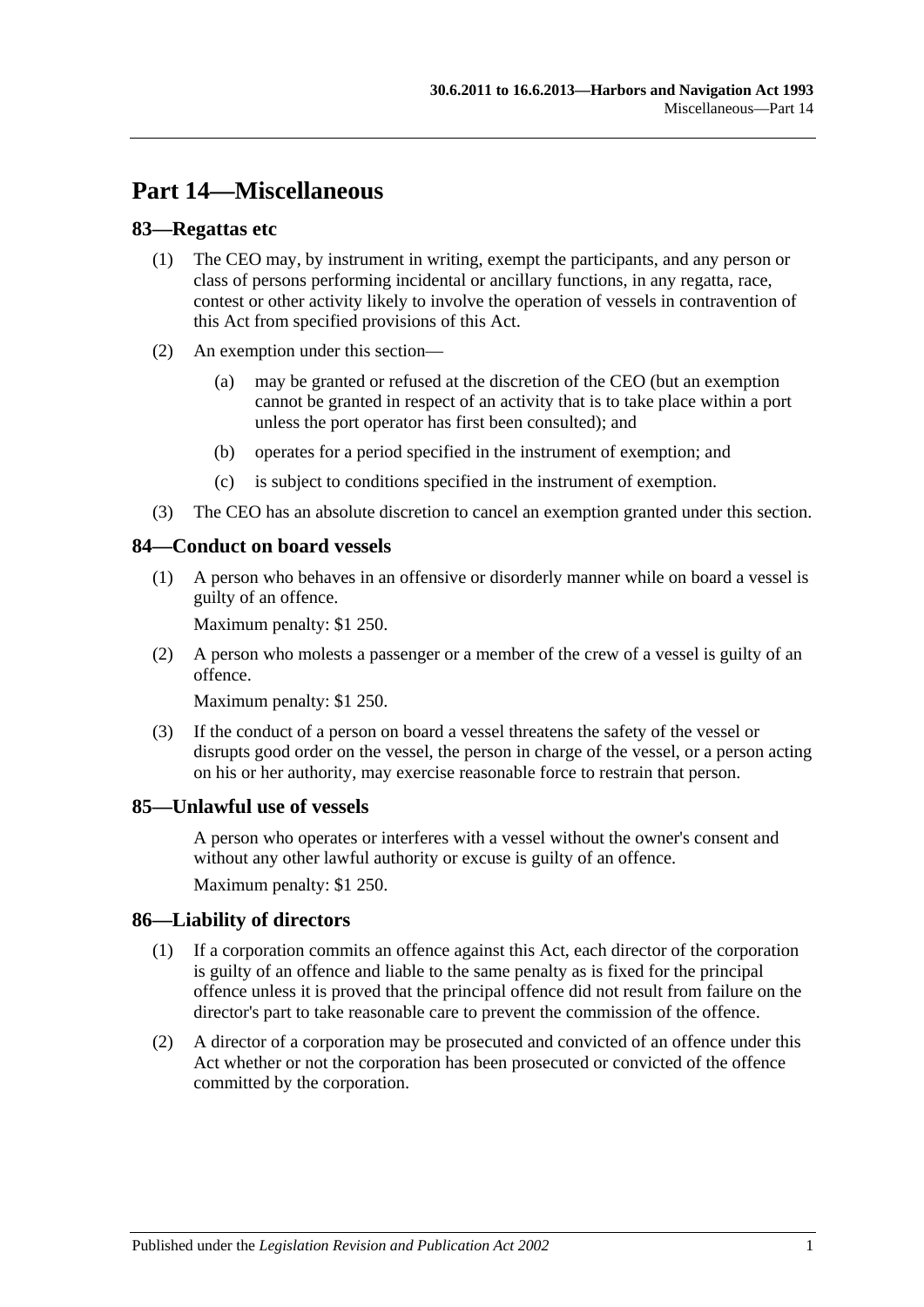(3) In this section—

*director* of a corporation includes a person occupying or acting in the position of director of the corporation whether validly appointed to occupy or duly authorised to act in the position or not, and includes a person in accordance with whose directions or instructions the directors of the corporation are accustomed to act.

### **87—Evidentiary provision**

- (1) In any legal proceedings—
	- (a) a certificate apparently signed by the Minister or the CEO as to a delegation of powers under this Act is, in the absence of proof to the contrary, proof of the matter certified;
	- (b) a certificate apparently signed by an authorised person that a place referred to in the certificate is within the jurisdiction is, in the absence of proof to the contrary, proof of the fact so certified;
	- (c) a certificate apparently signed by the CEO or a delegate of the CEO certifying that, as at a date specified in the certificate, a person named in the certificate held or did not hold a licence, certificate, or exemption under this Act of a kind referred to in the certificate is, in the absence of proof to the contrary, proof of the matter so certified;
	- (d) a certificate apparently signed by the CEO or a delegate of the CEO certifying that, as at a date specified in the certificate, a vessel referred to in the certificate was or was not registered under this Act is, in the absence of proof to the contrary, proof of the matter so certified;
	- (e) a certificate apparently signed by the CEO or a delegate of the CEO certifying that, as at a date specified in the certificate, a certificate of survey or loadline certificate was or was not in force in respect of a vessel is, in the absence of proof to the contrary, proof of the matter so certified;
	- (f) a certificate apparently signed by the CEO or a delegate of the CEO, as to the engine capacity or power of a specified vessel is, in the absence of proof to the contrary, proof of the matter so specified;
	- (g) a certificate apparently signed by the CEO or a delegate of the CEO to the effect that a specified document had not been received by the CEO or the department on or before a specified date is, in the absence of proof to the contrary, proof that the document had not been lodged or given on or before that day;
	- (h) a certificate apparently signed by the CEO or a delegate of the CEO certifying an approval or lack of approval under this Act is, in the absence of proof to the contrary, proof of the matter certified.
- (2) In proceedings for an offence against this Act, an allegation in a complaint that a specified person is or was the owner, the master or the operator of a vessel will be accepted, in the absence of proof to the contrary, as proof of the matter so alleged.

### **89—Officers' liability**

- (1) The Crown, the Minister or the CEO incurs no civil liability in consequence of—
	- (a) the issue of any licence, certificate, exemption or consent under this Act; or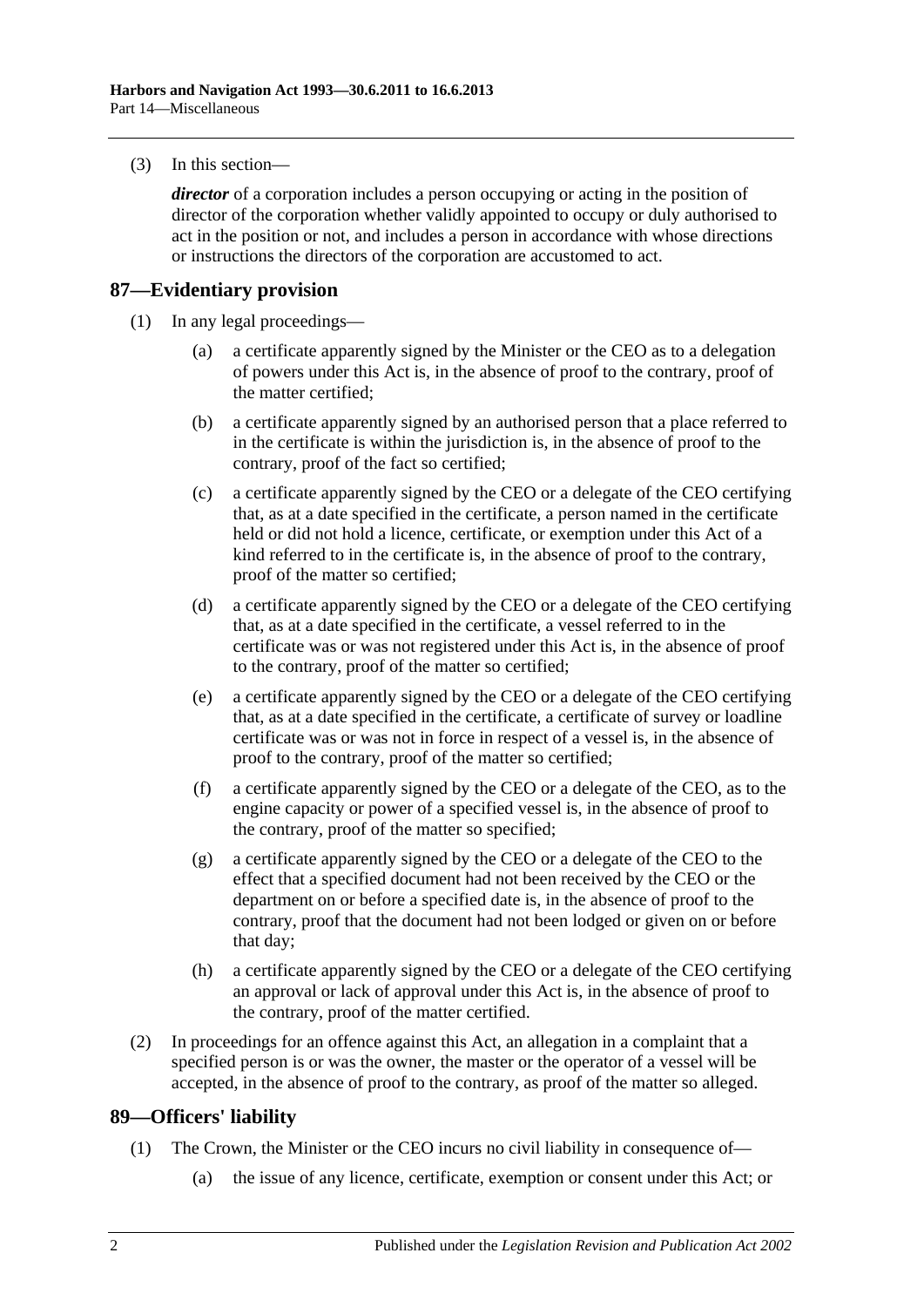- (b) any act or omission with regard to the establishment, positioning or operation of navigational aids.
- <span id="page-76-0"></span>(2) An authorised person incurs no civil liability under this Act for an honest act or omission in the exercise or purported exercise of powers under this Act.
- (3) A liability that would, but for [subsection](#page-76-0) (2), attach to an authorised person attaches instead—
	- (a) if the authorised person is an officer or employee of a port operator—to the port operator; or
	- (b) in any other case—to the Minister.
- <span id="page-76-1"></span>(4) A port management officer (other than an authorised person) incurs no civil liability for an honest act or omission in the exercise or purported exercise of powers under this Act.
- (5) Any liability that would, but for [subsection](#page-76-1) (4), attach to a port management officer attaches instead to the port operator that appointed the officer.

#### **90—Recreational boating fees and charges**

- (1) All fees and charges recovered under this Act in relation to recreational vessels (other than fees and charges recovered under [Part 5\)](#page-24-0) must be paid into a separate fund.
- (2) That fund is to be applied to defray the costs of administering and enforcing this Act.

#### <span id="page-76-2"></span>**90A—Facilities Fund**

- (1) The *Facilities Fund* is established.
- (2) The Fund must be kept as directed by the Treasurer.
- (3) The Fund is to consist of—
	- (a) facilities levies payable under the regulations on the registration, inspection or survey of vessels; and
	- (b) income from investment of money belonging to the Fund.
- (4) A certificate of registration, inspection or survey will not be issued for a vessel until any levy payable on the registration, inspection or survey is paid.
- (5) The Minister may, with the approval of the Treasurer, invest any of the money belonging to the Fund that is not immediately required for the purposes of the Fund in such manner as is approved by the Treasurer.
- (6) The Fund may be applied by the Minister towards—
	- (a) establishing, maintaining and improving facilities for use in connection with vessels; and
	- (b) the payment of expenses of administering the Fund.

#### **91—Regulations**

(1) The Governor may make such regulations as are contemplated by this Act or as are necessary or expedient for the purposes of this Act.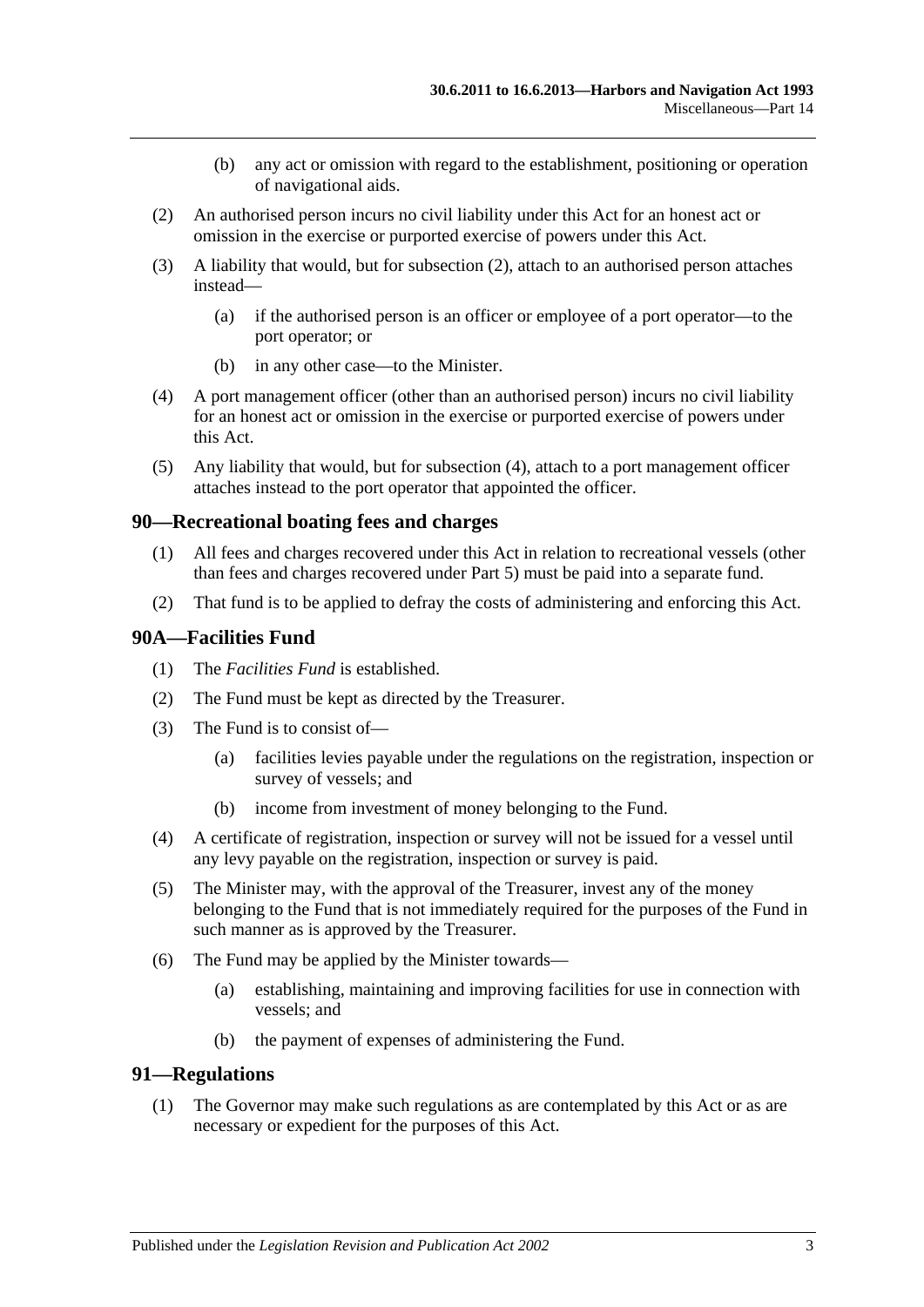- (2) The regulations may, for example—
	- (a) provide for the management of harbors and the admission and removal of vessels from them;
	- (b) regulate the mooring or anchorage of vessels;
	- (c) empower an authorised person to take action to move and secure any vessel that has not been anchored or moored in accordance with the regulations;
	- (d) regulate the loading, unloading, carriage or handling of goods, making any special provision that may be necessary or desirable in relation to dangerous goods or any other particular class of goods;
	- (e) regulate the storage of goods, making any special provision that may be necessary or desirable for the storage of dangerous goods or any other particular class of goods;
	- (f) require the use of lights or signals to minimise the risk of collisions in harbors;
	- (g) make any provision necessary or desirable to secure safety and good order in harbors or on harbor facilities or otherwise within the jurisdiction;
	- (h) regulate the navigation of vessels within the jurisdiction;
	- (i) impose rules to regulate navigation within the jurisdiction, to prevent collisions and to improve safety;
	- (j) regulate the use of hire-and-drive vessels;
	- (k) require the lighting and marking of vessels and of structures situated in or in the vicinity of navigable waters;
	- (l) require the master or agent of every vessel or of every vessel of a specified class to announce the arrival of the vessel in a harbor;
	- (m) require information as to goods to be loaded or unloaded to be kept and provided by the master or owner of a vessel or shipping agents, regulate the form in which the information is to be provided, and fix civil or criminal penalties for failing to provide the required information within the time allowed by the regulations;
	- (n) require information as to pilotage to be kept and provided by the master or pilot of a vessel;
	- (o) limiting the Minister's liability for loss of, or damage to, goods occurring while the goods are in the Minister's custody or the Minister is otherwise responsible for the goods;
	- (p) regulate, restrict or prohibit parking, or otherwise control traffic, on or in the vicinity of land or any structure under the care, control and management of the Minister;
	- (q) require that specified equipment be carried by, or fitted to, vessels of a specified class;
	- (r) declare any part of the jurisdiction to be a speed zone and impose a speed limit for that zone or otherwise impose speed limits in any part of the jurisdiction;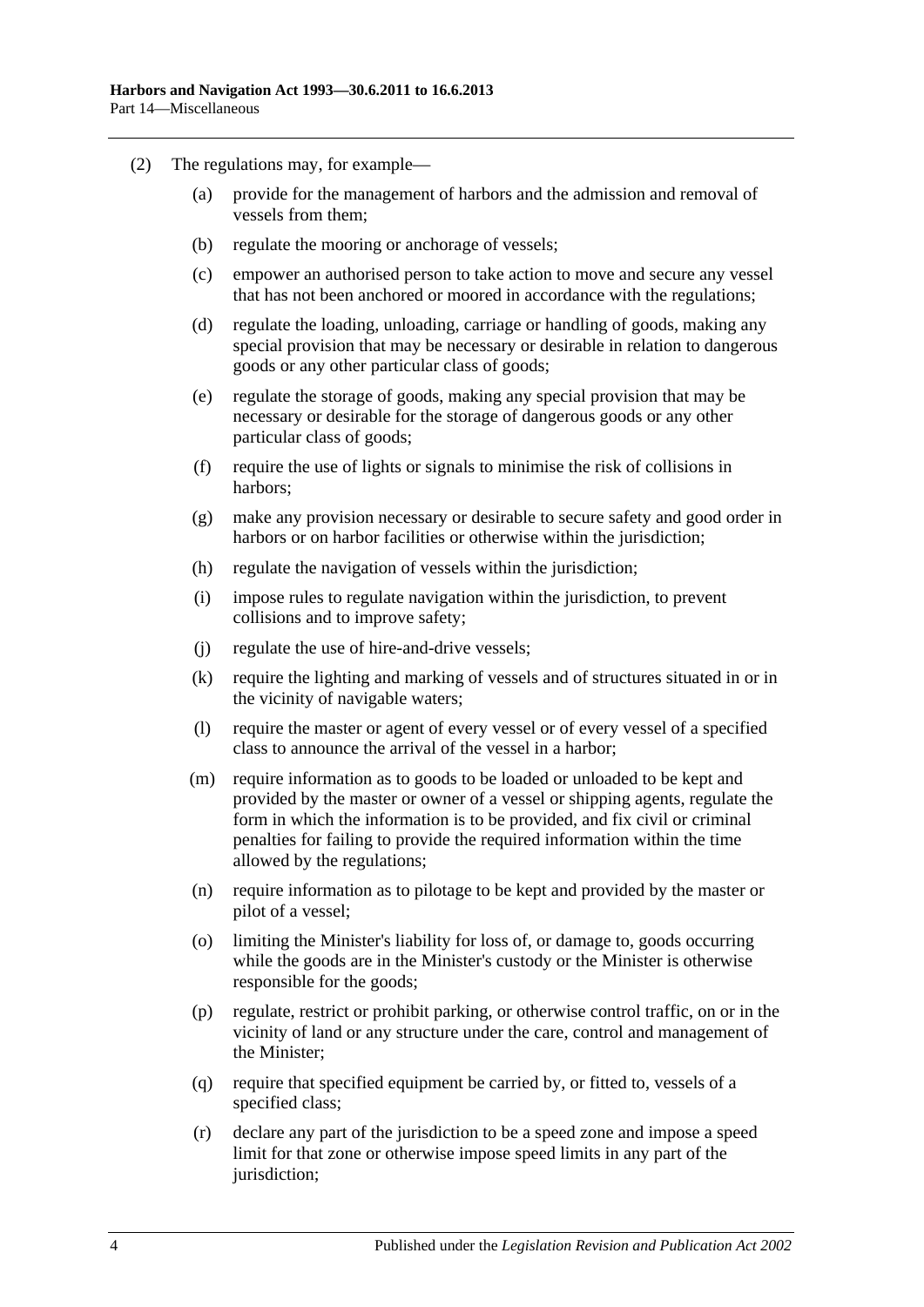- (s) regulate, restrict or prohibit the discharge of pollutants into waters within the jurisdiction or make any other provision to prevent or reduce pollution;
- (t) place limits on the mass or volume of cargo that may be carried by a vessel or the number of passengers and crew or otherwise regulate the loading of vessels;
- (u) provide for the designation of parts of wharfs or harbor facilities as restricted areas, and empower authorised persons to direct persons not to enter, or to leave, a restricted area;
- (v) place limits on the mass of vehicles on or in the vicinity of land, or any structure, under the care, control and management of the Minister;
- (w) require and regulate the reporting of accidents on or in the vicinity of land or any structure under the care, control and management of the Minister;
- (x) regulate, restrict or prohibit the deposit of waste on or in the vicinity of land or any structure under the care, control or management of the Minister;
- (y) regulate trade, advertisement or other commercial or recreational activity on or in the vicinity of land or any structure under the care, control and management of the Minister;
- (z) regulate, restrict or prohibit the carriage of dangerous cargoes;
- (aa) regulate the form or manner of any application under this Act and require documents or information to accompany such application;
- (ab) regulate the transfer of registration of a vessel or the transfer of a licence to carry on a business of hiring out vessels under this Act;
- (aba) regulate the sale of vessels to which [Part 9](#page-44-0) or a Division of [Part 9](#page-44-0) applies;
- (abb) provide for and regulate the affixing of a plate to the hull of vessels of a specified class for the purposes of identifying the hull;
- (ac) fix fees to be paid in respect of any matter under this Act and regulate the recovery, waiving or reduction of such fees;
- (af) provide for a committee (with a majority of members nominated by relevant interest groups) to advise the Minister on the amounts of the facilities levies, and the application of the Facilities Fund, under [section](#page-76-2) 90A;
- (ag) fix default charges to be paid if an amount payable under this Act is not paid within a time allowed by the regulations for payment;
- (ah) make provisions in relation to evidence in proceedings for an offence against the regulations;
- (ai) exempt (conditionally or unconditionally) specified persons or vessels or persons or vessels of a specified class, from the provisions, or any specified provisions, of this Act.
- (3) A regulation may be of general or limited application according to the class of vessels to which it applies, the area in which it applies, the circumstances of its application, or any other specified factor.
- (4) A regulation may confer discretionary powers on the Minister, the CEO or an authorised person.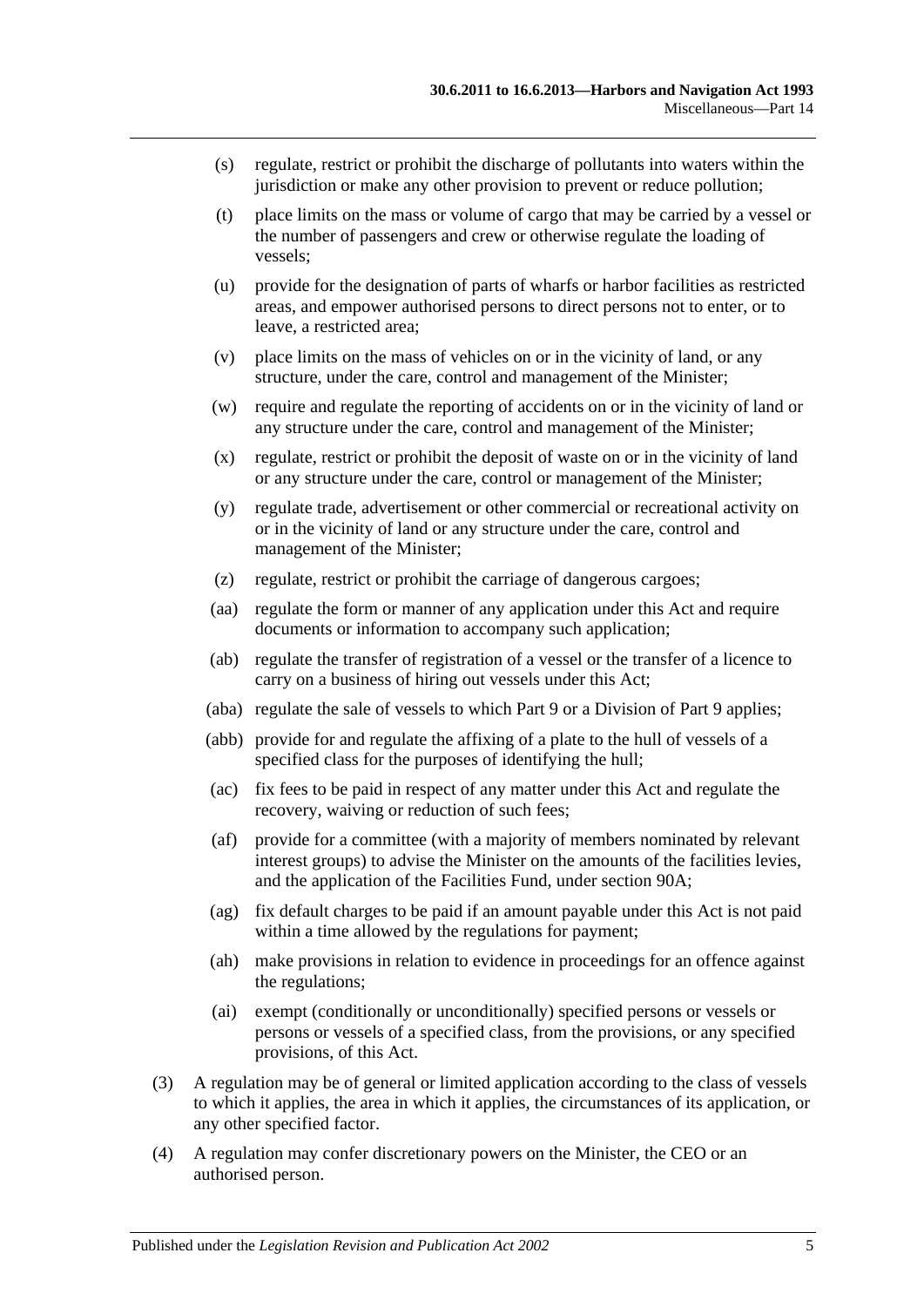- (5) The regulations may incorporate or operate by reference to a code or standard published by a specified authority as in force at a specified time or as in force from time to time.
- (6) If a code or standard is referred to or incorporated in the regulations—
	- (a) a copy of the code or standard must be kept available for inspection by members of the public, without charge and during normal office hours, at an office or offices specified in the regulations; and
	- (b) evidence of the contents of the code or standard may be given in any legal proceedings by production of a document apparently certified by the Minister to be a true copy of the code or standard.
- (7) The regulations may impose fines, not exceeding \$5 000, for offences against the regulations.
- (8) The regulations may fix expiation fees for alleged offences against the regulations.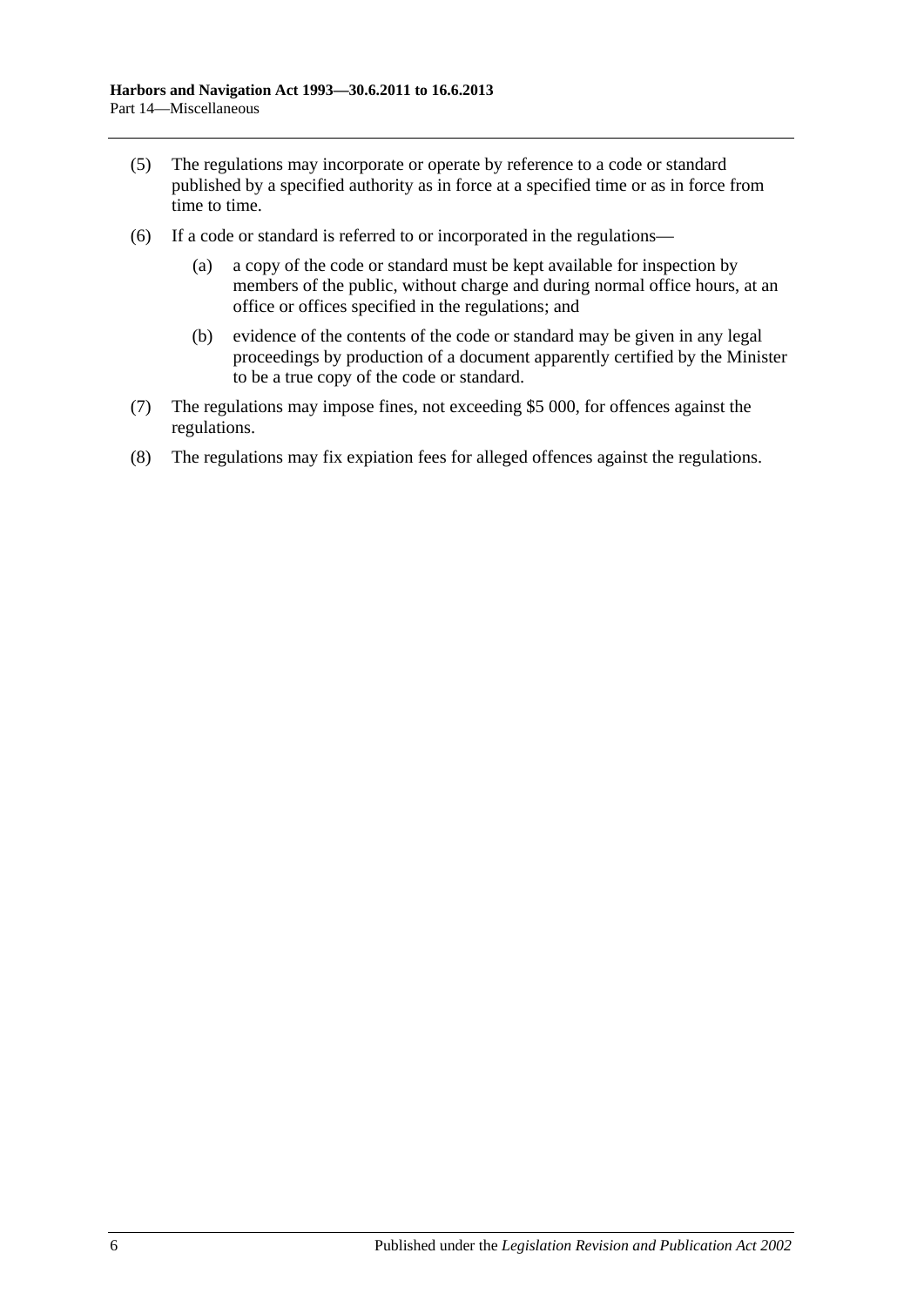# **Schedule 1—Harbors**

### **1—Harbors to which this Act applies**

(1) This Act applies to the following harbors:

American River Ardrossan Beachport and Southend Cape Jaffa Cape Jervis Coffin Bay Cowell (Franklin Harbor) Kingscote Kingston SE Klein Point Penneshaw Point Turton Port Adelaide Port Augusta Port Bonython Port Broughton Port Giles Port MacDonnell Port Pirie Port Lincoln Port Stanvac Port Wakefield Rapid Bay Robe Streaky Bay Thevenard Venus Bay Victor Harbor Vivonne Bay Wallaroo Whyalla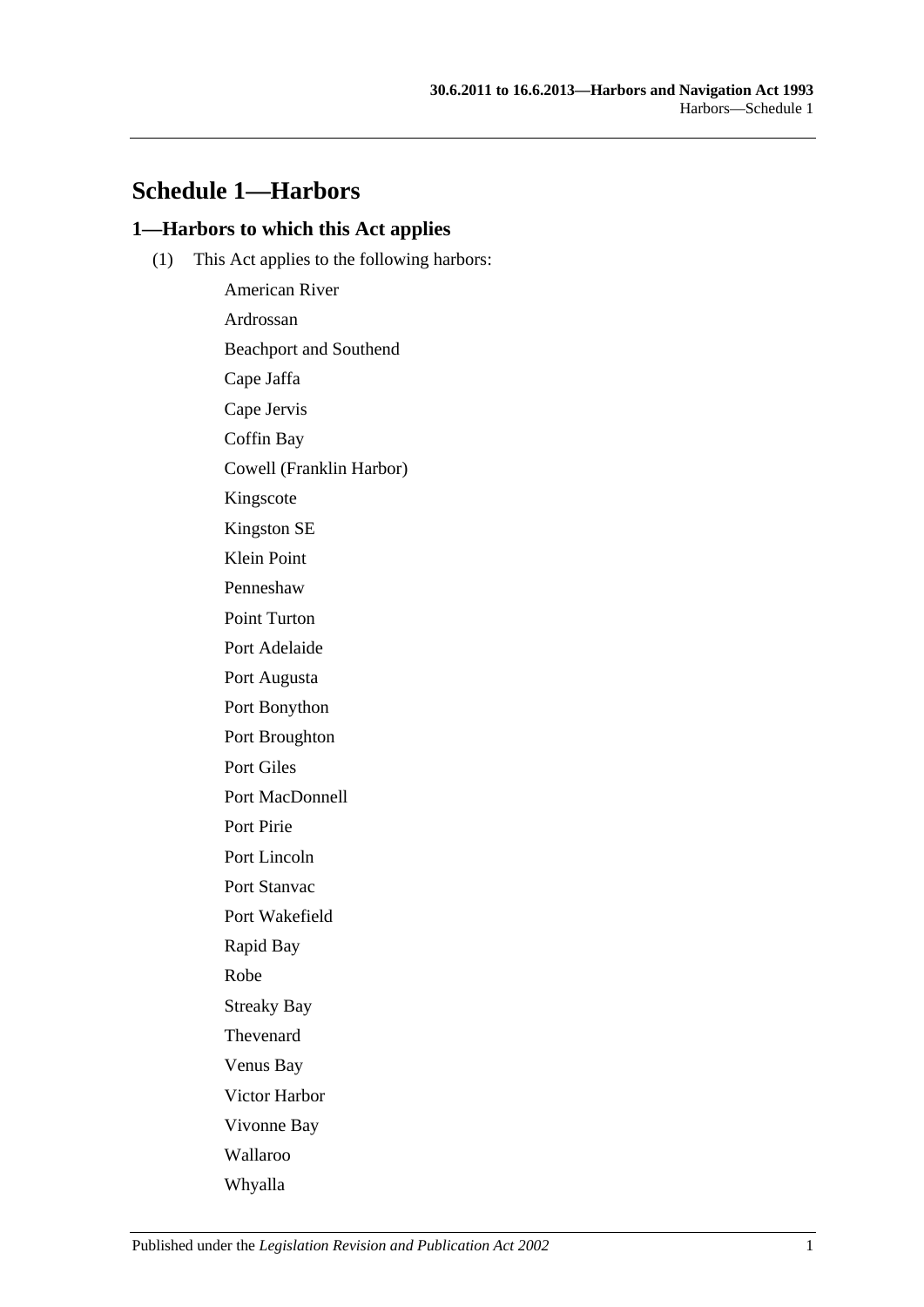(2) Regulations may be made under this Act defining the boundaries to any of the harbors referred to above.

# **Schedule 1A—Blood and oral fluid sample processes Part 1—Preliminary**

# **1—Interpretation**

In this Schedule—

*approved courier* means a person approved by the Commissioner of Police under the *Road [Traffic Act](http://www.legislation.sa.gov.au/index.aspx?action=legref&type=act&legtitle=Road%20Traffic%20Act%201961) 1961* as a courier for the purposes of Schedule 1 of that Act;

*registered nurse* means a person who is registered as a nurse under the law of this State.

# **Part 2—Processes relating to blood samples under [section](#page-54-0) 71, [72](#page-57-0) or [74](#page-66-0)**

### <span id="page-81-0"></span>**2—Blood sample processes generally**

The following provisions apply where a sample of blood is taken under [section](#page-54-0) 71, [72](#page-57-0) or [74:](#page-66-0)

- (a) a medical practitioner by whom a sample of blood is taken must—
	- (i) place the sample of blood, in approximately equal proportions, in 2 separate containers marked with an identification number distinguishing the sample from other samples of blood and seal the containers; and
	- (ii) give to the person from whom the sample was taken, or (in the case of a sample taken under [section](#page-66-0) 74) leave with the person's personal effects at the hospital, a notice in writing—
		- (A) advising that the sample has been taken under the relevant section; and
		- (B) advising that a container containing part of the sample and marked with the identification number specified in the notice will be available for collection by or on behalf of the person at a specified place; and
		- (C) containing any other information prescribed by the regulations; and
	- (iii) complete and sign a certificate containing the information required under [paragraph](#page-82-0) (d); and
	- (iv) make the containers and the certificate available to a police officer;
- (b) each container must contain a sufficient quantity of blood to enable an analysis to be made of the concentration of alcohol present in the blood or of the presence of a prescribed drug in the blood;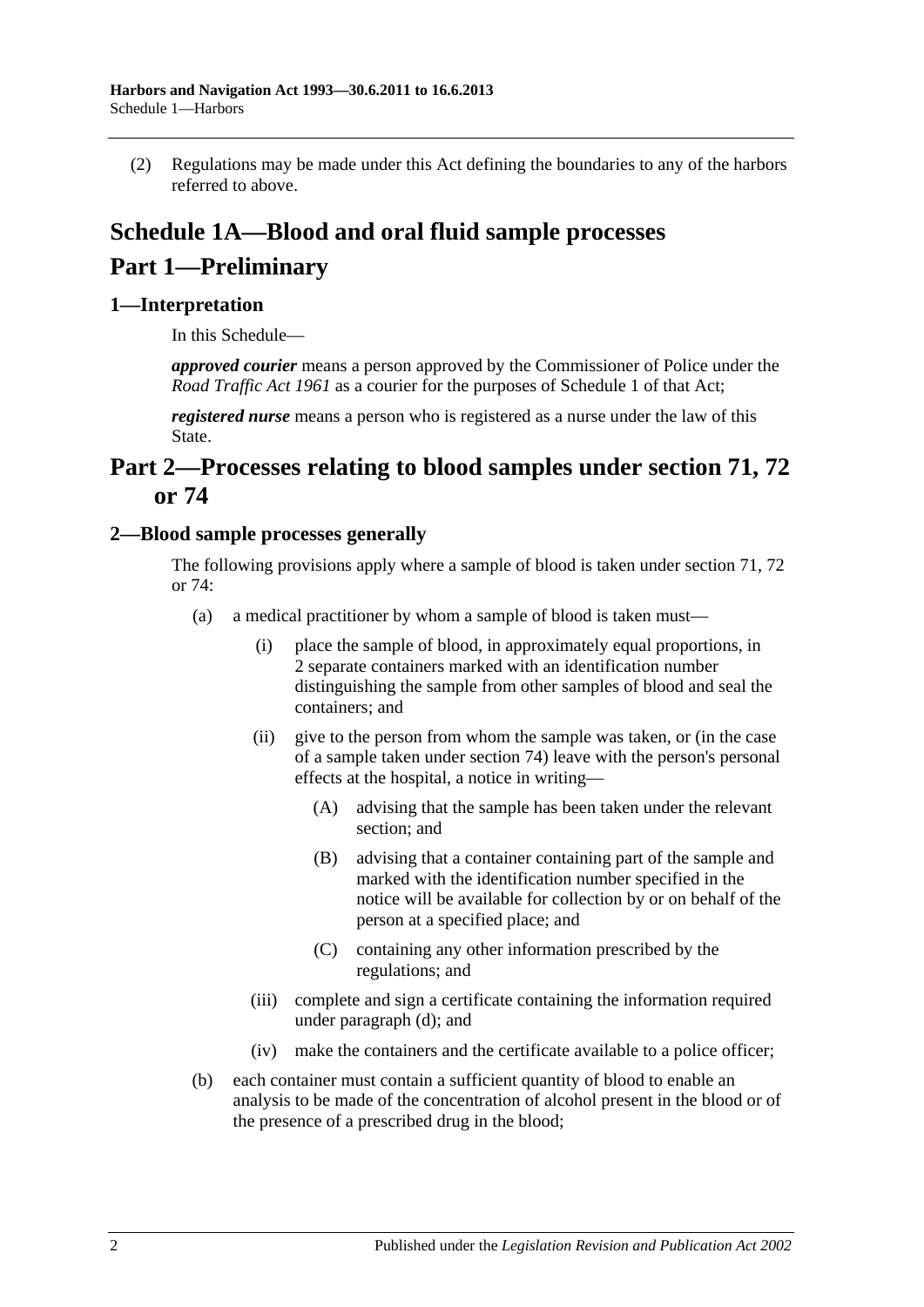- (c) it is the duty of the medical practitioner by whom the sample is taken to take such measures as are reasonably practicable in the circumstances to ensure that the blood is not adulterated and does not deteriorate so as to prevent a proper analysis of the concentration of alcohol present in the blood, or the presence of a prescribed drug in the blood;
- <span id="page-82-0"></span>(d) the certificate referred to in [paragraph](#page-81-0) (a) must state—
	- (i) the identification number of the sample marked on the containers referred to in that paragraph; and
	- (ii) the name and address of the person from whom the sample was taken; and
	- (iii) the name of the medical practitioner by whom the sample was taken; and
	- (iv) the date, time and place at which the sample was taken; and
	- (v) that the medical practitioner gave the notice referred to in that paragraph to the person from whom the sample was taken, or, as the case may be, left the notice with the person's personal effects;
- (e) one of the containers containing the sample must—
	- (i) as soon as reasonably practicable be taken by a police officer or an approved courier to the place specified in the notice given to the person or left with the person's personal effects under [paragraph](#page-81-0) (a); and
	- (ii) be kept available at that place for collection by or on behalf of the person for the period prescribed by the regulations;
- (f) after analysis of the sample in a container made available to a police officer in accordance with [paragraph](#page-81-0) (a), the analyst who performed or supervised the analysis must sign a certificate containing the following information:
	- (i) the identification number of the sample marked on the container;
	- (ii) the name and professional qualifications of the analyst;
	- (iii) the date on which the sample was received in the laboratory in which the analysis was performed;
	- (iv) the concentration of alcohol or other drug found to be present in the blood;
	- (v) any factors relating to the sample or the analysis that might, in the opinion of the analyst, adversely affect the accuracy or validity of the analysis;
	- (vi) any other information relating to the sample or analysis or both that the analyst thinks fit to include;
- (g) on completion of an analysis of a sample, the certificate of the medical practitioner by whom the sample was taken and the certificate of the analyst who performed or supervised the analysis must be sent to the Minister or retained on behalf of the Minister and, in either event, copies of the certificates must be sent—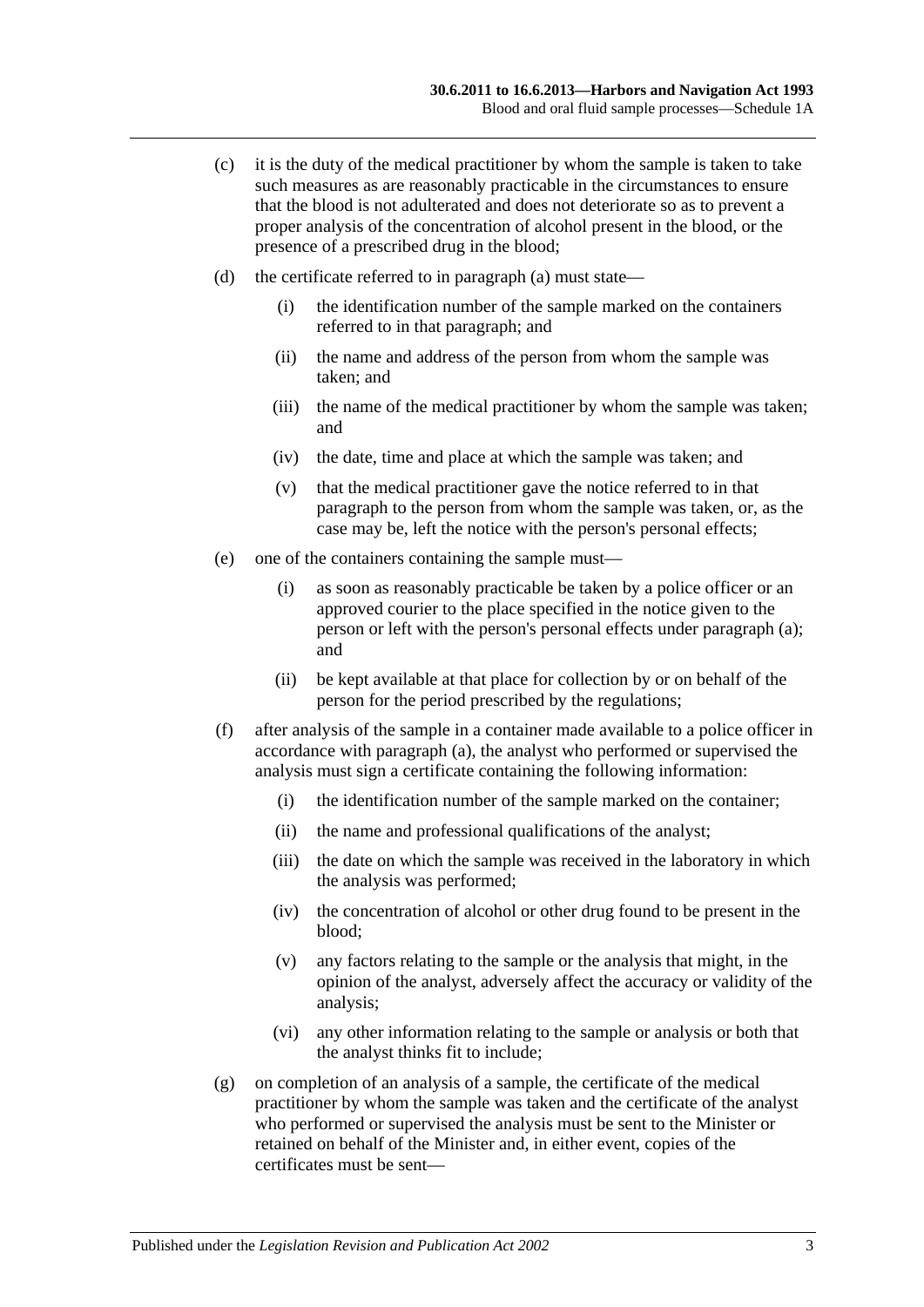- (i) to the Commissioner of Police; and
- (ii) to the medical practitioner by whom the sample was taken; and
- (iii) to the person from whom the sample was taken or, if the person is dead, a relative or personal representative of the deceased;
- <span id="page-83-0"></span>(h) if the whereabouts of the person from whom the sample is taken, or (that person being dead) the identity or whereabouts of a relative or personal representative of the deceased, is unknown, there is no obligation to comply with [paragraph](#page-83-0) (g)(iii) but copies of the certificates must, on application made within 3 years after completion of the analysis, be furnished to any person to whom they should, but for this paragraph, have been sent.

#### **3—Blood tests by registered nurses**

If a person has made a request under [section](#page-55-0)  $71(10)$  or  $72(12)$ , or is required to submit to a blood test under [section](#page-57-1) 72(2) or [\(3\),](#page-57-2) at a place outside Metropolitan Adelaide—

- (a) a sample of the person's blood may be taken by a registered nurse instead of a medical practitioner for the purposes of [section](#page-55-0) 71(10) or [72\(12\)](#page-58-0) or this Schedule; and
- (b) the provisions of this Act and the regulations under this Act apply in relation to the taking of the sample of the person's blood and the subsequent dealing with the sample as if a reference in those provisions to a medical practitioner included a reference to a registered nurse.

### **4—Police officer to be present when blood sample taken**

The taking of a sample of blood under [section](#page-55-0)  $71(10)$  or  $72(2)$ , [\(3\)](#page-57-2) or [\(12\)](#page-58-0) must be in the presence of a police officer.

### **5—Cost of blood tests under certain sections**

The taking of a sample of blood under [section](#page-55-0) 71(10), [72\(12\)](#page-58-0) or [74](#page-66-0) must be at the expense of the Crown.

#### **6—Provisions relating to medical practitioners etc**

- (1) No proceedings lie against a medical practitioner or registered nurse in respect of anything done in good faith and in compliance, or purported compliance, with the provisions of this Act.
- (2) A medical practitioner must not take a sample of a person's blood under this Act if, in his or her opinion, it would be injurious to the medical condition of the person to do so.
- (3) A medical practitioner is not obliged to take a sample of a person's blood under this Act if the person objects to the taking of the sample of blood and persists in that objection after the medical practitioner has informed the person that, unless the objection is made on genuine medical grounds, it may constitute an offence against this Act.
- <span id="page-83-1"></span>(4) A medical practitioner who fails, without reasonable excuse, to comply with a provision of, or to perform any duty arising under, [section](#page-66-0) 74 is guilty of an offence. Maximum penalty: \$2 500.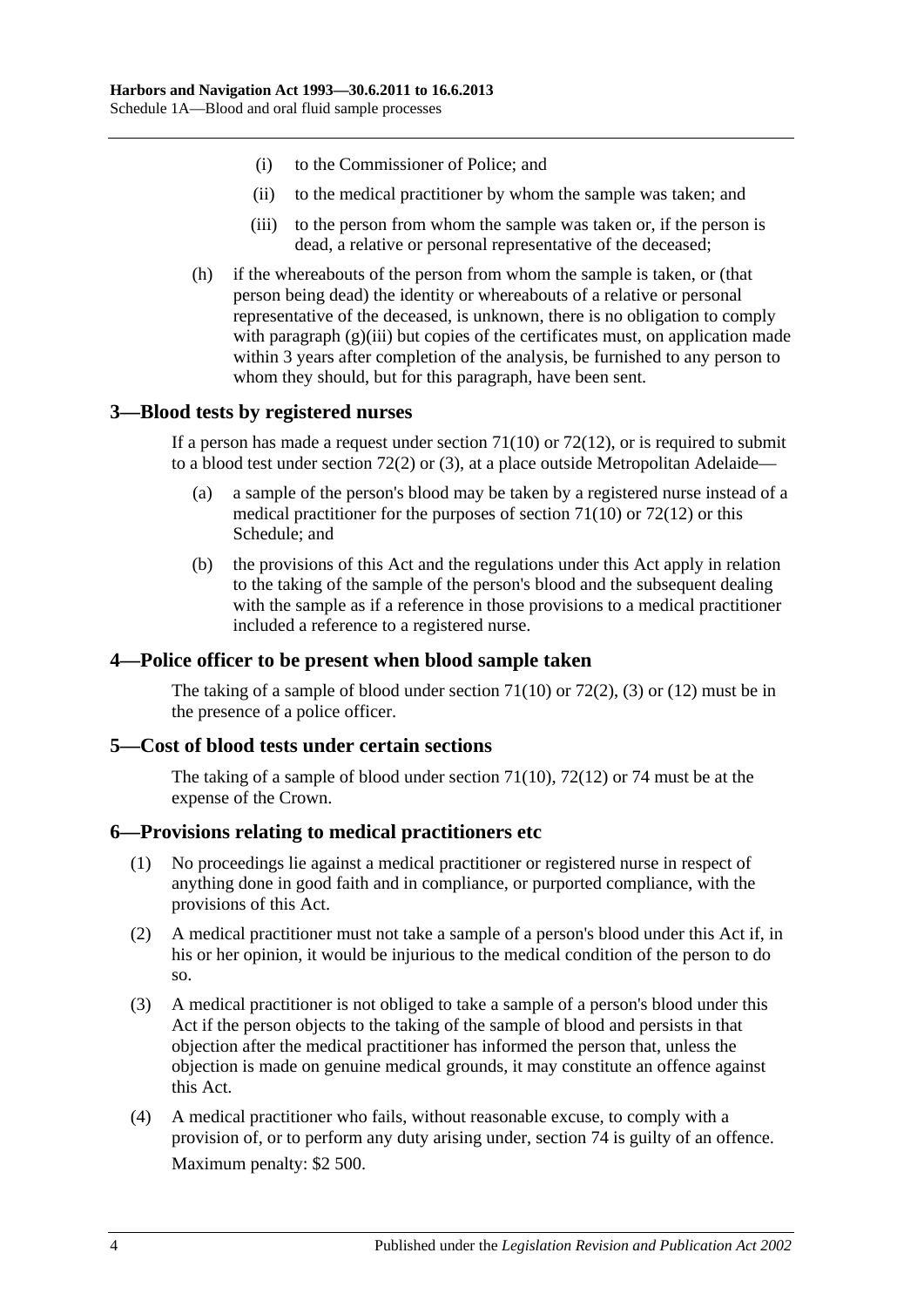- (5) No proceedings can be commenced against a medical practitioner for an offence against [subclause](#page-83-1) (4) unless those proceedings have been authorised by the Attorney-General.
- (6) An apparently genuine document purporting to be signed by the Attorney-General and to authorise proceedings against a medical practitioner for an offence under [subclause](#page-83-1) (4) must, in the absence of proof to the contrary, be accepted by any court as proof that those proceedings have been authorised by the Attorney-General.

# **Part 3—Processes relating to oral fluid samples under [section](#page-57-0) 72**

# <span id="page-84-0"></span>**7—Oral fluid sample processes**

The following provisions apply where a sample of oral fluid is taken under [section](#page-57-1) 72(2):

- (a) the police officer who conducts the oral fluid analysis must—
	- (i) place the sample of oral fluid (and any reagent or other substance required by the regulations to be added to the sample) in approximately equal proportions, in 2 separate containers marked with an identification number distinguishing the sample from other samples of oral fluid and seal the containers; and
	- (ii) give to the person from whom the sample was taken a notice in writing—
		- (A) advising that the sample has been taken under [section](#page-57-1) 72(2); and
		- (B) advising that a container containing part of the sample and marked with the identification number specified in the notice will be available for collection by or on behalf of the person at a specified place; and
		- (C) containing any other information prescribed by the regulations; and
	- (iii) complete and sign a certificate containing the information required under [paragraph](#page-82-0) (d);
- (b) each container must contain a sufficient quantity of oral fluid to enable an analysis to be made of the presence of a prescribed drug in the oral fluid;
- (c) it is the duty of the police officer who conducts the oral fluid analysis to take such measures as are reasonably practicable in the circumstances to ensure that the sample is not adulterated (other than as required under [paragraph](#page-84-0) (a)) and does not deteriorate so as to prevent a proper analysis of the presence of a prescribed drug in the oral fluid;
- (d) the certificate referred to in [paragraph](#page-81-0) (a) must state—
	- (i) the identification number of the sample marked on the containers referred to in that paragraph; and
	- (ii) the name and address of the person from whom the sample was taken; and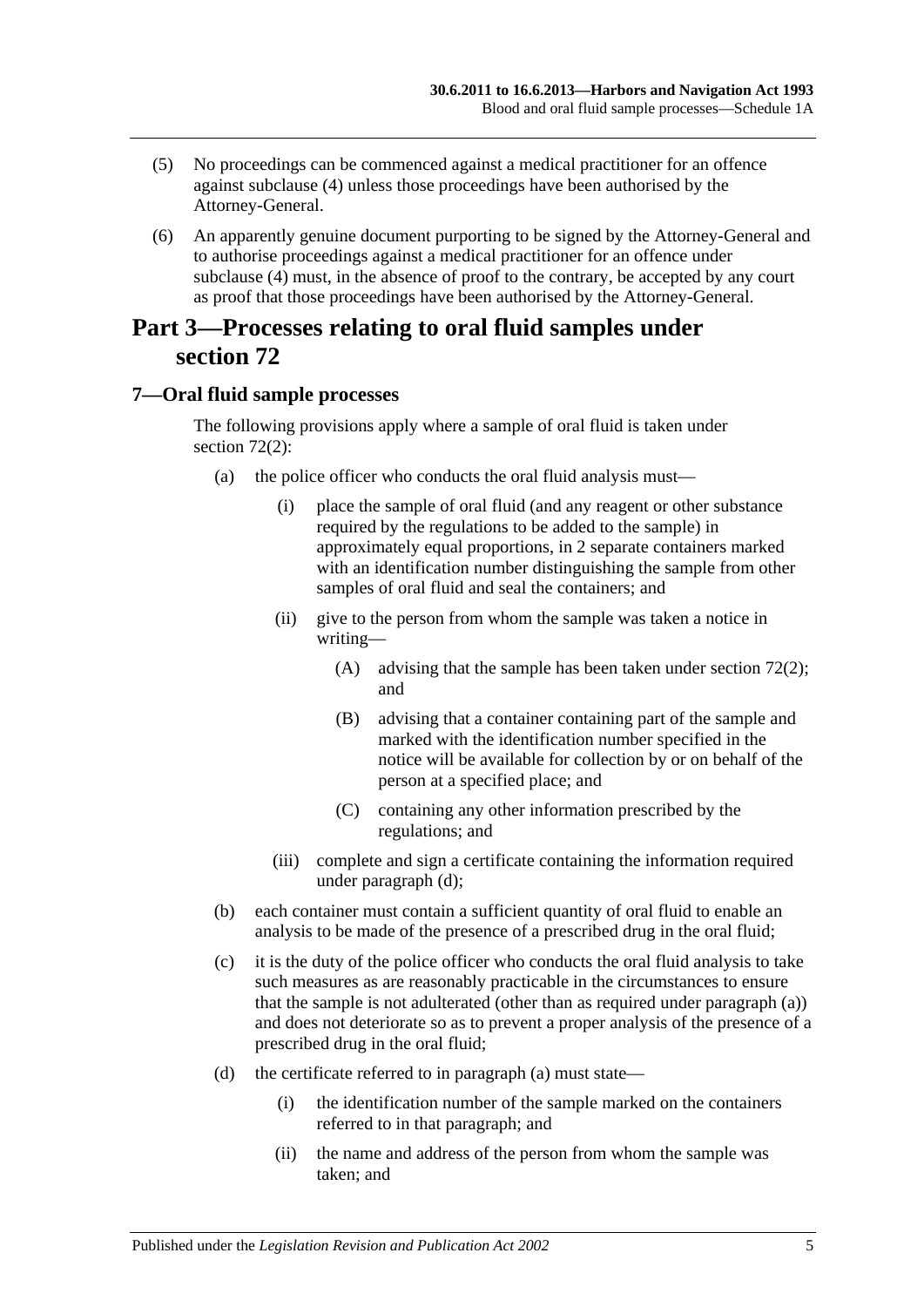- (iii) the identification number of the police officer by whom the sample was taken; and
- (iv) the date, time and place at which the sample was taken; and
- (v) that the police officer gave the notice referred to in that paragraph to the person from whom the sample was taken;
- (e) one of the containers containing the sample must—
	- (i) as soon as reasonably practicable be taken by a police officer or an approved courier to the place specified in the notice given to the person under [paragraph](#page-84-0) (a); and
	- (ii) be kept available at that place for collection by or on behalf of the person for the period prescribed by the regulations;
- (f) after analysis of the sample in a container referred to in [paragraph](#page-84-0) (a), the analyst who performed or supervised the analysis must sign a certificate containing the following information:
	- (i) the identification number of the sample marked on the container;
	- (ii) the name and professional qualifications of the analyst;
	- (iii) the date on which the sample was received in the laboratory in which the analysis was performed;
	- (iv) the information required by the regulations in relation to any prescribed drug or drugs found to be present in the sample;
	- (v) any factors relating to the sample or the analysis that might, in the opinion of the analyst, adversely affect the accuracy or validity of the analysis;
	- (vi) any other information relating to the sample or analysis or both that the analyst thinks fit to include;
- (g) on completion of an analysis of a sample, the certificate of the analyst who performed or supervised the analysis must be sent to the Minister or retained on behalf of the Minister and, in either event, copies of the certificates must be sent—
	- (i) to the Commissioner of Police; and
	- (ii) to the person from whom the sample was taken or, if the person is dead, a relative or personal representative of the deceased;
- <span id="page-85-0"></span>(h) if the whereabouts of the person from whom the sample is taken, or (that person being dead) the identity or whereabouts of a relative or personal representative of the deceased is unknown, there is no obligation to comply with [paragraph](#page-85-0)  $(g)(ii)$  but copies of the certificates must, on application made within 3 years after completion of the analysis, be furnished to any person to whom they should, but for this paragraph, have been sent.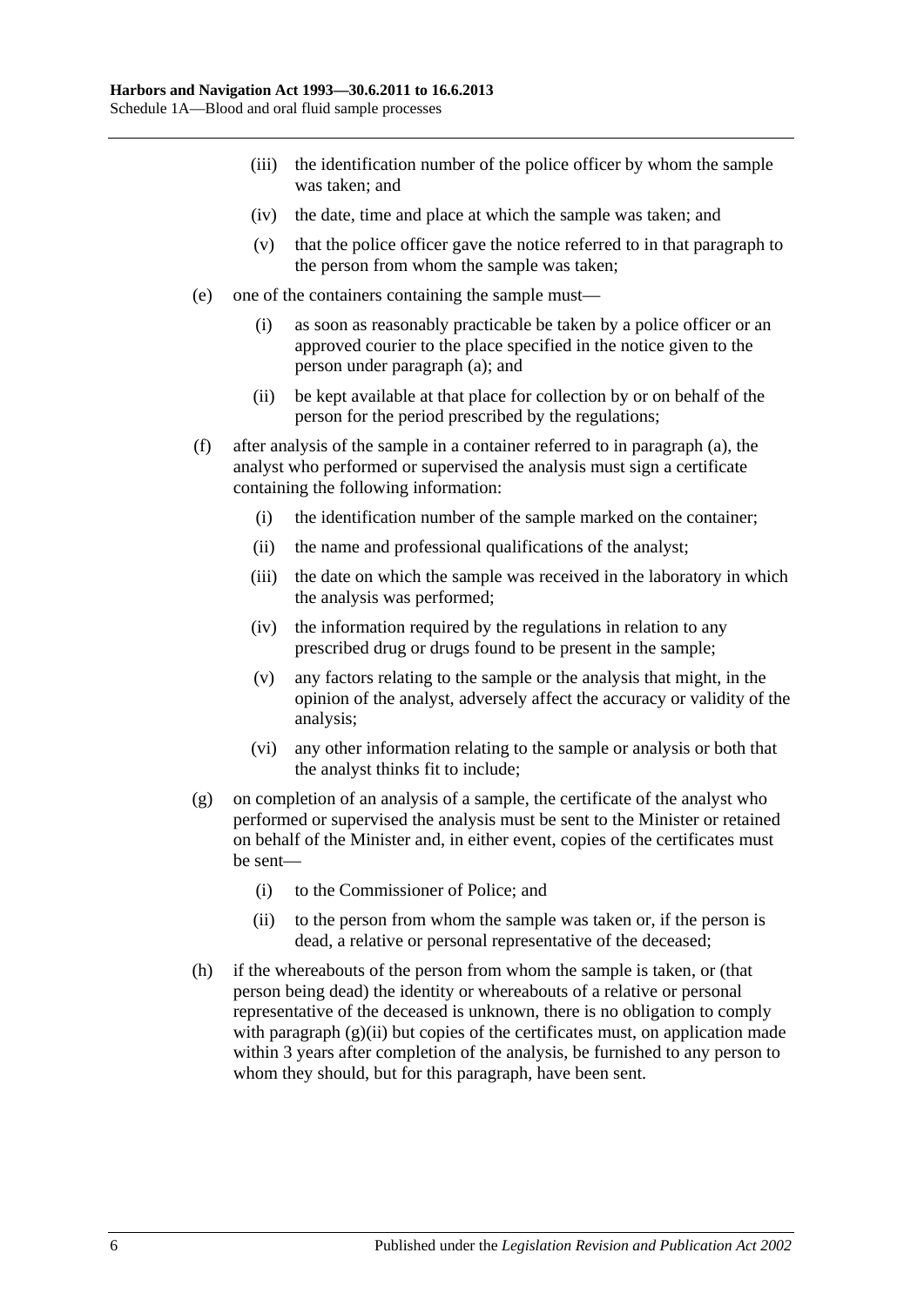# **Part 4—Other provisions relating to blood or oral fluid samples under [Part 10 Division 4](#page-52-0)**

# **8—Blood or oral fluid sample or results of analysis etc not to be used for other purposes**

- (1) A sample of blood or oral fluid taken under [Part 10 Division 4](#page-52-0) (and any other forensic material taken incidentally during a drug screening test, oral fluid analysis or blood test) must not be used for a purpose other than that contemplated by this Act.
- <span id="page-86-0"></span>(2) The results of a drug screening test, oral fluid analysis or blood test under [Part 10](#page-52-0)  [Division 4,](#page-52-0) an admission or statement made by a person relating to such a drug screening test, oral fluid analysis or blood test, or any evidence taken in proceedings relating to such a drug screening test, oral fluid analysis or blood test (or transcript of such evidence)—
	- (a) will not be admissible in evidence against the person in any proceedings, other than proceedings for an offence against this Act or an offence involving the operation or crewing of a vessel; and
	- (b) may not be relied on as grounds for the exercise of any search power or the obtaining of any search warrant.

# **9—Destruction of blood or oral fluid sample taken under [Part 10 Division 4](#page-52-0)**

The Commissioner of Police must ensure that a sample of blood or oral fluid taken under [Part 10 Division 4](#page-52-0) (and any other forensic material taken incidentally during a drug screening test, oral fluid analysis or blood test) is destroyed—

- (a) if proceedings for an offence of a kind referred to in clause  $8(2)(a)$  based on evidence of the results of analysis of the sample are not commenced within the period allowed; or
- (b) if such proceedings are commenced within the period allowed—when the proceedings (including any proceedings on appeal) are finally determined or discontinued.

# **Schedule 2—Transitional provisions**

### **2—Transitional provisions**

- (1) A certificate of survey in force under the *[Marine Act](http://www.legislation.sa.gov.au/index.aspx?action=legref&type=act&legtitle=Marine%20Act%201936) 1936* immediately before the commencement of this Act continues in force subject to this Act as if it were a certificate of survey issued under this Act.
- (2) A certificate of competency in force under the *[Marine Act](http://www.legislation.sa.gov.au/index.aspx?action=legref&type=act&legtitle=Marine%20Act%201936) 1936*, or a boat operator's licence in force under the *[Boating Act](http://www.legislation.sa.gov.au/index.aspx?action=legref&type=act&legtitle=Boating%20Act%201974) 1974*, immediately before the commencement of this Act, continues in force subject to this Act as if it were a certificate of competency issued under this Act.
- (3) If the Governor had withdrawn land from the Minister under section 64(4) of the *[Harbors Act](http://www.legislation.sa.gov.au/index.aspx?action=legref&type=act&legtitle=Harbors%20Act%201936) 1936*, the withdrawal remains in effect for the purposes of this Act unless revoked by the Governor.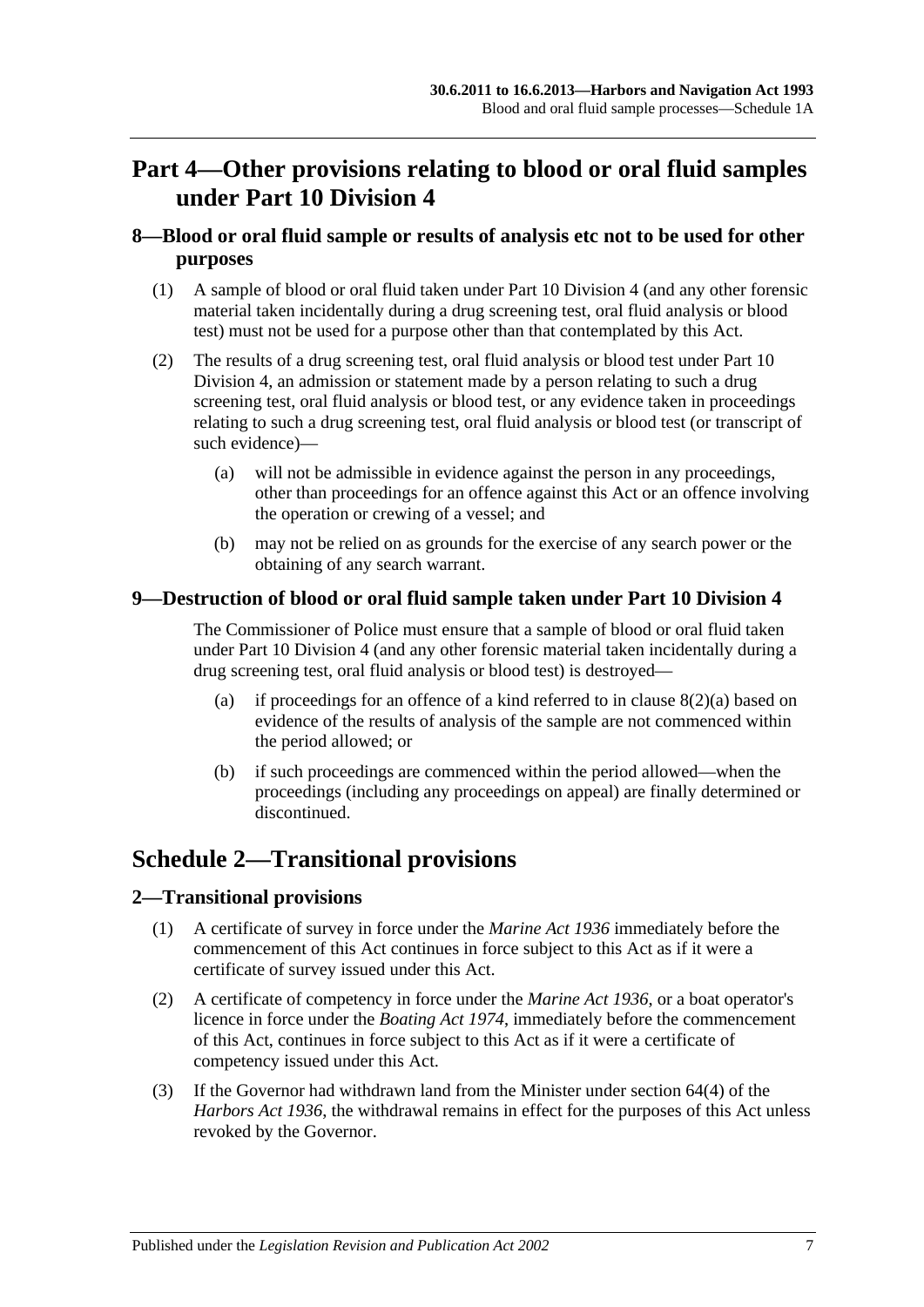- (4) A loadline certificate in force under the *[Marine Act](http://www.legislation.sa.gov.au/index.aspx?action=legref&type=act&legtitle=Marine%20Act%201936) 1936* immediately before the commencement of this Act continues in force subject to this Act as if it were a loadline certificate issued under this Act.
- (5) A special permit to operate a vessel in force under the *[Boating Act](http://www.legislation.sa.gov.au/index.aspx?action=legref&type=act&legtitle=Boating%20Act%201974) 1974* immediately before the commencement of this Act continues in force subject to this Act as if it were a special permit issued under this Act.
- (6) A licence in force under Part 3A of the *[Boating Act](http://www.legislation.sa.gov.au/index.aspx?action=legref&type=act&legtitle=Boating%20Act%201974) 1974* immediately before the commencement of this Act continues in force subject to this Act as if it were a licence issued under [Part 8](#page-42-0) and as if the conditions of the licence had been imposed under [Part](#page-42-0) 8.
- (7) The registration of a vessel in force under the *[Boating Act](http://www.legislation.sa.gov.au/index.aspx?action=legref&type=act&legtitle=Boating%20Act%201974) 1974* immediately before the commencement of this Act continues in force subject to this Act as if it were registration of the vessel under this Act.
- (8) By-laws in force under the *[Harbors Act](http://www.legislation.sa.gov.au/index.aspx?action=legref&type=act&legtitle=Harbors%20Act%201936) 1936* immediately before the commencement of this Act continue in force subject to this Act as if they were made under this Act.

# **3—Vesting of land etc held in name of Minister of Marine**

- (1) All land vested in fee simple in the Minister of Marine<sup>1</sup> immediately before the commencement of this Act will be taken to have vested in fee simple, on the commencement of this Act, in the Minister responsible for the administration of this Act.
- (2) All other interests, rights and liabilities of the Minister of Marine in relation to land immediately before the commencement of this Act, will be taken to have become, on the commencement of this Act, interests, rights and liabilities of the Minister responsible for the administration of this Act.
- (3) A proclamation in force immediately before the commencement of this Act under which dedicated land was placed under the care, control and management of the Minister of Marine will, on the commencement of this Act, be taken to have been varied by replacing references to the Minister of Marine with references to the Minister responsible for the administration of this Act.
- (4) The Registrar-General will take such action for or in connection with—
	- (a) the issue, alteration, correction or cancellation of certificates or other documents of title; or
	- (b) the making, recording, alteration, correction or cancellation of entries or endorsements in the Register Books,

as may be necessary or expedient for the purposes of giving effect to this clause.

**Note—**

1 The Minister of Marine was a body corporate established under the provisions of the repealed *[Harbors Act](http://www.legislation.sa.gov.au/index.aspx?action=legref&type=act&legtitle=Harbors%20Act%201936) 1936*.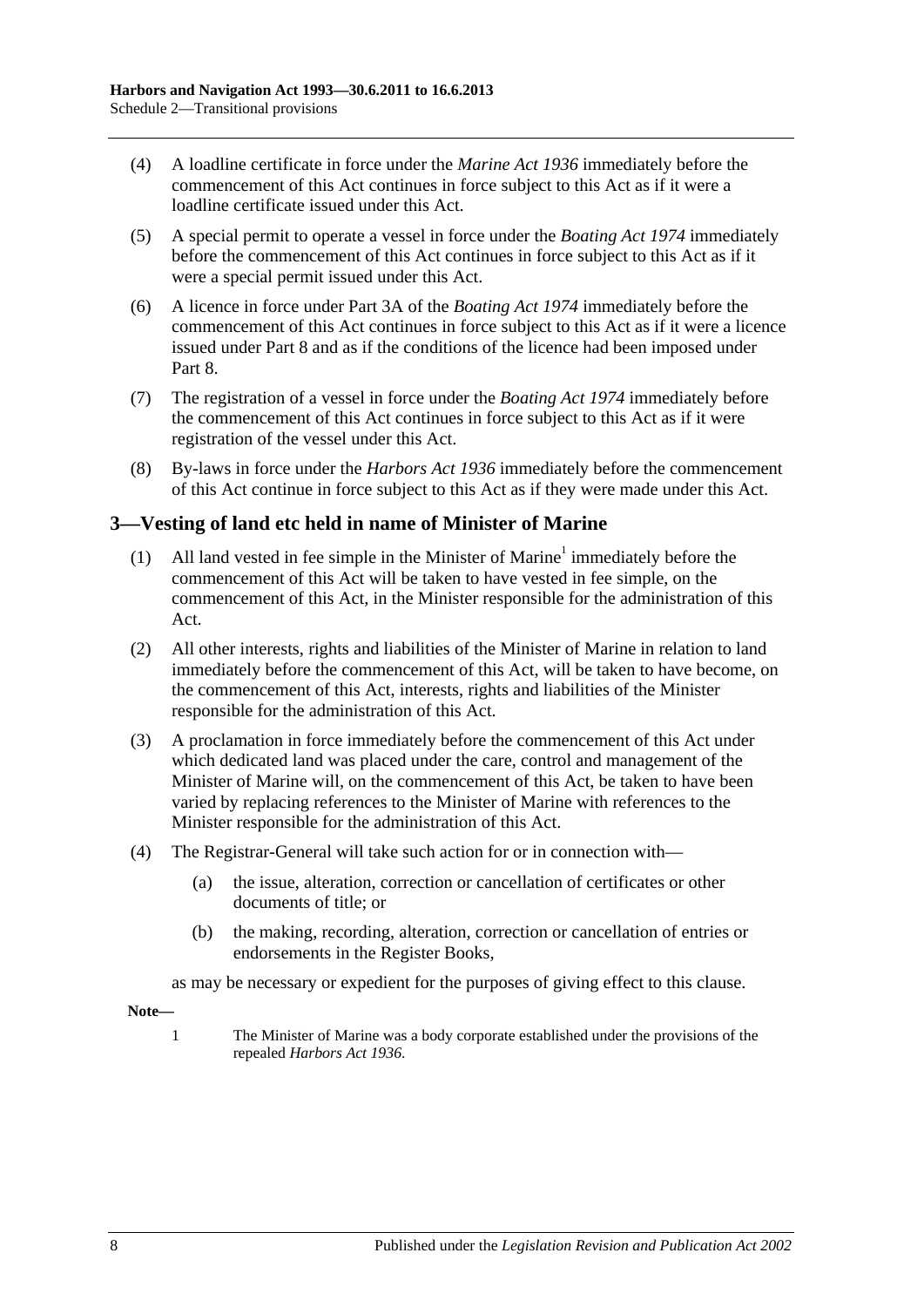# **Legislative history**

# **Notes**

• This version is comprised of the following:

| Part 1    | 1.2.2010                   |
|-----------|----------------------------|
| Part 2    | 1.2.2010                   |
| Part 3    | 15.12.2003 (Reprint No 11) |
| Part 4    | 6.11.2008                  |
| Part 5    | 15.12.2003 (Reprint No 11) |
| Part 5A   | 15.12.2003 (Reprint No 11) |
| Part 6    | 15.12.2003 (Reprint No 11) |
| Part 7    | 15.12.2003 (Reprint No 11) |
| Part 8    | 15.12.2003 (Reprint No 11) |
| Part 9    | 12.4.2010                  |
| Part 10   | 30.6.2011                  |
| Part 11   | 30.7.2006                  |
| Part 12   | 15.12.2003 (Reprint No 11) |
| Part 13   | 15.12.2003 (Reprint No 11) |
| Part 14   | 12.4.2010                  |
| Schedules | 1.2.2010                   |
|           |                            |

- Amendments of this version that are uncommenced are not incorporated into the text.
- Please note—References in the legislation to other legislation or instruments or to titles of bodies or offices are not automatically updated as part of the program for the revision and publication of legislation and therefore may be obsolete.
- Earlier versions of this Act (historical versions) are listed at the end of the legislative history.
- For further information relating to the Act and subordinate legislation made under the Act see the Index of South Australian Statutes or www.legislation.sa.gov.au.

# **Legislation repealed by principal Act**

The *Harbors and Navigation Act 1993* repealed the following:

*Boating Act 1974 Harbors Act 1936 Marine Act 1936*

# **Principal Act and amendments**

New entries appear in bold.

| Year No | Title | Assent | Commencement                                                                    |
|---------|-------|--------|---------------------------------------------------------------------------------|
| 1993 41 |       |        | Harbors and Navigation Act 1993 20.5.1993 24.10.1994 (Gazette 20.10.1994 p1220) |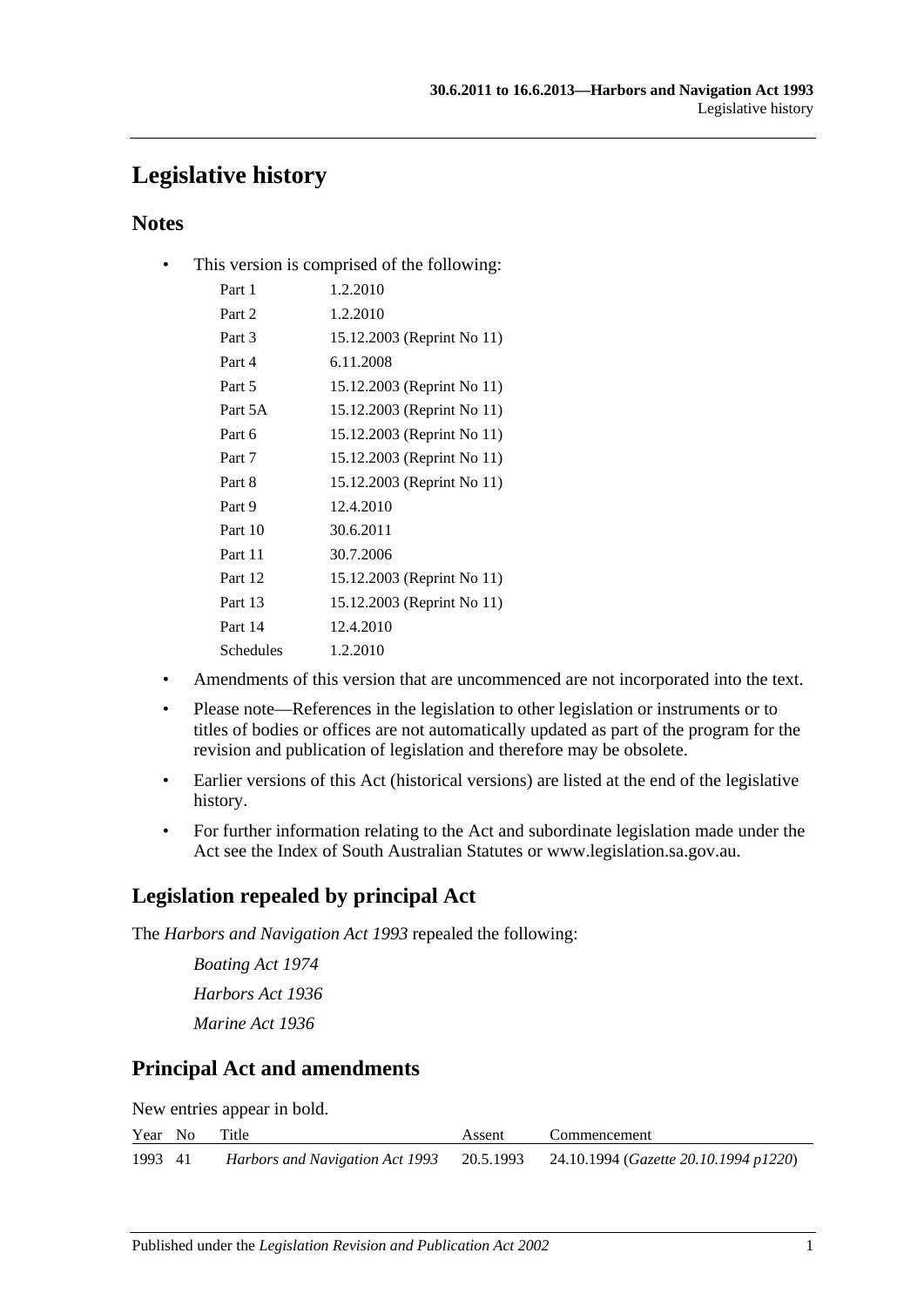#### **Harbors and Navigation Act 1993—30.6.2011 to 16.6.2013** Legislative history

| 1994 45 |     | Harbors and Navigation (Ports<br>Corporation and Miscellaneous)<br>Amendment Act 1994     | 2.6.1994   | 2.6.1994                                                                                                                                                  |
|---------|-----|-------------------------------------------------------------------------------------------|------------|-----------------------------------------------------------------------------------------------------------------------------------------------------------|
| 1995    | 95  | Statutes Amendment (Drink Driving) 7.12.1995<br>Act 1995                                  |            | Pt 2 (ss 4-10)-7.12.1997 (s 7(5) Acts<br>Interpretation Act 1915)                                                                                         |
| 1996    | 34  | <b>Statutes Amendment and Repeal</b><br>(Common Expiation Scheme) Act 1996                | 2.5.1996   | Sch (cl 18)-3.2.1997 (Gazette<br>19.12.1996 p1923)                                                                                                        |
| 2000    | 79  | Harbors and Navigation<br>(Miscellaneous) Amendment Act 2000                              | 14.12.2000 | 2.1.2001 (Gazette 21.12.2000 p3688)<br>except ss 6, 7 & 13-12.4.2001 (Gazette<br>12.4.2001 p1582)                                                         |
| 2000    | 81  | Harbors and Navigation (Control of 14.12.2000<br>Harbors) Amendment Act 2000              |            | 25.1.2001 (Gazette 25.1.2001 p300)<br>except ss $3(a)$ , $4(a)$ , $5(b)$ , $8$ , $9(a)$ , $11$ , $12(a)$<br>& 20-31.10.2001 (Gazette 25.10.2001<br>p4686) |
| 2001    | 17  | <b>Statutes Amendment (Transport</b><br>Portfolio) Act 2001                               | 17.5.2001  | Pt 2 s 4-30.10.2001 (Gazette 25.10.2001<br>p4687); ss 5-9-27.5.2002 (Gazette<br>23.5.2002 p1928)                                                          |
| 2002    | 37  | <b>Statutes Amendment (Transport</b><br>Portfolio) Act 2002                               | 28.11.2002 | Pt 3 (ss 6-9)-3.7.2003 (Gazette<br>3.7.2003 p2877)                                                                                                        |
| 2003    | - 8 | <b>Statutes Amendment (Road Safety</b><br>Reforms) Act 2003                               | 12.6.2003  | Pt 2 (ss 5-7)-15.12.2003 (Gazette<br>11.12.2003 p4431)                                                                                                    |
| 2003    | 33  | Coroners Act 2003                                                                         | 31.7.2003  | Sch (cl 14)-1.7.2005 (Gazette 23.6.2005<br>p1899)                                                                                                         |
| 2003    | 35  | River Murray Act 2003                                                                     | 31.7.2003  | Sch (cl 8)-24.11.2003 (Gazette<br>20.11.2003 p4203)                                                                                                       |
| 2005    | 5   | Adelaide Dolphin Sanctuary Act<br>2005                                                    | 14.4.2005  | Sch 2 (cll 25-28)-1.7.2005 (Gazette<br>2.6.2005 p1684)                                                                                                    |
| 2005    | 53  | <b>Statutes Amendment (Transport</b><br>Portfolio) Act 2005                               | 27.10.2005 | Pt 2 (s 4)-17.11.2005 (Gazette<br>17.11.2005 p3973)                                                                                                       |
| 2005    | 81  | Statutes Amendment (Vehicle and<br>Vessel Offences) Act 2005                              | 8.12.2005  | Pt 4 (ss 14-17)-30.7.2006 (Gazette<br>27.7.2006 p2400)                                                                                                    |
| 2007    | 4   | Fisheries Management Act 2007                                                             | 8.3.2007   | Sch 2 (cl 5)-1.12.2007 (Gazette<br>15.11.2007 p4241)                                                                                                      |
| 2007    | 23  | Harbors and Navigation (Australian 28.6.2007<br><b>Builders Plate) Amendment Act 2007</b> |            | 4.2.2008 (Gazette 25.10.2007 p4044)                                                                                                                       |
| 2007    | 60  | Marine Parks Act 2007                                                                     | 29.11.2007 | Sch 1 (cll 24-27)-6.11.2008 (Gazette<br>6.11.2008 p5055)                                                                                                  |
| 2008    | 26  | <b>Statutes Amendment (Transport</b><br>Portfolio) Act 2008                               | 26.6.2008  | Pt 2 (s 4)-25.9.2008 (Gazette 18.9.2008<br>p4504)                                                                                                         |
| 2009    | 8   | <b>Statutes Amendment (Transport</b><br>Portfolio-Alcohol and Drugs) Act<br>2009          | 12.3.2009  | Pt 2 (ss 4-11)-1.2.2010 (Gazette<br>10.12.2009 p6169)                                                                                                     |
| 2009    | 42  | <b>Harbors and Navigation</b><br>(Miscellaneous) Amendment Act 2009                       | 1.10.2009  | 12.4.2010 (Gazette 3.12.2009 p5981)                                                                                                                       |
| 2011    | 13  | <b>Statutes Amendment (Transport</b><br>Portfolio-Penalties) Act 2011                     | 12.5.2011  | Pt 2 (ss 4-7)-30.6.2011 (Gazette<br>19.5.2011 p1508)                                                                                                      |
| 2013    | 16  | <b>Statutes Amendment (Directors'</b><br>Liability) Act 2013                              | 23.5.2013  | Pt 24 (s 48)-17.6.2013 (Gazette<br>6.6.2013 p2498)                                                                                                        |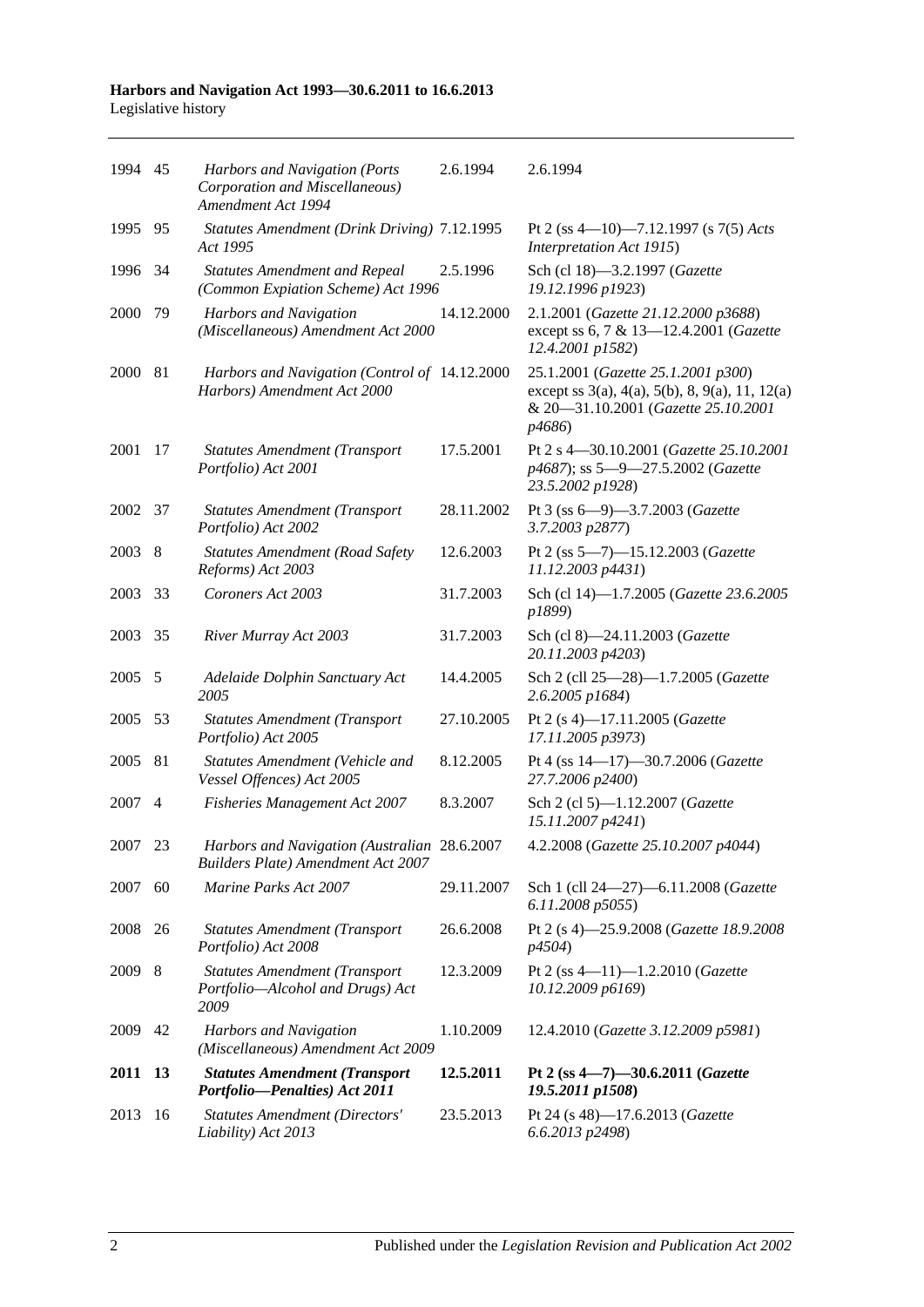# **Provisions amended**

New entries appear in bold.

Entries that relate to provisions that have been deleted appear in italics.

| Provision                             | How varied                                                            | Commencement |
|---------------------------------------|-----------------------------------------------------------------------|--------------|
| Long title                            | amended under Legislation Revision and<br><b>Publication Act 2002</b> | 3.7.2003     |
| Pt1                                   |                                                                       |              |
| s <sub>2</sub>                        | omitted under Legislation Revision and<br><b>Publication Act 2002</b> | 3.7.2003     |
| s 3                                   | amended by 5/2005 Sch 2 (cl 25)                                       | 1.7.2005     |
|                                       | amended by 60/2007 Sch 1 cl 24                                        | 6.11.2008    |
| s <sub>4</sub>                        |                                                                       |              |
| s(4(1))                               |                                                                       |              |
| Sanctuary                             | Adelaide Dolphin inserted by 5/2005 Sch 2 (cl 26)                     | 1.7.2005     |
| analyst                               | inserted by $8/2009$ s $4(1)$                                         | 1.2.2010     |
| kit                                   | approved blood test inserted by $8/2009$ s $4(1)$                     | 1.2.2010     |
| authorised person                     | amended by $8/2009$ s $4(2)$                                          | 1.2.2010     |
| breath analysis                       | inserted by $8/2009$ s $4(3)$                                         | 1.2.2010     |
|                                       | category 1 offence inserted by 8/2009 s 4(3)                          | 1.2.2010     |
|                                       | category 2 offence inserted by 8/2009 s 4(3)                          | 1.2.2010     |
|                                       | category 3 offence inserted by 8/2009 s 4(3)                          | 1.2.2010     |
| the Corporation                       | inserted by $45/1994 s 2$                                             | 2.6.1994     |
|                                       | deleted by $81/2000 s 3(a)$                                           | 31.10.2001   |
|                                       | a Corporation port inserted by 45/1994 s 2                            | 2.6.1994     |
|                                       | deleted by $81/2000 s 3(a)$                                           | 31.10.2001   |
|                                       | drug screening test inserted by $8/2009$ s $4(4)$                     | 1.2.2010     |
| fishing vessel                        | substituted by 45/1994 s 11                                           | 2.6.1994     |
|                                       | amended by 4/2007 Sch 2 cl 5                                          | 1.12.2007    |
| hospital                              | inserted by $8/2009$ s $4(5)$                                         | 1.2.2010     |
| marine park                           | inserted by 60/2007 Sch 1 cl 25                                       | 6.11.2008    |
| Metropolitan<br>Adelaide              | inserted by $8/2009$ s $4(6)$                                         | 1.2.2010     |
| oral fluid                            | inserted by $8/2009$ s $4(7)$                                         | 1.2.2010     |
| oral fluid analysis                   | inserted by $8/2009$ s $4(7)$                                         | 1.2.2010     |
| port                                  | inserted by $81/2000$ s $3(b)$                                        | 25.1.2001    |
| port management<br>officer            | inserted by $81/2000$ s $3(b)$                                        | 25.1.2001    |
| port operator                         | inserted by $81/2000$ s $3(b)$                                        | 25.1.2001    |
| prescribed alcohol<br>or drug offence | inserted by $8/2009$ s $4(8)$                                         | 1.2.2010     |
| prescribed<br>circumstances           | inserted by $8/2009$ s $4(8)$                                         | 1.2.2010     |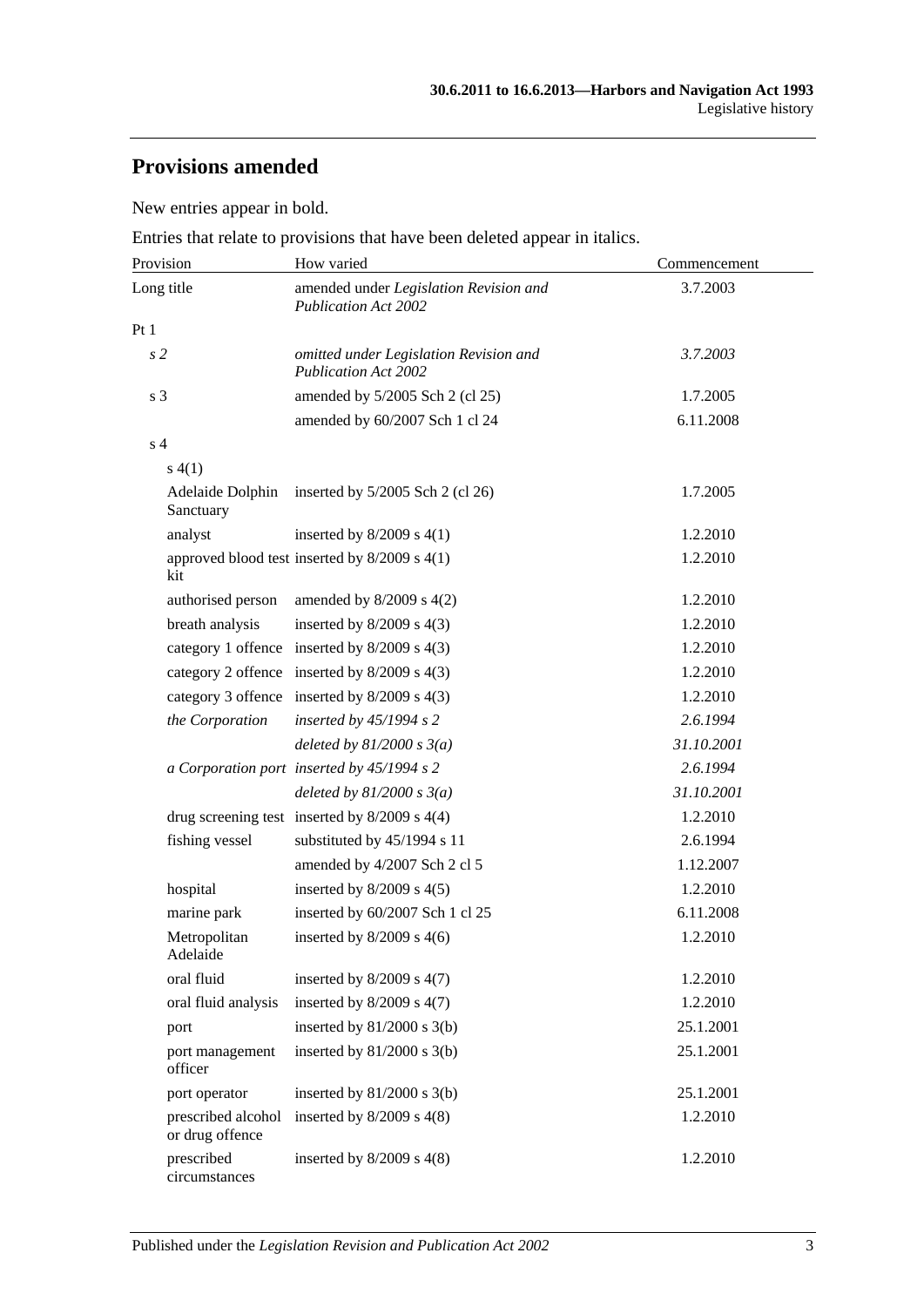#### **Harbors and Navigation Act 1993—30.6.2011 to 16.6.2013** Legislative history

| prescribed<br>concentration of | inserted by $8/2009$ s $4(8)$                        | 1.2.2010   |
|--------------------------------|------------------------------------------------------|------------|
| alcohol                        |                                                      |            |
| prescribed drug                | inserted by $8/2009$ s $4(8)$                        | 1.2.2010   |
| $\overline{s}$ 6               | substituted by 79/2000 s 3                           | 2.1.2001   |
| Pt 2                           |                                                      |            |
| Pt 2 Div 4                     |                                                      |            |
| s 12                           |                                                      |            |
| s 12(1a)                       | inserted by $45/1994$ s 3                            | 2.6.1994   |
|                                | substituted by $81/2000$ s $4(a)$                    | 31.10.2001 |
| s 12(1b)                       | inserted by $79/2000$ s $4(a)$                       | 2.1.2001   |
| 12(2)                          | amended by $79/2000$ s $4(b)$                        | 2.1.2001   |
| s 12(3)                        | substituted by $81/2000$ s $4(b)$                    | 25.1.2001  |
| s 13                           | amended by 8/2009 s 5                                | 1.2.2010   |
| s <sub>14</sub>                |                                                      |            |
| s 14(1)                        | amended by 79/2000 s 5                               | 2.1.2001   |
| s 14(1a)                       | inserted by 37/2002 s 6                              | 3.7.2003   |
| s 14(2)                        | amended by 79/2000 Sch cl (b)                        | 2.1.2001   |
| Pt 2 Div 5                     | inserted by 5/2005 Sch 2 (cl 27)                     | 1.7.2005   |
| s 14A                          | substituted by 60/2007 Sch 1 cl 26                   | 6.11.2008  |
| Pt 3                           |                                                      |            |
| s <sub>15</sub>                |                                                      |            |
| s 15(3)                        | amended by 45/1994 s 4                               | 2.6.1994   |
|                                | amended by $81/2000$ s $5(a)$                        | 25.1.2001  |
|                                | (ba) deleted by $81/2000$ s $5(b)$                   | 31.10.2001 |
| s 18A                          | inserted by 45/1994 s 12                             | 2.6.1994   |
| s 18A(1)                       | substituted by 81/2000 s 6                           | 25.1.2001  |
| s 18A(1a)                      | inserted by 81/2000 s 6                              | 25.1.2001  |
| s <sub>20</sub>                |                                                      |            |
| $s \ 20(2)$                    | amended by 81/2000 s 7                               | 25.1.2001  |
| s 21                           |                                                      |            |
| $s \, 21(1)$                   | amended by 45/1994 s 5                               | 2.6.1994   |
|                                | amended by 81/2000 s 8                               | 31.10.2001 |
| Pt 4                           |                                                      |            |
| s 22                           |                                                      |            |
| $s\ 22(1)$                     | s 22 amended by 45/1994 s 6                          | 2.6.1994   |
|                                | s 22 redesignated as s $22(1)$ by $81/2000$ s $9(b)$ | 25.1.2001  |
|                                | amended by $81/2000$ s $9(a)$                        | 31.10.2001 |
| $s\,22(2)$ —(4)                | inserted by $81/2000$ s $9(b)$                       | 25.1.2001  |
| s 23                           |                                                      |            |
| $s\,23(3)$                     | amended by 79/2000 Sch cl (b)                        | 2.1.2001   |
| s 24                           |                                                      |            |
| $s 24(1)$ and $(5)$            | amended by 79/2000 Sch cl (b)                        | 2.1.2001   |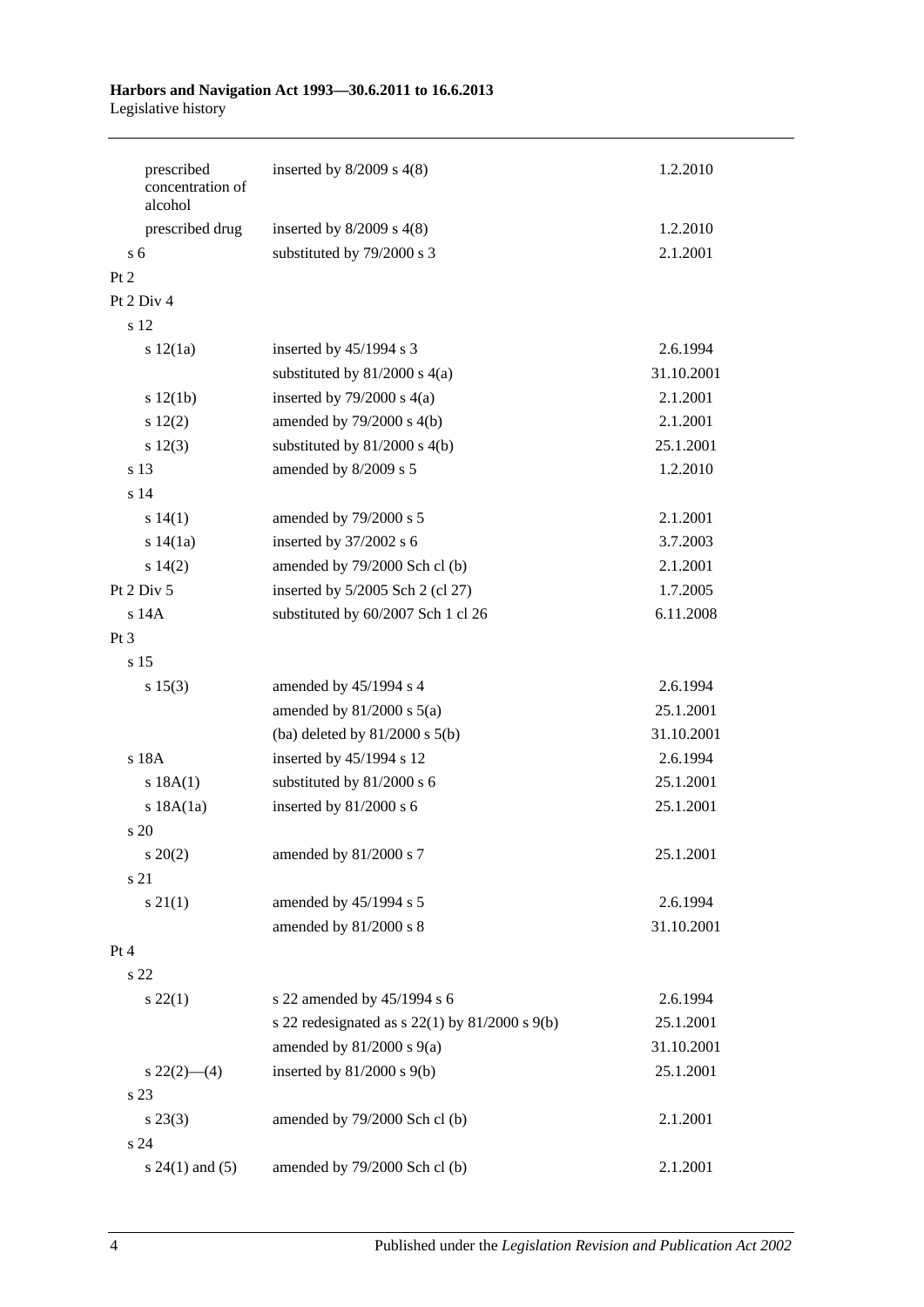| s <sub>25</sub>   |                                     |            |
|-------------------|-------------------------------------|------------|
| $s \, 25(1a)$     | inserted by $81/2000$ s $10(a)$     | 25.1.2001  |
| $s\,25(2)$        | amended by 45/1994 s 13             | 2.6.1994   |
| $s \, 25(2a)$     | inserted by $81/2000$ s $10(b)$     | 25.1.2001  |
| $s\,25(3)$        | substituted by $81/2000$ s $10(c)$  | 25.1.2001  |
| s 25(4)           | amended by 79/2000 Sch cl (b)       | 2.1.2001   |
| s 25(5)           | inserted by $81/2000$ s $10(d)$     | 25.1.2001  |
| s <sub>26</sub>   | amended by 45/1994 s 7              | 2.6.1994   |
|                   | amended by 17/2001 s 4              | 30.10.2001 |
|                   | substituted by 81/2000 s 11         | 31.10.2001 |
| $s \; 26(2a)$     | inserted by $35/2003$ Sch cl $8(a)$ | 24.11.2003 |
| $s \; 26(2b)$     | inserted by $35/2003$ Sch cl $8(a)$ | 24.11.2003 |
|                   | substituted by 5/2005 Sch 2 (cl 28) | 1.7.2005   |
|                   | substituted by 60/2007 Sch 1 cl 27  | 6.11.2008  |
| $s \, 26(2c)$     | inserted by 5/2005 Sch 2 (cl 28)    | 1.7.2005   |
| $s \, 26(6)$      | inserted by 35/2003 Sch cl 8(b)     | 24.11.2003 |
| s 27              |                                     |            |
| $s \, 27(1a)$     | inserted by $45/1994$ s 8           | 2.6.1994   |
|                   | substituted by $81/2000$ s $12(a)$  | 31.10.2001 |
| $s\,27(3)$        | substituted by $81/2000$ s $12(b)$  | 25.1.2001  |
| Pt 5              | heading substituted by 81/2000 s 13 | 25.1.2001  |
| Pt 5 Div 1        | amended by 45/1994 s 9              | 2.6.1994   |
|                   | substituted by 81/2000 s 13         | 25.1.2001  |
| Pt 5 Div 2        | substituted by 81/2000 s 13         | 25.1.2001  |
| Pt 5 Div 2A       | inserted by 81/2000 s 13            | 25.1.2001  |
| Pt 5 Div 3        | substituted by 81/2000 s 13         | 25.1.2001  |
| Pt $5$ Div $4$    | substituted by 81/2000 s 13         | 25.1.2001  |
| Pt 5 Div 5        | heading deleted by 81/2000 s 14     | 25.1.2001  |
| Pt 5A             | heading inserted by 81/2000 s 14    | 25.1.2001  |
| s 33              |                                     |            |
| $s \, 33(1a)$     | inserted by $45/1994$ s $14(a)$     | 2.6.1994   |
| $s \, 33(3)$      | amended by 81/2000 s 15             | 25.1.2001  |
| $s \, 33(4)$      | amended by 79/2000 Sch cl (b)       | 2.1.2001   |
|                   | amended by 81/2000 s 15             | 25.1.2001  |
| $s \, 33(5)$      | substituted by $45/1994$ s $14(b)$  | 2.6.1994   |
| $s \, 33(6)$      | amended by 79/2000 Sch cl (b)       | 2.1.2001   |
| s 34              |                                     |            |
| $s \frac{34}{1a}$ | inserted by $45/1994$ s $15(a)$     | 2.6.1994   |
| $s \; 34(3)$      | amended by 81/2000 s 16             | 25.1.2001  |
| $s \; 34(4)$      | amended by 79/2000 Sch cl (b)       | 2.1.2001   |
|                   | amended by 81/2000 s 16             | 25.1.2001  |
| $s \frac{34}{4a}$ | inserted by $45/1994$ s $15(b)$     | 2.6.1994   |
| $s \, 34(6)$      | amended by 79/2000 Sch cl (b)       | 2.1.2001   |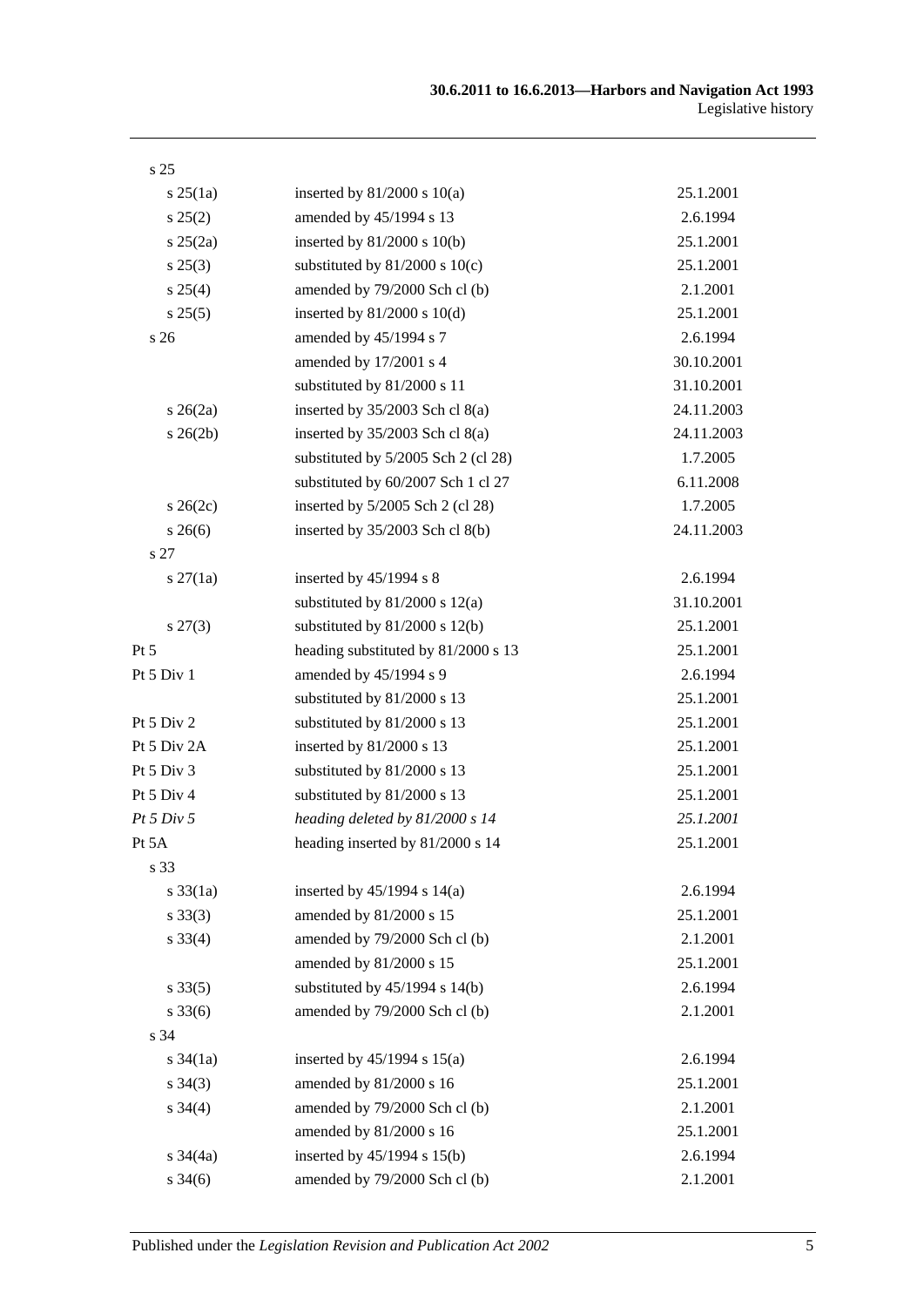| s 35                |                                    |           |
|---------------------|------------------------------------|-----------|
| $s \, 35(1)$        | amended by 81/2000 s 17            | 25.1.2001 |
| $s \; 35(2)$        | amended by 79/2000 Sch cl (b)      | 2.1.2001  |
| $s \; 35(4)$        | inserted by 45/1994 s 16           | 2.6.1994  |
| Pt 6                |                                    |           |
| s 38                |                                    |           |
| s $38(1)$ and $(2)$ | amended by 79/2000 Sch cl (b)      | 2.1.2001  |
| s 39A               | inserted by 79/2000 s 6            | 12.4.2001 |
| s 40                |                                    |           |
| $s\ 40(2)$          | amended by $79/2000$ s $7(a)$      | 12.4.2001 |
| $s\ 40(2a)$         | inserted by $79/2000$ s $7(b)$     | 12.4.2001 |
| s 41                |                                    |           |
| $s\ 41(3)$          | amended by 79/2000 s 8             | 2.1.2001  |
| s 42A               | inserted by 79/2000 s 9            | 2.1.2001  |
| s 44                |                                    |           |
| $s\,44(2)$          | amended by 79/2000 Sch cl (b)      | 2.1.2001  |
| Pt 7                |                                    |           |
| s 46                | amended by 45/1994 s 17            | 2.6.1994  |
| s 47                |                                    |           |
| $s\,47(1)$          | amended by $45/1994$ s $18(a)$     | 2.6.1994  |
|                     | amended by 79/2000 Sch cl (b)      | 2.1.2001  |
| $s\,47(2)$          | amended by 45/1994 s 18(b)         | 2.6.1994  |
|                     | amended by 79/2000 Sch cl (b)      | 2.1.2001  |
| $s\,47(3)$          | amended by 34/1996 s 4 (Sch cl 18) | 3.2.1997  |
|                     | amended by 79/2000 Sch cl (b)      | 2.1.2001  |
| $s\ 47(3a)$         | inserted by 37/2002 s 7            | 3.7.2003  |
| $s\,47(4)$          | amended by 34/1996 s 4 (Sch cl 18) | 3.2.1997  |
|                     | amended by 79/2000 Sch cl (b)      | 2.1.2001  |
| s 50                |                                    |           |
| s 50(1)             | amended by $45/1994$ s 19(a)       | 2.6.1994  |
| s 50(2)             | amended by 45/1994 s 19(b)         | 2.6.1994  |
| $s\ 50(3)$          | amended by 79/2000 Sch cl (b)      | 2.1.2001  |
| Pt 8                |                                    |           |
| s 52                | amended by 79/2000 Sch cl (b)      | 2.1.2001  |
| $s$ 52A             | inserted by 45/1994 s 20           | 2.6.1994  |
| s 53                |                                    |           |
| $s 53(3)$ and $(5)$ | amended by 79/2000 Sch cl (b)      | 2.1.2001  |
| Pt 9                |                                    |           |
| heading             | substituted by 23/2007 s 4         | 4.2.2008  |
| Pt 9 Div 1          |                                    |           |
| s 54                | amended by 45/1994 s 21            | 2.6.1994  |
| s 55                |                                    |           |
| s 55(2)             | amended by 34/1996 s 4 (Sch cl 18) | 3.2.1997  |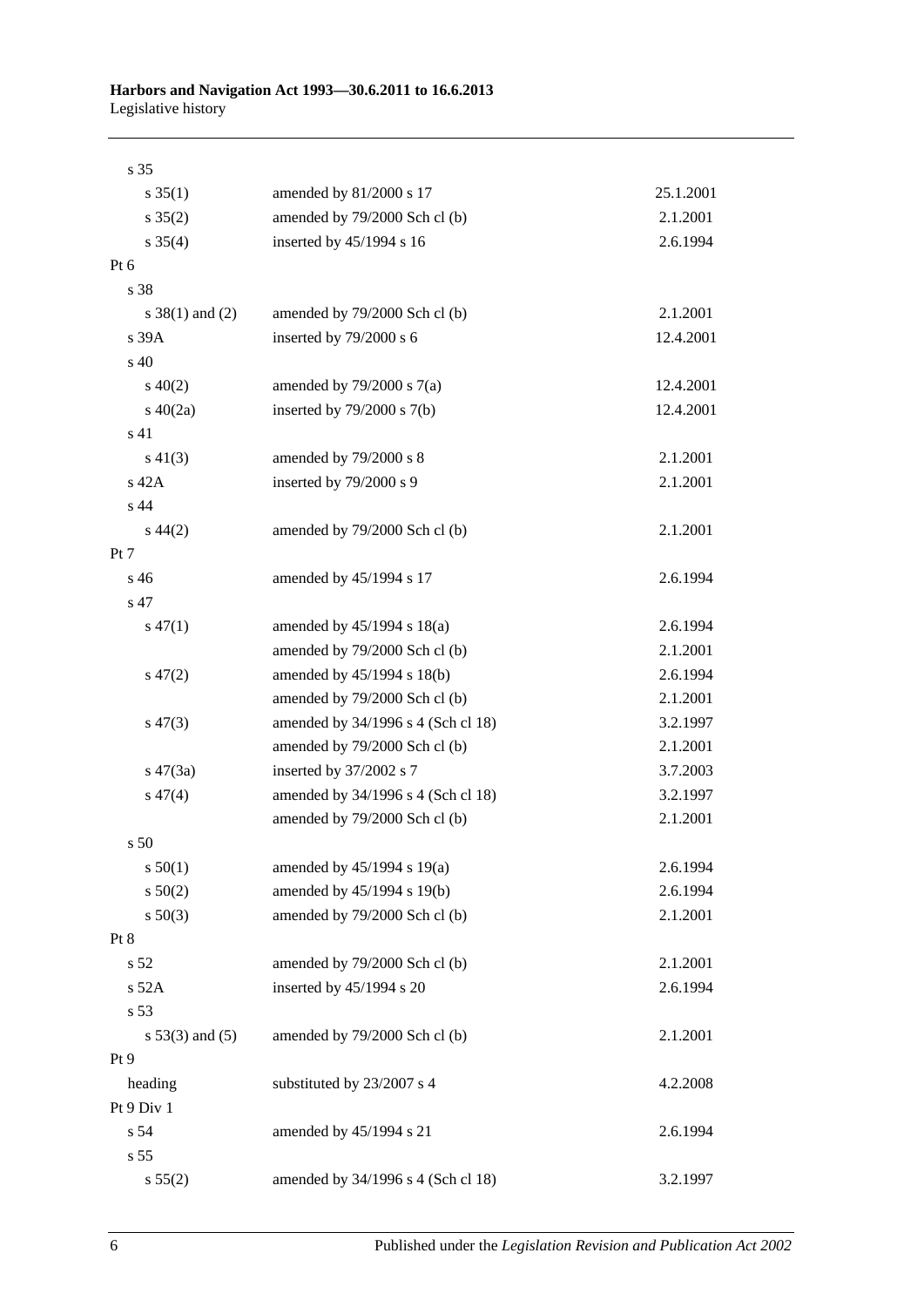|                                           | amended by 79/2000 Sch cl (b)      | 2.1.2001  |
|-------------------------------------------|------------------------------------|-----------|
|                                           | amended by 42/2009 s 4             | 12.4.2010 |
| Pt 9 Div 2                                |                                    |           |
| s 57                                      |                                    |           |
| s 57(3)                                   | amended by 79/2000 Sch cl (b)      | 2.1.2001  |
| s 57(4)                                   | inserted by 45/1994 s 22           | 2.6.1994  |
| s 57(5)                                   | inserted by 45/1994 s 22           | 2.6.1994  |
|                                           | amended by 79/2000 Sch cl (b)      | 2.1.2001  |
| s 59                                      |                                    |           |
| s 59(5)                                   | amended by 79/2000 Sch cl (b)      | 2.1.2001  |
| s 60                                      |                                    |           |
| s $60(1)$ and $(2)$                       | amended by 79/2000 Sch cl (b)      | 2.1.2001  |
| Pt 9 Div 3                                |                                    |           |
| s 63                                      |                                    |           |
| s 63(5)                                   | amended by 79/2000 Sch cl (b)      | 2.1.2001  |
| s 64                                      |                                    |           |
| s $64(1)$ and $(2)$                       | amended by 79/2000 Sch cl (b)      | 2.1.2001  |
| Pt 9 Div 4                                | inserted by 23/2007 s 5            | 4.2.2008  |
| Pt 10                                     |                                    |           |
| s <sub>65</sub>                           |                                    |           |
| s 65(2)                                   | amended by 34/1996 s 4 (Sch cl 18) | 3.2.1997  |
|                                           | amended by 79/2000 s 10            | 2.1.2001  |
| $s$ 65A                                   | inserted by 79/2000 s 11           | 2.1.2001  |
| s 65A(1)                                  | amended by 26/2008 s 4             | 25.9.2008 |
| s 66                                      |                                    |           |
| s 66(1)                                   | amended by 79/2000 s 12            | 2.1.2001  |
| $s\,66(3)$                                | amended by 79/2000 Sch cl (b)      | 2.1.2001  |
| s 67                                      | amended by 79/2000 Sch cl (b)      | 2.1.2001  |
|                                           | substituted by 81/2000 s 18        | 25.1.2001 |
| s 68                                      |                                    |           |
| s 68(1)                                   | amended by 79/2000 s 13            | 12.4.2001 |
| s68(3)                                    | amended by 79/2000 Sch cl (b)      | 2.1.2001  |
| s 69 before<br>substitution by<br>81/2005 |                                    |           |
| $s\,69(1)$ and (2)                        | amended by $79/2000$ Sch cl(b)     | 2.1.2001  |
| s 69                                      | substituted by 81/2005 s 14        | 30.7.2006 |
| s 69A                                     | inserted by 81/2005 s 14           | 30.7.2006 |
| s 70                                      |                                    |           |
| 570(1)                                    | amended by $8/2009$ s $6(1)$       | 1.2.2010  |
|                                           | amended by 13/2011 s 4(1)          | 30.6.2011 |
| s70(2)                                    | amended by 13/2011 s 4(2)          | 30.6.2011 |
| $s \, 70(3)$                              | substituted by $8/2009$ s $6(2)$   | 1.2.2010  |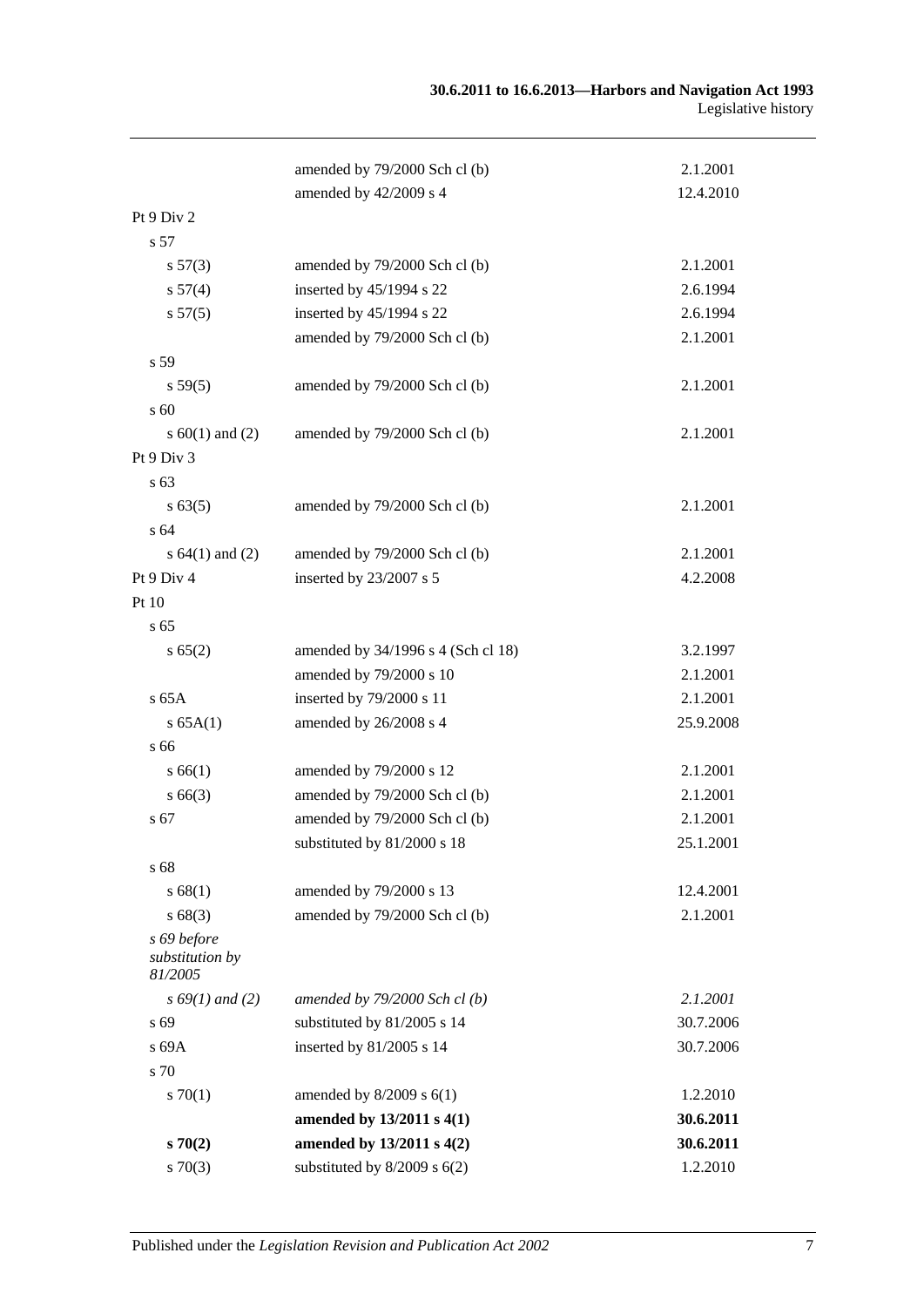|                                       | amended by $13/2011 s 4(3)$       | 30.6.2011  |
|---------------------------------------|-----------------------------------|------------|
| s $70(3a)$ and $(3b)$                 | inserted by $8/2009$ s $6(2)$     | 1.2.2010   |
| $s \, 70(4)$                          | substituted by 8/2003 s 5         | 15.12.2003 |
|                                       | amended by $8/2009$ s $6(3)$      | 1.2.2010   |
| s 71 before                           |                                   |            |
| substitution by 8/2009                |                                   |            |
| s 7l(1)                               | amended by 81/2005 s 15           | 30.7.2006  |
| $s \, 7I(2)$                          | amended by $79/2000$ Sch cl(b)    | 2.1.2001   |
| $s \, 7l(3a)$                         | inserted by $17/2001$ s $5(a)$    | 27.5.2002  |
| $s \, 7l(4)$                          | substituted by $17/2001$ s $5(b)$ | 27.5.2002  |
| $s \, 71(5)$                          | substituted by 95/1995 s 4        | 7.12.1997  |
| $s \, 71(6)$                          | inserted by $95/1995 s 4$         | 7.12.1997  |
| s 71                                  | substituted by 8/2009 s 7         | 1.2.2010   |
| s 71(3)                               | amended by 13/2011 s 5(1)         | 30.6.2011  |
| S71(8)                                | amended by 13/2011 s 5(2)         | 30.6.2011  |
| s 72 before<br>substitution by 8/2009 |                                   |            |
| $s\,72(1)$                            | deleted by $95/1995 s 5(a)$       | 7.12.1997  |
| $s\,72(2)$                            | amended by $95/1995 s 5(b)$       | 7.12.1997  |
|                                       | amended by 37/2002 s 8            | 3.7.2003   |
| $s\,72(3)$                            | amended by 95/1995 s $5(c)$       | 7.12.1997  |
| $s\,72(4)$                            | substituted by $95/1995$ s $5(d)$ | 7.12.1997  |
| $s\,72(5)$                            | deleted by $95/1995 s 5(d)$       | 7.12.1997  |
| s 72                                  | substituted by 8/2009 s 7         | 1.2.2010   |
| $s\,72(5)$                            | amended by 13/2011 s 6(1)         | 30.6.2011  |
| $s\,72(10)$                           | amended by 13/2011 s 6(2)         | 30.6.2011  |
| s 72A                                 | inserted by $95/1995$ s 6         | 7.12.1997  |
|                                       | substituted by 8/2009 s 7         | 1.2.2010   |
| s 72B before deletion<br>by 8/2009    | inserted by $95/1995 s 6$         | 7.12.1997  |
| $s$ 72 $B(2)$                         |                                   |            |
| registered nurse                      | substituted by $8/2003$ s 6       | 15.12.2003 |
| $s$ 72 $B$                            | deleted by 8/2009 s 7             | 1.2.2010   |
| s 72C                                 | inserted by $17/2001$ s 6         | 27.5.2002  |
| s 73 before<br>substitution by 8/2009 |                                   |            |
| s 73(1)                               | amended by 95/1995 s $7(a)$ , (b) | 7.12.1997  |
| $s \, 73(2)$                          | substituted by $95/1995$ s $7(c)$ | 7.12.1997  |
| $s \, 73(2a)$                         | inserted by $95/1995$ s $7(c)$    | 7.12.1997  |
|                                       | substituted by $81/2005$ s 16     | 30.7.2006  |
| $s \, 73(3)$                          | amended by $17/2001 s 7(a)$       | 27.5.2002  |
| $s \, 73(4)$                          | amended by $95/1995 s 7(d)$       | 7.12.1997  |
| $s \, 73(5)$                          | amended by 95/1995 s 7(e), (f)    | 7.12.1997  |
|                                       | amended by $17/2001 s 7(b)$ , (c) | 27.5.2002  |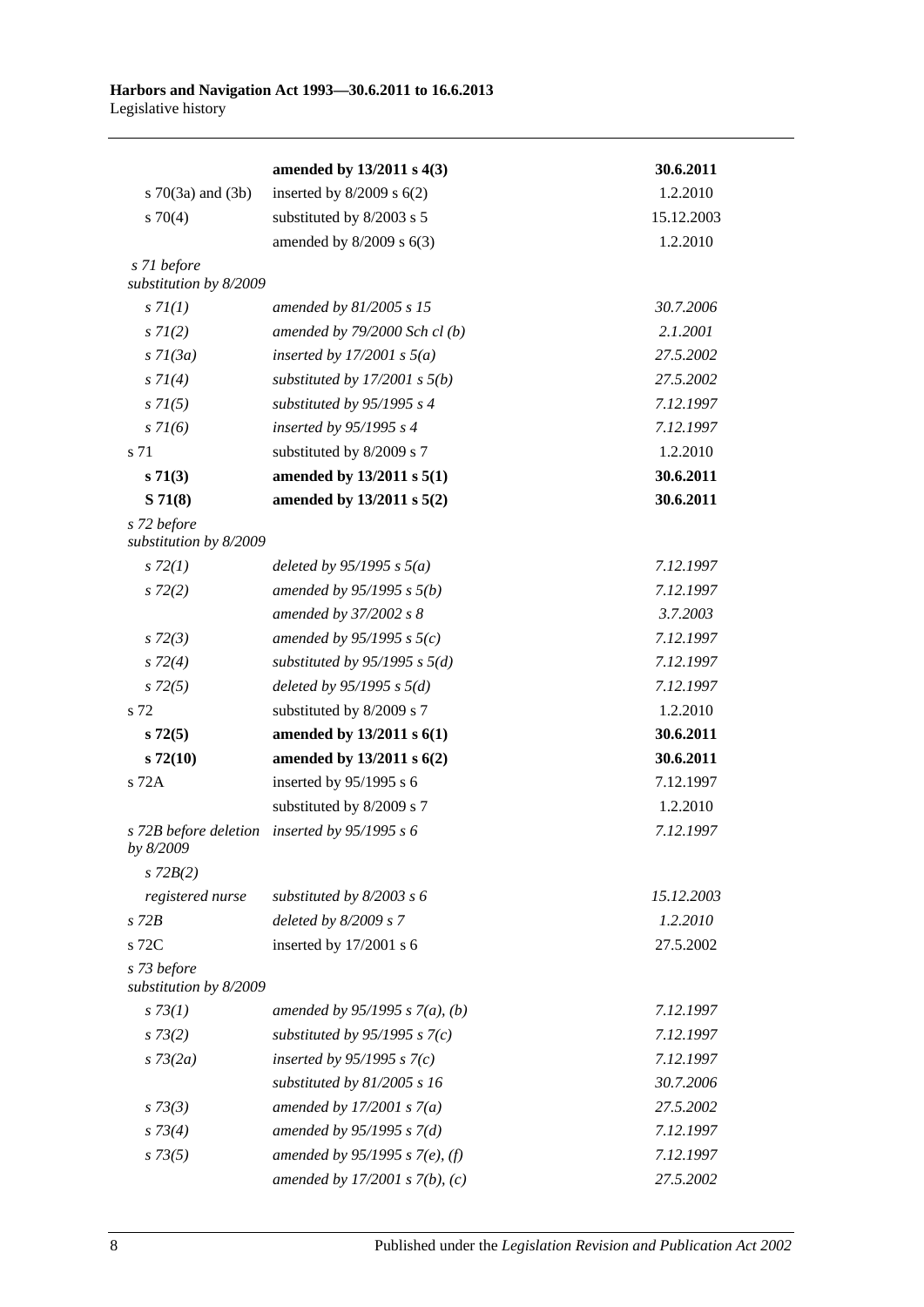| $s \, 73(5a)$        | inserted by 95/1995 s $7(g)$           | 7.12.1997  |
|----------------------|----------------------------------------|------------|
|                      | amended by $17/2001 s 7(d)$            | 27.5.2002  |
| $s\,73(6)$           | amended by $95/1995 s 7(h)$            | 7.12.1997  |
| $s$ 73(7) and (8)    | inserted by $95/1995 s 7(i)$           | 7.12.1997  |
| s 73                 | substituted by 8/2009 s 8              | 1.2.2010   |
| s 73A                | inserted by 95/1995 s 8                | 7.12.1997  |
| s 73B                | inserted by 8/2009 s 9                 | 1.2.2010   |
| s 74                 |                                        |            |
| s74(1)               | amended by 8/2009 s 10(1), (2)         | 1.2.2010   |
| $s \, 74(2)$ and (3) | deleted by $8/2009 s 10(3)$            | 1.2.2010   |
| $s \, 74(4)$         | amended by 33/2003 Sch (cl 14(1), (2)) | 1.7.2005   |
|                      | amended by 8/2009 s 10(4)              | 1.2.2010   |
| s74(5)               | amended by 33/2003 Sch (cl 14(3))      | 1.7.2005   |
| s74(7)               | substituted by $95/1995$ s $9(a)$      | 7.12.1997  |
|                      | deleted by $8/2009 s 10(5)$            | 1.2.2010   |
| $s$ 74(8) and (9)    | deleted by $8/2009 s 10(5)$            | 1.2.2010   |
| $s\,74(10)$          | substituted by $95/1995$ s $9(b)$      | 7.12.1997  |
|                      | deleted by $8/2009 s 10(5)$            | 1.2.2010   |
| $s\,74(10a)$         | inserted by $95/1995 s 9(b)$           | 7.12.1997  |
|                      | deleted by $8/2009 s 10(5)$            | 1.2.2010   |
| s $74(11)$ — $(16)$  | deleted by $8/2009 s 10(5)$            | 1.2.2010   |
| $s\,74(16a)$         | inserted by $17/2001 s 8$              | 27.5.2002  |
|                      | deleted by $8/2009 s 10(5)$            | 1.2.2010   |
| $s\,74(17)$          | amended by 95/1995 s 9(c), (d)         | 7.12.1997  |
|                      | deleted by $8/2009 s 10(5)$            | 1.2.2010   |
| s74(18)              | amended by 13/2011 s 7                 | 30.6.2011  |
| s74(19)              | substituted by 8/2003 s 7              | 15.12.2003 |
|                      | amended by 8/2009 s 10(6)              | 1.2.2010   |
| Pt 11                |                                        |            |
| s 75                 |                                        |            |
| $s \, 75(3)$         | amended by 34/1996 s 4 (Sch cl 18)     | 3.2.1997   |
|                      | amended by 79/2000 Sch cl (b)          | 2.1.2001   |
| s 76                 |                                        |            |
| $s \, 76(1)$         | amended by $95/1995$ s $10(a)$         | 7.12.1997  |
|                      | amended by 81/2005 s 17(1), (2)        | 30.7.2006  |
| $s \, 76(2)$         | amended by 81/2005 s 17(3), (4)        | 30.7.2006  |
| $s \, 76(3)$         | amended by 95/1995 s 10(b)             | 7.12.1997  |
|                      | amended by $79/2000$ Sch cl (b)        | 2.1.2001   |
|                      | deleted by 81/2005 s 17(5)             | 30.7.2006  |
| Pt 12                |                                        |            |
| s 80                 |                                        |            |
| $s\ 80(2)$           | substituted by 81/2000 s 19            | 25.1.2001  |
| Pt 13                |                                        |            |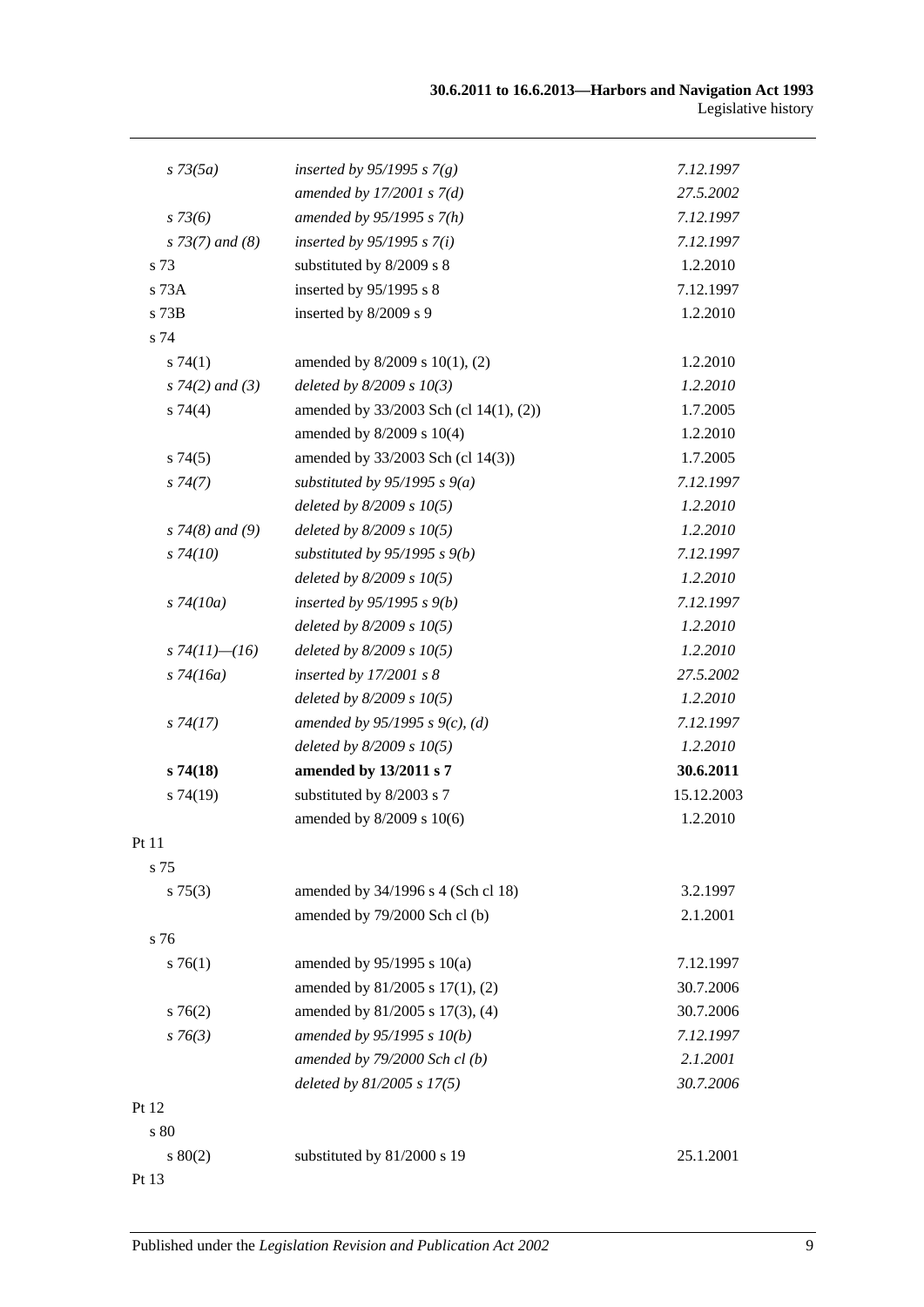#### **Harbors and Navigation Act 1993—30.6.2011 to 16.6.2013** Legislative history

| s 81                | substituted by 45/1994 s 23                                           | 2.6.1994   |
|---------------------|-----------------------------------------------------------------------|------------|
| Pt 14               |                                                                       |            |
| s 83                |                                                                       |            |
| s 83(2)             | amended by 45/1994 s 10                                               | 2.6.1994   |
|                     | amended by 81/2000 s 20                                               | 31.10.2001 |
| 84                  |                                                                       |            |
| s $84(1)$ and (2)   | amended by 79/2000 Sch cl (b)                                         | 2.1.2001   |
| s 85                | amended by 79/2000 Sch cl (b)                                         | 2.1.2001   |
| s 86                | deleted by 34/1996 s 4 (Sch cl 18)                                    | 3.2.1997   |
|                     | inserted by 23/2007 s 6                                               | 4.2.2008   |
| s 87                |                                                                       |            |
| s 87(1)             | amended by 23/2007 s 7                                                | 4.2.2008   |
| s 88                | deleted by 37/2002 s 9                                                | 3.7.2003   |
| s 89                |                                                                       |            |
| s 89(3)             | substituted by 81/2000 s 21                                           | 25.1.2001  |
| s $89(4)$ and $(5)$ | inserted by 81/2000 s 21                                              | 25.1.2001  |
| s 90                |                                                                       |            |
| $s\,90(2)$          | amended by 42/2009 s 5                                                | 12.4.2010  |
| s 90A               | inserted by 42/2009 s 6                                               | 12.4.2010  |
| s 91                |                                                                       |            |
| $s \, 91(1)$        | amended by 23/2007 s 8(1)                                             | 4.2.2008   |
| $s \, 91(2)$        | amended by 23/2007 s 8(2)                                             | 4.2.2008   |
|                     | (ad) and (ae) deleted by $42/2009$ s $7(1)$                           | 12.4.2010  |
|                     | amended by 42/2009 s 7(2)                                             | 12.4.2010  |
| $s\,91(7)$          | substituted by 79/2000 Sch cl (a)                                     | 2.1.2001   |
| $s\,91(8)$          | inserted by 34/1996 s 4 (Sch cl 18)                                   | 3.2.1997   |
| Sch 1               |                                                                       |            |
| cl 1                |                                                                       |            |
| cl $1(1)$           | amended by 45/1994 s 24                                               | 2.6.1994   |
| Sch 1A              | inserted by 8/2009 s 11                                               | 1.2.2010   |
| Sch 2               |                                                                       |            |
| $cl$ $I$            | omitted under Legislation Revision and<br><b>Publication Act 2002</b> | 3.7.2003   |
| cl 2                |                                                                       |            |
| cl $2(4)$ — $(8)$   | inserted by 45/1994 s 25                                              | 2.6.1994   |
| cl 3                | inserted by 53/2005 s 4                                               | 17.11.2005 |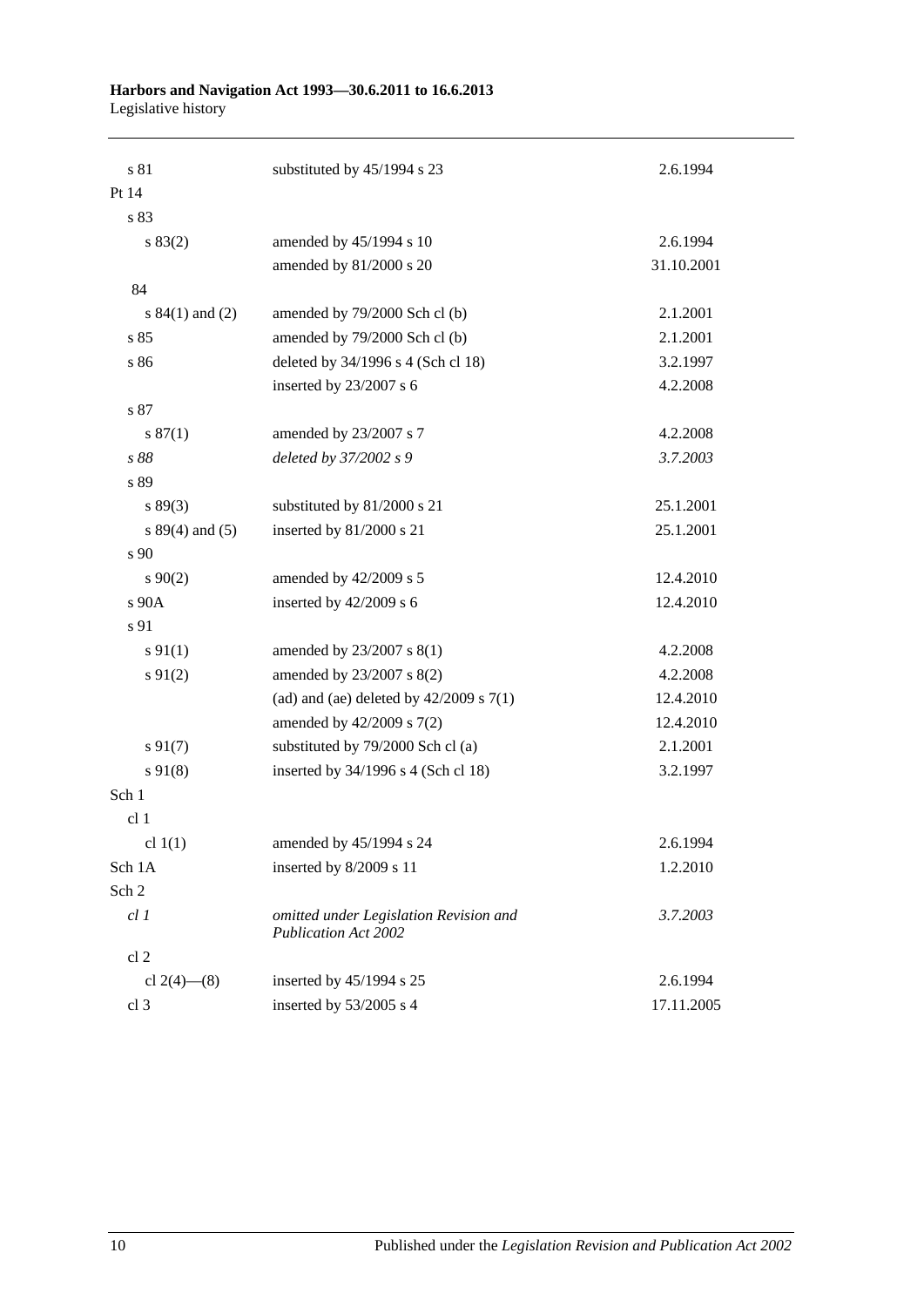# **Transitional etc provisions associated with Act or amendments**

#### *Statutes Amendment and Repeal (Common Expiation Scheme) Act 1996*

#### **5—Transitional provision**

An Act repealed or amended by this Act will continue to apply (as in force immediately prior to the repeal or amendment coming into operation) to an expiation notice issued under the repealed or amended Act.

#### *Harbors and Navigation (Miscellaneous) Amendment Act 2000*

#### **14—Transitional provision**

- (1) On the commencement of section 7 of this Act, the appointed members of the State Crewing Committee who held office immediately prior to that commencement vacate their offices so that appointments may be made to the Committee under the principal Act as amended by this Act.
- (2) Subsection (1) does not derogate from section 16 of the *[Acts Interpretation Act](http://www.legislation.sa.gov.au/index.aspx?action=legref&type=act&legtitle=Acts%20Interpretation%20Act%201915) 1915*.

#### *Statutes Amendment (Transport Portfolio) Act 2001*

#### **9—Transitional provision**

An amendment to the principal Act effected by a provision of this Part does not apply in relation to an offence committed before the commencement of that provision.

### *Harbors and Navigation (Australian Builders Plate) Amendment Act 2007, Sch 1—Validation provision*

Part 9 Division 1A of the *[Harbors and Navigation Regulations](http://www.legislation.sa.gov.au/index.aspx?action=legref&type=subordleg&legtitle=Harbors%20and%20Navigation%20Regulations%201994) 1994* has the same force and effect, and will be taken to always have had the same force and effect, as if made under the *[Harbors and Navigation Act](http://www.legislation.sa.gov.au/index.aspx?action=legref&type=act&legtitle=Harbors%20and%20Navigation%20Act%201993) 1993* as amended by section 8(2) of this Act.

### *Harbors and Navigation (Miscellaneous) Amendment Act 2009, Sch 1—Transitional provisions*

#### **1—Interpretation**

In this Schedule—

*Facilities Fund* means the Fund established under section 90A of the *[Harbors and](http://www.legislation.sa.gov.au/index.aspx?action=legref&type=act&legtitle=Harbors%20and%20Navigation%20Act%201993)  [Navigation Act](http://www.legislation.sa.gov.au/index.aspx?action=legref&type=act&legtitle=Harbors%20and%20Navigation%20Act%201993) 1993* as inserted by this Act;

*Recreational Boating Facilities Fund* means the Fund established under Part 15 of the *[Harbors and Navigation Regulations](http://www.legislation.sa.gov.au/index.aspx?action=legref&type=subordleg&legtitle=Harbors%20and%20Navigation%20Regulations%202009) 2009* as in force immediately before the commencement of this Act.

#### **2—Funds**

On the commencement of this Act, all money in the Recreational Boating Facilities Fund must be transferred into the Facilities Fund.

### **Historical versions**

Reprint No 1—2.6.1994